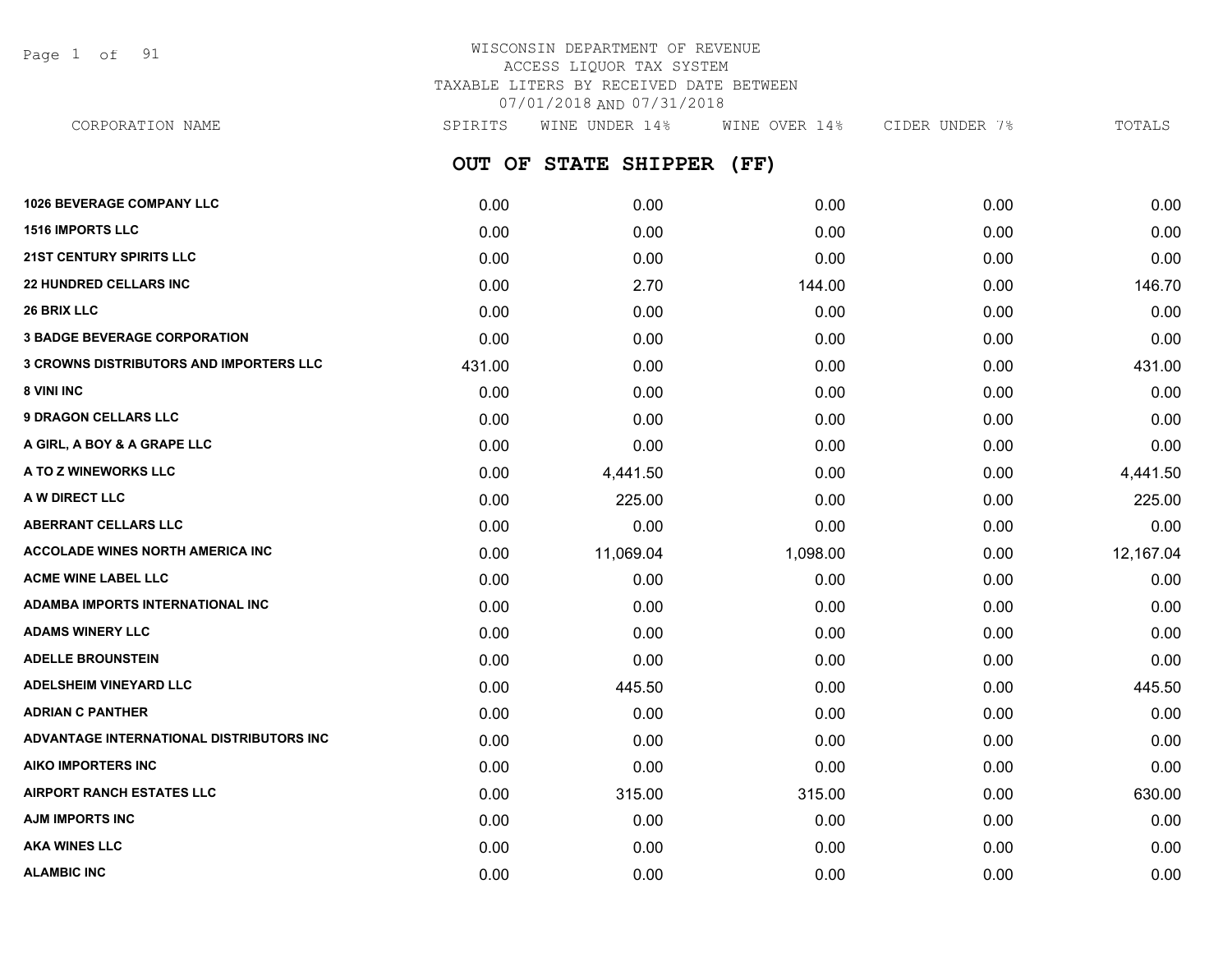Page 2 of 91

| CORPORATION NAME                       | SPIRITS  | WINE UNDER 14% | WINE OVER 14% | CIDER UNDER 7% | TOTALS    |
|----------------------------------------|----------|----------------|---------------|----------------|-----------|
| ALEJANDRO BULGHERONI ESTATE LLC        | 0.00     | 0.00           | 0.00          | 0.00           | 0.00      |
| <b>ALEXANDRIA NICOLE CELLARS LLC</b>   | 0.00     | 0.00           | 0.00          | 0.00           | 0.00      |
| ALFRED G PALMATEER JR                  | 0.00     | 0.00           | 0.00          | 0.00           | 0.00      |
| ALLIED IMPORTERS USA LTD               | 0.00     | 270.00         | 0.00          | 0.00           | 270.00    |
| <b>ALLORO VINEYARD INC</b>             | 0.00     | 0.00           | 0.00          | 0.00           | 0.00      |
| <b>ALLTECH'S BEVERAGE DIVISION LLC</b> | 414.00   | 0.00           | 0.00          | 0.00           | 414.00    |
| <b>ALPHA &amp; OMEGA WINERY LLC</b>    | 0.00     | 0.00           | 0.00          | 0.00           | 0.00      |
| ALPHA MARKETING NETWORK INC            | 0.00     | 0.00           | 0.00          | 0.00           | 0.00      |
| <b>ALTAMAR BRANDS LLC</b>              | 24.00    | 0.00           | 0.00          | 0.00           | 24.00     |
| <b>ALTAMURA WINERY INC</b>             | 0.00     | 0.00           | 0.00          | 0.00           | 0.00      |
| <b>AMAVI CELLARS LLC</b>               | 0.00     | 0.00           | 0.00          | 0.00           | 0.00      |
| <b>AMBRABEV LLC</b>                    | 0.00     | 0.00           | 0.00          | 0.00           | 0.00      |
| <b>AMERICAN BEVERAGE CORP</b>          | 0.00     | 67,214.00      | 0.00          | 0.00           | 67,214.00 |
| <b>AMERICAN ESTATES WINES INC</b>      | 0.00     | 0.00           | 0.00          | 0.00           | 0.00      |
| AMERICAN NORTHWEST DISTRIBUTORS INC    | 0.00     | 324.00         | 153.00        | 0.00           | 477.00    |
| AMERICAN VINTAGE BEVERAGE INC.         | 0.00     | 0.00           | 0.00          | 0.00           | 0.00      |
| <b>AMERICAN VINTNERS LLC</b>           | 0.00     | 576.00         | 621.00        | 0.00           | 1,197.00  |
| <b>AMERICAN WINE TRADE INC</b>         | 0.00     | 0.00           | 0.00          | 0.00           | 0.00      |
| <b>AMICUS CELLARS LLC</b>              | 0.00     | 0.00           | 0.00          | 0.00           | 0.00      |
| <b>AMIR PEAY</b>                       | 0.00     | 0.00           | 0.00          | 0.00           | 0.00      |
| <b>AMUSE BOUCHE LLC</b>                | 0.00     | 0.00           | 0.00          | 0.00           | 0.00      |
| ANCHOR DISTILLING COMPANY LLC          | 3,487.21 | 4.46           | 0.00          | 0.00           | 3,491.67  |
| <b>ANCIEN WINES INC</b>                | 0.00     | 45.00          | 0.00          | 0.00           | 45.00     |
| <b>ANCIENT PEAK INC</b>                | 0.00     | 0.00           | 0.00          | 0.00           | 0.00      |
| ANDERSONS CONN VALLEY WINERY INC       | 0.00     | 0.00           | 0.00          | 0.00           | 0.00      |
| <b>ANDIS WINES LLC</b>                 | 0.00     | 0.00           | 0.00          | 0.00           | 0.00      |
| <b>ANDREW J CARINI</b>                 | 0.00     | 0.00           | 0.00          | 0.00           | 0.00      |
| <b>ANDREW T BECKSTOFFER</b>            | 0.00     | 450.00         | 391.50        | 0.00           | 841.50    |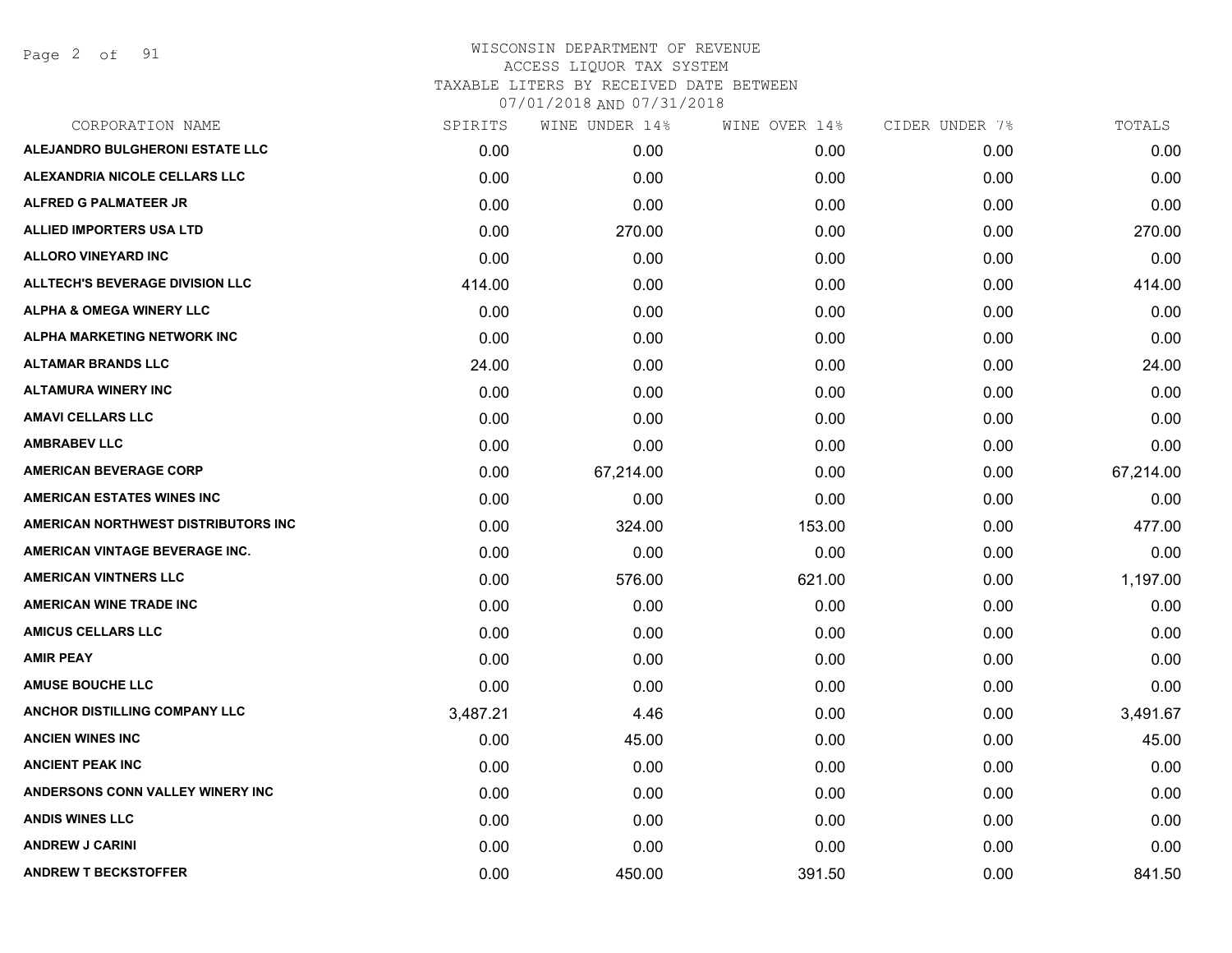Page 3 of 91

| CORPORATION NAME                                | SPIRITS  | WINE UNDER 14% | WINE OVER 14% | CIDER UNDER 7% | TOTALS    |
|-------------------------------------------------|----------|----------------|---------------|----------------|-----------|
| <b>ANGELA OSBORNE</b>                           | 0.00     | 0.00           | 0.00          | 0.00           | 0.00      |
| <b>ANHEUSER-BUSCH COMPANIES LLC</b>             | 0.00     | 0.00           | 0.00          | 24,341.61      | 24,341.61 |
| <b>ANNE HUBATCH</b>                             | 0.00     | 54.00          | 0.00          | 0.00           | 54.00     |
| <b>ANTHONY BOZZANO</b>                          | 0.00     | 0.00           | 0.00          | 0.00           | 0.00      |
| <b>ANTHONY M TRUCHARD</b>                       | 0.00     | 0.00           | 189.00        | 0.00           | 189.00    |
| <b>ANTIPODEAN WINES LLC</b>                     | 0.00     | 324.00         | 0.00          | 0.00           | 324.00    |
| <b>APOSTROPHE BRANDS LLC</b>                    | 1,008.00 | 0.00           | 0.00          | 0.00           | 1,008.00  |
| <b>APPELLATION TRADING COMPANY LLC</b>          | 0.00     | 0.00           | 0.00          | 0.00           | 0.00      |
| <b>APPELLATIONS LP</b>                          | 0.00     | 0.00           | 0.00          | 0.00           | 0.00      |
| <b>AQUA PUMPKIN INC</b>                         | 0.00     | 0.00           | 0.00          | 0.00           | 0.00      |
| <b>ARANO LLC</b>                                | 0.00     | 0.00           | 0.00          | 0.00           | 0.00      |
| <b>ARCHANA A DAVE</b>                           | 0.00     | 0.00           | 0.00          | 0.00           | 0.00      |
| AREL GROUP WINE & SPIRITS INC                   | 0.00     | 3,639.00       | 0.00          | 0.00           | 3,639.00  |
| <b>ARETE WINES LLC</b>                          | 0.00     | 0.00           | 0.00          | 0.00           | 0.00      |
| <b>ARGI HOSPITALITY LLC</b>                     | 0.00     | 0.00           | 0.00          | 0.00           | 0.00      |
| <b>ARIETTA INC</b>                              | 0.00     | 0.00           | 0.00          | 0.00           | 0.00      |
| <b>ARNOT-ROBERTS LLC</b>                        | 0.00     | 0.00           | 0.00          | 0.00           | 0.00      |
| <b>ARPENT LLC</b>                               | 0.00     | 400.50         | 0.00          | 0.00           | 400.50    |
| <b>ARTISANAL DISTILLATES INC.</b>               | 0.00     | 0.00           | 0.00          | 0.00           | 0.00      |
| <b>ARTISANAL IMPORTS INC</b>                    | 0.00     | 0.00           | 0.00          | 0.00           | 0.00      |
| <b>ARTISANS &amp; VINES LLC</b>                 | 0.00     | 126.00         | 0.00          | 0.00           | 126.00    |
| <b>ASCENT WINES INC</b>                         | 0.00     | 504.00         | 0.00          | 0.00           | 504.00    |
| <b>ASSOCIATED BREWING COMPANY</b>               | 4,428.93 | 0.00           | 0.00          | 0.00           | 4,428.93  |
| <b>ASV WINES INC</b>                            | 0.00     | 342.00         | 0.00          | 0.00           | 342.00    |
| <b>ATHENEE IMPORTERS &amp; DISTRIBUTORS LTD</b> | 0.00     | 0.00           | 0.00          | 0.00           | 0.00      |
| <b>ATLAS WINE COMPANY LLC</b>                   | 0.00     | 0.00           | 0.00          | 0.00           | 0.00      |
| <b>ATOMIC BRANDS INC</b>                        | 7,086.29 | 0.00           | 0.00          | 0.00           | 7,086.29  |
| <b>AUGUST WINE GROUP LLC</b>                    | 0.00     | 2,600.78       | 0.00          | 0.00           | 2,600.78  |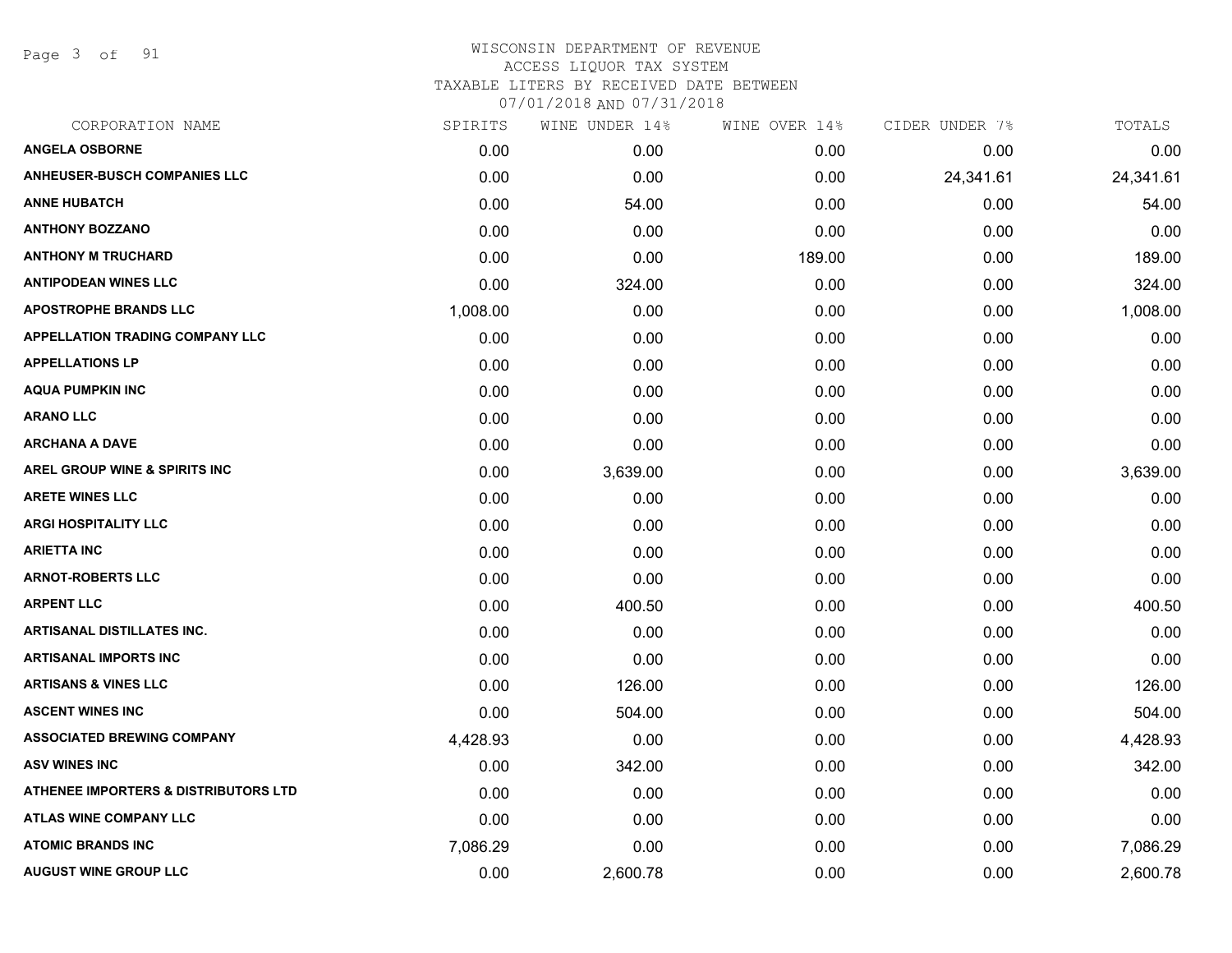Page 4 of 91

#### WISCONSIN DEPARTMENT OF REVENUE ACCESS LIQUOR TAX SYSTEM TAXABLE LITERS BY RECEIVED DATE BETWEEN

| CORPORATION NAME                           | SPIRITS    | WINE UNDER 14% | WINE OVER 14% | CIDER UNDER 7% | TOTALS     |
|--------------------------------------------|------------|----------------|---------------|----------------|------------|
| <b>AUSTRAL WINES LLC</b>                   | 0.00       | 0.00           | 0.00          | 0.00           | 0.00       |
| <b>AV BRANDS INC</b>                       | 0.00       | 1,026.00       | 1,836.00      | 0.00           | 2,862.00   |
| AVV WINERY CO LLC                          | 0.00       | 0.00           | 598.50        | 0.00           | 598.50     |
| <b>AXIOS INC</b>                           | 0.00       | 0.00           | 0.00          | 0.00           | 0.00       |
| <b>B &amp; I OVERSEAS TRADING INC</b>      | 0.00       | 0.00           | 0.00          | 0.00           | 0.00       |
| <b>B UNITED INTERNATIONAL INC</b>          | 0.00       | 66.65          | 459.81        | 13.52          | 539.98     |
| <b>B. NEKTAR LLC</b>                       | 0.00       | 220.00         | 0.00          | 540.00         | 760.00     |
| <b>BACARDI U.S.A., INC.</b>                | 223,249.80 | 1,160.48       | $-10,551.00$  | 0.00           | 213,859.28 |
| <b>BACCHUS TECHNOLOGIES LLC</b>            | 0.00       | 1,393.26       | 189.00        | 0.00           | 1,582.26   |
| <b>BACIO DIVINO CELLARS LLC</b>            | 0.00       | 0.00           | 0.00          | 0.00           | 0.00       |
| <b>BADGER MOUNTAIN INC</b>                 | 0.00       | 63.00          | 0.00          | 0.00           | 63.00      |
| <b>BADLANDS DISTILLERY LLC</b>             | 0.00       | 0.00           | 0.00          | 0.00           | 0.00       |
| <b>BALCONES DISTILLING LLC</b>             | 0.00       | 0.00           | 0.00          | 0.00           | 0.00       |
| <b>BANFI PRODUCTS CORPORATION</b>          | 36.00      | 5,513.33       | 198.00        | 0.00           | 5,747.33   |
| <b>BANSHEE WINES LLC</b>                   | 0.00       | 851.00         | 30.00         | 0.00           | 881.00     |
| <b>BANVILLE &amp; JONES WINE MERCHANTS</b> | 0.00       | 728.00         | 9.00          | 0.00           | 737.00     |
| <b>BANZAI BEVERAGE CORPORATION</b>         | 0.00       | 0.00           | 0.00          | 0.00           | 0.00       |
| <b>BARGETTOS SANTA CRUZ WINERY INC</b>     | 0.00       | 0.00           | 0.00          | 0.00           | 0.00       |
| <b>BARLOW VINEYARDS LLC</b>                | 0.00       | 0.00           | 0.00          | 0.00           | 0.00       |
| <b>BARNARD GRIFFIN INC</b>                 | 0.00       | 0.00           | 0.00          | 0.00           | 0.00       |
| <b>BARNETT VINEYARDS LP</b>                | 0.00       | 0.00           | 0.00          | 0.00           | 0.00       |
| <b>BATTAGLIA DISTRIBUTING CORP INC</b>     | 0.00       | 0.00           | 0.00          | 0.00           | 0.00       |
| <b>BAUM WINE IMPORTS INC</b>               | 0.75       | 2,811.00       | 133.50        | 0.00           | 2,945.25   |
| <b>BEATBOX BEVERAGES LLC</b>               | 0.00       | 0.00           | 0.00          | 0.00           | 0.00       |
| <b>BEATBOX BEVERAGES LLC</b>               | 0.00       | 0.00           | 0.00          | 0.00           | 0.00       |
| <b>BEAUX FRERES LLC</b>                    | 0.00       | 0.00           | 0.00          | 0.00           | 0.00       |
| <b>BEDROCK WINE COMPANY LP</b>             | 0.00       | 0.00           | 0.00          | 0.00           | 0.00       |
| <b>BENDISTILLERY INC</b>                   | 0.00       | 0.00           | 0.00          | 0.00           | 0.00       |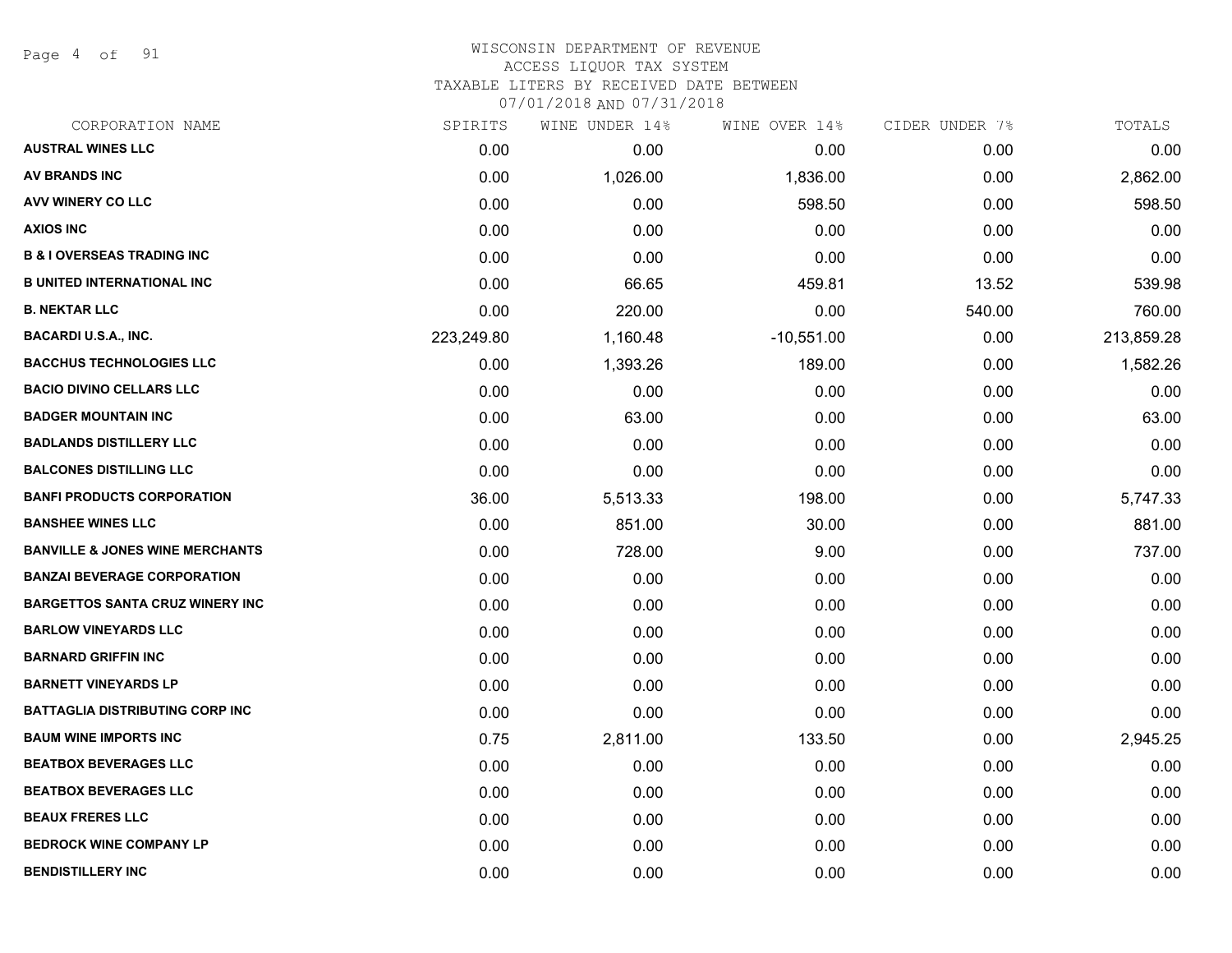Page 5 of 91

| CORPORATION NAME                                | SPIRITS | WINE UNDER 14% | WINE OVER 14% | CIDER UNDER 7% | TOTALS     |
|-------------------------------------------------|---------|----------------|---------------|----------------|------------|
| <b>BENNETT LANE WINERY LLC</b>                  | 0.00    | 0.00           | 0.00          | 0.00           | 0.00       |
| <b>BENOVIA WINERY LLC</b>                       | 0.00    | 0.00           | 0.00          | 0.00           | 0.00       |
| <b>BERGSTROM WINES LLC</b>                      | 0.00    | 171.00         | 0.00          | 0.00           | 171.00     |
| <b>BERNARDUS LLC</b>                            | 0.00    | 0.00           | 0.00          | 0.00           | 0.00       |
| BETHEL HEIGHTS VINEYARD INC                     | 0.00    | 324.00         | 0.00          | 0.00           | 324.00     |
| BETTER BRANDS INTERNATIONAL                     | 0.00    | 693.00         | 0.00          | 0.00           | 693.00     |
| <b>BETZ CELLARS LLC</b>                         | 0.00    | 0.00           | 0.00          | 0.00           | 0.00       |
| <b>BEVERAGE BROTHERS INC</b>                    | 0.00    | 0.00           | 0.00          | 0.00           | 0.00       |
| BEVERAGE GROUP INTERNATIONAL LLC                | 0.00    | 0.00           | 0.00          | 0.00           | 0.00       |
| <b>BEVERAGE SOLUTIONS &amp; LOGISTICS INC</b>   | 0.00    | 0.00           | 0.00          | 0.00           | 0.00       |
| <b>BF ACQUISITION LTD</b>                       | 0.00    | 0.00           | 0.00          | 0.00           | 0.00       |
| <b>BIAGIO CRU &amp; ESTATE WINES LLC</b>        | 0.00    | 0.00           | 0.00          | 0.00           | 0.00       |
| BIEN NACIDO VINEYARDS OF RANCHO TEPUSQUET<br>LP | 0.00    | 0.00           | 0.00          | 0.00           | 0.00       |
| <b>BIGHORN CELLARS LLC</b>                      | 0.00    | 0.00           | 0.00          | 0.00           | 0.00       |
| <b>BILTMORE ESTATE WINE COMPANY</b>             | 0.00    | 0.00           | 0.00          | 0.00           | 0.00       |
| <b>BLACK ROCK SPIRITS LLC</b>                   | 0.00    | 0.00           | 0.00          | 0.00           | 0.00       |
| <b>BLACKBIRD VINEYARDS LLC</b>                  | 0.00    | 252.00         | 4.50          | 0.00           | 256.50     |
| <b>BLAKE FARMS HARD APPLE CIDER LLC</b>         | 0.00    | 1,270.32       | 0.00          | 4,463.32       | 5,733.64   |
| <b>BLAUM BROS DISTILLING CO LLC</b>             | 0.00    | 0.00           | 0.00          | 0.00           | 0.00       |
| <b>BLUE RIDGE DISTILLING CO INC.</b>            | 0.00    | 0.00           | 0.00          | 0.00           | 0.00       |
| <b>BNA WINE GROUP LLC</b>                       | 0.00    | 0.00           | 0.00          | 0.00           | 0.00       |
| <b>BOEGER WINERY INC</b>                        | 0.00    | 0.00           | 0.00          | 0.00           | 0.00       |
| <b>BOGLE VINEYARDS INC</b>                      | 0.00    | 8,568.00       | 1,404.00      | 0.00           | 9,972.00   |
| <b>BONANNO VINTNERS LLC</b>                     | 0.00    | 126.00         | 126.00        | 0.00           | 252.00     |
| <b>BONNY DOON WINERY INC</b>                    | 0.00    | 54.00          | 0.00          | 0.00           | 54.00      |
| <b>BOSTON BEER CORPORATION</b>                  | 0.00    | 0.00           | 0.00          | 196,116.19     | 196,116.19 |
| <b>BOUCHAINE VINEYARDS INC</b>                  | 0.00    | 0.00           | 0.00          | 0.00           | 0.00       |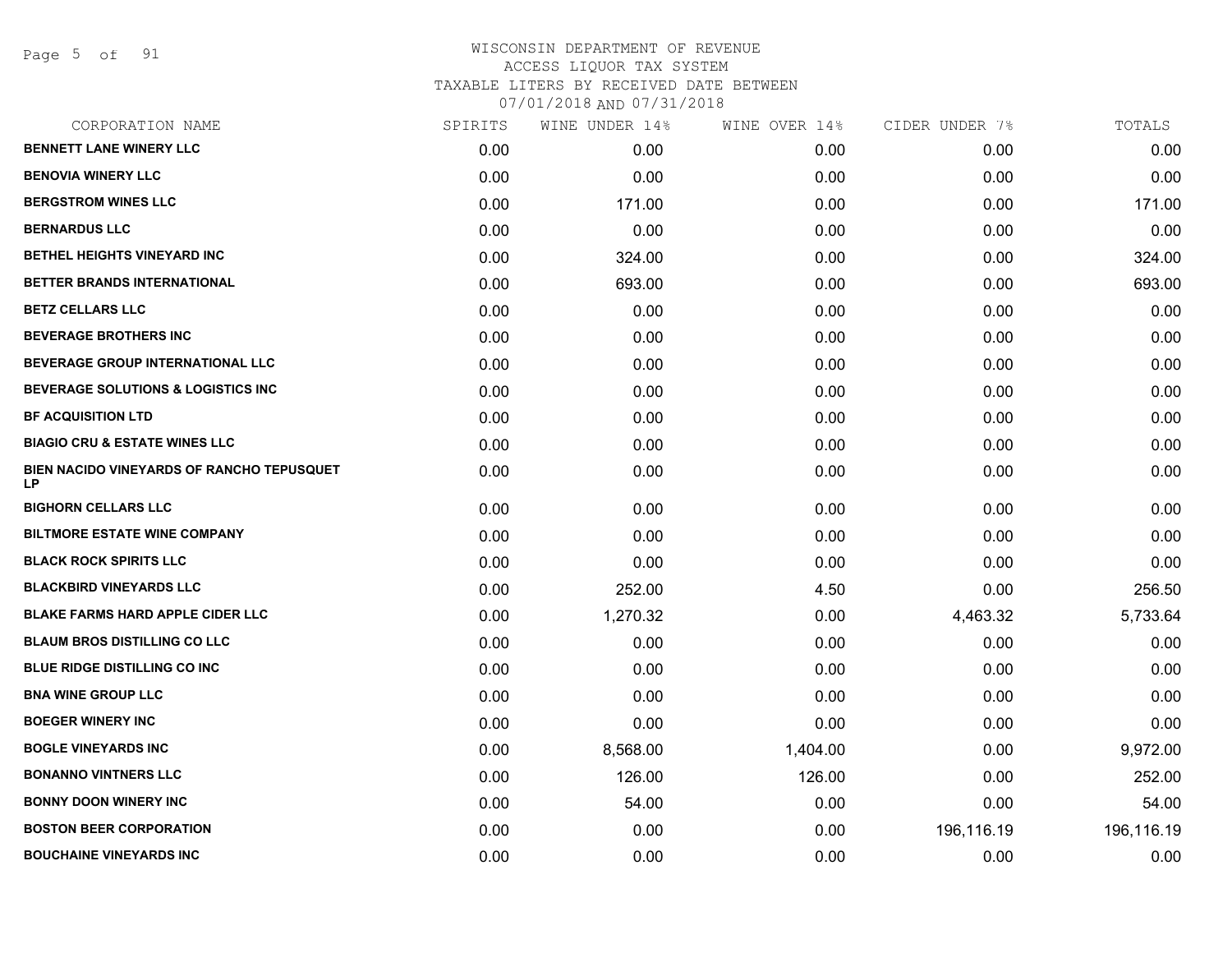Page 6 of 91

| CORPORATION NAME                               | SPIRITS    | WINE UNDER 14% | WINE OVER 14% | CIDER UNDER 7% | TOTALS     |
|------------------------------------------------|------------|----------------|---------------|----------------|------------|
| <b>BOUNDARY BREAKS LLC</b>                     | 0.00       | 0.00           | 0.00          | 0.00           | 0.00       |
| <b>BOUTINOT USA INC</b>                        | 0.00       | 0.00           | 0.00          | 0.00           | 0.00       |
| <b>BRASSFIELD ESTATE WINERY LLC</b>            | 0.00       | 0.00           | 882.00        | 0.00           | 882.00     |
| <b>BRAZOS WINE IMPORTS LLC</b>                 | 0.00       | 747.00         | 0.00          | 0.00           | 747.00     |
| <b>BRIAN CARTER CELLARS LLC</b>                | 0.00       | 0.00           | 0.00          | 0.00           | 0.00       |
| <b>BRICKELL WINES LLC</b>                      | 0.00       | 0.00           | 0.00          | 0.00           | 0.00       |
| <b>BRIDGEVIEW VINEYARDS INC</b>                | 0.00       | 126.00         | 0.00          | 0.00           | 126.00     |
| <b>BRIGHT CELLARS INC</b>                      | 0.00       | 0.00           | 0.00          | 0.00           | 0.00       |
| <b>BROADBENT SELECTIONS INC</b>                | 0.00       | 0.00           | 0.00          | 0.00           | 0.00       |
| <b>BRONCO WINE COMPANY</b>                     | 0.00       | 95,745.65      | 1,431.00      | 0.00           | 97,176.65  |
| <b>BROTHERS INTERNATIONAL FOOD CORPORATION</b> | 0.00       | 1,440.00       | 0.00          | 0.00           | 1,440.00   |
| <b>BROVO SPIRITS LLC</b>                       | 0.00       | 0.00           | 0.00          | 0.00           | 0.00       |
| <b>BROWN-FORMAN CORPORATION</b>                | 237,089.70 | 13,678.61      | 0.00          | 0.00           | 250,768.31 |
| <b>BRUTOCAO CELLARS LP</b>                     | 0.00       | 0.00           | 0.00          | 0.00           | 0.00       |
| <b>BRYN MAWR VINEYARDS INC</b>                 | 0.00       | 369.00         | 0.00          | 0.00           | 369.00     |
| <b>BUEHLER VINEYARDS INC</b>                   | 0.00       | 315.00         | 0.00          | 0.00           | 315.00     |
| <b>BULGARIAN MASTER VINTNERS LLC</b>           | 0.00       | 0.00           | 0.00          | 0.00           | 0.00       |
| <b>BULLY HILL VINEYARDS INC</b>                | 0.00       | 0.00           | 0.00          | 0.00           | 0.00       |
| <b>BUONCRISTIANI WINE CO LLC</b>               | 0.00       | 0.00           | 0.00          | 0.00           | 0.00       |
| <b>BURGESS CELLARS INC</b>                     | 0.00       | 0.00           | 0.00          | 0.00           | 0.00       |
| <b>BUZZBALLZ LLC</b>                           | 2,764.80   | 0.00           | 0.00          | 0.00           | 2,764.80   |
| <b>BUZZBOX BEVERAGES INC</b>                   | 0.00       | 0.00           | 0.00          | 0.00           | 0.00       |
| <b>BYMOFO LLC</b>                              | 0.00       | 0.00           | 0.00          | 0.00           | 0.00       |
| <b>C &amp; C WINE SERVICES INC</b>             | 0.00       | 0.00           | 0.00          | 0.00           | 0.00       |
| <b>C MONDAVI &amp; SONS</b>                    | 0.00       | 17,955.00      | 265.50        | 0.00           | 18,220.50  |
| <b>CABERNET CORP</b>                           | 0.00       | 2,556.00       | 67.50         | 0.00           | 2,623.50   |
| <b>CAFFO BEVERAGES INC</b>                     | 0.00       | 0.00           | 0.00          | 0.00           | 0.00       |
| <b>CAIN CELLARS INC</b>                        | 0.00       | 0.00           | 0.00          | 0.00           | 0.00       |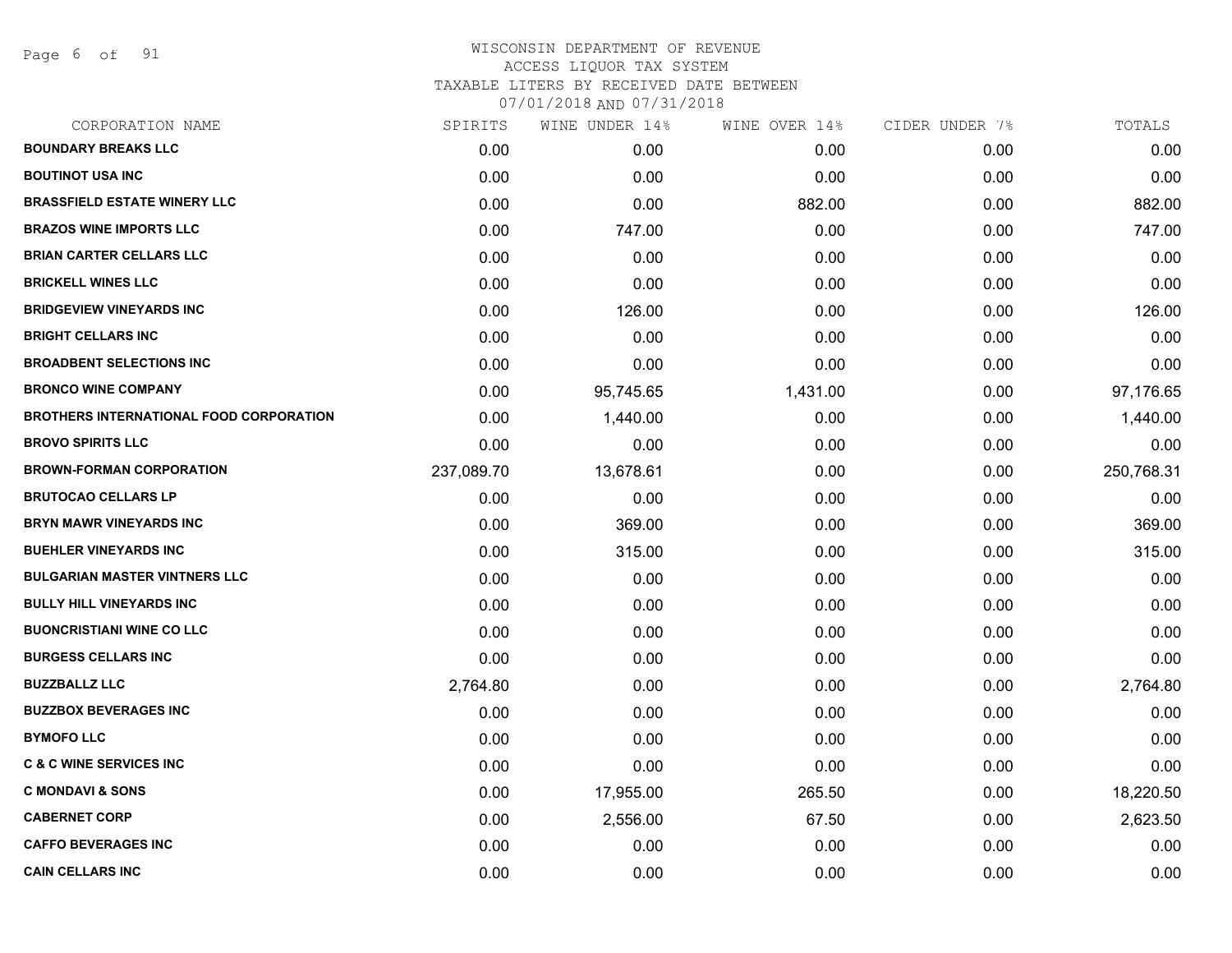Page 7 of 91

| CORPORATION NAME                            | SPIRITS   | WINE UNDER 14% | WINE OVER 14% | CIDER UNDER 7% | TOTALS    |
|---------------------------------------------|-----------|----------------|---------------|----------------|-----------|
| <b>CAL VIN ENTERPRISES CORPORATION</b>      | 0.00      | 0.00           | 0.00          | 0.00           | 0.00      |
| <b>CALCAREOUS VINEYARD LLC</b>              | 0.00      | 0.00           | 0.00          | 0.00           | 0.00      |
| <b>CALERA WINE COMPANY LP</b>               | 0.00      | 0.00           | 0.00          | 0.00           | 0.00      |
| <b>CALIFORNIA CIDER COMPANY</b>             | 0.00      | 195.33         | 0.00          | 11,637.07      | 11,832.40 |
| <b>CALIFORNIA NATURAL PRODUCTS INC</b>      | 0.00      | 0.00           | 0.00          | 0.00           | 0.00      |
| <b>CALIFORNIA VINEYARDS INC</b>             | 0.00      | 0.00           | 0.00          | 0.00           | 0.00      |
| <b>CALLUNA VINEYARDS LLC</b>                | 0.00      | 0.00           | 0.00          | 0.00           | 0.00      |
| <b>CAMARDA CORP</b>                         | 0.00      | 0.00           | 4.50          | 0.00           | 4.50      |
| <b>CAMPARI AMERICA LLC</b>                  | 89,307.90 | 0.00           | 36.00         | 0.00           | 89,343.90 |
| <b>CANNON RIVER WINERY LLC</b>              | 0.00      | 0.00           | 0.00          | 0.00           | 0.00      |
| <b>CAPE CLASSICS INC</b>                    | 0.00      | 297.00         | 126.00        | 0.00           | 423.00    |
| <b>CARDINAL SPIRITS LLC</b>                 | 0.00      | 0.00           | 0.00          | 0.00           | 0.00      |
| <b>CARDINAL WINE GROUP LLC</b>              | 0.00      | 0.00           | 0.00          | 0.00           | 0.00      |
| <b>CARDWELL HILL CELLARS LLC</b>            | 0.00      | 144.00         | 0.00          | 0.00           | 144.00    |
| <b>CARIBBEAN DISTILLERS LLC</b>             | 0.00      | 26,064.00      | 0.00          | 0.00           | 26,064.00 |
| <b>CARL JEPPSON COMPANY</b>                 | 0.00      | 0.00           | 0.00          | 0.00           | 0.00      |
| <b>CARL THOMA</b>                           | 0.00      | 0.00           | 0.00          | 0.00           | 0.00      |
| <b>CARLOS HUBNER-ARTETA</b>                 | 0.00      | 378.00         | 0.00          | 0.00           | 378.00    |
| <b>CARLSON VINEYARDS INC</b>                | 0.00      | 504.00         | 0.00          | 0.00           | 504.00    |
| <b>CAROLE MINOGUE</b>                       | 0.00      | 0.00           | 0.00          | 0.00           | 0.00      |
| <b>CAROLINA DISTRIBUTION LLC</b>            | 0.00      | 0.00           | 0.00          | 0.00           | 0.00      |
| <b>CARRIAGE HOUSE IMPORTS, LTD.</b>         | 270.00    | 0.00           | 0.00          | 0.00           | 270.00    |
| <b>CASTLE BRANDS USA CORP</b>               | 4,309.50  | 0.00           | 0.00          | 0.00           | 4,309.50  |
| <b>CASTORO CELLARS</b>                      | 0.00      | 252.00         | 0.00          | 0.00           | 252.00    |
| <b>CAYMUS VINEYARDS INC</b>                 | 0.00      | 0.00           | 0.00          | 0.00           | 0.00      |
| <b>CEDAR KNOLL VINEYARDS INC</b>            | 0.00      | 0.00           | 0.00          | 0.00           | 0.00      |
| <b>CELEBRATION DISTILLATION CORPORATION</b> | 0.00      | 0.00           | 0.00          | 0.00           | 0.00      |
| <b>CELLAR D LLC</b>                         | 0.00      | 0.00           | 0.00          | 0.00           | 0.00      |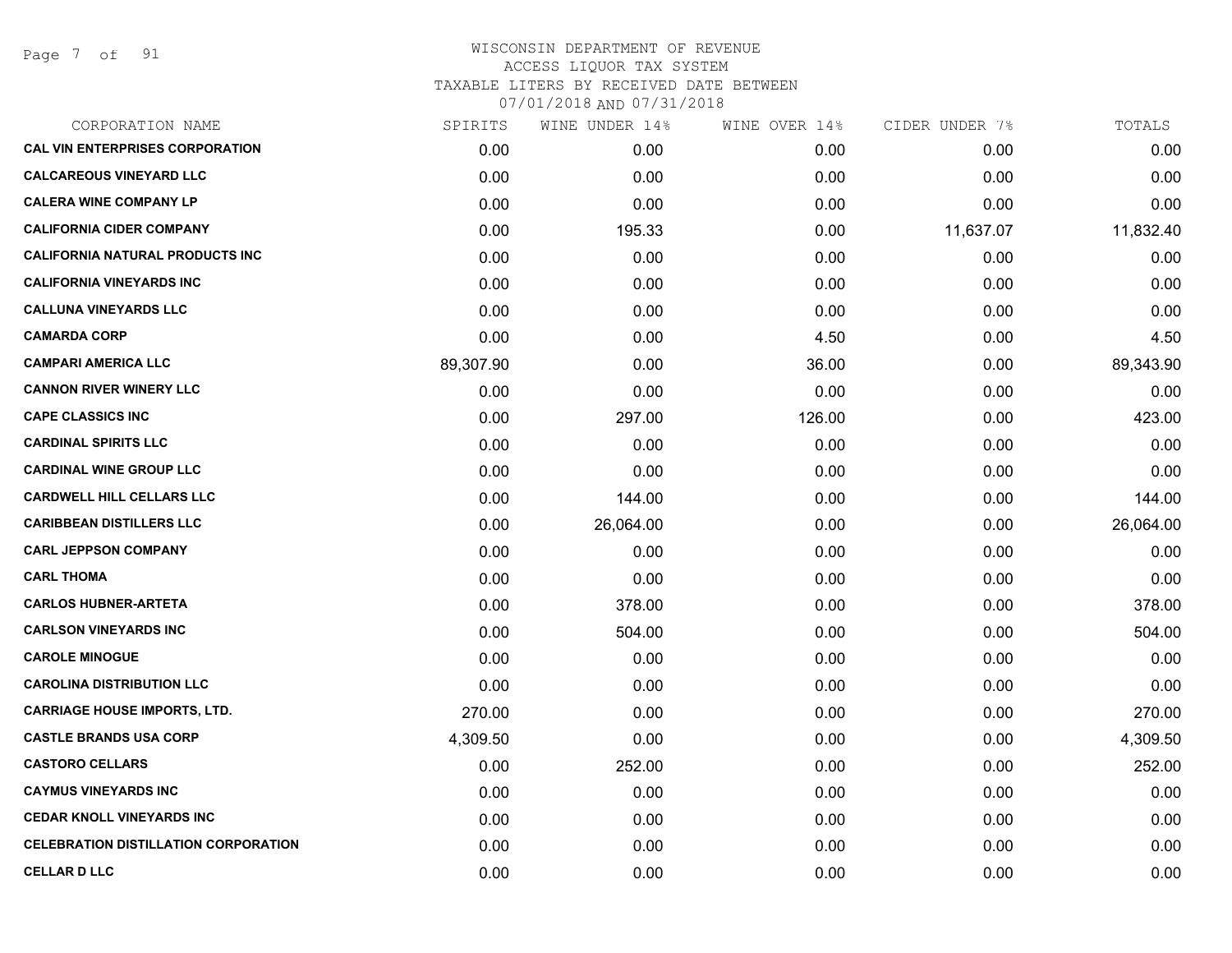Page 8 of 91

| CORPORATION NAME                      | SPIRITS   | WINE UNDER 14% | WINE OVER 14% | CIDER UNDER 7% | TOTALS    |
|---------------------------------------|-----------|----------------|---------------|----------------|-----------|
| <b>CELLARS INTERNATIONAL INC</b>      | 0.00      | 261.17         | 0.00          | 0.00           | 261.17    |
| <b>CELLIER WINES DISTRIBUTING INC</b> | 0.00      | 0.00           | 0.00          | 0.00           | 0.00      |
| <b>CENTER VALLEY ORCHARDS LLC</b>     | 0.00      | 0.00           | 0.00          | 0.00           | 0.00      |
| <b>CHAISE VENTURES INC</b>            | 0.00      | 0.00           | 0.00          | 0.00           | 0.00      |
| <b>CHANNING DAUGHTERS WINERY LLC</b>  | 0.00      | 0.00           | 0.00          | 0.00           | 0.00      |
| <b>CHAPPELLET WINERY INC</b>          | 0.00      | 36.00          | 378.00        | 0.00           | 414.00    |
| <b>CHARBAUT AMERICA INC</b>           | 0.00      | 0.00           | 0.00          | 0.00           | 0.00      |
| <b>CHARLES &amp; MARTHA BARRA</b>     | 0.00      | 108.00         | 144.00        | 0.00           | 252.00    |
| <b>CHARLES JACQUIN ET CIE INC</b>     | 20,523.05 | 0.00           | 256.65        | 0.00           | 20,779.70 |
| <b>CHARLES NEAL SELECTIONS INC</b>    | 0.00      | 63.00          | 0.00          | 0.00           | 63.00     |
| <b>CHARLES REININGER LLC</b>          | 0.00      | 0.00           | 0.00          | 0.00           | 0.00      |
| <b>CHATEAU BARNABY LLC</b>            | 0.00      | 0.00           | 0.00          | 0.00           | 0.00      |
| <b>CHATEAU DIANA LLC</b>              | 0.00      | 989.48         | 0.00          | 0.00           | 989.48    |
| <b>CHATHAM IMPORTS INC</b>            | 1,073.25  | 0.00           | 0.00          | 0.00           | 1,073.25  |
| <b>CHEHALEM INC</b>                   | 0.00      | 0.00           | 0.00          | 0.00           | 0.00      |
| CHICAGO DISTILLING COMPANY LLC        | 0.00      | 0.00           | 0.00          | 0.00           | 0.00      |
| <b>CHITOWN SPIRITS COMPANY</b>        | 0.00      | 0.00           | 0.00          | 0.00           | 0.00      |
| <b>CHOYA UMESHU USA INC</b>           | 0.00      | 0.00           | 0.00          | 0.00           | 0.00      |
| <b>CHRISTIAN P SCHAEFER</b>           | 0.00      | 5,544.00       | 0.00          | 5,098.95       | 10,642.95 |
| <b>CHRISTOPHER F PITTENGER</b>        | 0.00      | 0.00           | 0.00          | 0.00           | 0.00      |
| <b>CHRISTOPHER FIGGINS</b>            | 0.00      | 0.00           | 4.50          | 0.00           | 4.50      |
| <b>CHRISTOPHER J FLOOD</b>            | 0.00      | 0.00           | 0.00          | 0.00           | 0.00      |
| <b>CHRISTOPHER MICHAEL WINES LLC</b>  | 0.00      | 0.00           | 0.00          | 0.00           | 0.00      |
| CIV (USA) INC                         | 0.00      | 77.30          | 0.00          | 0.00           | 77.30     |
| <b>CLAAR CELLARS LLC</b>              | 0.00      | 0.00           | 0.00          | 0.00           | 0.00      |
| <b>CLASSIC WINES INC</b>              | 0.00      | 0.00           | 0.00          | 0.00           | 0.00      |
| <b>CLENDENENLINDQUIST VINTNERS</b>    | 0.00      | 0.00           | 0.00          | 0.00           | 0.00      |
| <b>CLINE CELLARS INC</b>              | 0.00      | 2,079.00       | 1,575.00      | 0.00           | 3,654.00  |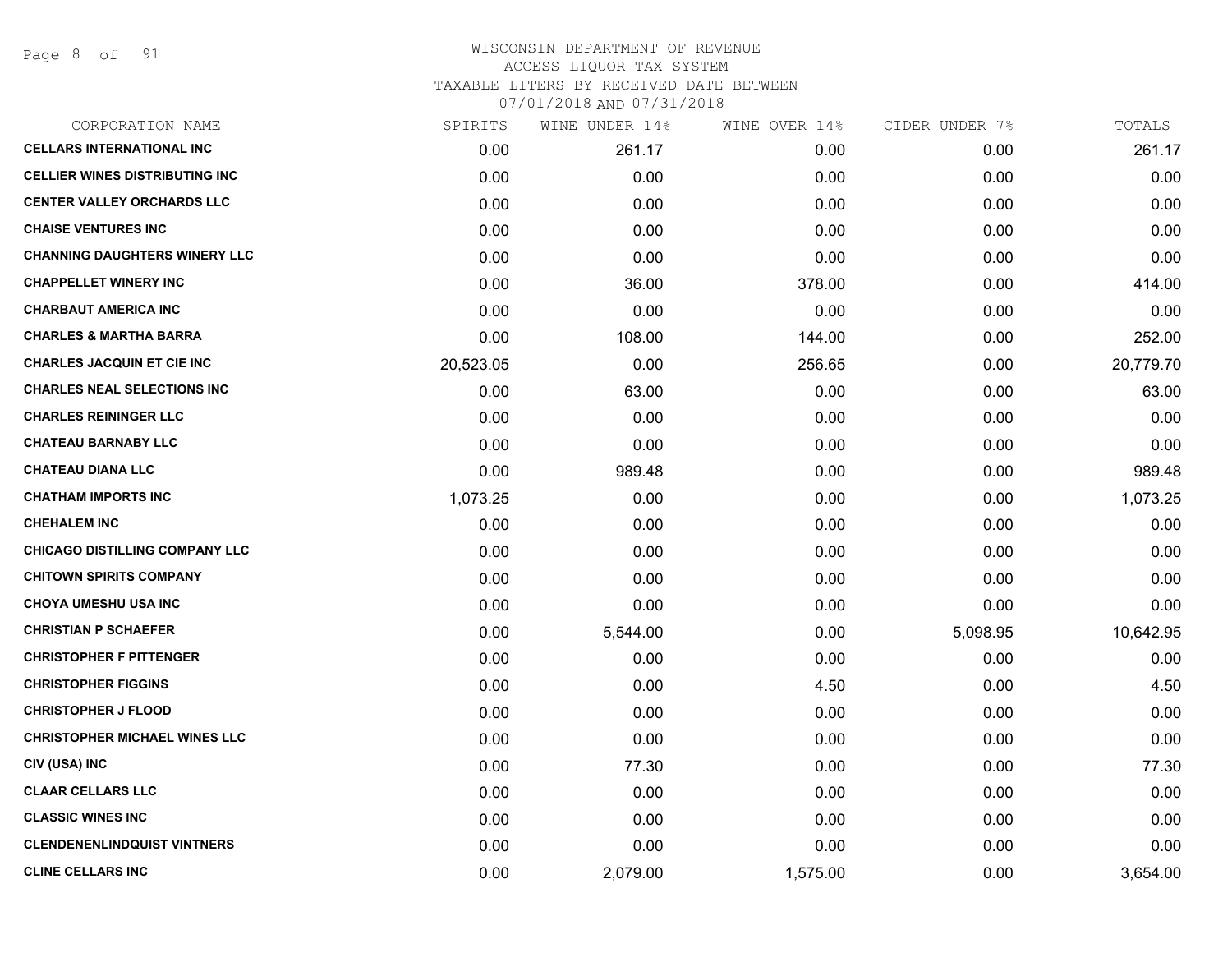#### WISCONSIN DEPARTMENT OF REVENUE ACCESS LIQUOR TAX SYSTEM

TAXABLE LITERS BY RECEIVED DATE BETWEEN

| CORPORATION NAME                             | SPIRITS   | WINE UNDER 14% | WINE OVER 14% | CIDER UNDER 7% | TOTALS     |
|----------------------------------------------|-----------|----------------|---------------|----------------|------------|
| <b>CLINE SISTERS IMPORTS LLC</b>             | 0.00      | 216.00         | 0.00          | 0.00           | 216.00     |
| <b>CLINT PROPERTIES INC</b>                  | 0.00      | 294.03         | 0.00          | 0.00           | 294.03     |
| <b>CLOS LACHANCE WINES LLC</b>               | 0.00      | 0.00           | 0.00          | 0.00           | 0.00       |
| <b>COCKERELL WINE CONSULTING LLC</b>         | 0.00      | 0.00           | 0.00          | 0.00           | 0.00       |
| <b>CODY T WRIGHT</b>                         | 0.00      | 0.00           | 0.00          | 0.00           | 0.00       |
| <b>COHO WINES LLC</b>                        | 0.00      | 0.00           | 0.00          | 0.00           | 0.00       |
| <b>COLORADO GOLD DISTILLERY LLC</b>          | 0.00      | 0.00           | 0.00          | 0.00           | 0.00       |
| <b>CONSTELLATION BRANDS INC</b>              | 74,328.60 | 213,424.69     | 12,946.31     | 0.00           | 300,699.60 |
| <b>COOL HAND VINEYARDS LLC</b>               | 0.00      | 0.00           | 0.00          | 0.00           | 0.00       |
| <b>COPA FINA WINE IMPORTS LLC</b>            | 0.00      | 0.00           | 0.00          | 0.00           | 0.00       |
| <b>COPPER &amp; KINGS AMERICAN BRANDY CO</b> | 142.65    | 0.00           | 0.00          | 0.00           | 142.65     |
| <b>COPPER CANE LLC</b>                       | 0.00      | 99.00          | 837.00        | 0.00           | 936.00     |
| <b>CORA IMPORTS LTD</b>                      | 0.00      | 0.00           | 0.00          | 0.00           | 0.00       |
| <b>CORDELINA WINE COMPANY LLC</b>            | 0.00      | 0.00           | 0.00          | 0.00           | 0.00       |
| <b>CORK ALLIANCE INC</b>                     | 0.00      | 1,080.00       | 0.00          | 0.00           | 1,080.00   |
| <b>CORNERSTONE CELLARS LLC</b>               | 0.00      | 0.00           | 0.00          | 0.00           | 0.00       |
| <b>CORNERSTONE U.S. WINE IMPORTS INC</b>     | 0.00      | 0.00           | 0.00          | 0.00           | 0.00       |
| <b>COUP DE FOUDRE LLC</b>                    | 0.00      | 0.00           | 0.00          | 0.00           | 0.00       |
| <b>COURAGEOUS INC</b>                        | 0.00      | 0.00           | 0.00          | 0.00           | 0.00       |
| <b>CRACOVIA BRANDS INC</b>                   | 45.00     | 0.00           | 0.00          | 0.00           | 45.00      |
| <b>CRAFTED ARTISAN MEADERY LLC</b>           | 0.00      | 1,592.57       | 0.00          | 0.00           | 1,592.57   |
| <b>CRAIG S HANDLY</b>                        | 0.00      | 0.00           | 0.00          | 0.00           | 0.00       |
| <b>CREATIVE WINE CONCEPTS INC</b>            | 0.00      | 0.00           | 0.00          | 0.00           | 0.00       |
| <b>CREW WINE COMPANY LLC</b>                 | 0.00      | 3,024.00       | 378.00        | 0.00           | 3,402.00   |
| <b>CRIBARI VINEYARDS INC</b>                 | 0.00      | 0.00           | 0.00          | 0.00           | 0.00       |
| <b>CRIMSON WINE GROUP LTD</b>                | 0.00      | 0.00           | 0.00          | 0.00           | 0.00       |
| <b>CRISPIN CIDER COMPANY</b>                 | 0.00      | 0.00           | 0.00          | 0.00           | 0.00       |
| <b>CRISTOM VINEYARDS INC</b>                 | 0.00      | 171.00         | 0.00          | 0.00           | 171.00     |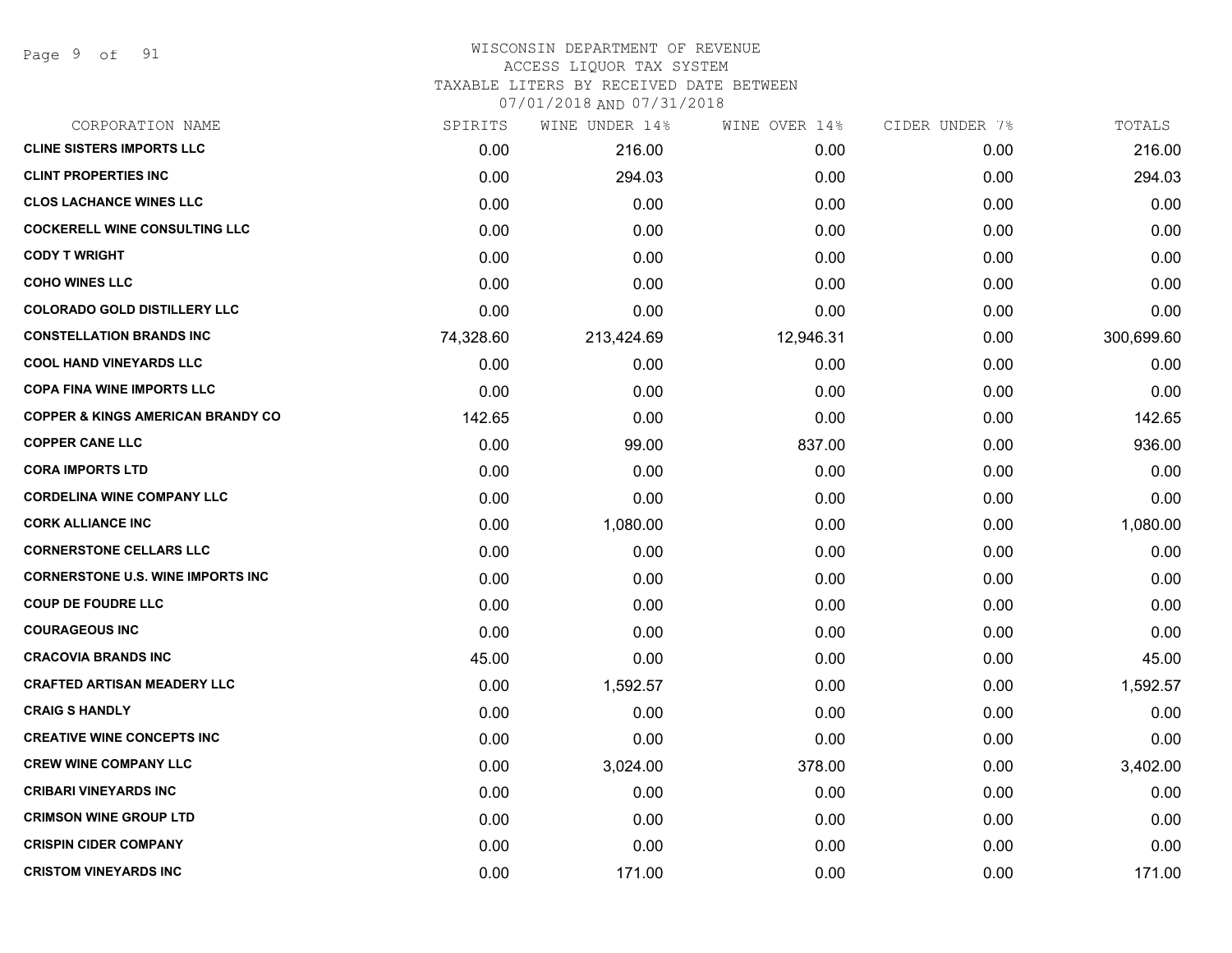Page 10 of 91

#### WISCONSIN DEPARTMENT OF REVENUE ACCESS LIQUOR TAX SYSTEM TAXABLE LITERS BY RECEIVED DATE BETWEEN

| CORPORATION NAME                   | SPIRITS   | WINE UNDER 14% | WINE OVER 14% | CIDER UNDER 7% | TOTALS    |
|------------------------------------|-----------|----------------|---------------|----------------|-----------|
| <b>CROWN POINT WINERY LLC</b>      | 0.00      | 0.00           | 0.00          | 0.00           | 0.00      |
| <b>CROWN VALLEY WINERY INC</b>     | 0.00      | 0.00           | 0.00          | 0.00           | 0.00      |
| <b>CRUSE WINE COMPANY, LLC</b>     | 0.00      | 0.00           | 0.00          | 0.00           | 0.00      |
| <b>CULT OF 8</b>                   | 0.00      | 2,344.50       | 0.00          | 0.00           | 2,344.50  |
| <b>CULTIVATE WINES LLC</b>         | 0.00      | 0.00           | 0.00          | 0.00           | 0.00      |
| <b>CUSHMAN WINERY CORPORATION</b>  | 0.00      | 0.00           | 0.00          | 0.00           | 0.00      |
| <b>CUTWATER SPIRITS LLC</b>        | 13,734.00 | 0.00           | 0.00          | 0.00           | 13,734.00 |
| <b>CUVAISON INC</b>                | 0.00      | 378.00         | 189.00        | 0.00           | 567.00    |
| <b>D &amp; D VINEYARDS INC</b>     | 0.00      | 0.00           | 0.00          | 0.00           | 0.00      |
| <b>D &amp; J F CELLARS INC</b>     | 0.00      | 0.00           | 0.00          | 0.00           | 0.00      |
| <b>D.G.L. DISTRIBUTORS, INC</b>    | 0.00      | 0.00           | 0.00          | 0.00           | 0.00      |
| <b>DAEDALUS CELLARS CO</b>         | 0.00      | 0.00           | 0.00          | 0.00           | 0.00      |
| DAN CAREY                          | 0.00      | 0.00           | 0.00          | 0.00           | 0.00      |
| <b>DANCING COYOTE WINES</b>        | 0.00      | 0.00           | 0.00          | 0.00           | 0.00      |
| <b>DANIEL A LASNER</b>             | 0.00      | 0.00           | 0.00          | 0.00           | 0.00      |
| <b>DANNY RAKOVIC</b>               | 0.00      | 0.00           | 0.00          | 0.00           | 0.00      |
| <b>DAOU VINEYARDS LLC</b>          | 0.00      | 0.00           | 0.00          | 0.00           | 0.00      |
| DAQUINO ITALIAN IMPORTING CO INC   | 0.00      | 0.00           | 0.00          | 0.00           | 0.00      |
| <b>DARIOUSH KHALEDI WINERY LLC</b> | 0.00      | 0.00           | 58.50         | 0.00           | 58.50     |
| <b>DAVID ARTHUR VINEYARDS LLC</b>  | 0.00      | 0.00           | 0.00          | 0.00           | 0.00      |
| <b>DAVID B POTTER</b>              | 0.00      | 0.00           | 0.00          | 0.00           | 0.00      |
| <b>DAVID L DENNIGMANN</b>          | 0.00      | 567.00         | 567.00        | 0.00           | 1,134.00  |
| <b>DAVID N RAYNE</b>               | 2,679.47  | 53,260.89      | 9,292.21      | 0.00           | 65,232.57 |
| <b>DAVID R BARNES</b>              | 0.00      | 0.00           | 0.00          | 0.00           | 0.00      |
| <b>DAVIDS PINOT VINEYARDS INC</b>  | 0.00      | 0.00           | 0.00          | 0.00           | 0.00      |
| <b>DAVOS BRANDS LLC</b>            | 85.50     | 221.76         | 178.20        | 0.00           | 485.46    |
| DAYLIGHT WINE COMPANY LLC          | 0.00      | 0.00           | 0.00          | 0.00           | 0.00      |
| DE MAISON SELECTIONS INC           | 0.00      | 1,997.00       | 40.50         | 54.00          | 2,091.50  |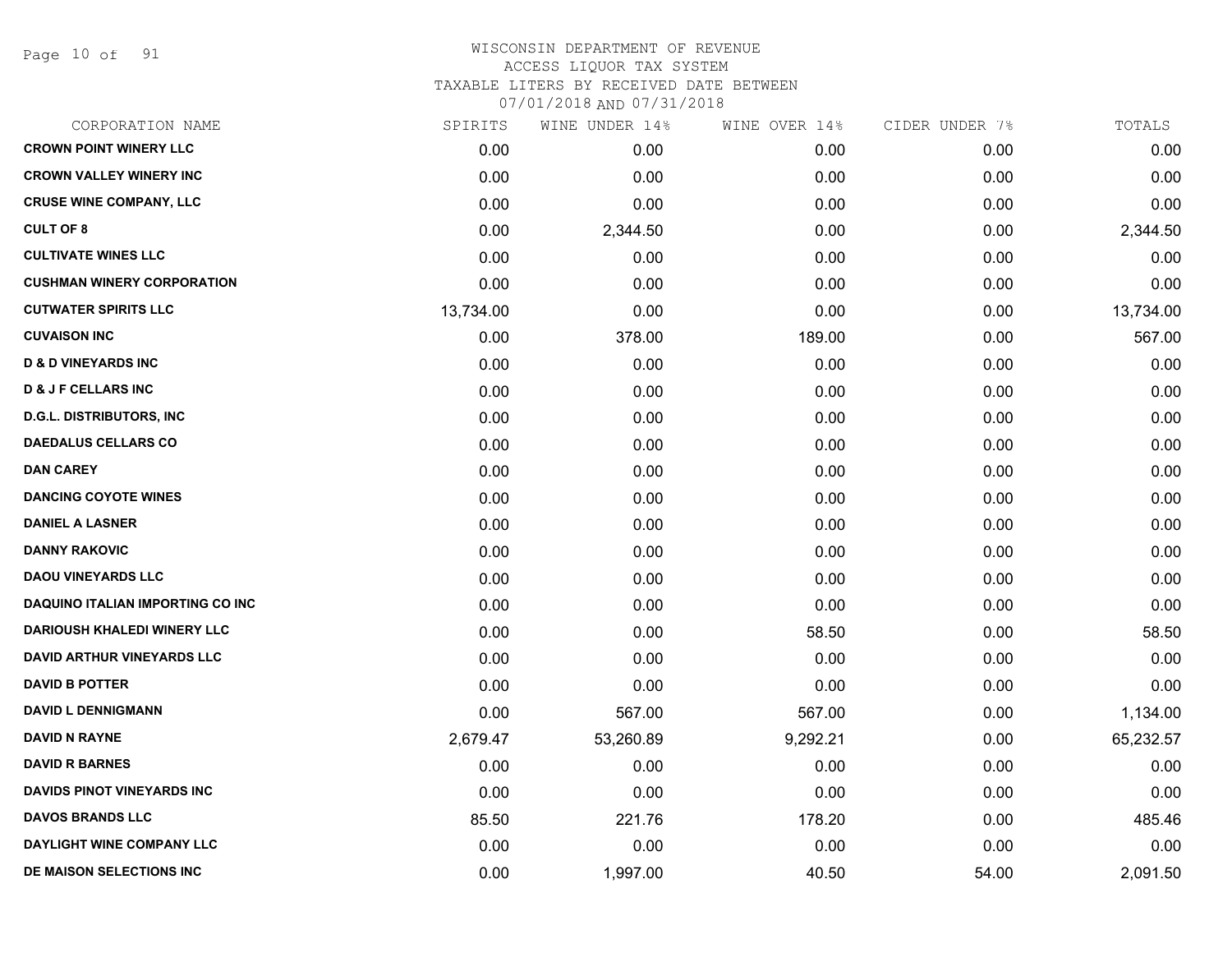Page 11 of 91

#### WISCONSIN DEPARTMENT OF REVENUE ACCESS LIQUOR TAX SYSTEM

TAXABLE LITERS BY RECEIVED DATE BETWEEN

| CORPORATION NAME                                                         | SPIRITS    | WINE UNDER 14% | WINE OVER 14% | CIDER UNDER 7% | TOTALS     |
|--------------------------------------------------------------------------|------------|----------------|---------------|----------------|------------|
| <b>DEANNA BASTIANICH</b>                                                 | 0.00       | 0.00           | 0.00          | 0.00           | 0.00       |
| <b>DEL RIO VINEYARDS LLC</b>                                             | 0.00       | 504.03         | 0.00          | 0.00           | 504.03     |
| <b>DELEGAT USA INC</b>                                                   | 0.00       | 12,744.00      | 0.00          | 0.00           | 12,744.00  |
| <b>DELIA E RODRIGUEZ</b>                                                 | 0.00       | 0.00           | 0.00          | 0.00           | 0.00       |
| <b>DELICATO VINEYARDS INC</b>                                            | 0.00       | 215,640.00     | 10,827.00     | 0.00           | 226,467.00 |
| <b>DELILLE CELLARS LLC</b>                                               | 0.00       | 0.00           | 0.00          | 0.00           | 0.00       |
| <b>DEMERARA DISTILLERS (USA) INC</b>                                     | 0.00       | 0.00           | 0.00          | 0.00           | 0.00       |
| <b>DEMON SPIRITS LLC</b>                                                 | 0.00       | 0.00           | 0.00          | 0.00           | 0.00       |
| <b>DEROSE WINERY INC</b>                                                 | 0.00       | 0.00           | 0.00          | 0.00           | 0.00       |
| <b>DIAGEO AMERICAS, INC.</b>                                             | 867,670.45 | 0.00           | 0.00          | 0.00           | 867,670.45 |
| <b>DIAMOND IMPORTERS INC</b>                                             | 0.00       | 0.00           | 0.00          | 0.00           | 0.00       |
| <b>DIRTY IMPORTS LLC</b>                                                 | 0.00       | 0.00           | 0.00          | 0.00           | 0.00       |
| <b>DISARONNO INTERNATIONAL LLC</b>                                       | 6,164.46   | 1,951.77       | 0.00          | 0.00           | 8,116.23   |
| DISTILLERY NO. 209 LTD NAPA CALIFORNIA                                   | 0.00       | 0.00           | 0.00          | 0.00           | 0.00       |
| <b>DIVOT ENTERPRISES LLC</b>                                             | 0.00       | 0.00           | 0.00          | 0.00           | 0.00       |
| DOMAINE DE LA TERRE ROUGE LTD                                            | 0.00       | 63.00          | 63.00         | 0.00           | 126.00     |
| <b>DOMAINE DE MARIA SOTER LLC</b>                                        | 0.00       | 0.00           | 0.00          | 0.00           | 0.00       |
| <b>DOMAINE MB LLC</b>                                                    | 0.00       | 0.00           | 0.00          | 0.00           | 0.00       |
| <b>DOMAINE SELECT WINE &amp; SPIRITS LLC</b>                             | 218.70     | 1,602.00       | 75.00         | 0.00           | 1,895.70   |
| <b>DOMAINE SERENE VINEYARDS &amp; WINERY INC</b>                         | 0.00       | 0.00           | 450.00        | 0.00           | 450.00     |
| <b>DOMAINE ST GEORGE</b>                                                 | 0.00       | 0.00           | 0.00          | 0.00           | 0.00       |
| <b>DON SEBASTIANI &amp; SONS INTERNATIONAL WINE</b><br><b>NEGOCIANTS</b> | 0.00       | 12,376.50      | 378.00        | 0.00           | 12,754.50  |
| <b>DOUBLE DIAMOND DISTILLERY LLC</b>                                     | 0.00       | 0.00           | 0.00          | 0.00           | 0.00       |
| <b>DOUBLE DOWN SPIRITS LLC</b>                                           | 72.00      | 0.00           | 0.00          | 0.00           | 72.00      |
| <b>DOYNA LTD</b>                                                         | 0.00       | 0.00           | 0.00          | 0.00           | 0.00       |
| <b>DRAKE MAKES WINE, INC.</b>                                            | 0.00       | 0.00           | 0.00          | 0.00           | 0.00       |
| <b>DREYER WINE LLC</b>                                                   | 0.00       | 0.00           | 0.00          | 0.00           | 0.00       |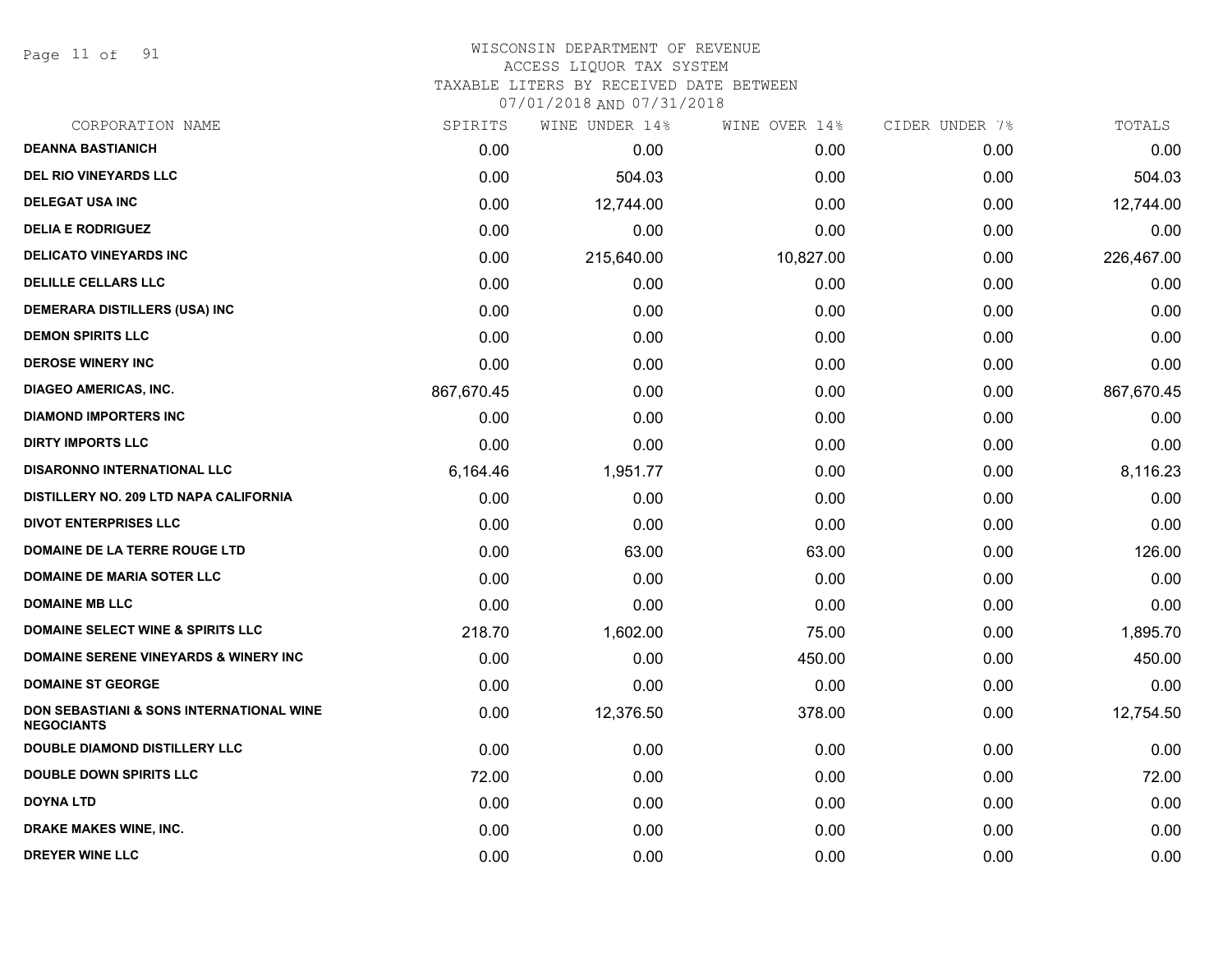Page 12 of 91

## WISCONSIN DEPARTMENT OF REVENUE

#### ACCESS LIQUOR TAX SYSTEM

TAXABLE LITERS BY RECEIVED DATE BETWEEN

| CORPORATION NAME                        | SPIRITS    | WINE UNDER 14% | WINE OVER 14% | CIDER UNDER 7% | TOTALS       |
|-----------------------------------------|------------|----------------|---------------|----------------|--------------|
| <b>DREYFUS ASHBY INC</b>                | 0.00       | 1,879.50       | 202.50        | 0.00           | 2,082.00     |
| <b>DRG IMPORTS LLC</b>                  | 0.00       | 279.00         | 0.00          | 0.00           | 279.00       |
| DRY CREEK VINEYARD INC                  | 0.00       | 3.75           | 0.00          | 0.00           | 3.75         |
| <b>DUCKHORN WINE COMPANY</b>            | 0.00       | 0.00           | 0.00          | 0.00           | 0.00         |
| DUGGANS DISTILLERS PRODUCTS CORPORATION | 126.00     | 0.00           | 0.00          | 0.00           | 126.00       |
| <b>DUMOL WINERY LLC</b>                 | 0.00       | 0.00           | 139.50        | 0.00           | 139.50       |
| <b>DUNHAM CELLARS LLC</b>               | 0.00       | 0.00           | 0.00          | 0.00           | 0.00         |
| <b>DUNN VINEYARDS LLC</b>               | 0.00       | 0.00           | 0.00          | 0.00           | 0.00         |
| <b>DV SPIRITS LLC</b>                   | 396.00     | 0.00           | 0.00          | 0.00           | 396.00       |
| <b>E &amp; J GALLO WINERY</b>           | 144,816.80 | 981,022.10     | 26,914.50     | 0.00           | 1,152,753.40 |
| <b>EAGLE EYE IMPORTS LLC</b>            | 0.00       | 78.46          | 0.00          | 0.00           | 78.46        |
| <b>EAGLES LANDING WINERY LLC</b>        | 0.00       | 483.00         | 0.00          | 0.00           | 483.00       |
| <b>EASTERN LIQUORS USA INC</b>          | 540.00     | 0.00           | 0.00          | 0.00           | 540.00       |
| <b>EBERLE WINERY LP</b>                 | 0.00       | 0.00           | 0.00          | 0.00           | 0.00         |
| <b>ECLIPSE ASSETS LLC</b>               | 0.00       | 0.00           | 0.00          | 0.00           | 0.00         |
| <b>ECOSUR GROUP LLC</b>                 | 0.00       | 0.00           | 0.00          | 0.00           | 0.00         |
| EHREN JORDAN WINE CELLARS LLC           | 0.00       | 0.00           | 0.00          | 0.00           | 0.00         |
| <b>EIGHT BOTTLES LLC</b>                | 0.00       | 0.00           | 0.00          | 0.00           | 0.00         |
| ELK COVE VINEYARDS INC                  | 0.00       | 0.00           | 0.00          | 0.00           | 0.00         |
| <b>ELV-OREGON LLC</b>                   | 0.00       | 0.00           | 0.00          | 0.00           | 0.00         |
| <b>ELYSE WINERY LLC</b>                 | 0.00       | 0.00           | 0.00          | 0.00           | 0.00         |
| <b>EMCO CHEMICAL DISTRIBUTORS, INC.</b> | 0.00       | 0.00           | 0.00          | 0.00           | 0.00         |
| <b>EMILIO GUGLIELMO WINERY INC</b>      | 0.00       | 4,765.83       | 806.29        | 0.00           | 5,572.12     |
| <b>EMPSON USA INC</b>                   | 0.00       | 4,948.24       | 63.00         | 0.00           | 5,011.24     |
| <b>ENOS VINEYARDS INC</b>               | 0.00       | 0.00           | 0.00          | 0.00           | 0.00         |
| <b>ENOTEC IMPORTS INC</b>               | 0.00       | 504.00         | 504.00        | 0.00           | 1,008.00     |
| <b>ENOVATION BRANDS INC</b>             | 0.00       | 6,612.75       | 0.00          | 0.00           | 6,612.75     |
| <b>ENTENTE SPIRITS LLC</b>              | 0.00       | 0.00           | 0.00          | 0.00           | 0.00         |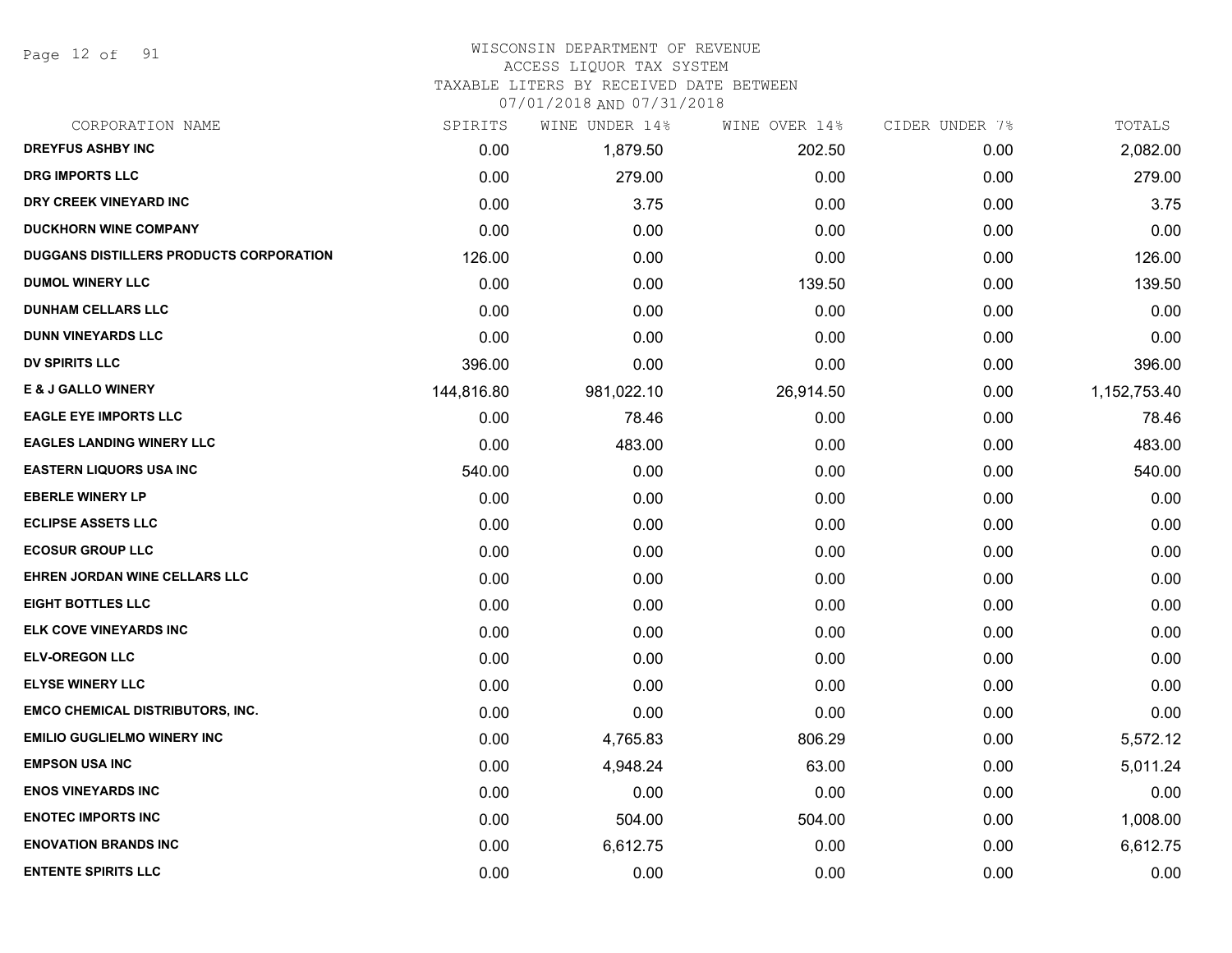Page 13 of 91

# WISCONSIN DEPARTMENT OF REVENUE ACCESS LIQUOR TAX SYSTEM TAXABLE LITERS BY RECEIVED DATE BETWEEN

| CORPORATION NAME                                 | SPIRITS    | WINE UNDER 14% | WINE OVER 14% | CIDER UNDER 7% | TOTALS     |
|--------------------------------------------------|------------|----------------|---------------|----------------|------------|
| <b>EPICUREAN WINES LLC</b>                       | 0.00       | 0.00           | 0.00          | 0.00           | 0.00       |
| <b>ERIC FLANAGAN</b>                             | 0.00       | 0.00           | 0.00          | 0.00           | 0.00       |
| <b>ERIC TRUMP WINE MANUFACTURING LLC</b>         | 0.00       | 0.00           | 0.00          | 0.00           | 0.00       |
| <b>ERNST A STORM</b>                             | 0.00       | 0.00           | 0.00          | 0.00           | 0.00       |
| <b>EUROPEAN IMPORTS &amp; EXPORTS LLC</b>        | 0.00       | 123.75         | 0.00          | 0.00           | 123.75     |
| <b>EVAKI INC</b>                                 | 0.00       | 0.00           | 0.00          | 0.00           | 0.00       |
| EVESHAM WOOD VINEYARD AND WINERY LLC             | 0.00       | 0.00           | 0.00          | 0.00           | 0.00       |
| <b>EXCELSIOR WINE COMPANY LLC</b>                | 0.00       | 2,614.49       | 36.00         | 0.00           | 2,650.49   |
| <b>EXPERIENCE WINES LLC</b>                      | 0.00       | 63.00          | 0.00          | 0.00           | 63.00      |
| <b>F KORBEL &amp; BROS INC</b>                   | 0.00       | 0.00           | 0.00          | 0.00           | 0.00       |
| F L NAVARRO LIMITED                              | 0.00       | 0.00           | 0.00          | 0.00           | 0.00       |
| <b>F&amp;F FINE WINES INTERNATIONAL INC</b>      | 0.00       | 0.00           | 0.00          | 0.00           | 0.00       |
| <b>FAMILY &amp; FARMERS LLC</b>                  | 0.00       | 0.00           | 66.56         | 0.00           | 66.56      |
| <b>FANTIS IMPORTS INC</b>                        | 0.00       | 238.50         | 22.50         | 0.00           | 261.00     |
| <b>FAR NORTH SPIRITS INC</b>                     | 310.50     | 0.00           | 0.00          | 0.00           | 310.50     |
| <b>FASEL SHENSTONE LLC</b>                       | 60.00      | 0.00           | 727.50        | 0.00           | 787.50     |
| <b>FERRARI CARANO VINEYARDS &amp; WINERY LLC</b> | 0.00       | 504.00         | 504.00        | 0.00           | 1,008.00   |
| <b>FETZER VINEYARDS</b>                          | 0.00       | 28,489.92      | 4,146.00      | 0.00           | 32,635.92  |
| <b>FIDDLEHEAD CELLARS LP</b>                     | 0.00       | 0.00           | 0.00          | 0.00           | 0.00       |
| <b>FIFTH GENERATION INC</b>                      | 250,995.60 | 0.00           | 0.00          | 0.00           | 250,995.60 |
| FIFTY FOURTH STREET ENTERPRISES LLC              | 0.00       | 0.00           | 0.00          | 0.00           | 0.00       |
| <b>FIRESTEED CORPORATION</b>                     | 0.00       | 0.00           | 0.00          | 0.00           | 0.00       |
| <b>FISHER VINEYARDS</b>                          | 0.00       | 0.00           | 63.00         | 0.00           | 63.00      |
| <b>FITVINE LLC</b>                               | 0.00       | 0.00           | 0.00          | 0.00           | 0.00       |
| <b>FIVE GRAPES LLC</b>                           | 0.00       | 0.00           | 0.00          | 0.00           | 0.00       |
| <b>FJN FINE WINES LLC</b>                        | 0.00       | 0.00           | 0.00          | 0.00           | 0.00       |
| <b>FLORA SPRINGS WINE COMPANY</b>                | 0.00       | 27.00          | 45.00         | 0.00           | 72.00      |
| <b>FLORIDA ORANGE GROVES INC</b>                 | 0.00       | 0.00           | 0.00          | 0.00           | 0.00       |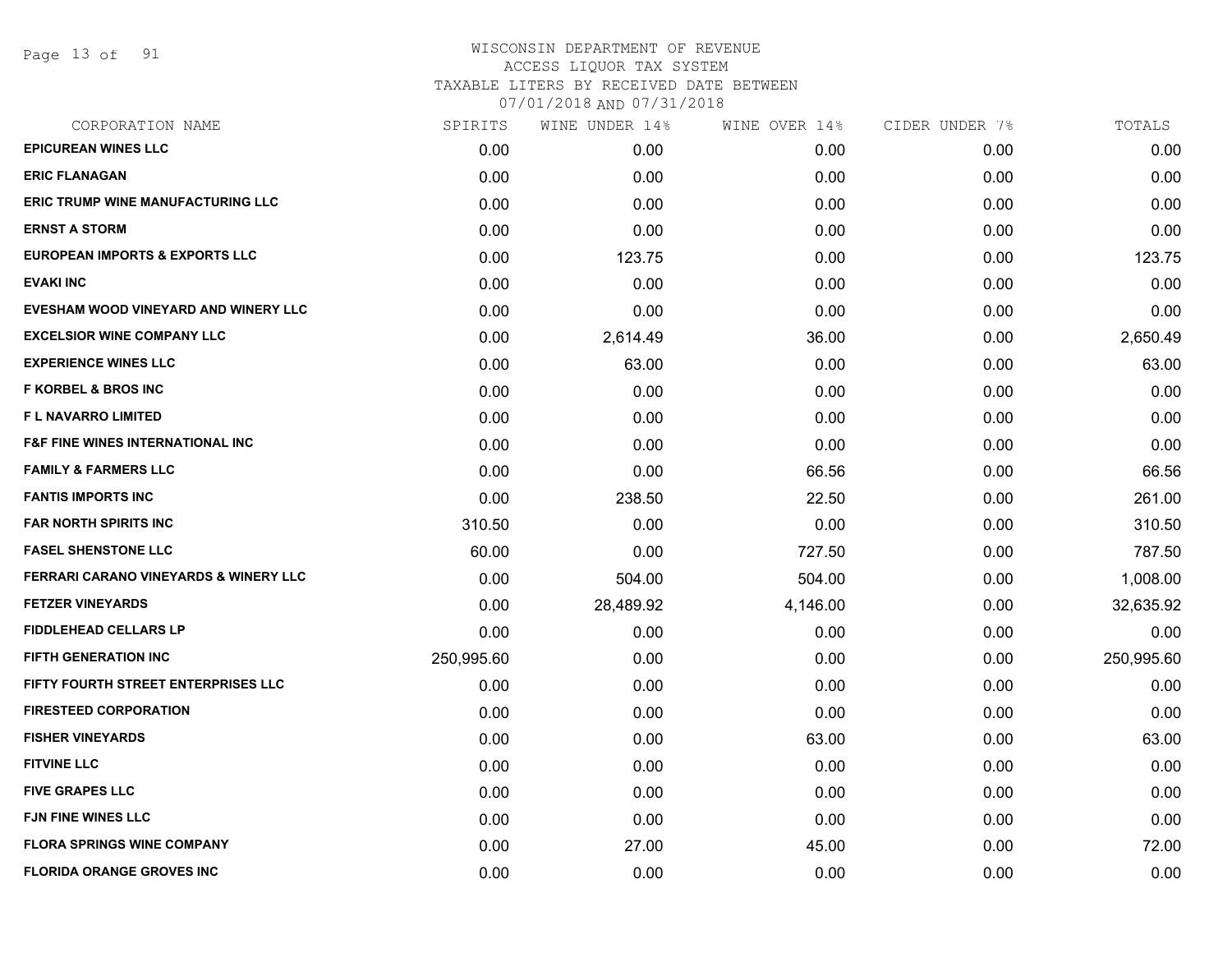Page 14 of 91

#### WISCONSIN DEPARTMENT OF REVENUE ACCESS LIQUOR TAX SYSTEM

TAXABLE LITERS BY RECEIVED DATE BETWEEN

| CORPORATION NAME                           | SPIRITS  | WINE UNDER 14% | WINE OVER 14% | CIDER UNDER 7% | TOTALS    |
|--------------------------------------------|----------|----------------|---------------|----------------|-----------|
| <b>FN CELLARS LLC</b>                      | 0.00     | 0.00           | 94.50         | 0.00           | 94.50     |
| FOLEY FAMILY WINES INC                     | 9.00     | 6,918.00       | 2,331.00      | 0.00           | 9,258.00  |
| <b>FOLIO WINE COMPANY LLC</b>              | 0.00     | 4,083.59       | 74.25         | 0.00           | 4,157.84  |
| <b>FORT ROSS VINEYARD &amp; WINERY LLC</b> | 0.00     | 0.00           | 243.00        | 0.00           | 243.00    |
| <b>FOUR BEARS WINERY LLC</b>               | 0.00     | 0.00           | 0.00          | 0.00           | 0.00      |
| FOUR DAUGHTERS VINEYARD AND WINERY LLC     | 0.00     | 0.00           | 0.00          | 22,030.75      | 22,030.75 |
| FOUR ROSES DISTILLERY LLC                  | 4,396.50 | 0.00           | 0.00          | 0.00           | 4,396.50  |
| <b>FOWLES WINE USA INC</b>                 | 0.00     | 0.00           | 0.00          | 0.00           | 0.00      |
| <b>FOXEN VINEYARD INC</b>                  | 0.00     | 0.00           | 0.00          | 0.00           | 0.00      |
| <b>FRANCIS COPPOLA WINERY LLC</b>          | 0.00     | 24, 147. 73    | 238.50        | 0.00           | 24,386.23 |
| <b>FRANK FAMILY VINEYARDS LLC</b>          | 0.00     | 0.00           | 1,755.00      | 0.00           | 1,755.00  |
| <b>FRANK LIN DISTILLERS PRODUCTS LTD</b>   | 3,676.47 | 0.00           | 0.00          | 0.00           | 3,676.47  |
| <b>FRED C SCHERRER</b>                     | 0.00     | 0.00           | 0.00          | 0.00           | 0.00      |
| <b>FREDERICK WILDMAN &amp; SONS LTD</b>    | 0.00     | 0.00           | 0.00          | 0.00           | 0.00      |
| <b>FREELANCE WINES LLC</b>                 | 0.00     | 0.00           | 0.00          | 0.00           | 0.00      |
| <b>FREIXENET USA INC</b>                   | 0.00     | 0.00           | 0.00          | 0.00           | 0.00      |
| <b>FREY VINEYARDS LTD</b>                  | 0.00     | 2,709.00       | 0.00          | 0.00           | 2,709.00  |
| <b>FRITZ CELLARS INC</b>                   | 0.00     | 0.00           | 0.00          | 0.00           | 0.00      |
| <b>FROGS LEAP WINERY</b>                   | 0.00     | 630.00         | 0.00          | 0.00           | 630.00    |
| <b>FRONTIER CORPORATION</b>                | 0.00     | 333.00         | 0.00          | 0.00           | 333.00    |
| <b>FRUIT OF THE VINES INC</b>              | 0.00     | 171.02         | 0.00          | 0.00           | 171.02    |
| FULL THROTTLE SLOON SHINE LLC              | 0.00     | 0.00           | 0.00          | 0.00           | 0.00      |
| <b>FULTON STREET BREWERY LLC</b>           | 0.00     | 0.00           | 0.00          | 0.00           | 0.00      |
| <b>FUSED WINES LP</b>                      | 0.00     | 0.00           | 0.00          | 0.00           | 0.00      |
| <b>G K SKAGGS INC</b>                      | 0.00     | 3,636.00       | 0.00          | 0.00           | 3,636.00  |
| G.S.W.C. INC.                              | 0.00     | 0.00           | 0.00          | 0.00           | 0.00      |
| <b>GAMBA VINEYARDS AND WINERY LLC</b>      | 0.00     | 0.00           | 234.00        | 0.00           | 234.00    |
| <b>GAMBLE FAMILY VINEYARDS LLC</b>         | 0.00     | 0.00           | 0.00          | 0.00           | 0.00      |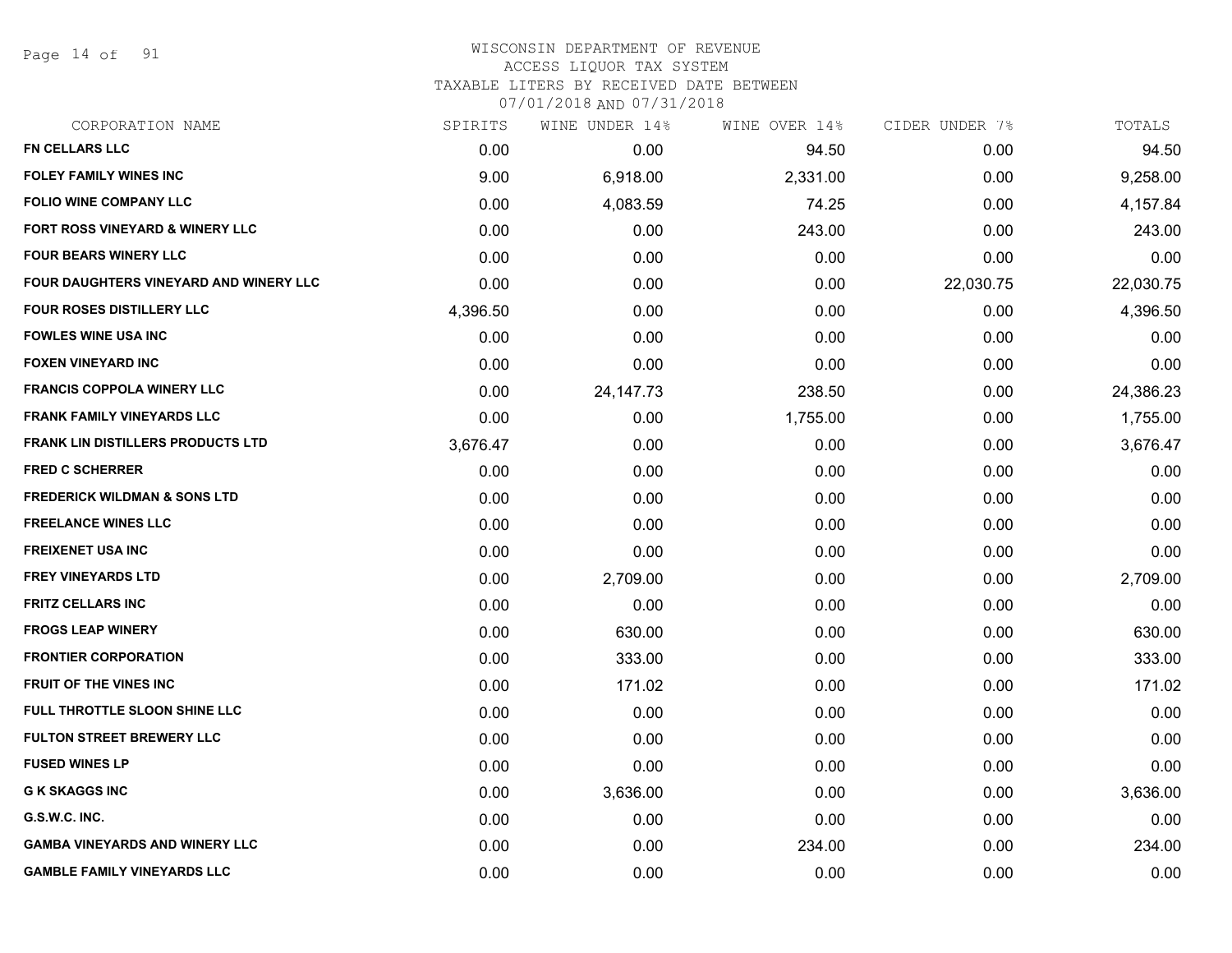Page 15 of 91

#### WISCONSIN DEPARTMENT OF REVENUE ACCESS LIQUOR TAX SYSTEM TAXABLE LITERS BY RECEIVED DATE BETWEEN

| CORPORATION NAME                                    | SPIRITS  | WINE UNDER 14% | WINE OVER 14% | CIDER UNDER 7% | TOTALS   |
|-----------------------------------------------------|----------|----------------|---------------|----------------|----------|
| <b>GARBER &amp; COMPANY INC</b>                     | 0.00     | 0.00           | 0.00          | 0.00           | 0.00     |
| <b>GENERATIONS OF SONOMA LLC</b>                    | 0.00     | 0.00           | 0.00          | 0.00           | 0.00     |
| <b>GENESEO PARTNERS LP</b>                          | 0.00     | 0.00           | 5.95          | 0.00           | 5.95     |
| <b>GEORGE BOZIC JR</b>                              | 1,191.00 | 0.00           | 0.00          | 0.00           | 1,191.00 |
| <b>GEORGIAN ROYAL COLLECTION, INC.</b>              | 0.00     | 0.00           | 0.00          | 0.00           | 0.00     |
| <b>GERBER, GERBER &amp; GERBER DISCLAIMER TRUST</b> | 0.00     | 675.00         | 0.00          | 0.00           | 675.00   |
| <b>GF WINES LLC</b>                                 | 0.00     | 63.00          | 0.00          | 0.00           | 63.00    |
| <b>GH HOLDINGS LP</b>                               | 0.00     | 0.00           | 0.00          | 0.00           | 0.00     |
| <b>GIBSON WINE COMPANY</b>                          | 0.00     | 0.00           | 540.00        | 0.00           | 540.00   |
| <b>GILBERT CELLARS LLC</b>                          | 0.00     | 0.00           | 0.00          | 0.00           | 0.00     |
| <b>GLOBAL SPIRITS USA LLC</b>                       | 1,129.50 | 0.00           | 0.00          | 0.00           | 1,129.50 |
| <b>GLOBAL VINEYARD IMPORTERS INC</b>                | 0.00     | 315.00         | 0.00          | 0.00           | 315.00   |
| <b>GLUNZ FAMILY WINERY &amp; CELLARS INC</b>        | 0.00     | 0.00           | 0.00          | 0.00           | 0.00     |
| <b>GNEKOW FAMILY WINERY LLC</b>                     | 0.00     | 0.00           | 0.00          | 0.00           | 0.00     |
| <b>GOAMERICAGO BEVERAGES LLC</b>                    | 99.00    | 0.00           | 0.00          | 0.00           | 99.00    |
| <b>GOLDSCHMIDT VINEYARDS LLC</b>                    | 0.00     | 0.00           | 252.00        | 0.00           | 252.00   |
| <b>GONZAGUE &amp; CLAIRE LURTON VINEYARDS INC</b>   | 0.00     | 0.00           | 0.00          | 0.00           | 0.00     |
| <b>GOOSE RIDGE LLC</b>                              | 0.00     | 1,404.00       | 0.00          | 0.00           | 1,404.00 |
| <b>GORDON BROTHERS CELLARS INC</b>                  | 0.00     | 0.00           | 0.00          | 0.00           | 0.00     |
| <b>GRAPE VISIONS LLC</b>                            | 0.00     | 0.00           | 0.00          | 0.00           | 0.00     |
| <b>GRAPES &amp; BARLEY LLC</b>                      | 0.00     | 0.00           | 0.00          | 0.00           | 0.00     |
| <b>GRAPES OF SPAIN INC</b>                          | 0.00     | 0.00           | 0.00          | 0.00           | 0.00     |
| <b>GRATON SPIRITS COMPANY LLC</b>                   | 0.00     | 0.00           | 0.00          | 0.00           | 0.00     |
| <b>GREAT DOMAINS &amp; ESTATES LLC</b>              | 0.00     | 0.00           | 0.00          | 0.00           | 0.00     |
| <b>GREAT SMOKY MTS DISTILLERY, INC</b>              | 237.75   | 0.00           | 0.00          | 0.00           | 237.75   |
| <b>GREENFIELD GLOBAL USA INC</b>                    | 0.00     | 0.00           | 0.00          | 0.00           | 0.00     |
| <b>GREG &amp; GREG INC</b>                          | 0.00     | 0.00           | 0.00          | 0.00           | 0.00     |
| <b>GREG &amp; PAM HARRINGTON WINES LLC</b>          | 0.00     | 0.00           | 0.00          | 0.00           | 0.00     |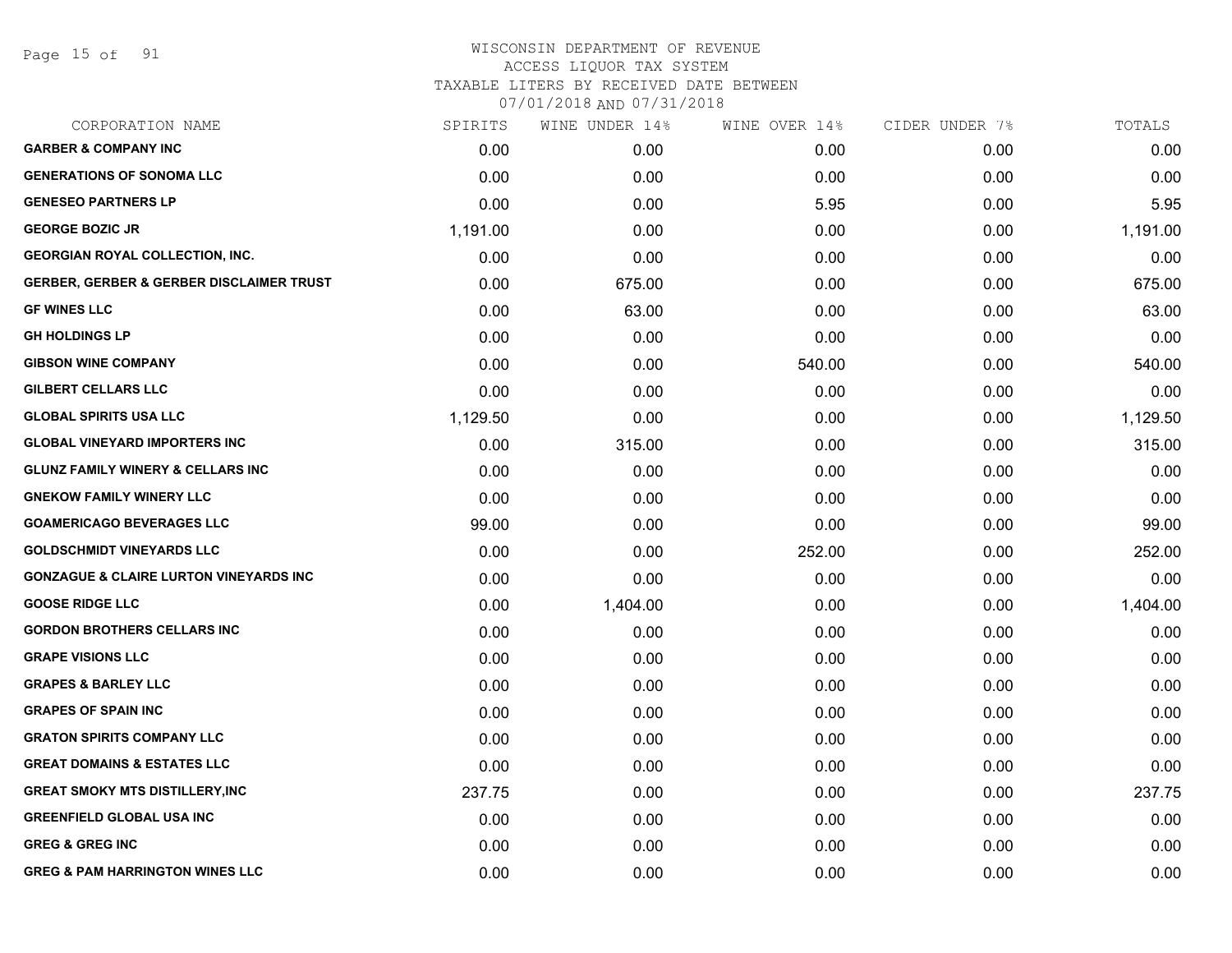Page 16 of 91

| CORPORATION NAME                        | SPIRITS    | WINE UNDER 14% | WINE OVER 14% | CIDER UNDER 7% | TOTALS      |
|-----------------------------------------|------------|----------------|---------------|----------------|-------------|
| <b>GREG SANDERS</b>                     | 0.00       | 0.00           | 0.00          | 0.00           | 0.00        |
| <b>GREGORY F BUONOCORE</b>              | 0.00       | 0.00           | 0.00          | 0.00           | 0.00        |
| <b>GREGORY GRAZIANO</b>                 | 0.00       | 0.00           | 509.00        | 0.00           | 509.00      |
| <b>GRGICH HILLS CELLAR</b>              | 0.00       | 0.00           | 0.00          | 0.00           | 0.00        |
| <b>GRIEB OPTIMAL WINECRAFTING LLC</b>   | 0.00       | 0.00           | 0.00          | 0.00           | 0.00        |
| <b>GROTH VINEYARDS &amp; WINERY LLC</b> | 0.00       | 0.00           | 0.00          | 0.00           | 0.00        |
| <b>GUARACHI WINE PARTNERS INC</b>       | 0.00       | 0.00           | 99.00         | 0.00           | 99.00       |
| <b>H ERIK ZETTERSTROM</b>               | 0.00       | 0.00           | 0.00          | 0.00           | 0.00        |
| <b>H2 VINO LLC</b>                      | 0.00       | $-1,224.00$    | 0.00          | 0.00           | $-1,224.00$ |
| <b>HAAS BROTHERS INC</b>                | 0.00       | 0.00           | 0.00          | 0.00           | 0.00        |
| <b>HAHN ESTATE</b>                      | 0.00       | 0.00           | 0.00          | 0.00           | 0.00        |
| <b>HALBY MARKETING INC</b>              | 0.00       | 252.00         | 0.00          | 0.00           | 252.00      |
| <b>HALCYON SYNDICATE LTD LLC</b>        | 0.00       | 0.00           | 0.00          | 0.00           | 0.00        |
| <b>HALCYON WINES LLC</b>                | 0.00       | 0.00           | 0.00          | 0.00           | 0.00        |
| <b>HALL WINES LLC</b>                   | 0.00       | 0.00           | 126.00        | 0.00           | 126.00      |
| <b>HAMEL FAMILY WINES LLC</b>           | 0.00       | 0.00           | 0.00          | 0.00           | 0.00        |
| <b>HAND PICKED SELECTIONS INC</b>       | 0.00       | 378.00         | 0.00          | 0.00           | 378.00      |
| <b>HAPPY HOUR COMPANY LLC</b>           | 0.00       | 0.00           | 0.00          | 0.00           | 0.00        |
| <b>HARDY USA LTD</b>                    | 360.00     | 0.00           | 0.00          | 0.00           | 360.00      |
| <b>HARLAN ESTATE WINERY INC</b>         | 0.00       | 0.00           | 0.00          | 0.00           | 0.00        |
| <b>HARRIS &amp; HARRIS</b>              | 0.00       | 0.00           | 126.00        | 0.00           | 126.00      |
| <b>HAUS WINE &amp; SPIRITS INC</b>      | 0.00       | 0.00           | 0.00          | 0.00           | 0.00        |
| <b>HAWAII SEA SPIRITS LLC</b>           | 567.60     | 0.00           | 0.00          | 0.00           | 567.60      |
| <b>HDD LLC</b>                          | 0.00       | 630.00         | 297.00        | 0.00           | 927.00      |
| <b>HEADFRAME SPIRITS INC</b>            | 0.00       | 0.00           | 0.00          | 0.00           | 0.00        |
| <b>HEAVEN HILL SALES CO.</b>            | 320,231.40 | 1,350.00       | 1,278.00      | 0.00           | 322,859.40  |
| <b>HEINEKEN USA INCORPORATED</b>        | 0.00       | 0.00           | 0.00          | 24,445.00      | 24,445.00   |
| <b>HEITZ WINE CELLARS</b>               | 0.00       | 126.00         | 31.50         | 0.00           | 157.50      |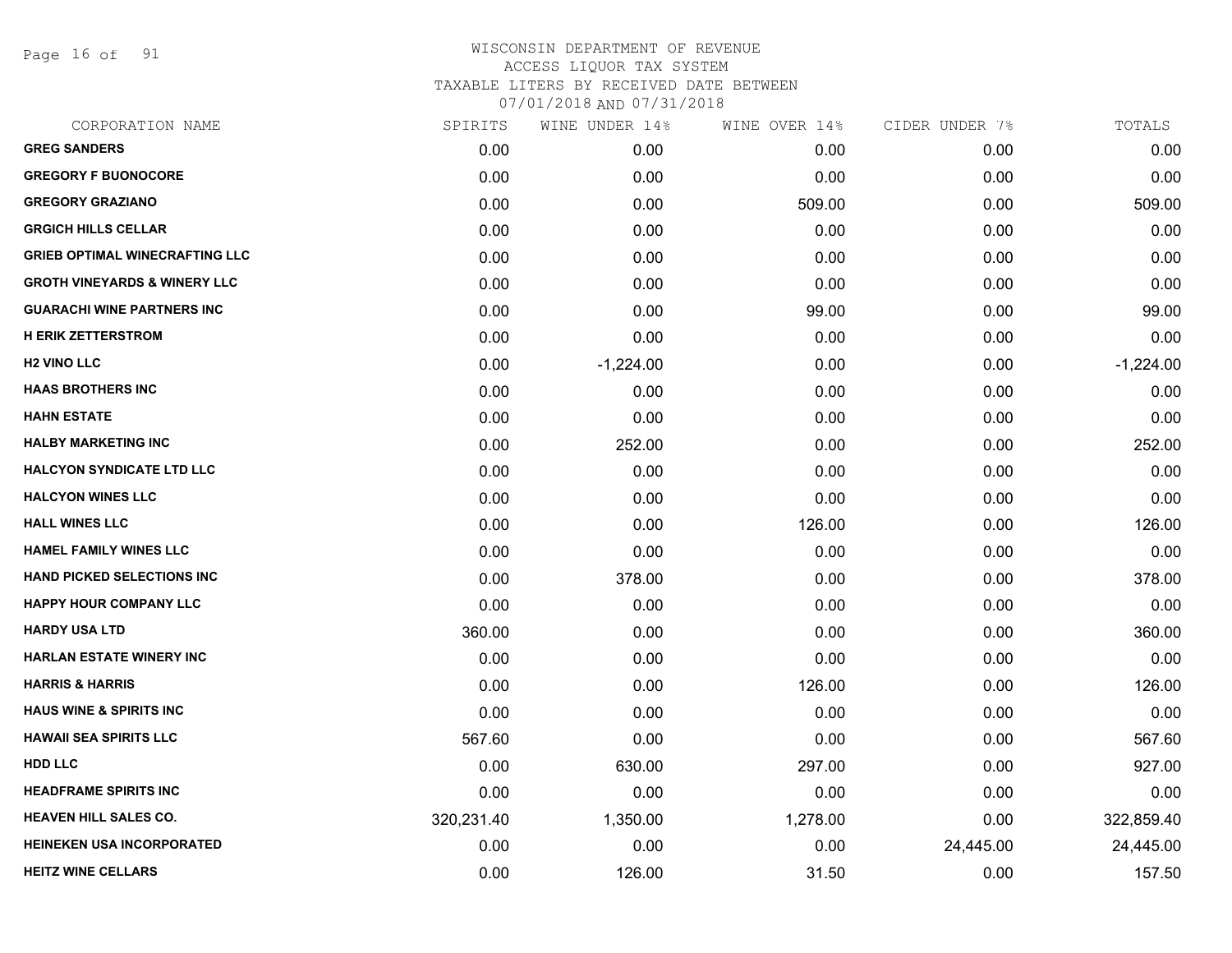Page 17 of 91

| CORPORATION NAME                   | SPIRITS  | WINE UNDER 14% | WINE OVER 14% | CIDER UNDER 7% | TOTALS   |
|------------------------------------|----------|----------------|---------------|----------------|----------|
| <b>HEMINGWAY RUM COMPANY LLC</b>   | 0.00     | 0.00           | 0.00          | 0.00           | 0.00     |
| <b>HEMISPHERE WINE COMPANY INC</b> | 0.00     | 0.00           | 0.00          | 0.00           | 0.00     |
| <b>HENDRY PREMIUM IMPORTS INC</b>  | 0.00     | 0.00           | 0.00          | 0.00           | 0.00     |
| <b>HENRIOT INC</b>                 | 0.00     | 1,330.41       | 0.00          | 0.00           | 1,330.41 |
| <b>HENRY STEELE IMPORTS LLC</b>    | 0.00     | 0.00           | 0.00          | 0.00           | 0.00     |
| HERITAGE DISTILLING COMPANY INC    | 0.00     | 0.00           | 0.00          | 0.00           | 0.00     |
| <b>HERITAGE WINE CELLARS LTD</b>   | 0.00     | 1,260.00       | 0.00          | 0.00           | 1,260.00 |
| <b>HERMAN STORY WINES INC</b>      | 0.00     | 0.00           | 90.00         | 0.00           | 90.00    |
| <b>HERON WINES INC</b>             | 0.00     | 0.00           | 0.00          | 0.00           | 0.00     |
| <b>HEYDAY CORPORATION</b>          | 0.00     | 0.00           | 0.00          | 0.00           | 0.00     |
| <b>HIDALGO IMPORTS LLC</b>         | 0.00     | 0.00           | 0.00          | 0.00           | 0.00     |
| <b>HILL ESTATES INC</b>            | 0.00     | 0.00           | 0.00          | 0.00           | 0.00     |
| <b>HIRSCH WINERY LLC</b>           | 0.00     | 0.00           | 0.00          | 0.00           | 0.00     |
| <b>HIWWS INC</b>                   | 0.00     | 0.00           | 0.00          | 0.00           | 0.00     |
| HONEOYE FALLS DISTILLERY LLC       | 0.00     | 0.00           | 0.00          | 0.00           | 0.00     |
| <b>HONEYWOOD INC</b>               | 0.00     | 0.00           | 0.00          | 0.00           | 0.00     |
| HONIG VINEYARD AND WINERY LLC      | 0.00     | 405.00         | 193.50        | 0.00           | 598.50   |
| <b>HOOD RIVER DISTILLERS INC</b>   | 1,945.50 | 0.00           | 0.00          | 0.00           | 1,945.50 |
| <b>HOPE WINE LLC</b>               | 0.00     | 519.00         | 0.00          | 0.00           | 519.00   |
| <b>HORN ENTERPRISES INC</b>        | 0.00     | 0.00           | 0.00          | 0.00           | 0.00     |
| <b>HOTCOOP LLC</b>                 | 0.00     | 0.00           | 0.00          | 0.00           | 0.00     |
| HOURGLASS WINE COMPANY INC         | 0.00     | 0.00           | 0.00          | 0.00           | 0.00     |
| <b>HPS EPICUREAN</b>               | 0.00     | 0.00           | 0.00          | 0.00           | 0.00     |
| <b>HUA YUAN</b>                    | 0.00     | 0.00           | 0.00          | 0.00           | 0.00     |
| <b>HUBER ORCHARDS INC</b>          | 0.00     | 0.00           | 0.00          | 0.00           | 0.00     |
| <b>HUDSON WINE BROKERS LLC</b>     | 0.00     | 0.00           | 0.00          | 0.00           | 0.00     |
| <b>HUNEEUS VINTNERS LLC</b>        | 0.00     | 4.50           | 279.00        | 0.00           | 283.50   |
| <b>HUSCH VINEYARDS INC</b>         | 0.00     | 0.00           | 0.00          | 0.00           | 0.00     |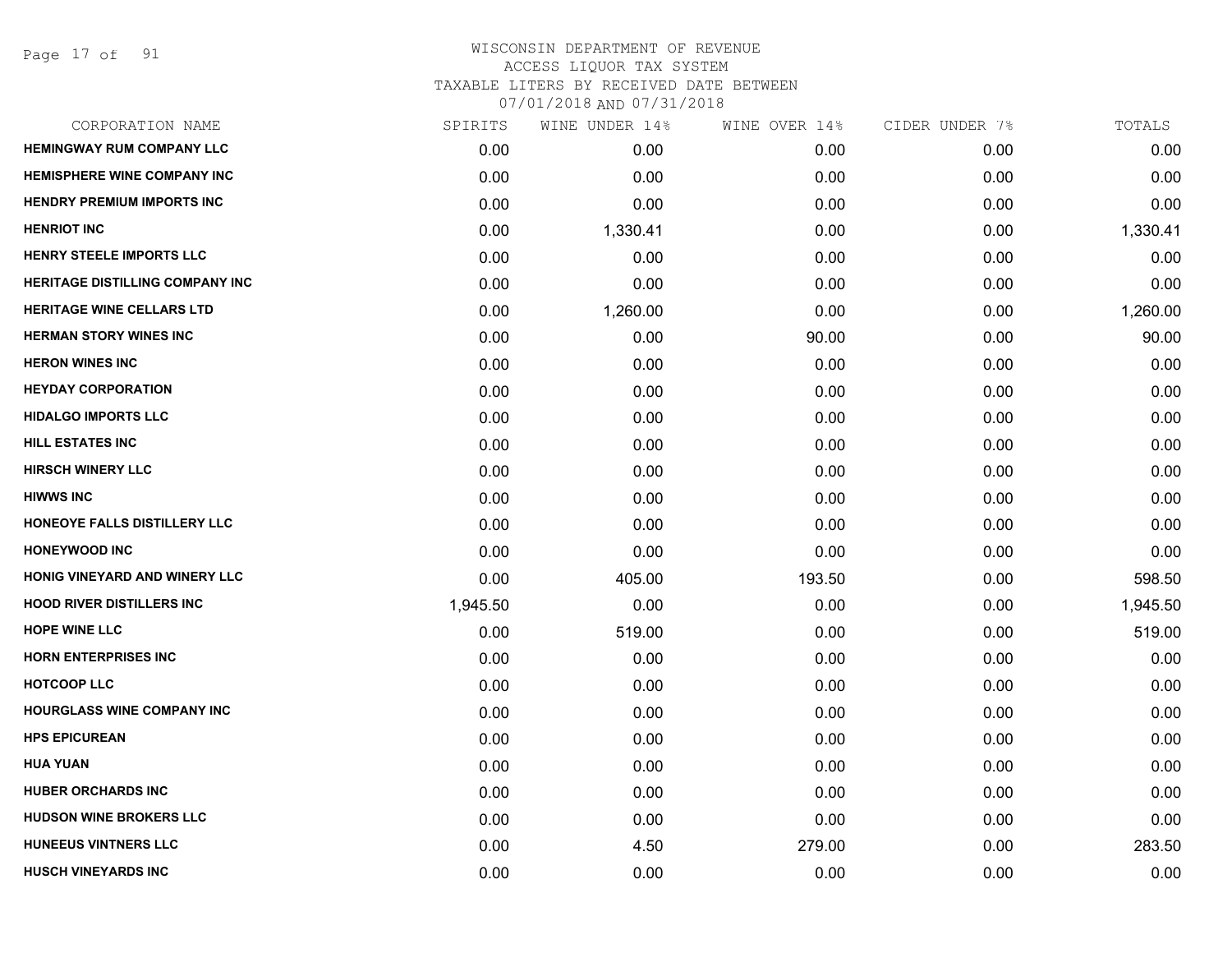Page 18 of 91

| CORPORATION NAME                                  | SPIRITS  | WINE UNDER 14% | WINE OVER 14% | CIDER UNDER 7% | TOTALS     |
|---------------------------------------------------|----------|----------------|---------------|----------------|------------|
| <b>HYATT FARM PARTNERSHIP</b>                     | 0.00     | 0.00           | 198.02        | 0.00           | 198.02     |
| <b>IAN BRAND</b>                                  | 0.00     | 0.00           | 0.00          | 0.00           | 0.00       |
| <b>IDEAL WINE &amp; SPIRITS CO INC</b>            | 46.53    | 526.50         | 0.00          | 0.00           | 573.03     |
| <b>ILLAHE VINEYARDS AND WINERY INC</b>            | 0.00     | 0.00           | 0.00          | 0.00           | 0.00       |
| <b>ILLYRIAN IMPORT INC</b>                        | 0.00     | 0.00           | 0.00          | 0.00           | 0.00       |
| <b>IMMORTAL BRANDS, LLC</b>                       | 0.00     | 0.00           | 0.00          | 0.00           | 0.00       |
| <b>IMPERIAL BRANDS INC</b>                        | 788.00   | 0.00           | 0.00          | 0.00           | 788.00     |
| <b>IMPEX BEVERAGES INC</b>                        | 90.00    | 0.00           | 0.00          | 0.00           | 90.00      |
| IN AGAVE WE TRUST LLC                             | 0.00     | 0.00           | 0.00          | 0.00           | 0.00       |
| <b>INDIGENOUS SELECTIONS LLC</b>                  | 0.00     | 1,071.00       | 390.00        | 0.00           | 1,461.00   |
| <b>INDIGO WINE GROUP LLC</b>                      | 0.00     | 3,307.50       | 18.00         | 0.00           | 3,325.50   |
| <b>INFINIUM SPIRITS INC.</b>                      | 7,833.30 | 0.00           | 240.00        | 0.00           | 8,073.30   |
| <b>INNO VINO INTERNATIONAL INC</b>                | 0.00     | 0.00           | 0.00          | 0.00           | 0.00       |
| <b>INTERNATIONAL DISTILLERS &amp; VINTERS LTD</b> | 54.00    | 0.00           | 0.00          | 0.00           | 54.00      |
| <b>INTERNATIONAL VINES INC</b>                    | 0.00     | 756.00         | 0.00          | 0.00           | 756.00     |
| <b>INTERRA FOOD MARKETING LLC</b>                 | 0.00     | 0.00           | 0.00          | 0.00           | 0.00       |
| <b>INTERSECT BEVERAGE LLC</b>                     | 0.00     | 0.00           | 0.00          | 0.00           | 0.00       |
| <b>INTERTRADE USA COMPANY</b>                     | 0.00     | 0.00           | 0.00          | 0.00           | 0.00       |
| <b>INVESTOR'S OF AMERICA LP</b>                   | 0.00     | 0.00           | 0.00          | 0.00           | 0.00       |
| <b>IRON HORSE VINEYARDS LP</b>                    | 0.00     | 0.00           | 0.00          | 0.00           | 0.00       |
| <b>ISANTI SPIRITS LLC</b>                         | 0.00     | 0.00           | 0.00          | 0.00           | 0.00       |
| <b>IWK USA IMPORTERS LLC</b>                      | 0.00     | 0.00           | 0.00          | 0.00           | 0.00       |
| <b>J &amp; D WINES INC</b>                        | 0.00     | 0.00           | 0.00          | 0.00           | 0.00       |
| <b>J LOHR WINERY CORP</b>                         | 0.00     | 3,852.00       | 126.00        | 0.00           | 3,978.00   |
| <b>J PEDRONCELLI WINERY</b>                       | 0.00     | 189.00         | 126.00        | 0.00           | 315.00     |
| <b>J WILLETT COMPANIES</b>                        | 0.00     | 0.00           | 0.00          | 0.00           | 0.00       |
| <b>JACK POUST &amp; COMPANY INC</b>               | 0.00     | 0.00           | 0.00          | 0.00           | 0.00       |
| <b>JACKSON FAMILY ENTERPRISES INC</b>             | 0.00     | 136,525.50     | 14,987.25     | 0.00           | 151,512.75 |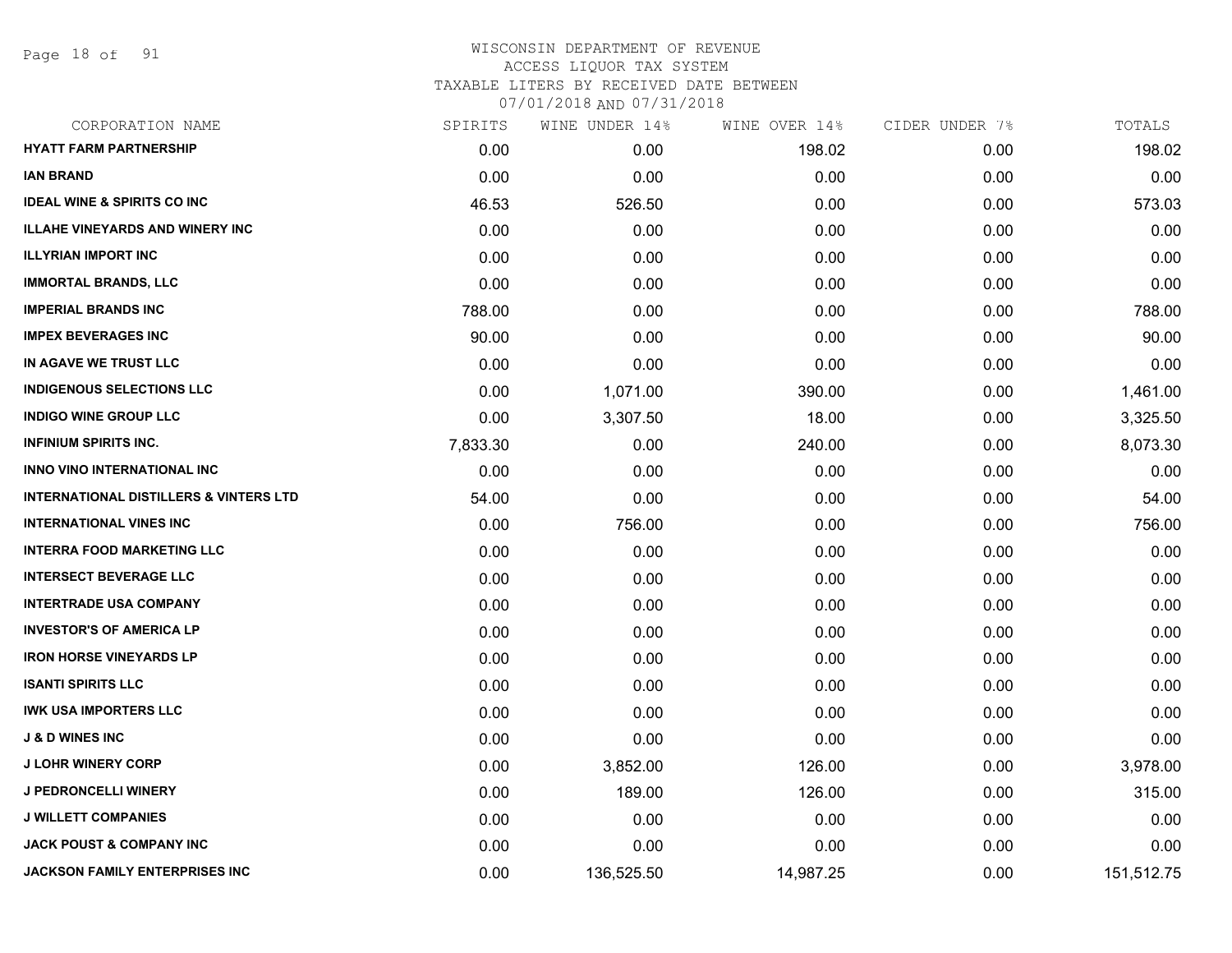Page 19 of 91

# WISCONSIN DEPARTMENT OF REVENUE ACCESS LIQUOR TAX SYSTEM TAXABLE LITERS BY RECEIVED DATE BETWEEN

| CORPORATION NAME                      | SPIRITS | WINE UNDER 14% | WINE OVER 14% | CIDER UNDER 7% | TOTALS    |
|---------------------------------------|---------|----------------|---------------|----------------|-----------|
| <b>JACKY RANDELL TRENTHAM</b>         | 0.00    | 0.00           | 0.00          | 0.00           | 0.00      |
| <b>JACUZZI FAMILY VINEYARDS LLC</b>   | 0.00    | 0.00           | 0.00          | 0.00           | 0.00      |
| <b>JAM CELLARS INC</b>                | 0.00    | 0.00           | 10,368.00     | 0.00           | 10,368.00 |
| <b>JAMES E COSMA</b>                  | 0.00    | 774.00         | 0.00          | 0.00           | 774.00    |
| <b>JAMES L LAMBERT</b>                | 0.00    | 0.00           | 63.00         | 0.00           | 63.00     |
| <b>JAMES MORONEY INC</b>              | 0.00    | 0.00           | 0.00          | 0.00           | 0.00      |
| <b>JAMES RICKER</b>                   | 40.50   | 11,715.75      | 94.50         | 0.00           | 11,850.75 |
| JAPAN PRESTIGE SAKE INTERNATIONAL INC | 0.00    | 69.12          | 136.27        | 0.00           | 205.39    |
| <b>JARVIS</b>                         | 0.00    | 0.00           | 135.00        | 0.00           | 135.00    |
| <b>JASON DRISCOLL</b>                 | 0.00    | 0.00           | 0.00          | 0.00           | 0.00      |
| <b>JAX VINEYARDS LLC</b>              | 0.00    | 0.00           | 0.00          | 0.00           | 0.00      |
| <b>JAY J HEMINWAY</b>                 | 0.00    | 0.00           | 0.00          | 0.00           | 0.00      |
| <b>JAY MIDWEST INC</b>                | 342.00  | 0.00           | 263.00        | 0.00           | 605.00    |
| <b>JB GEORGE LLC</b>                  | 0.00    | 0.00           | 0.00          | 0.00           | 0.00      |
| <b>JC CELLARS INC</b>                 | 0.00    | 0.00           | 0.00          | 0.00           | 0.00      |
| JEAN CLAUDE BOISSET WINES USA INC     | 0.00    | 4,050.00       | 603.00        | 0.00           | 4,653.00  |
| <b>JEFF QUINT</b>                     | 0.00    | 0.00           | 0.00          | 0.00           | 0.00      |
| <b>JEFFREY L EMERY</b>                | 0.00    | 0.00           | 0.00          | 0.00           | 0.00      |
| <b>JEM BEVERAGE COMPANY</b>           | 645.42  | 0.00           | 0.00          | 0.00           | 645.42    |
| <b>JFC INTERNATIONAL INC</b>          | 0.00    | 714.30         | 1,615.99      | 0.00           | 2,330.29  |
| <b>JIM BEAM BRANDS CO</b>             | 0.00    | 0.00           | 0.00          | 0.00           | 0.00      |
| <b>J-NH WINE GROUP LLC</b>            | 0.00    | 4.50           | 19.50         | 0.00           | 24.00     |
| JNJ INTERNATIONAL INC                 | 0.00    | 0.00           | 0.00          | 0.00           | 0.00      |
| <b>JOHAN VINEYARDS LLC</b>            | 0.00    | 279.00         | 0.00          | 0.00           | 279.00    |
| JOHN ANTHONY VINEYARDS LLC            | 0.00    | 0.00           | 0.00          | 0.00           | 0.00      |
| <b>JOHN R LUCAS</b>                   | 0.00    | 0.00           | 0.00          | 0.00           | 0.00      |
| <b>JOSE PASTOR</b>                    | 0.00    | 0.00           | 0.00          | 0.00           | 0.00      |
| <b>JOSEPH DEHNER</b>                  | 0.00    | 0.00           | 0.00          | 0.00           | 0.00      |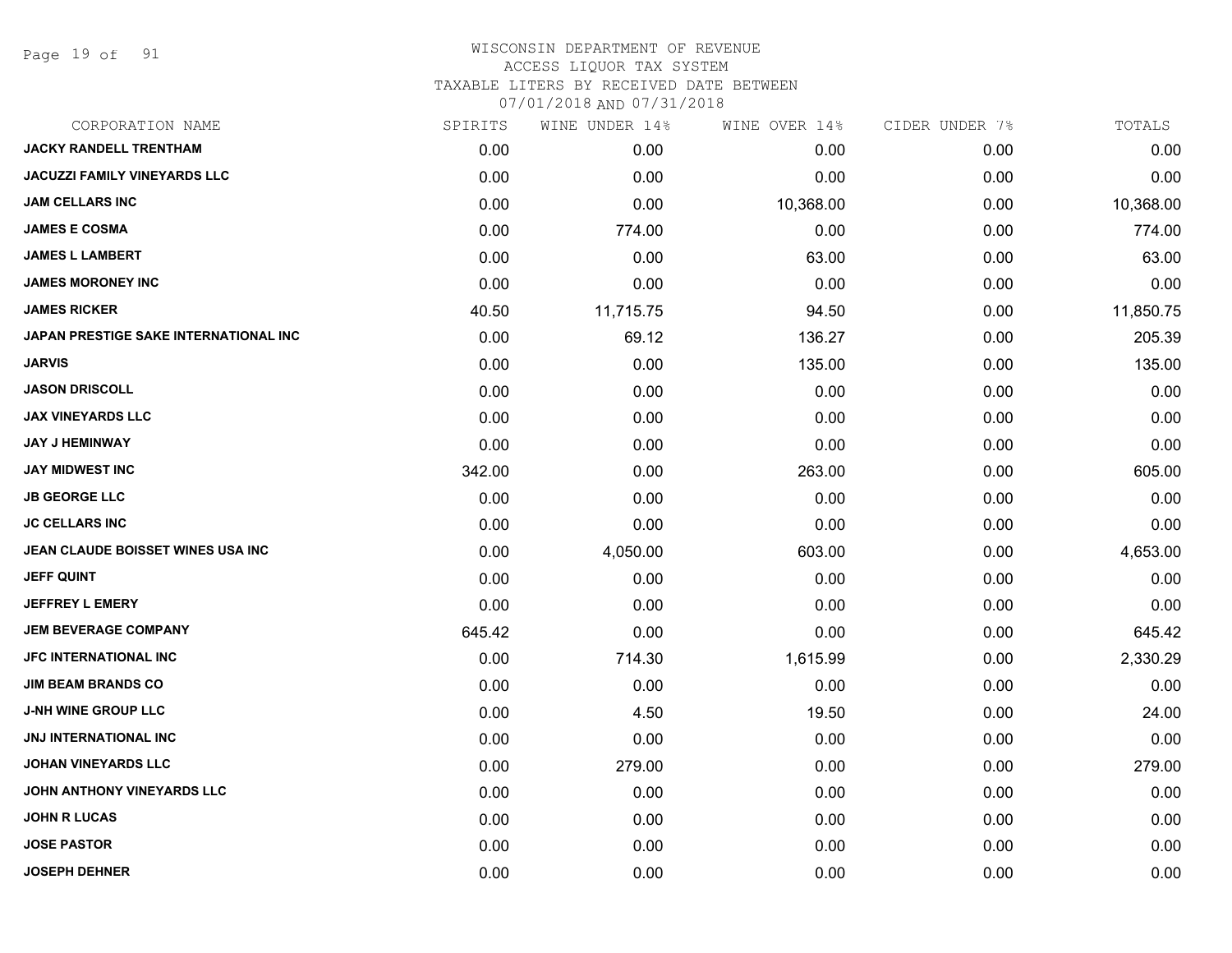Page 20 of 91

#### WISCONSIN DEPARTMENT OF REVENUE ACCESS LIQUOR TAX SYSTEM

TAXABLE LITERS BY RECEIVED DATE BETWEEN

| CORPORATION NAME                         | SPIRITS | WINE UNDER 14% | WINE OVER 14% | CIDER UNDER 7% | TOTALS   |
|------------------------------------------|---------|----------------|---------------|----------------|----------|
| JOSEPH PHELPS VINEYARDS LLC              | 0.00    | 63.00          | 126.00        | 0.00           | 189.00   |
| <b>JOSEPH VICTORI WINES, INC.</b>        | 0.00    | 513.00         | 0.00          | 0.00           | 513.00   |
| <b>JOSU GALDOS</b>                       | 0.00    | 0.00           | 0.00          | 0.00           | 0.00     |
| JOURNEYMAN DISTILLERY LLC                | 134.99  | 0.00           | 0.00          | 0.00           | 134.99   |
| <b>JPPZ INC</b>                          | 0.00    | 0.00           | 0.00          | 0.00           | 0.00     |
| <b>JRV LLC</b>                           | 0.00    | 0.00           | 0.00          | 0.00           | 0.00     |
| <b>JUSTIN VINEYARDS &amp; WINERY LLC</b> | 0.00    | 3,523.50       | 0.00          | 0.00           | 3,523.50 |
| <b>JVS WINES IMPORTS IL CORP</b>         | 0.00    | 0.00           | 0.00          | 0.00           | 0.00     |
| <b>JVW CORPORATION</b>                   | 0.00    | 0.00           | 0.00          | 0.00           | 0.00     |
| <b>JZ WINE COMPANY</b>                   | 0.00    | 378.00         | 0.00          | 0.00           | 378.00   |
| <b>K VINTNERS LLC</b>                    | 0.00    | 126.00         | 558.00        | 0.00           | 684.00   |
| <b>KAITRIN N COOPER</b>                  | 225.00  | 0.00           | 0.00          | 0.00           | 225.00   |
| <b>KALIN CELLARS INC</b>                 | 0.00    | 0.00           | 0.00          | 0.00           | 0.00     |
| <b>KATELL PLEVEN</b>                     | 0.00    | 0.00           | 0.00          | 0.00           | 0.00     |
| <b>KAY OLSEN</b>                         | 0.00    | 0.00           | 0.00          | 0.00           | 0.00     |
| <b>KB WINES LLC</b>                      | 0.00    | 0.00           | 0.00          | 0.00           | 0.00     |
| <b>KEEPER'S QUEST INC</b>                | 90.00   | 0.00           | 0.00          | 0.00           | 90.00    |
| <b>KEN WRIGHT CELLARS CO</b>             | 0.00    | 0.00           | 0.00          | 0.00           | 0.00     |
| <b>KENNETH S LIKITPRAKONG</b>            | 0.00    | 922.00         | 0.00          | 0.00           | 922.00   |
| <b>KENT HUMPHREY</b>                     | 0.00    | 0.00           | 0.00          | 0.00           | 0.00     |
| <b>KENT RASMUSSEN WINERY</b>             | 0.00    | 567.00         | 0.00          | 0.00           | 567.00   |
| <b>KENTUCKY BOURBON DISTILLERS LTD</b>   | 657.00  | 0.00           | 0.00          | 0.00           | 657.00   |
| <b>KERMIT LYNCH WINE MERCHANTS</b>       | 0.00    | 2,604.00       | 0.00          | 0.00           | 2,604.00 |
| <b>KIMBERTON WINES LLC</b>               | 0.00    | 0.00           | 0.00          | 0.00           | 0.00     |
| KINDRED SPIRITS NORTH AMERICA INC        | 0.00    | 0.00           | 0.00          | 0.00           | 0.00     |
| KINDRED VINES IMPORT CO LLC              | 0.00    | 1,278.00       | 0.00          | 0.00           | 1,278.00 |
| <b>KING ESTATE WINERY LP</b>             | 0.00    | 0.00           | 0.00          | 0.00           | 0.00     |
| KINGS COUNTY DISTILLERY LLC              | 0.00    | 0.00           | 0.00          | 0.00           | 0.00     |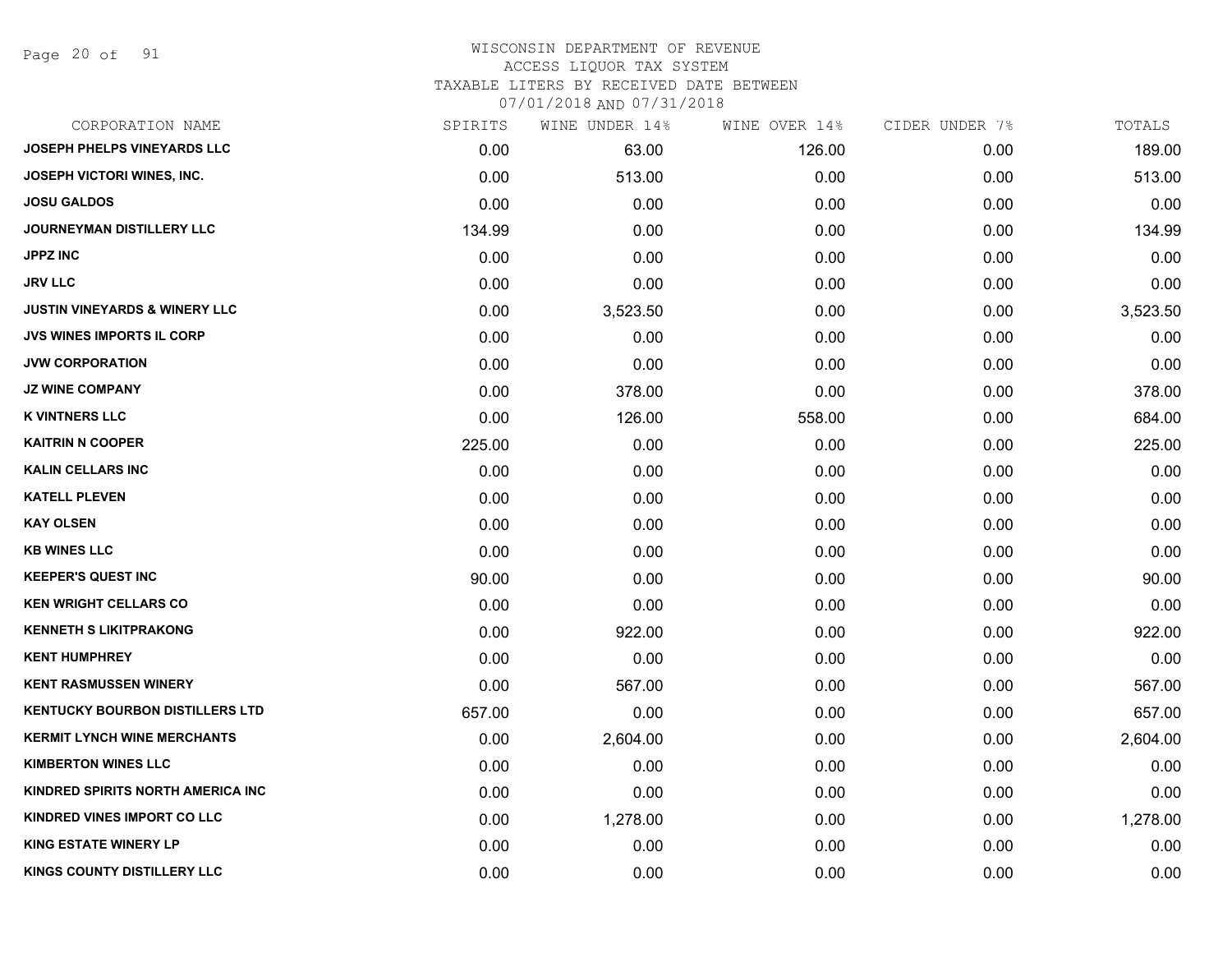Page 21 of 91

| CORPORATION NAME                           | SPIRITS | WINE UNDER 14% | WINE OVER 14% | CIDER UNDER 7% | TOTALS    |
|--------------------------------------------|---------|----------------|---------------|----------------|-----------|
| <b>KIONA VINEYARDS LLC</b>                 | 0.00    | 0.00           | 0.00          | 0.00           | 0.00      |
| <b>KISTLER VINEYARDS, LLC</b>              | 0.00    | 0.00           | 135.00        | 0.00           | 135.00    |
| <b>KITFOX VINEYARDS LLC</b>                | 0.00    | 63.00          | 0.00          | 0.00           | 63.00     |
| <b>KLEIN FOODS INC</b>                     | 0.00    | 7,434.00       | 6,934.50      | 0.00           | 14,368.50 |
| <b>KLIN SPIRITS LLC</b>                    | 0.00    | 0.00           | 0.00          | 0.00           | 0.00      |
| <b>KLINKER BRICK WINERY INC</b>            | 0.00    | 0.00           | 234.00        | 0.00           | 234.00    |
| <b>KOBRAND CORPORATION</b>                 | 184.50  | 9,982.80       | 3,350.82      | 0.00           | 13,518.12 |
| KOJIMA & INTERNATIONAL ASSOCIATES INC      | 0.00    | 0.00           | 0.00          | 0.00           | 0.00      |
| <b>KONGSGAARD WINE LLC</b>                 | 0.00    | 0.00           | 0.00          | 0.00           | 0.00      |
| <b>KONSTANTIN D FRANK &amp; SONS</b>       | 0.00    | 1,071.00       | 0.00          | 0.00           | 1,071.00  |
| <b>KOPRI INC</b>                           | 0.00    | 0.00           | 0.00          | 0.00           | 0.00      |
| <b>KOVAL INC</b>                           | 513.00  | 0.00           | 0.00          | 0.00           | 513.00    |
| <b>KRA-ZE LLC</b>                          | 0.00    | 0.00           | 0.00          | 0.00           | 0.00      |
| <b>KRUPP BROTHERS LLC</b>                  | 0.00    | 0.00           | 0.00          | 0.00           | 0.00      |
| <b>KUTCH WINES INC</b>                     | 0.00    | 0.00           | 0.00          | 0.00           | 0.00      |
| <b>KYSELA PERE ET FILS LTD</b>             | 0.00    | 1,051.50       | 126.00        | 0.00           | 1,177.50  |
| <b>L &amp; F BRANDS INC</b>                | 0.00    | 0.00           | 0.00          | 0.00           | 0.00      |
| <b>L &amp; L IMPORTS LLC</b>               | 0.00    | 0.00           | 0.00          | 0.00           | 0.00      |
| <b>LCWINE</b>                              | 0.00    | 0.00           | 0.00          | 0.00           | 0.00      |
| L FOPPIANO WINE CO INC                     | 0.00    | 0.00           | 54.00         | 0.00           | 54.00     |
| <b>L&amp;C WINE COUNTRY OPERATIONS LLC</b> | 0.00    | 0.00           | 0.00          | 0.00           | 0.00      |
| <b>LADERA WINERY LLC</b>                   | 0.00    | 63.00          | 0.00          | 0.00           | 63.00     |
| <b>LADY HILL LLC</b>                       | 0.00    | 0.00           | 0.00          | 0.00           | 0.00      |
| <b>LAETITIA VINEYARD &amp; WINERY INC</b>  | 0.00    | 0.00           | 0.00          | 0.00           | 0.00      |
| <b>LAIRD &amp; COMPANY</b>                 | 328.50  | 0.00           | 202.50        | 0.00           | 531.00    |
| <b>LAIRD FAMILY ESTATE LLC</b>             | 0.00    | 0.00           | 0.00          | 0.00           | 0.00      |
| LAKE COUNTRY LIBARE DISTILLING LLC         | 0.00    | 0.00           | 0.00          | 0.00           | 0.00      |
| <b>LANCE C RANDOLPH</b>                    | 0.00    | 0.00           | 0.00          | 0.00           | 0.00      |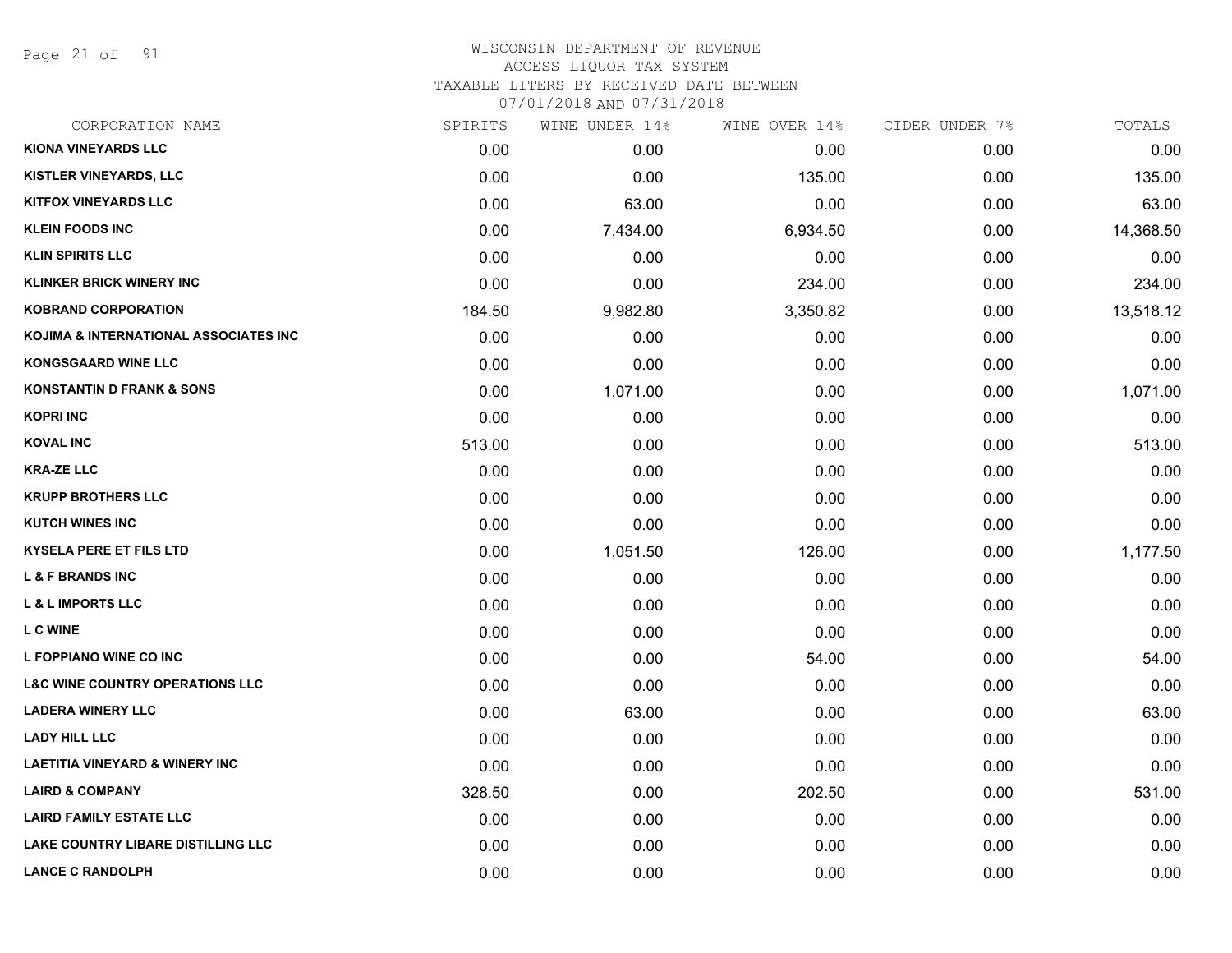Page 22 of 91

| CORPORATION NAME                         | SPIRITS   | WINE UNDER 14% | WINE OVER 14% | CIDER UNDER 7% | TOTALS    |
|------------------------------------------|-----------|----------------|---------------|----------------|-----------|
| <b>LANGDON SHIVERICK INC</b>             | 0.00      | 133.75         | 0.00          | 0.00           | 133.75    |
| <b>LANGE WINERY LLC</b>                  | 0.00      | 0.00           | 0.00          | 0.00           | 0.00      |
| <b>LAPHAM SALES &amp; MARKETING INC</b>  | 0.00      | 0.00           | 0.00          | 0.00           | 0.00      |
| <b>LATITUDE BEVERAGE COMPANY</b>         | 0.00      | 0.00           | 36.00         | 0.00           | 36.00     |
| <b>LAUREATE IMPORTS COMPANY INC</b>      | 0.00      | 0.00           | 0.00          | 0.00           | 0.00      |
| <b>LAURENT-PERRIER US INC</b>            | 0.00      | 0.00           | 0.00          | 0.00           | 0.00      |
| <b>LAVA SPRINGS INC</b>                  | 0.00      | 0.00           | 504.00        | 0.00           | 504.00    |
| <b>LAWER FAMILY WINERY INC</b>           | 0.00      | 0.00           | 0.00          | 0.00           | 0.00      |
| <b>LCF WINE COMPANY LLC</b>              | 0.00      | 252.00         | 252.00        | 0.00           | 504.00    |
| LE CEP II INC                            | 0.00      | 189.00         | 0.00          | 0.00           | 189.00    |
| LE GRAND COURTAGE LLC                    | 0.00      | 0.00           | 0.00          | 0.00           | 0.00      |
| LE RAISIN IMPORTS LLC                    | 0.00      | 0.00           | 0.00          | 0.00           | 0.00      |
| LE VIGNE WINERY INC                      | 0.00      | 0.00           | 0.00          | 0.00           | 0.00      |
| <b>LEFT COAST CELLARS LLC</b>            | 0.00      | 126.00         | 126.00        | 0.00           | 252.00    |
| <b>LEMELSON WINERY LLC</b>               | 0.00      | 0.00           | 0.00          | 0.00           | 0.00      |
| <b>LEONARD KREUSCH INC</b>               | 0.00      | 1,162.20       | 0.00          | 0.00           | 1,162.20  |
| <b>LEONARDINI FAMILY WINERY LLC</b>      | 0.00      | 0.00           | 153.00        | 0.00           | 153.00    |
| <b>LEONETTI CELLAR LLC</b>               | 0.00      | 0.00           | 0.00          | 0.00           | 0.00      |
| <b>LEVECKE CORPORATION</b>               | 64,156.50 | 0.00           | 0.00          | 0.00           | 64,156.50 |
| <b>LICKUID AWESOME LLC</b>               | 0.00      | 0.00           | 0.00          | 0.00           | 0.00      |
| <b>LIDESTRI BEVERAGES LLC</b>            | 0.00      | 0.00           | 0.00          | 0.00           | 0.00      |
| LINCOLN SQUARE WINE COMPANY LLC          | 0.00      | 0.00           | 0.00          | 0.00           | 0.00      |
| LINGUA FRANCA-LS VINEYARDS HOLDINGS, LLC | 0.00      | 0.00           | 0.00          | 0.00           | 0.00      |
| <b>LIOCO WINE COMPANY LLC</b>            | 0.00      | 0.00           | 153.00        | 0.00           | 153.00    |
| <b>LION NATHAN USA INC</b>               | 0.00      | 2,322.00       | 405.00        | 0.00           | 2,727.00  |
| <b>LISA CHASE</b>                        | 0.00      | 0.00           | 0.00          | 0.00           | 0.00      |
| <b>LISA LISA INCORPORATED</b>            | 0.00      | 0.00           | 0.00          | 0.00           | 0.00      |
| <b>LISA MARLOW</b>                       | 7,088.64  | 0.00           | 0.00          | 0.00           | 7,088.64  |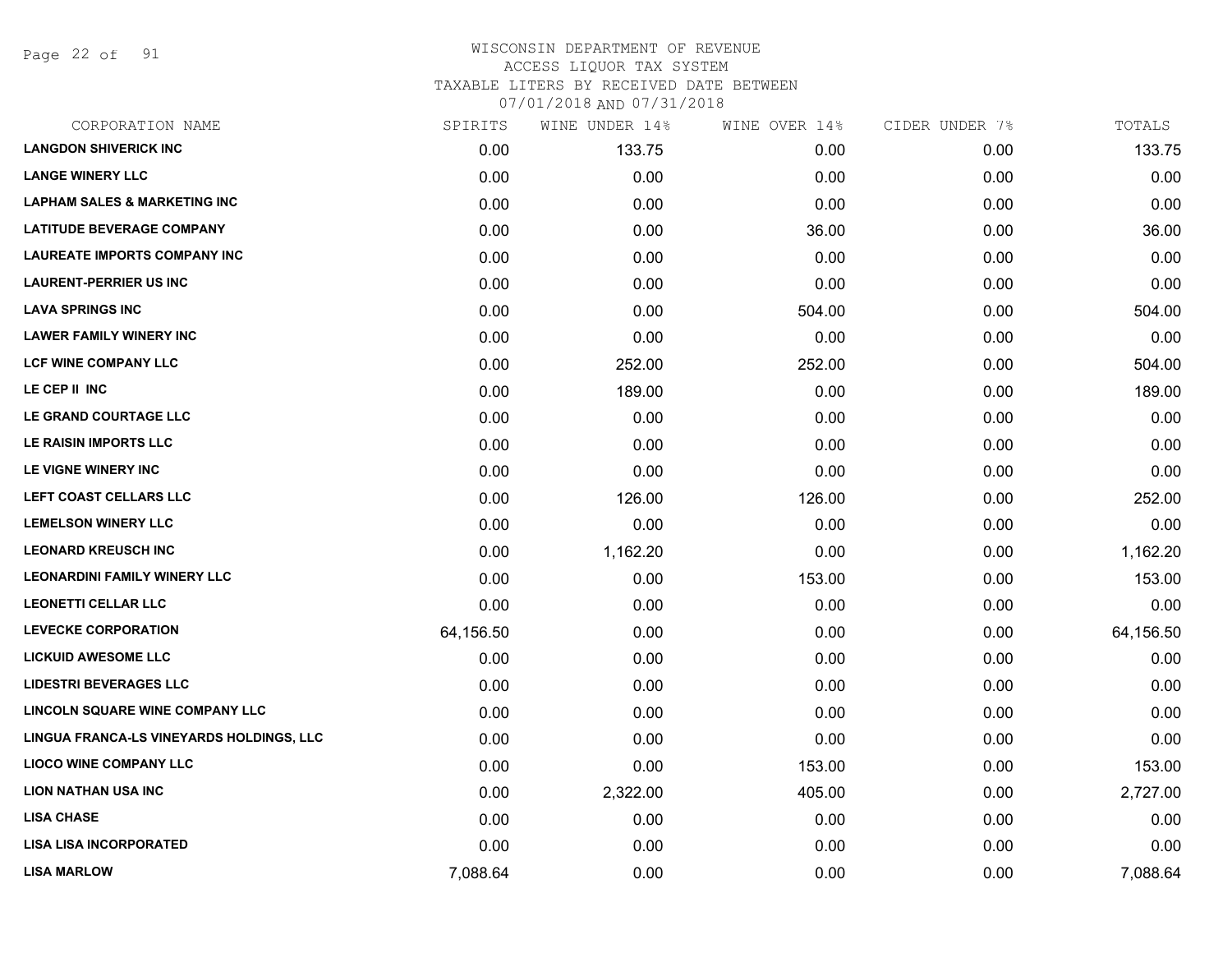Page 23 of 91

#### WISCONSIN DEPARTMENT OF REVENUE ACCESS LIQUOR TAX SYSTEM TAXABLE LITERS BY RECEIVED DATE BETWEEN

| CORPORATION NAME                              | SPIRITS    | WINE UNDER 14% | WINE OVER 14% | CIDER UNDER 7% | TOTALS     |
|-----------------------------------------------|------------|----------------|---------------|----------------|------------|
| <b>LLOYD CARUSO LLC</b>                       | 0.00       | 0.00           | 0.00          | 0.00           | 0.00       |
| <b>LLOYD CELLARS INC</b>                      | 0.00       | 0.00           | 63.00         | 0.00           | 63.00      |
| <b>LOCAL DISTILLING INC</b>                   | 0.00       | 0.00           | 0.00          | 0.00           | 0.00       |
| <b>LOEST &amp; MCNAMEE INC</b>                | 0.00       | 3,339.00       | 0.00          | 0.00           | 3,339.00   |
| <b>LONG MEADOW RANCH WINERY INC</b>           | 0.00       | 315.00         | 63.00         | 0.00           | 378.00     |
| <b>LONG SHADOWS VINTNERS LLC</b>              | 0.00       | 45.00          | 108.00        | 0.00           | 153.00     |
| <b>LONZ WINERY INC</b>                        | 0.00       | 0.00           | 0.00          | 0.00           | 0.00       |
| <b>LOOSEN BROS USA LTD</b>                    | 0.00       | 6,777.00       | 0.00          | 0.00           | 6,777.00   |
| <b>LORING WINE COMPANY LLC</b>                | 0.00       | 0.00           | 0.00          | 0.00           | 0.00       |
| <b>LOUIS GLUNZ BEER INC</b>                   | 0.00       | 0.00           | 0.00          | 966.11         | 966.11     |
| <b>LOUIS LATOUR INC</b>                       | 0.00       | 378.00         | 0.00          | 0.00           | 378.00     |
| <b>LOWDEN SCHOOLHOUSE CORPORATION</b>         | 0.00       | 0.00           | 0.00          | 0.00           | 0.00       |
| <b>LR IMPORTS LLC</b>                         | 0.00       | 0.00           | 0.00          | 0.00           | 0.00       |
| <b>LUNA VINEYARDS INC</b>                     | 0.00       | 630.00         | 0.00          | 0.00           | 630.00     |
| <b>LUNEAU USA INC</b>                         | 0.00       | 12,965.00      | 0.00          | 0.00           | 12,965.00  |
| <b>LUXCO INC</b>                              | 101,288.40 | 360.00         | 1,113.00      | 0.00           | 102,761.40 |
| <b>LYNMAR WINERY LLC</b>                      | 0.00       | 0.00           | 0.00          | 0.00           | 0.00       |
| M.A.C. WINES, LLC                             | 0.00       | 0.00           | 0.00          | 0.00           | 0.00       |
| <b>MACH FLYNT INC</b>                         | 0.00       | 9,720.00       | 4,725.00      | 0.00           | 14,445.00  |
| <b>MAD CAR WINE CO LLC</b>                    | 0.00       | 162.00         | 0.00          | 0.00           | 162.00     |
| <b>MADRIGAL FAMILY WINERY LLC</b>             | 0.00       | 0.00           | 0.00          | 0.00           | 0.00       |
| <b>MAGAVE TEQUILA INC</b>                     | 0.00       | 0.00           | 0.00          | 0.00           | 0.00       |
| <b>MAISONS MARQUES &amp; DOMAINES USA INC</b> | 0.00       | 804.00         | 76.50         | 0.00           | 880.50     |
| <b>MAMMOTH DISTILLING LLC</b>                 | 0.00       | 0.00           | 0.00          | 0.00           | 0.00       |
| <b>MANO'S INC</b>                             | 0.00       | 0.00           | 0.00          | 0.00           | 0.00       |
| <b>MANUEL PULIDO</b>                          | 0.00       | 0.00           | 0.00          | 0.00           | 0.00       |
| <b>MARIETTA CELLARS INC</b>                   | 0.00       | 378.00         | 126.00        | 0.00           | 504.00     |
| <b>MARIPOSA WINE COMPANY LLC</b>              | 0.00       | 0.00           | 0.00          | 0.00           | 0.00       |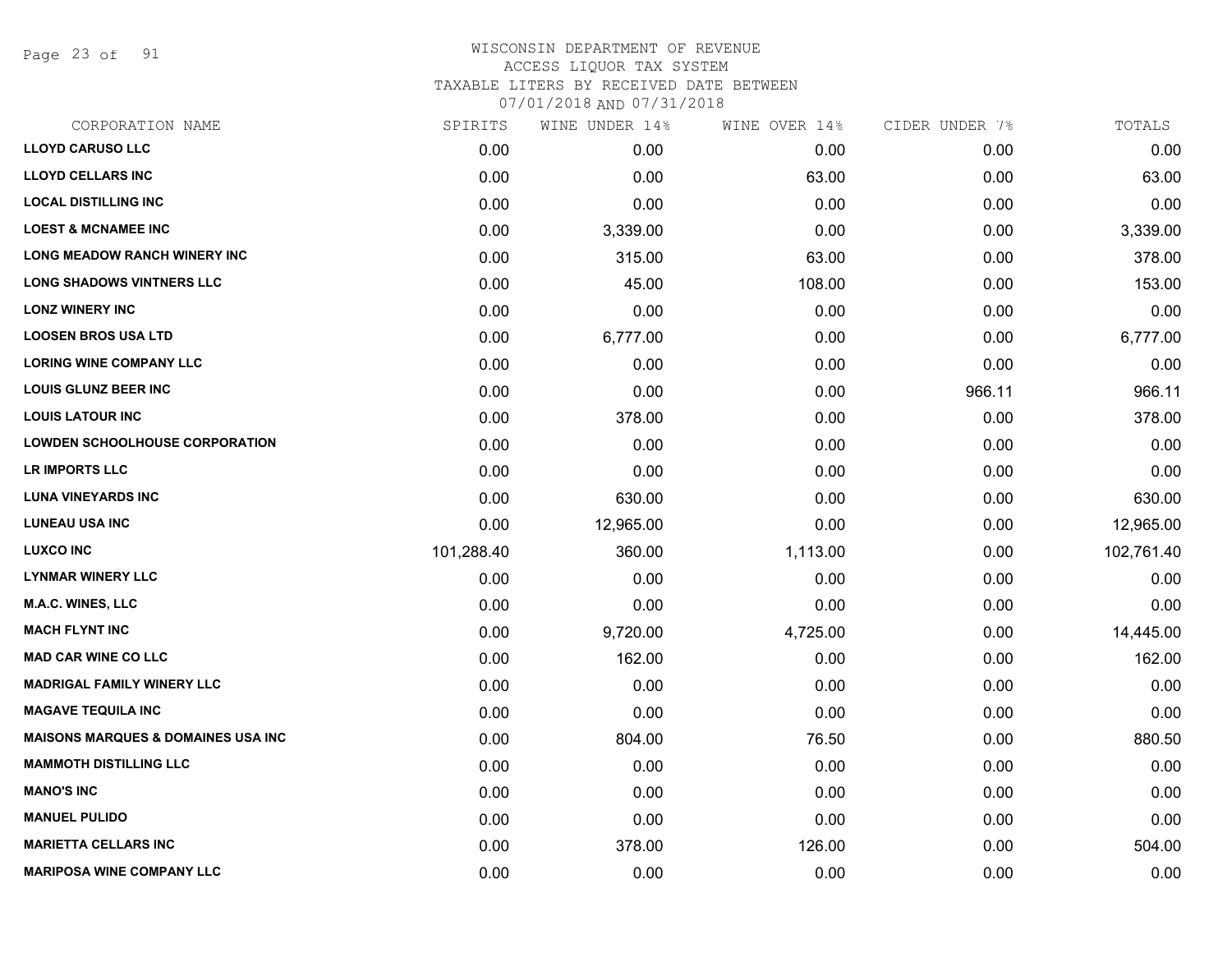Page 24 of 91

| SPIRITS      | WINE UNDER 14% | WINE OVER 14% | CIDER UNDER 7% | TOTALS       |
|--------------|----------------|---------------|----------------|--------------|
| 0.00         | 0.00           | 0.00          | 0.00           | 0.00         |
| 0.00         | 0.00           | 0.00          | 0.00           | 0.00         |
| 0.00         | 0.00           | 0.00          | 0.00           | 0.00         |
| 0.00         | 0.00           | 0.00          | 0.00           | 0.00         |
| 0.00         | 153.00         | 0.00          | 0.00           | 153.00       |
| 0.00         | 0.00           | 0.00          | 0.00           | 0.00         |
| 0.00         | 0.00           | 27.00         | 0.00           | 27.00        |
| 0.00         | 0.00           | 0.00          | 0.00           | 0.00         |
| 0.00         | 2,202.00       | 72.00         | 0.00           | 2,274.00     |
| $-20,816.40$ | 0.00           | 0.00          | 0.00           | $-20,816.40$ |
| 0.00         | 312.75         | 0.00          | 0.00           | 312.75       |
| 0.00         | 0.00           | 0.00          | 0.00           | 0.00         |
| 0.00         | 1,008.00       | 0.00          | 0.00           | 1,008.00     |
| 0.00         | 0.00           | 0.00          | 0.00           | 0.00         |
| 0.00         | 0.00           | 0.00          | 0.00           | 0.00         |
| 0.00         | 0.00           | 0.00          | 0.00           | 0.00         |
| 0.00         | 0.00           | 0.00          | 0.00           | 0.00         |
| 0.00         | 0.00           | 189.00        | 0.00           | 189.00       |
| 0.00         | 0.00           | 0.00          | 0.00           | 0.00         |
| 29,341.50    | 0.00           | 0.00          | 0.00           | 29,341.50    |
| 0.00         | 0.00           | 0.00          | 5,844.67       | 5,844.67     |
| 0.00         | 0.00           | 0.00          | 0.00           | 0.00         |
| 0.00         | 0.00           | 0.00          | 0.00           | 0.00         |
| 0.00         | 351.00         | 117.00        | 0.00           | 468.00       |
| 0.00         | 792.00         | 180.00        | 0.00           | 972.00       |
| 0.00         | 0.00           | 0.00          | 0.00           | 0.00         |
| 0.00         | 0.00           | 0.00          | 0.00           | 0.00         |
| 0.00         | 0.00           | 0.00          | 0.00           | 0.00         |
|              |                |               |                |              |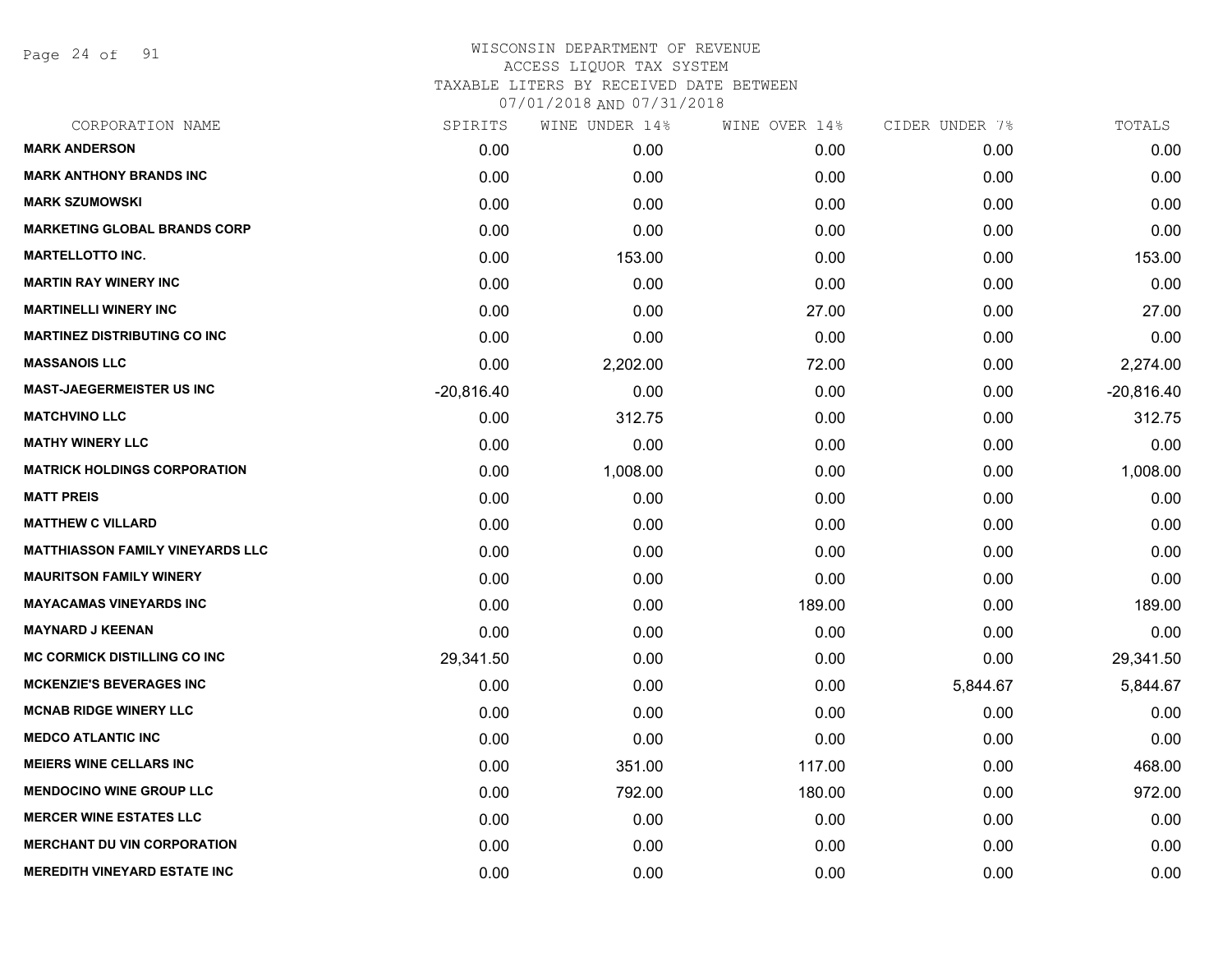Page 25 of 91

| CORPORATION NAME                                  | SPIRITS   | WINE UNDER 14% | WINE OVER 14% | CIDER UNDER 7% | TOTALS      |
|---------------------------------------------------|-----------|----------------|---------------|----------------|-------------|
| <b>METEOR VINEYARD LLC</b>                        | 0.00      | 0.00           | 0.00          | 0.00           | 0.00        |
| <b>METROWINE DISTRIBUTION CO INC</b>              | 0.00      | 0.00           | 0.00          | 0.00           | 0.00        |
| <b>METTLER WINES LLC</b>                          | 0.00      | 0.00           | 171.00        | 0.00           | 171.00      |
| <b>MEV CORPORATION</b>                            | 0.00      | 0.00           | 0.00          | 0.00           | 0.00        |
| <b>MEXCOR INC</b>                                 | 0.00      | 0.00           | 0.00          | 0.00           | 0.00        |
| <b>MEYER CELLARS LLC</b>                          | 0.00      | 0.00           | 0.00          | 0.00           | 0.00        |
| <b>MHW LTD</b>                                    | 15,381.45 | 6,497.94       | 1,245.00      | 0.00           | 23,124.39   |
| <b>MICHAEL HOUGH</b>                              | 0.00      | 3,055.50       | 396.00        | 0.00           | 3,451.50    |
| <b>MICHAEL SKURNIK WINES INC</b>                  | 0.00      | $-2,254.00$    | 0.00          | 0.00           | $-2,254.00$ |
| <b>MICHEAL DASHE</b>                              | 0.00      | 0.00           | 0.00          | 0.00           | 0.00        |
| <b>MIDDLETON FAMILY WINES LLC</b>                 | 0.00      | 0.00           | 0.00          | 0.00           | 0.00        |
| <b>MIDNIGHT CELLARS INC</b>                       | 0.00      | 0.00           | 0.00          | 0.00           | 0.00        |
| <b>MID-OAK DISTILLERY INC</b>                     | 0.00      | 0.00           | 0.00          | 0.00           | 0.00        |
| <b>MIGHTY SWELL COCKTAIL COMPANY LLC</b>          | 0.00      | 0.00           | 0.00          | 0.00           | 0.00        |
| <b>MILBRANDT FAMILY WINES LLC</b>                 | 0.00      | 189.00         | 0.00          | 0.00           | 189.00      |
| <b>MILE HIGH SPIRITS LLC</b>                      | 0.00      | 0.00           | 0.00          | 0.00           | 0.00        |
| <b>MILLER SQUARED INC</b>                         | 0.00      | 847.92         | 0.00          | 0.00           | 847.92      |
| <b>MILLERCOORS LLC</b>                            | 0.00      | 0.00           | 0.00          | 0.00           | 0.00        |
| <b>MILTONS DISTRIBUTING CO INC</b>                | 0.00      | 1,394.36       | 9.00          | 0.00           | 1,403.36    |
| <b>MINER FAMILY WINERY LLC</b>                    | 0.00      | 0.00           | 0.00          | 0.00           | 0.00        |
| <b>MINNESOTAS FINEST FERMENTED PRODUCTS</b>       | 0.00      | 0.00           | 0.00          | 348.63         | 348.63      |
| <b>MIONETTO USA INC</b>                           | 0.00      | 369.00         | 0.00          | 0.00           | 369.00      |
| <b>MIRA WINERY LLC</b>                            | 0.00      | 0.00           | 0.00          | 0.00           | 0.00        |
| <b>MIRAMONT ESTATE VINEYARDS &amp; WINERY INC</b> | 0.00      | 0.00           | 0.00          | 0.00           | 0.00        |
| <b>MIRASOL WINE LLC</b>                           | 0.00      | 0.00           | 0.00          | 0.00           | 0.00        |
| <b>MIROSLAV IVANOV TCHOLAKOV</b>                  | 0.00      | 0.00           | 0.00          | 0.00           | 0.00        |
| <b>MISA IMPORTS INC</b>                           | 27,606.00 | 14,868.00      | 225.00        | 0.00           | 42,699.00   |
| <b>MISBEEHAVIN' MEADS LLC</b>                     | 0.00      | 0.00           | 0.00          | 0.00           | 0.00        |
|                                                   |           |                |               |                |             |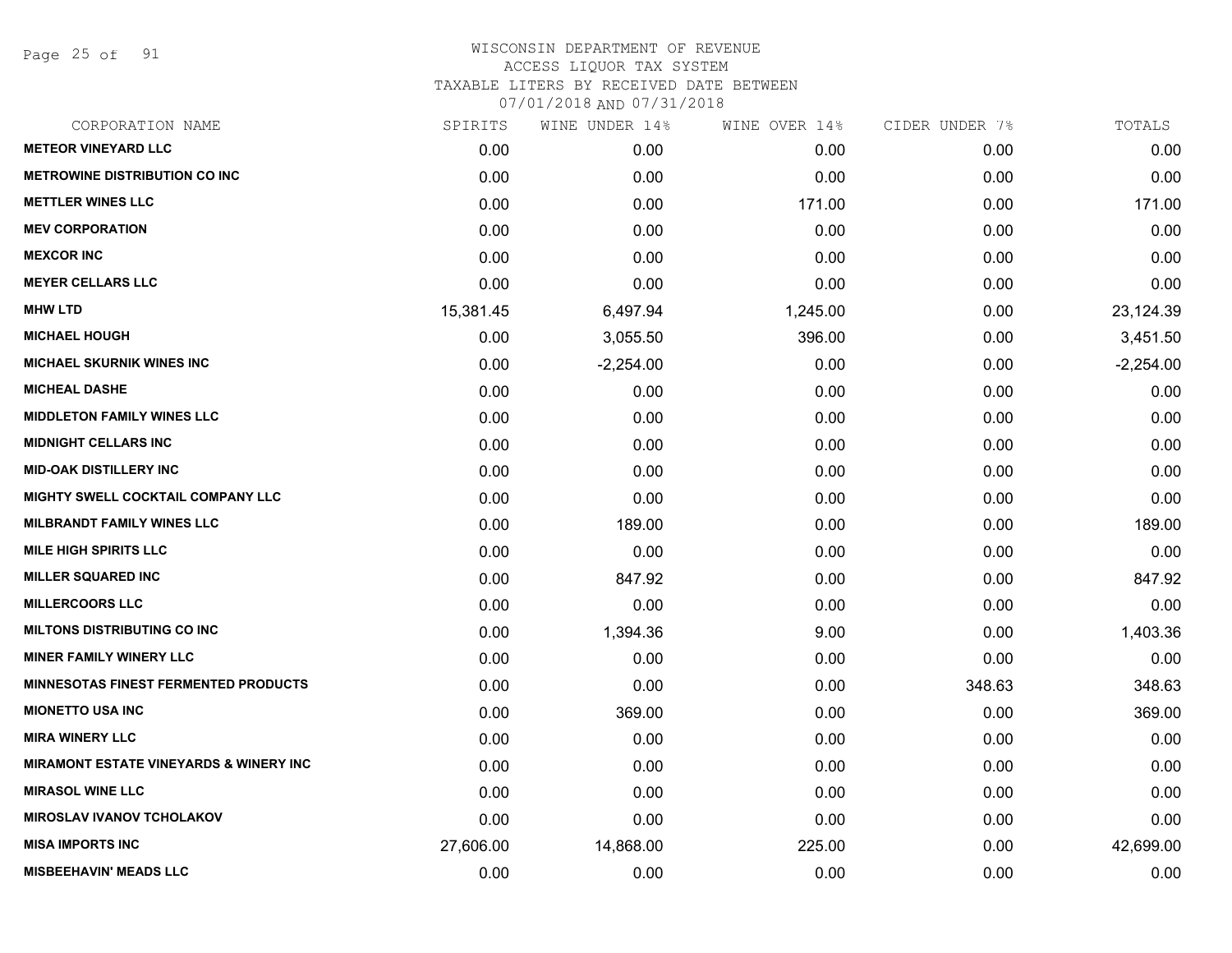Page 26 of 91

| CORPORATION NAME                                  | SPIRITS   | WINE UNDER 14% | WINE OVER 14% | CIDER UNDER 7% | TOTALS    |
|---------------------------------------------------|-----------|----------------|---------------|----------------|-----------|
| <b>MISSISSIPPI RIVER DISTILLING COMPANY</b>       | 157.48    | 0.00           | 0.00          | 0.00           | 157.48    |
| <b>MISTARR WINE IMPORTERS</b>                     | 0.00      | 216.00         | 0.00          | 0.00           | 216.00    |
| <b>MIURA VINEYARDS LLC</b>                        | 0.00      | 0.00           | 0.00          | 0.00           | 0.00      |
| <b>MODERN DEVELOPMENT COMPANY</b>                 | 0.00      | 0.00           | 0.00          | 0.00           | 0.00      |
| <b>MODERN SPIRITS LLC</b>                         | 13.50     | 0.00           | 63.00         | 0.00           | 76.50     |
| <b>MODUS OPERANDI CELLARS LLC</b>                 | 0.00      | 0.00           | 0.00          | 0.00           | 0.00      |
| <b>MOET HENNESSY USA, INC.</b>                    | 47,548.50 | 5,973.75       | 27.00         | 0.00           | 53,549.25 |
| <b>MOLLYDOOKER INTERNATIONAL LLC</b>              | 0.00      | 0.00           | 693.00        | 0.00           | 693.00    |
| <b>MOLLY'S WINERY INC</b>                         | 0.00      | 18.00          | 0.00          | 0.00           | 18.00     |
| <b>MONICA NOGUES</b>                              | 0.00      | 441.00         | 18.00         | 0.00           | 459.00    |
| <b>MONSIEUR TOUTON SELECTION LTD / ORIGIN USA</b> | 0.00      | 0.00           | 0.00          | 0.00           | 0.00      |
| <b>MONTANERO MEZCAL LLC</b>                       | 0.00      | 0.00           | 0.00          | 0.00           | 0.00      |
| <b>MONTCALM WINE IMPORTERS LTD</b>                | 0.00      | 0.00           | 0.00          | 0.00           | 0.00      |
| MONTE CRISTO BLOCK IV LLC                         | 0.00      | 0.00           | 0.00          | 0.00           | 0.00      |
| <b>MONTEREY WINE COMPANY LLC</b>                  | 0.00      | 504.00         | 0.00          | 0.00           | 504.00    |
| <b>MONTICELLO CELLARS INC</b>                     | 0.00      | 0.00           | 0.00          | 0.00           | 0.00      |
| <b>MONTINORE VINEYARDS LIMITED</b>                | 0.00      | 216.00         | 0.00          | 0.00           | 216.00    |
| <b>MOONRISE DISTILLERY INC</b>                    | 0.00      | 0.00           | 0.00          | 0.00           | 0.00      |
| <b>MORE THAN GRAPES, LLC</b>                      | 0.00      | 0.00           | 0.00          | 0.00           | 0.00      |
| <b>MORGAN WINERY INC</b>                          | 0.00      | 63.00          | 315.00        | 0.00           | 378.00    |
| <b>MOUNT VEEDER FARMS LLC</b>                     | 0.00      | 0.00           | 0.00          | 0.00           | 0.00      |
| <b>MOUNTAIN VIEW VINTNERS LLC</b>                 | 0.00      | 0.00           | 0.00          | 0.00           | 0.00      |
| <b>MS WALKER INC</b>                              | 5,646.00  | 0.00           | 0.00          | 0.00           | 5,646.00  |
| <b>MUSTACHE MENTORS LLC</b>                       | 0.00      | 0.00           | 0.00          | 0.00           | 0.00      |
| MUTUAL WHOLESALE LIQUOR INC                       | 0.00      | 63.00          | 0.00          | 0.00           | 63.00     |
| <b>NAKED WINES LLC</b>                            | 0.00      | 0.00           | 0.00          | 0.00           | 0.00      |
| <b>NAPA VALLEY SPECIALTY WINES INC</b>            | 0.00      | 1,017.00       | 285.00        | 0.00           | 1,302.00  |
| <b>NATIONAL CONSUMER CREDIT GUARANTEE</b>         | 124.50    | 0.00           | 0.00          | 0.00           | 124.50    |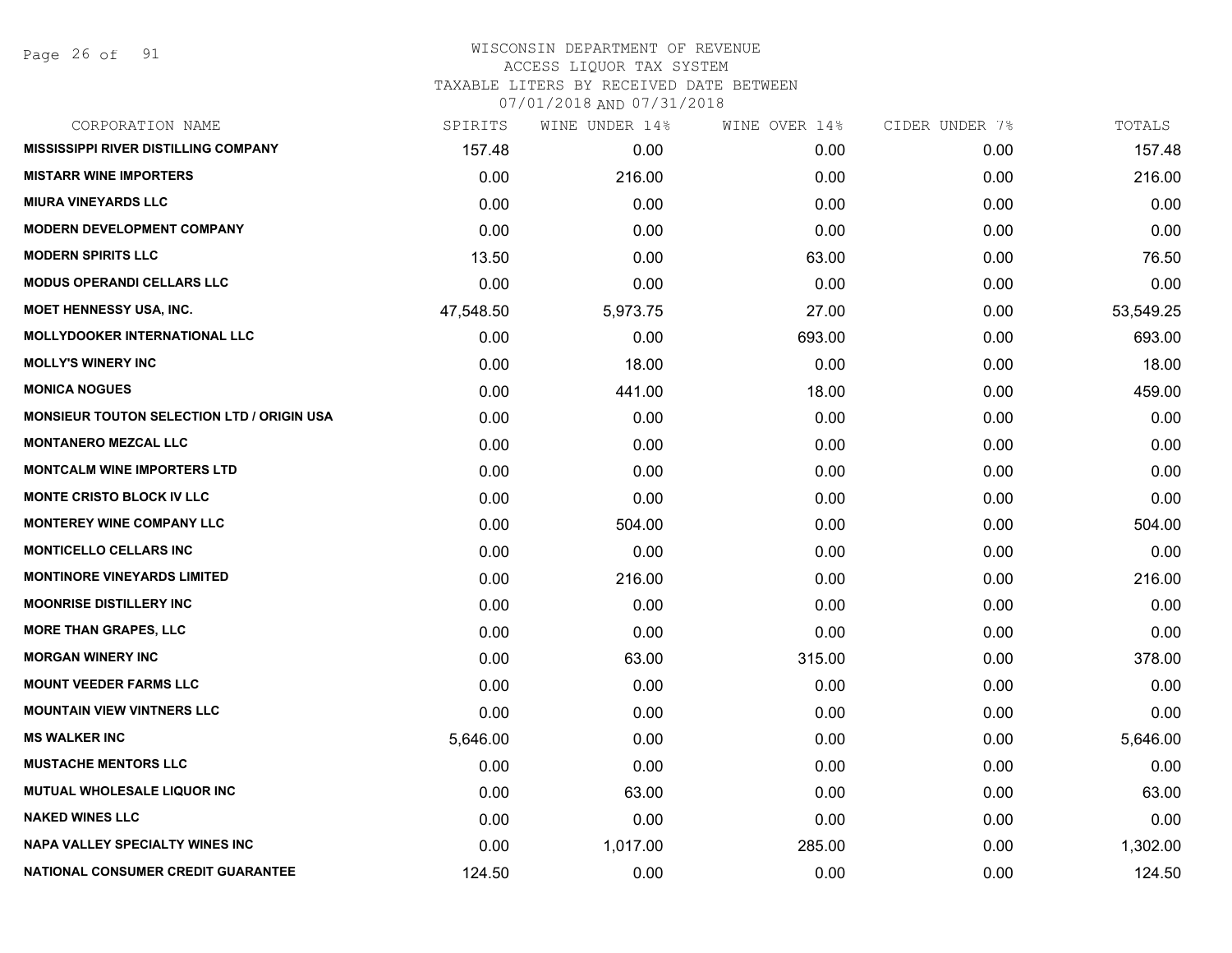Page 27 of 91

| SPIRITS     | WINE UNDER 14%                                 |          | CIDER UNDER 7%                            | TOTALS      |
|-------------|------------------------------------------------|----------|-------------------------------------------|-------------|
| rozalista e | $\mathbf{r}$ , $\mathbf{r}$ , and $\mathbf{r}$ | <b></b>  | $\alpha$ , $\alpha$ , $\alpha$ , $\alpha$ | rozalista e |
| 0.00        | 0.00                                           | 0.00     | 0.00                                      | 0.00        |
| 0.00        | 567.00                                         | 0.00     | 0.00                                      | 567.00      |
| 0.00        | 0.00                                           | 0.00     | 0.00                                      | 0.00        |
| 0.00        | 0.00                                           | 0.00     | 0.00                                      | 0.00        |
| 0.00        | 0.00                                           | 0.00     | 0.00                                      | 0.00        |
| 3,130.50    | 59,813.85                                      | 3,315.00 | 0.00                                      | 66,259.35   |
| 0.00        | 0.00                                           | 0.00     | 0.00                                      | 0.00        |
| 0.00        | 135.00                                         | 72.00    | 0.00                                      | 207.00      |
| 472.50      | 0.00                                           | 0.00     | 0.00                                      | 472.50      |
| 0.00        | 3,294.00                                       | 0.00     | 0.00                                      | 3,294.00    |
| 0.00        | 3,717.00                                       | 882.00   | 0.00                                      | 4,599.00    |
| 0.00        | 0.00                                           | 0.00     | 0.00                                      | 0.00        |
| 0.00        | 0.00                                           | 47.20    | 0.00                                      | 47.20       |
| 0.00        | 0.00                                           | 153.00   | 0.00                                      | 153.00      |
| 733.50      | 0.00                                           | 0.00     | 0.00                                      | 733.50      |
| 0.00        | 0.00                                           | 0.00     | 0.00                                      | 0.00        |
| 0.00        | 0.00                                           | 45.00    | 0.00                                      | 45.00       |
| 0.00        | 0.00                                           | 0.00     | 0.00                                      | 0.00        |
| 0.00        | 0.00                                           | 0.00     | 0.00                                      | 0.00        |
| 0.00        | 0.00                                           | 0.00     | 0.00                                      | 0.00        |
| 292.50      | 0.00                                           | 0.00     | 0.00                                      | 292.50      |
| 0.00        | 0.00                                           | 0.00     | 0.00                                      | 0.00        |
| 0.00        | 0.00                                           | 63.00    | 0.00                                      | 63.00       |
| 0.00        | 0.00                                           | 0.00     | 0.00                                      | 0.00        |
| 0.00        | 0.00                                           | 0.00     | 0.00                                      | 0.00        |
| 0.00        | 78.75                                          | 0.00     | 0.00                                      | 78.75       |
| 0.00        | 288.00                                         | 0.00     | 0.00                                      | 288.00      |
|             |                                                |          | WINE OVER 14%                             |             |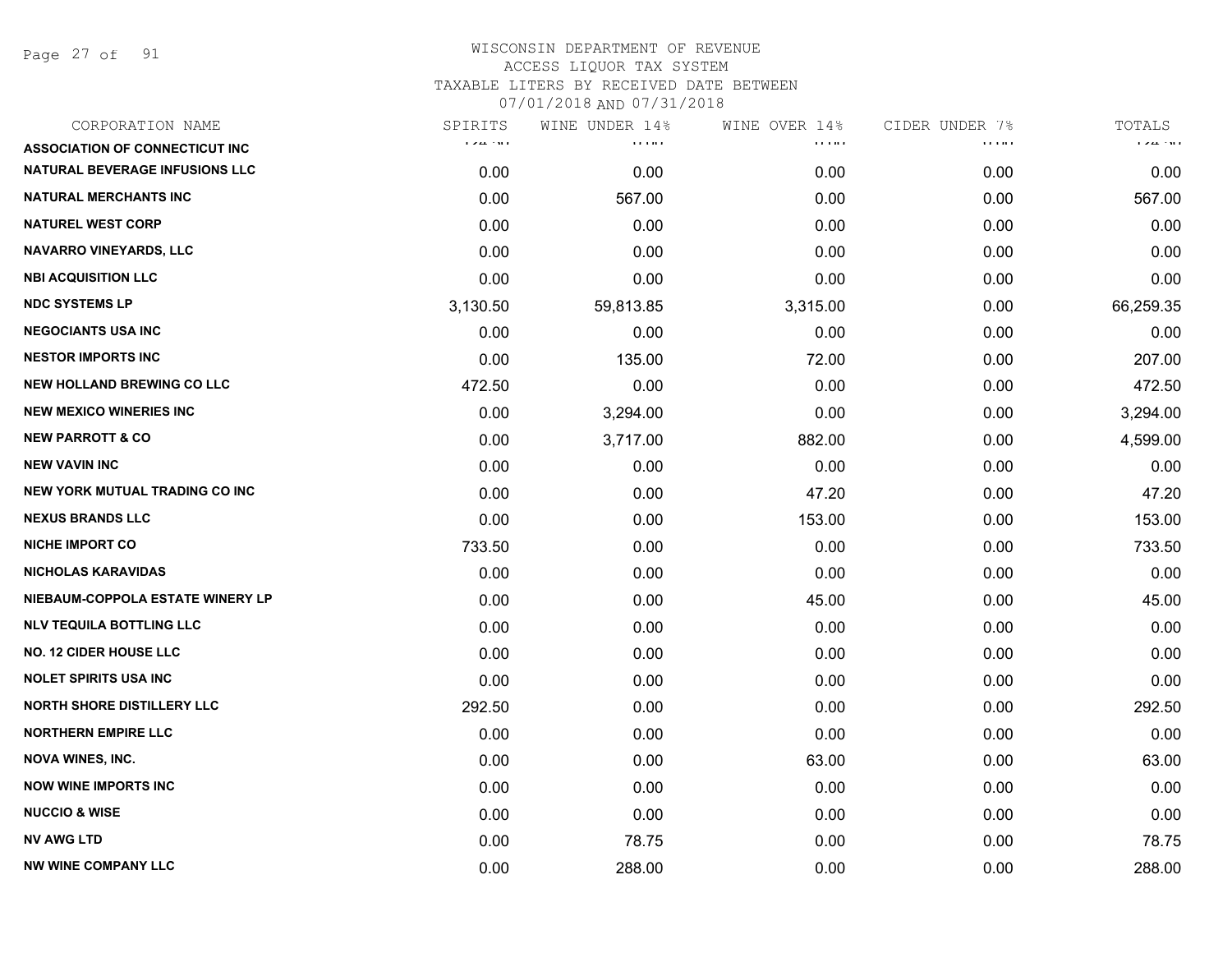Page 28 of 91

# WISCONSIN DEPARTMENT OF REVENUE

ACCESS LIQUOR TAX SYSTEM

TAXABLE LITERS BY RECEIVED DATE BETWEEN

| CORPORATION NAME                        | SPIRITS  | WINE UNDER 14% | WINE OVER 14% | CIDER UNDER 7% | TOTALS    |
|-----------------------------------------|----------|----------------|---------------|----------------|-----------|
| OAK RIDGE WINERY LLC                    | 0.00     | 2,955.00       | 63.00         | 0.00           | 3,018.00  |
| <b>OLD BRIDGE CELLARS</b>               | 0.00     | 2,792.40       | 1,368.00      | 0.00           | 4,160.40  |
| <b>OLD ELK HOLDINGS LLC</b>             | 0.00     | 0.00           | 0.00          | 0.00           | 0.00      |
| <b>OLDE WORLD IMPORTS INC</b>           | 0.00     | 0.00           | 0.00          | 0.00           | 0.00      |
| OLE SMOKY DISTILLERY LLC                | 1,356.60 | 0.00           | 0.00          | 0.00           | 1,356.60  |
| <b>OLIVER WINE COMPANY INC</b>          | 0.00     | 2,790.00       | 0.00          | 0.00           | 2,790.00  |
| ONE TRUE VINE LLC                       | 0.00     | 0.00           | 0.00          | 0.00           | 0.00      |
| O'NEILL BEVERAGES CO LLC                | 0.00     | 6,684.00       | 126.00        | 0.00           | 6,810.00  |
| <b>OPICI IMPORT COMPANY</b>             | 684.00   | 1,636.50       | 189.00        | 0.00           | 2,509.50  |
| <b>OPOLO WINES LP</b>                   | 0.00     | 0.00           | 0.00          | 0.00           | 0.00      |
| OPUS ONE WINERY LLC                     | 0.00     | 0.00           | 4.50          | 0.00           | 4.50      |
| ORCA PROPERTIES LLC                     | 0.00     | 0.00           | 504.00        | 0.00           | 504.00    |
| <b>OREGON BREWING COMPANY INC</b>       | 45.00    | 0.00           | 0.00          | 0.00           | 45.00     |
| ORVINO IMPORTS & DISTRIBUTING INC       | 0.00     | 0.00           | 0.00          | 0.00           | 0.00      |
| <b>O'SHAUGHNESSY DEL OSO LLC</b>        | 0.00     | 0.00           | 0.00          | 0.00           | 0.00      |
| <b>OSKAR BLUES BREWERY, LLC</b>         | 0.00     | 0.00           | 0.00          | 0.00           | 0.00      |
| <b>OWEN ROE LLC</b>                     | 0.00     | 567.00         | 792.00        | 0.00           | 1,359.00  |
| <b>PABST HOLDINGS LLC</b>               | 0.00     | 0.00           | 0.00          | 0.00           | 0.00      |
| PACIFIC EDGE MARKETING GROUP INC        | 754.87   | 0.00           | 0.00          | 0.00           | 754.87    |
| <b>PACIFIC INTERNATIONAL LIQUOR INC</b> | 0.00     | 18.00          | 131.76        | 0.00           | 149.76    |
| <b>PAHLMEYER LLC</b>                    | 0.00     | 0.00           | 0.00          | 0.00           | 0.00      |
| PALI WINE COMPANY LP                    | 0.00     | 0.00           | 0.00          | 0.00           | 0.00      |
| PALM BAY INTERNATIONAL INC              | 247.50   | 17,774.40      | 946.50        | 0.00           | 18,968.40 |
| <b>PAMELA FRYE</b>                      | 0.00     | 0.00           | 0.00          | 0.00           | 0.00      |
| <b>PAMPA BEVERAGES LLC</b>              | 0.00     | 2,029.00       | 0.00          | 0.00           | 2,029.00  |
| PANTHER CREEK CELLARS LLC               | 0.00     | 0.00           | 0.00          | 0.00           | 0.00      |
| PARAGON VINEYARD CO INC                 | 0.00     | 0.00           | 0.00          | 0.00           | 0.00      |
| PARK STREET IMPORTS LLC                 | 3,907.50 | 14,423.00      | 0.00          | 765.00         | 19,095.50 |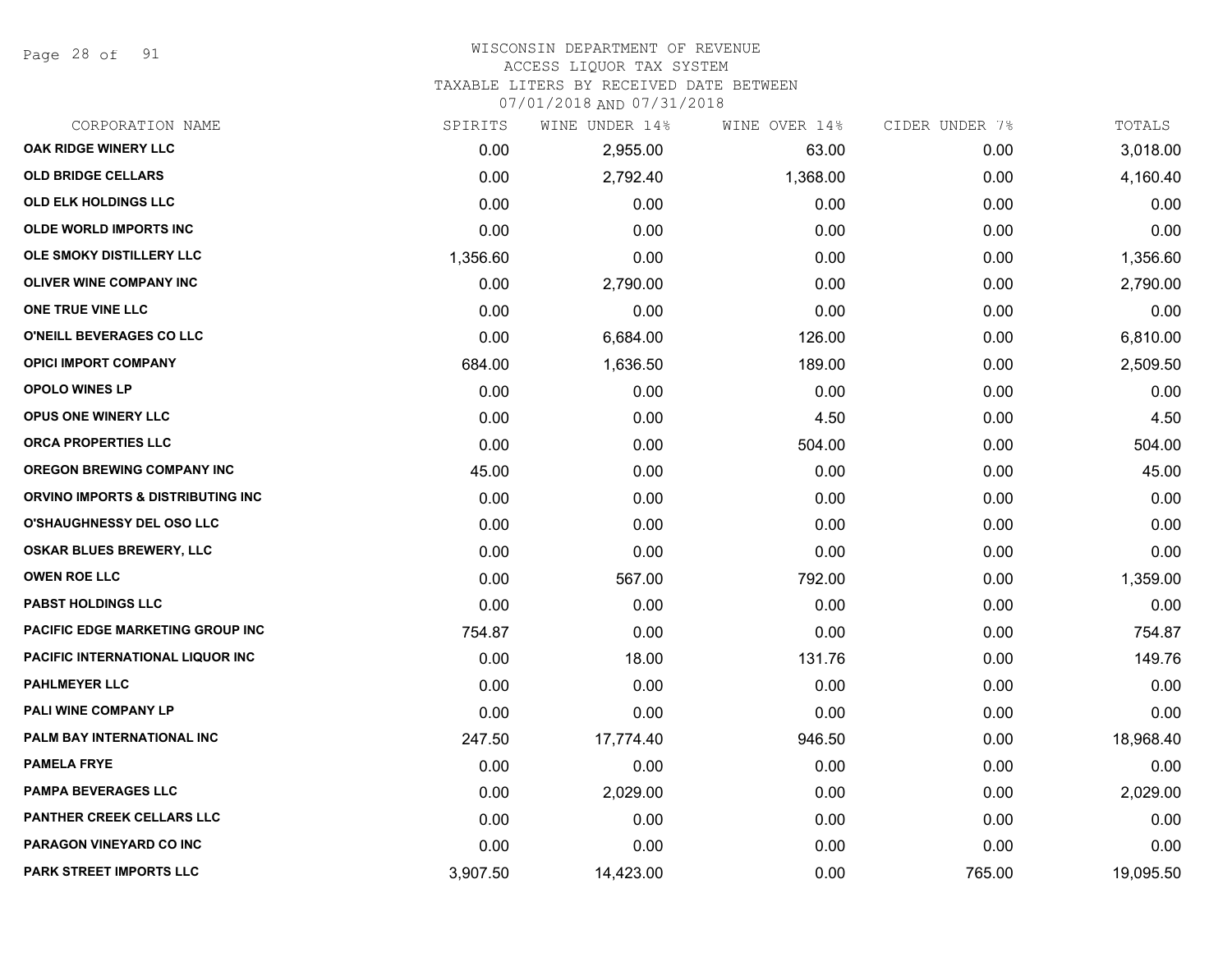Page 29 of 91

#### WISCONSIN DEPARTMENT OF REVENUE ACCESS LIQUOR TAX SYSTEM

TAXABLE LITERS BY RECEIVED DATE BETWEEN

| CORPORATION NAME                     | SPIRITS    | WINE UNDER 14% | WINE OVER 14% | CIDER UNDER 7% | TOTALS     |
|--------------------------------------|------------|----------------|---------------|----------------|------------|
| PARK WINE COMPANY INC                | 0.00       | 378.00         | 63.00         | 0.00           | 441.00     |
| <b>PARKER STATION INC</b>            | 0.00       | 441.00         | 441.00        | 0.00           | 882.00     |
| <b>PAT WINES LLC</b>                 | 0.00       | 0.00           | 252.00        | 0.00           | 252.00     |
| <b>PATERNO IMPORTS LTD</b>           | 585.00     | 13,647.83      | 4,531.50      | 0.00           | 18,764.33  |
| <b>PATRICIO C MATA</b>               | 0.00       | 28.54          | 0.00          | 0.00           | 28.54      |
| <b>PATRICK A RONEY</b>               | 0.00       | 5,778.00       | 1,935.00      | 0.00           | 7,713.00   |
| <b>PATRON SPIRITS COMPANY</b>        | 28,997.55  | 0.00           | 0.00          | 0.00           | 28,997.55  |
| PAUL HOBBS IMPORTS INC               | 0.00       | 0.00           | 0.00          | 0.00           | 0.00       |
| <b>PAUL HOBBS WINERY LP</b>          | 0.00       | 0.00           | 0.00          | 0.00           | 0.00       |
| <b>PAVI WINES LLC</b>                | 0.00       | 0.00           | 0.00          | 0.00           | 0.00       |
| <b>PAWEL LATO</b>                    | 0.00       | 36.00          | 27.00         | 0.00           | 63.00      |
| <b>PAX MAHLE WINES LLC</b>           | 0.00       | 0.00           | 0.00          | 0.00           | 0.00       |
| PEACHY CANYON WINERY                 | 0.00       | 0.00           | 0.00          | 0.00           | 0.00       |
| PEJU FAMILY OPERATING PARTNERSHIP LP | 0.00       | 0.00           | 0.00          | 0.00           | 0.00       |
| PENROSE HILL, LIMITED                | 0.00       | 0.00           | 0.00          | 0.00           | 0.00       |
| PEPPER BRIDGE WINERY LLC             | 0.00       | 0.00           | 0.00          | 0.00           | 0.00       |
| PERNOD RICARD USA LLC                | 147,964.50 | 13,337.81      | 589.50        | 0.00           | 161,891.81 |
| PETER ANDREW LLC                     | 0.00       | 0.00           | 0.00          | 0.00           | 0.00       |
| PETER CREIGHTON                      | 0.00       | 0.00           | 0.00          | 0.00           | 0.00       |
| <b>PETER ROSBACK</b>                 | 0.00       | 63.00          | 0.00          | 0.00           | 63.00      |
| PETERSON WINERY LLC                  | 0.00       | 630.00         | 20.00         | 0.00           | 650.00     |
| PETIT HAMEAU LLC                     | 0.00       | 0.00           | 63.00         | 0.00           | 63.00      |
| PHILIP LAROCCA                       | 0.00       | 0.00           | 0.00          | 0.00           | 0.00       |
| PHILIP TOGNI VINEYARD LP             | 0.00       | 0.00           | 0.00          | 0.00           | 0.00       |
| PHILLIP STEINSCHREIBER               | 0.00       | 0.00           | 0.00          | 0.00           | 0.00       |
| <b>PHILLIPS FARMS LLC</b>            | 0.00       | 252.00         | 5,233.50      | 0.00           | 5,485.50   |
| <b>PHUSION PROJECTS LLC</b>          | 1,665.00   | 0.00           | 0.00          | 0.00           | 1,665.00   |
| PICNIC WINE COMPANY LLC              | 0.00       | 972.00         | 0.00          | 0.00           | 972.00     |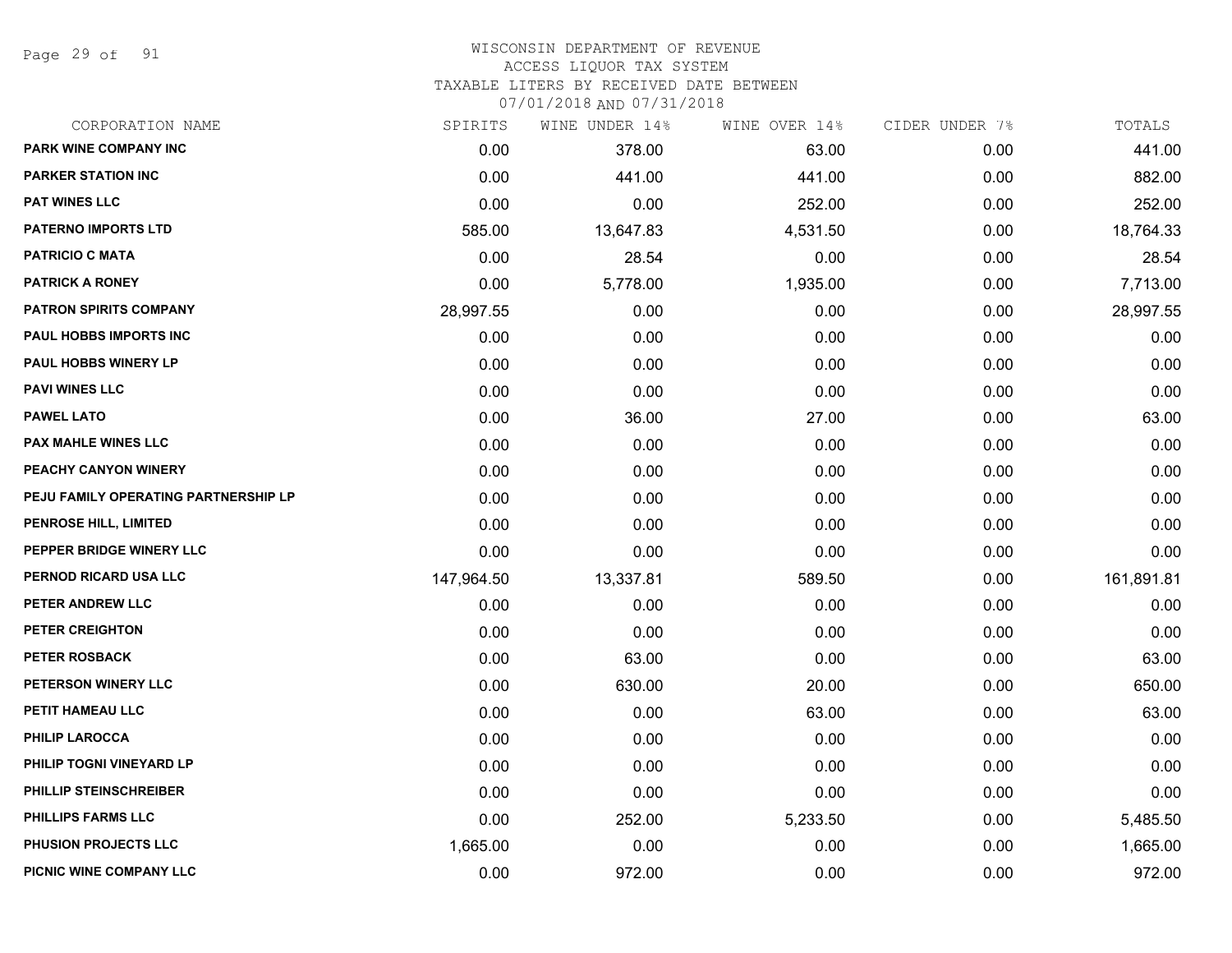Page 30 of 91

|            | WINE UNDER 14% | WINE OVER 14% | CIDER UNDER 7% | TOTALS     |
|------------|----------------|---------------|----------------|------------|
| 895.50     | 0.00           | 0.00          | 0.00           | 895.50     |
| 0.00       | 0.00           | 0.00          | 0.00           | 0.00       |
| 0.00       | 2,646.00       | 1,593.00      | 0.00           | 4,239.00   |
| 0.00       | 0.00           | 0.00          | 0.00           | 0.00       |
| 0.00       | 252.00         | 0.00          | 0.00           | 252.00     |
| 0.00       | 0.00           | 0.00          | 0.00           | 0.00       |
| 0.00       | 0.00           | 0.00          | 0.00           | 0.00       |
| 0.00       | 0.00           | 0.00          | 0.00           | 0.00       |
| 0.00       | 0.00           | 0.00          | 0.00           | 0.00       |
| 0.00       | 288.00         | 0.00          | 0.00           | 288.00     |
| 0.00       | 0.00           | 0.00          | 0.00           | 0.00       |
| 0.00       | 0.00           | 0.00          | 0.00           | 0.00       |
| 0.00       | 13,929.00      | 0.00          | 0.00           | 13,929.00  |
| 0.00       | 0.00           | 0.00          | 0.00           | 0.00       |
| 0.00       | 0.00           | 0.00          | 0.00           | 0.00       |
| 0.00       | 0.00           | 396.00        | 0.00           | 396.00     |
| 0.00       | 0.00           | 0.00          | 0.00           | 0.00       |
| 0.00       | 0.00           | 0.00          | 0.00           | 0.00       |
| 0.00       | 24,921.00      | 0.00          | 0.00           | 24,921.00  |
| 0.00       | 0.00           | 0.00          | 0.00           | 0.00       |
| 0.00       | 0.00           | 14.26         | 0.00           | 14.26      |
| 0.00       | 0.00           | 0.00          | 0.00           | 0.00       |
| 0.00       | 0.00           | 0.00          | 0.00           | 0.00       |
| 0.00       | 0.00           | 0.00          | 0.00           | 0.00       |
| 0.00       | 0.00           | 0.00          | 0.00           | 0.00       |
| 0.00       | 0.00           | 0.00          | 0.00           | 0.00       |
| 218,188.50 | 0.00           | 0.00          | 0.00           | 218,188.50 |
| 0.00       | 0.00           | 0.00          | 0.00           | 0.00       |
|            | SPIRITS        |               |                |            |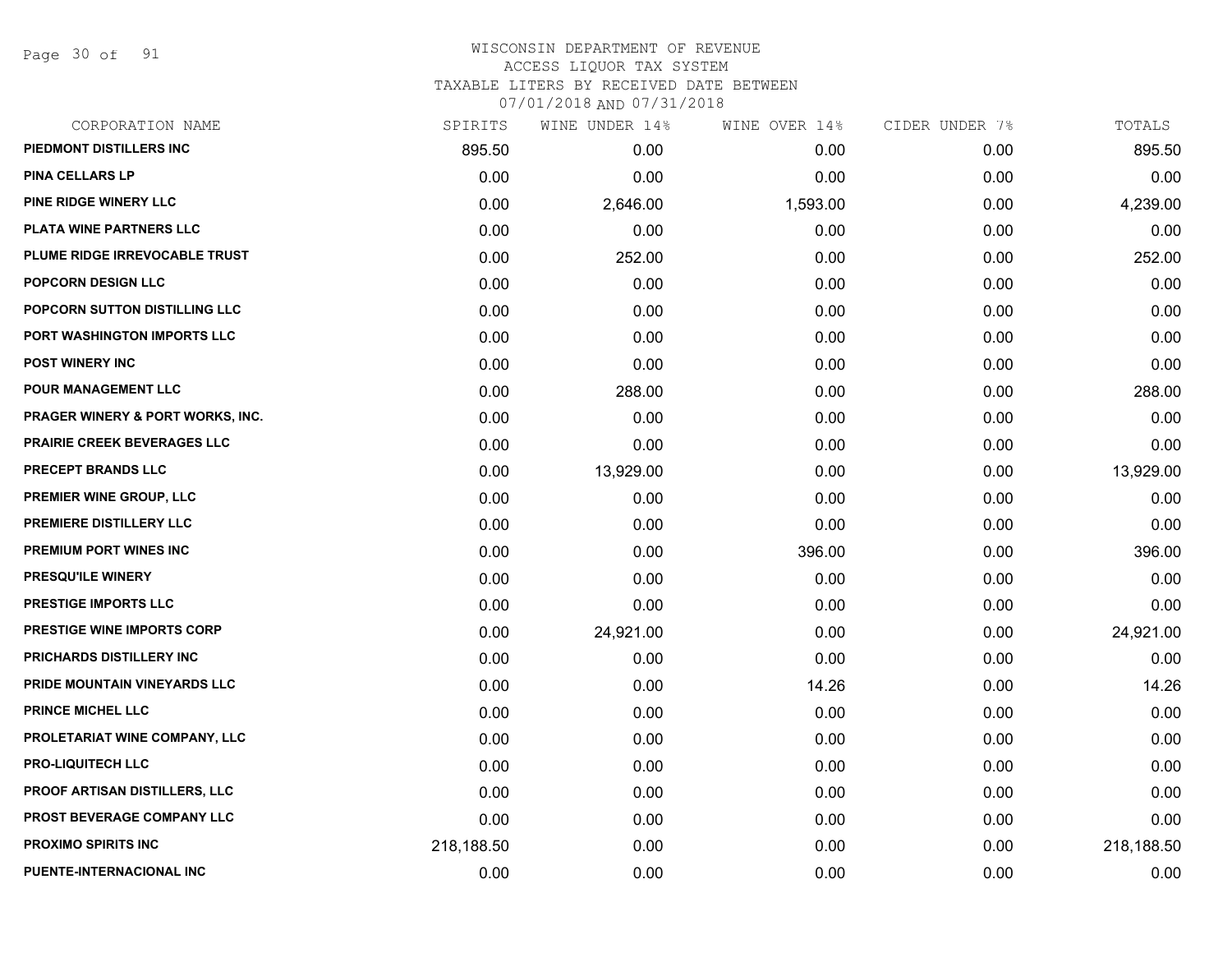Page 31 of 91

# WISCONSIN DEPARTMENT OF REVENUE

#### ACCESS LIQUOR TAX SYSTEM

TAXABLE LITERS BY RECEIVED DATE BETWEEN

| CORPORATION NAME                            | SPIRITS  | WINE UNDER 14% | WINE OVER 14% | CIDER UNDER 7% | TOTALS   |
|---------------------------------------------|----------|----------------|---------------|----------------|----------|
| PURPLE WINE COMPANY LLC                     | 0.00     | 1,989.00       | 252.00        | 0.00           | 2,241.00 |
| <b>QUADY SOUTH WINERY LLC</b>               | 0.00     | 549.00         | 36.00         | 0.00           | 585.00   |
| <b>QUATERNA LLC</b>                         | 0.00     | 1,782.00       | 0.00          | 0.00           | 1,782.00 |
| <b>QUILCEDA CREEK VINTNERS INC</b>          | 0.00     | 0.00           | 0.00          | 0.00           | 0.00     |
| <b>QUINTESSENTIAL LLC</b>                   | 0.00     | 1,800.00       | 264.00        | 0.00           | 2,064.00 |
| QUO VINO LLC                                | 0.00     | 0.00           | 0.00          | 0.00           | 0.00     |
| <b>R &amp; G SCHATZ FARMS INC</b>           | 0.00     | 532.00         | 252.00        | 0.00           | 784.00   |
| <b>R &amp; M BRANDS INC</b>                 | 887.50   | $-279.00$      | 27.00         | 0.00           | 635.50   |
| <b>RH KEENAN CO</b>                         | 0.00     | 45.00          | 0.00          | 0.00           | 45.00    |
| <b>RABBIT HOLE SPIRITS LLC</b>              | 0.00     | 0.00           | 0.00          | 0.00           | 0.00     |
| <b>RACINE WINE CO LLC</b>                   | 0.00     | 0.00           | 0.00          | 0.00           | 0.00     |
| <b>RADIO-COTEAU WINE CELLARS LLC</b>        | 0.00     | 0.00           | 0.00          | 0.00           | 0.00     |
| <b>RAMEY WINE CELLARS INC</b>               | 0.00     | 0.00           | 22.50         | 0.00           | 22.50    |
| <b>RANSOM SPIRITS LLC</b>                   | 63.06    | 0.00           | 0.00          | 0.00           | 63.06    |
| <b>RAYMOND SIGNORELLO</b>                   | 0.00     | 0.00           | 0.00          | 0.00           | 0.00     |
| <b>RB WINE ASSOCIATES LLC</b>               | 0.00     | 0.00           | 0.00          | 0.00           | 0.00     |
| <b>RBZ VINEYARDS LLC</b>                    | 0.00     | 0.00           | 0.00          | 0.00           | 0.00     |
| <b>RED CAR WINE COMPANY LLC</b>             | 0.00     | 0.00           | 0.00          | 0.00           | 0.00     |
| <b>RED TAIL RIDGE INC</b>                   | 0.00     | 0.00           | 0.00          | 0.00           | 0.00     |
| <b>REDEMPTION SPIRITS LLC</b>               | 0.00     | 0.00           | 0.00          | 0.00           | 0.00     |
| <b>REDWOOD SPIRITS INC</b>                  | 0.00     | 0.00           | 0.00          | 0.00           | 0.00     |
| <b>REGAL WINE IMPORTS INC</b>               | 0.00     | 540.00         | 0.00          | 0.00           | 540.00   |
| <b>REMY COINTREAU AMERIQUE USA</b>          | 5,300.40 | 324.00         | 0.00          | 0.00           | 5,624.40 |
| <b>REN ACQUISITION INC</b>                  | 0.00     | 0.00           | 0.00          | 0.00           | 0.00     |
| <b>RENO G FARINELLI &amp; JOSEF H SHEBL</b> | 0.00     | 0.00           | 63.00         | 0.00           | 63.00    |
| <b>RENT A BBQ</b>                           | 0.00     | 874.00         | 0.00          | 0.00           | 874.00   |
| <b>RESERVA WINES LLC</b>                    | 0.00     | 924.00         | 0.00          | 0.00           | 924.00   |
| <b>REVELRY VINTNERS LLC</b>                 | 0.00     | 0.00           | 0.00          | 0.00           | 0.00     |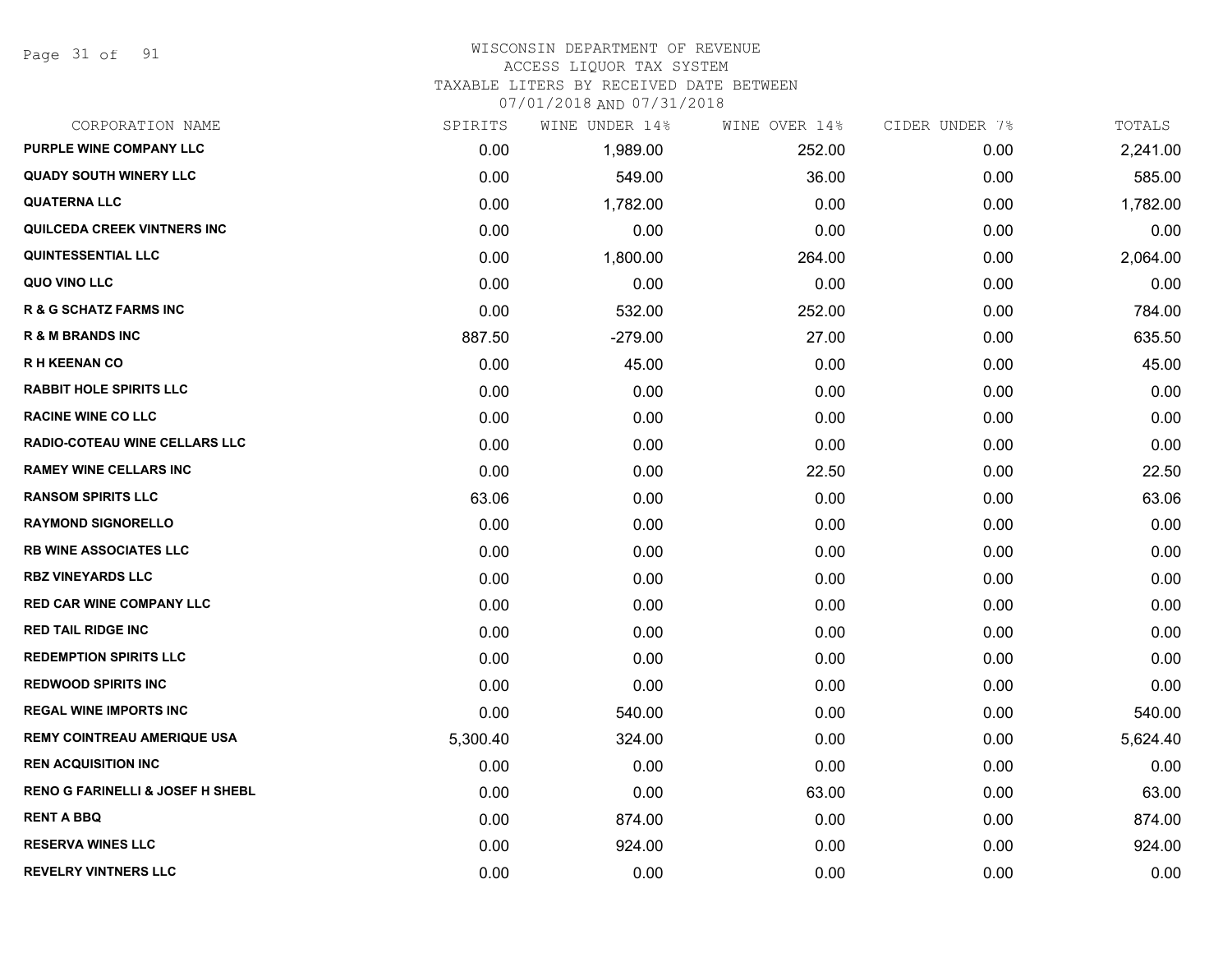Page 32 of 91

| CORPORATION NAME                                | SPIRITS | WINE UNDER 14% | WINE OVER 14% | CIDER UNDER 7% | TOTALS   |
|-------------------------------------------------|---------|----------------|---------------|----------------|----------|
| <b>REYNOLDS CREATIVE PRODUCTS INC</b>           | 0.00    | 0.00           | 0.00          | 0.00           | 0.00     |
| <b>RGI BRANDS LLC</b>                           | 0.00    | 0.00           | 0.00          | 0.00           | 0.00     |
| <b>RICHARD J ANDERS</b>                         | 0.00    | 0.00           | 0.00          | 0.00           | 0.00     |
| <b>RICHARD STELTZNER</b>                        | 0.00    | 0.00           | 0.00          | 0.00           | 0.00     |
| <b>RIDGE VINEYARDS INC</b>                      | 0.00    | 0.00           | 126.00        | 0.00           | 126.00   |
| <b>RIGHT BEE LLC</b>                            | 0.00    | 0.00           | 0.00          | 0.00           | 0.00     |
| <b>RIVER VIEW WINERY LLC</b>                    | 0.00    | 0.00           | 0.00          | 0.00           | 0.00     |
| <b>RO SALES &amp; DISTRIBUTION SERVICES INC</b> | 0.00    | 0.00           | 0.00          | 0.00           | 0.00     |
| RO SALES & DISTRIBUTION SERVICES INC            | 0.00    | 1,638.00       | 0.00          | 0.00           | 1,638.00 |
| <b>ROBERT A CUTTER</b>                          | 0.00    | 864.00         | 0.00          | 0.00           | 864.00   |
| <b>ROBERT CRAIG WINERY LP</b>                   | 0.00    | 0.00           | 0.00          | 0.00           | 0.00     |
| <b>ROBERT J GROSS</b>                           | 0.00    | 16.66          | 0.00          | 0.00           | 16.66    |
| <b>ROBERT L HUDSON</b>                          | 0.00    | 0.00           | 0.00          | 0.00           | 0.00     |
| ROBERT YOUNG ESTATE WINERY LLC                  | 0.00    | 0.00           | 36.00         | 0.00           | 36.00    |
| <b>ROCK SAKE LLC</b>                            | 0.00    | 0.00           | 0.00          | 0.00           | 0.00     |
| ROCK WALL WINE COMPANY INC                      | 0.00    | 0.00           | 0.00          | 0.00           | 0.00     |
| <b>ROMBAUER VINEYARDS INC</b>                   | 0.00    | 0.00           | 2,403.00      | 0.00           | 2,403.00 |
| <b>RONALD J WICKER</b>                          | 0.00    | 0.00           | 0.00          | 0.00           | 0.00     |
| <b>RONALD T RUBIN</b>                           | 0.00    | 0.00           | 0.00          | 0.00           | 0.00     |
| <b>ROOTS RUN DEEP LLC</b>                       | 0.00    | 0.00           | 441.00        | 0.00           | 441.00   |
| <b>ROSE CITY DISTILLING CO.</b>                 | 0.00    | 0.00           | 0.00          | 0.00           | 0.00     |
| <b>ROSE IMPORTING &amp; DISTRIBUTING LLC</b>    | 0.00    | 450.00         | 0.00          | 0.00           | 450.00   |
| ROSENTHAL WINE MERCHANT NY LTD                  | 0.00    | 614.25         | 0.00          | 0.00           | 614.25   |
| <b>ROTTA WINERY LLC</b>                         | 0.00    | 0.00           | 0.00          | 0.00           | 0.00     |
| <b>ROUND HILL CELLARS</b>                       | 0.00    | 0.00           | 0.00          | 0.00           | 0.00     |
| <b>ROUND POND ESTATE LLC</b>                    | 0.00    | 0.00           | 630.00        | 0.00           | 630.00   |
| <b>ROYAL WINE CORPORATION</b>                   | 0.00    | 0.00           | 0.00          | 0.00           | 0.00     |
| <b>RUBISSOW FAMILY WINES LLC</b>                | 0.00    | 0.00           | 0.00          | 0.00           | 0.00     |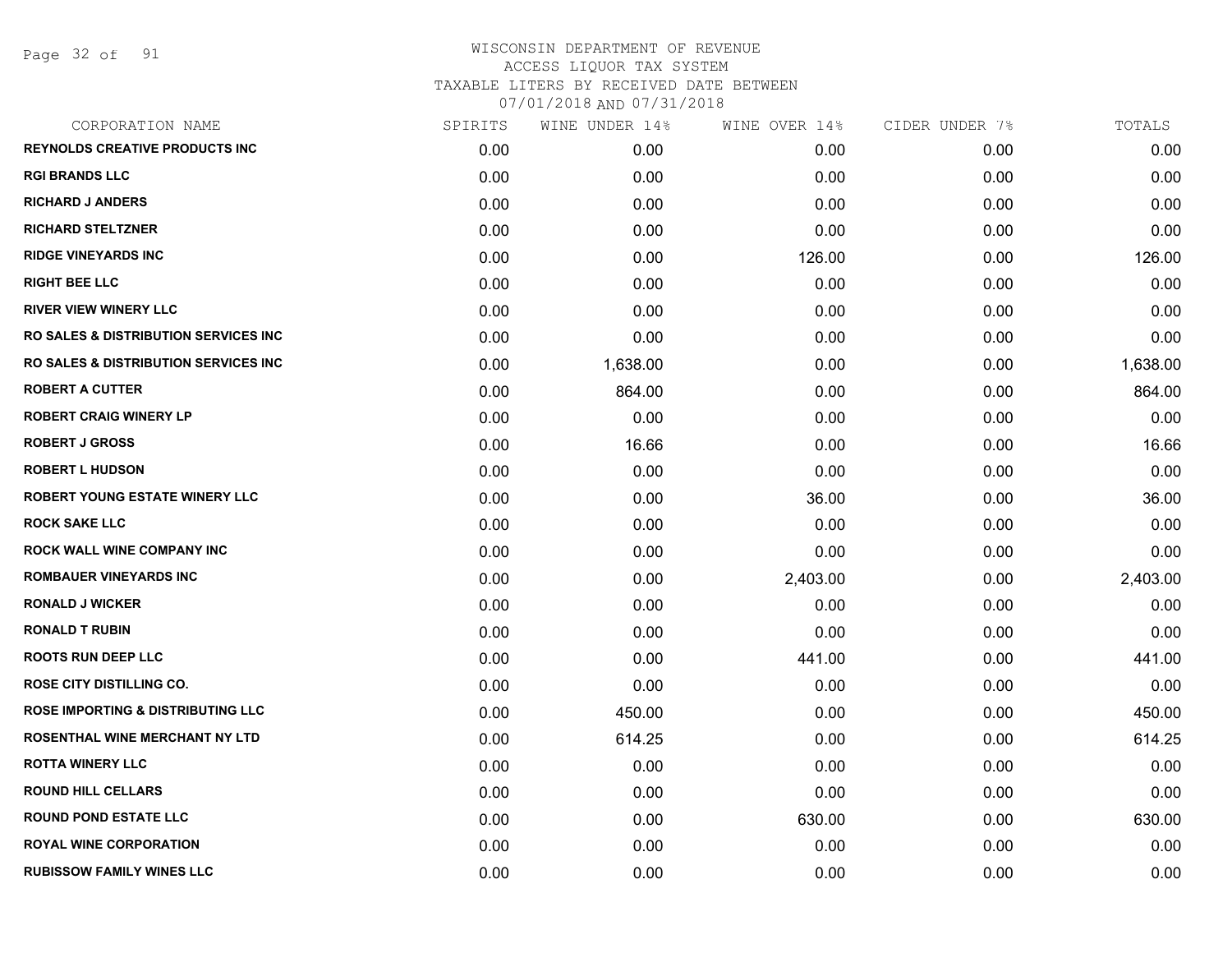Page 33 of 91

## WISCONSIN DEPARTMENT OF REVENUE

#### ACCESS LIQUOR TAX SYSTEM

TAXABLE LITERS BY RECEIVED DATE BETWEEN

| CORPORATION NAME                            | SPIRITS    | WINE UNDER 14% | WINE OVER 14% | CIDER UNDER 7% | TOTALS     |
|---------------------------------------------|------------|----------------|---------------|----------------|------------|
| RUSH CREEK DISTILLING, LLC                  | 0.00       | 0.00           | 0.00          | 0.00           | 0.00       |
| RUSSIAN STANDARD VODKA (USA) INC            | 1,167.00   | 584.88         | 0.00          | 0.00           | 1,751.88   |
| <b>RWG USA LLC</b>                          | 0.00       | 0.00           | 0.00          | 0.00           | 0.00       |
| <b>RYAN E ROARK</b>                         | 0.00       | 0.00           | 0.00          | 0.00           | 0.00       |
| <b>SLJ GROUP INC</b>                        | 0.00       | 15,865.08      | 7,013.99      | 0.00           | 22,879.07  |
| <b>SAGAMORE WHISKEY LLC</b>                 | 144.00     | 0.00           | 0.00          | 0.00           | 144.00     |
| <b>SAKEONE CORPORATION</b>                  | 9.00       | 306.36         | 859.68        | 0.00           | 1,175.04   |
| <b>SALOON SPIRITS LLC</b>                   | 0.00       | 0.00           | 0.00          | 0.00           | 0.00       |
| <b>SALVESTRIN WINE CO LLC</b>               | 0.00       | 0.00           | 0.00          | 0.00           | 0.00       |
| <b>SAMUEL P BAXTER</b>                      | 0.00       | 0.00           | 0.00          | 0.00           | 0.00       |
| <b>SAN ANTONIO WINERY INC</b>               | 0.00       | 31,596.00      | 96.00         | 0.00           | 31,692.00  |
| SAN FRANCISCO WINE EXCHANGE INC             | 0.00       | 0.00           | 0.00          | 0.00           | 0.00       |
| SAN GABRIEL VALLEY WAREHOUSE & STORAGE INC  | 0.00       | 0.00           | 576.00        | 0.00           | 576.00     |
| <b>SAN JOAQUIN WINE COMPANY INC</b>         | 0.00       | 0.00           | 0.00          | 0.00           | 0.00       |
| SAN LUIS SPIRITS DISTILLING CO LLC          | 1,981.50   | 0.00           | 0.00          | 0.00           | 1,981.50   |
| <b>SAN MARTINO IMPORTS INC</b>              | 0.00       | 0.00           | 0.00          | 0.00           | 0.00       |
| <b>SANGLIER SELECTIONS LLC</b>              | 0.00       | 18.00          | 0.00          | 0.00           | 18.00      |
| <b>SANS LIEGE INC</b>                       | 0.00       | 0.00           | 0.00          | 0.00           | 0.00       |
| <b>SANS WINE &amp; SPIRITS CO</b>           | 0.00       | 0.00           | 0.00          | 0.00           | 0.00       |
| <b>SANTA CROCE LLC</b>                      | 0.00       | 0.00           | 0.00          | 0.00           | 0.00       |
| <b>SANTA FE DISTILLERY LLC</b>              | 0.00       | 0.00           | 0.00          | 0.00           | 0.00       |
| <b>SANTA MARGHERITA USA INC</b>             | 0.00       | 207.00         | 0.00          | 0.00           | 207.00     |
| <b>SANTA RITA USA CORPORATION</b>           | 0.00       | 252.00         | 0.00          | 0.00           | 252.00     |
| <b>SAPSUCKER FARMS LLC</b>                  | 0.00       | 0.00           | 0.00          | 0.00           | 0.00       |
| <b>SARACINA VINEYARDS LLC</b>               | 0.00       | 0.00           | 0.00          | 0.00           | 0.00       |
| <b>SARMENTO'S IMPORTS &amp; EXPORTS INC</b> | 0.00       | 1,008.00       | 0.00          | 0.00           | 1,008.00   |
| <b>SAVIAH ROSE WINERY LLC</b>               | 0.00       | 0.00           | 0.00          | 0.00           | 0.00       |
| <b>SAZERAC COMPANY INC</b>                  | 375,992.60 | 4,166.92       | 380.97        | 0.00           | 380,540.49 |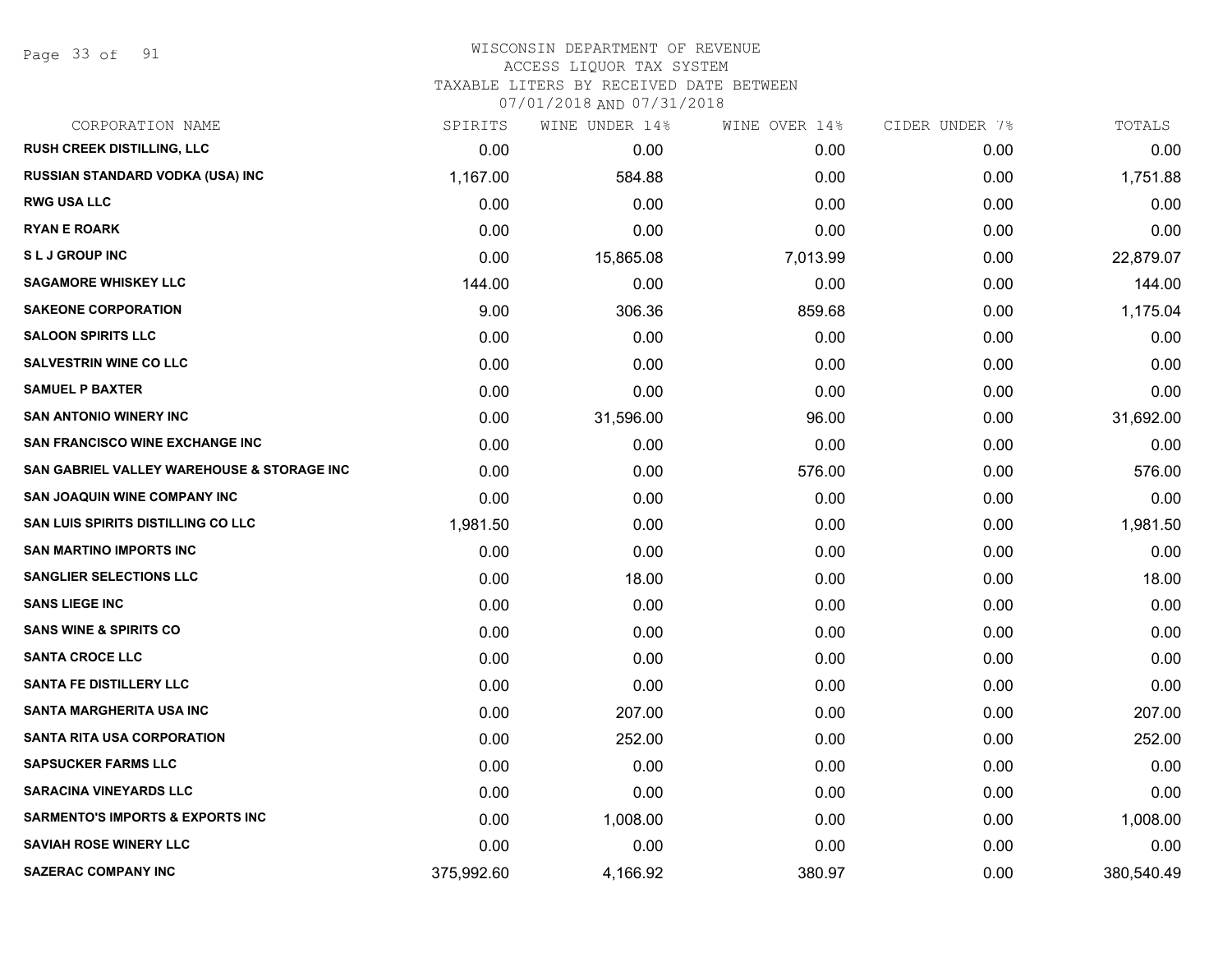Page 34 of 91

#### WISCONSIN DEPARTMENT OF REVENUE ACCESS LIQUOR TAX SYSTEM TAXABLE LITERS BY RECEIVED DATE BETWEEN

| CORPORATION NAME                       | SPIRITS    | WINE UNDER 14% | WINE OVER 14% | CIDER UNDER 7% | TOTALS     |
|----------------------------------------|------------|----------------|---------------|----------------|------------|
| <b>SAZERAC NORTH AMERICA INC</b>       | 691,592.10 | 0.00           | 0.00          | 0.00           | 691,592.10 |
| <b>SB WINE CO LLC</b>                  | 0.00       | 0.00           | 0.00          | 0.00           | 0.00       |
| <b>SBRAGIA FAMILY VINEYARDS LLC</b>    | 0.00       | 0.00           | 126.00        | 0.00           | 126.00     |
| <b>SCENIC ROOT WINEGROWERS LLC</b>     | 0.00       | 0.00           | 0.00          | 0.00           | 0.00       |
| <b>SCHEID VINEYARDS CALIFORNIA INC</b> | 0.00       | 6,586.50       | 0.00          | 0.00           | 6,586.50   |
| <b>SCHILLING CIDER LLC</b>             | 0.00       | 0.00           | 0.00          | 0.00           | 0.00       |
| <b>SCHMITT SOHNE INC</b>               | 0.00       | 0.00           | 0.00          | 0.00           | 0.00       |
| <b>SCHUG WINERY LLC</b>                | 0.00       | 189.00         | 297.00        | 0.00           | 486.00     |
| <b>SCHWEIGER VINEYARDS INC</b>         | 0.00       | 0.00           | 0.00          | 0.00           | 0.00       |
| <b>SCOPERTA IMPORTING CO INC</b>       | 0.00       | 2,331.00       | 27.00         | 0.00           | 2,358.00   |
| <b>SCOTT PAUL WINES OREGON LLC</b>     | 0.00       | 0.00           | 0.00          | 0.00           | 0.00       |
| <b>SEATTLE CIDER COMPANY LLC</b>       | 0.00       | 0.00           | 0.00          | 15,650.13      | 15,650.13  |
| <b>SEAVEY VINEYARD LP</b>              | 0.00       | 0.00           | 0.00          | 0.00           | 0.00       |
| <b>SELBY ENTERPRISES INC</b>           | 0.00       | 0.00           | 0.00          | 0.00           | 0.00       |
| SELECTIVE WINE ESTATES INC             | 0.00       | 0.00           | 0.00          | 0.00           | 0.00       |
| <b>SERGEY CHISTOV</b>                  | 0.00       | 0.00           | 0.00          | 0.00           | 0.00       |
| <b>SERRALLES USA LLC</b>               | 1,219.50   | 0.00           | 0.00          | 0.00           | 1,219.50   |
| <b>SHAFER VINEYARDS INC</b>            | 0.00       | 0.00           | 0.00          | 0.00           | 0.00       |
| <b>SHANNON RIDGE INC</b>               | 0.00       | 1,827.00       | 0.00          | 0.00           | 1,827.00   |
| <b>SHAW-ROSS HOLDING CO LLC</b>        | 441.75     | 2,897.10       | 2,013.12      | 0.00           | 5,351.97   |
| SHEA WINE CELLARS LLC                  | 0.00       | 0.00           | 0.00          | 0.00           | 0.00       |
| SHELTON-MACKENZIE WINE COMPANY         | 0.00       | 0.00           | 0.00          | 0.00           | 0.00       |
| <b>SHORTS BREWING COMPANY</b>          | 0.00       | 0.00           | 0.00          | 1,198.46       | 1,198.46   |
| SILVER OAK WINE CELLARS LLC            | 0.00       | 189.00         | 252.00        | 0.00           | 441.00     |
| SILVER TRIDENT WINERY LLC              | 0.00       | 0.00           | 108.00        | 0.00           | 108.00     |
| <b>SIMIONI IMPORTS LLC</b>             | 0.00       | 0.00           | 0.00          | 0.00           | 0.00       |
| <b>SINSKEY VINEYARDS INC</b>           | 0.00       | 63.00          | 0.00          | 0.00           | 63.00      |
| <b>SKINNER-DAVENA LLC</b>              | 0.00       | 9.00           | 0.00          | 0.00           | 9.00       |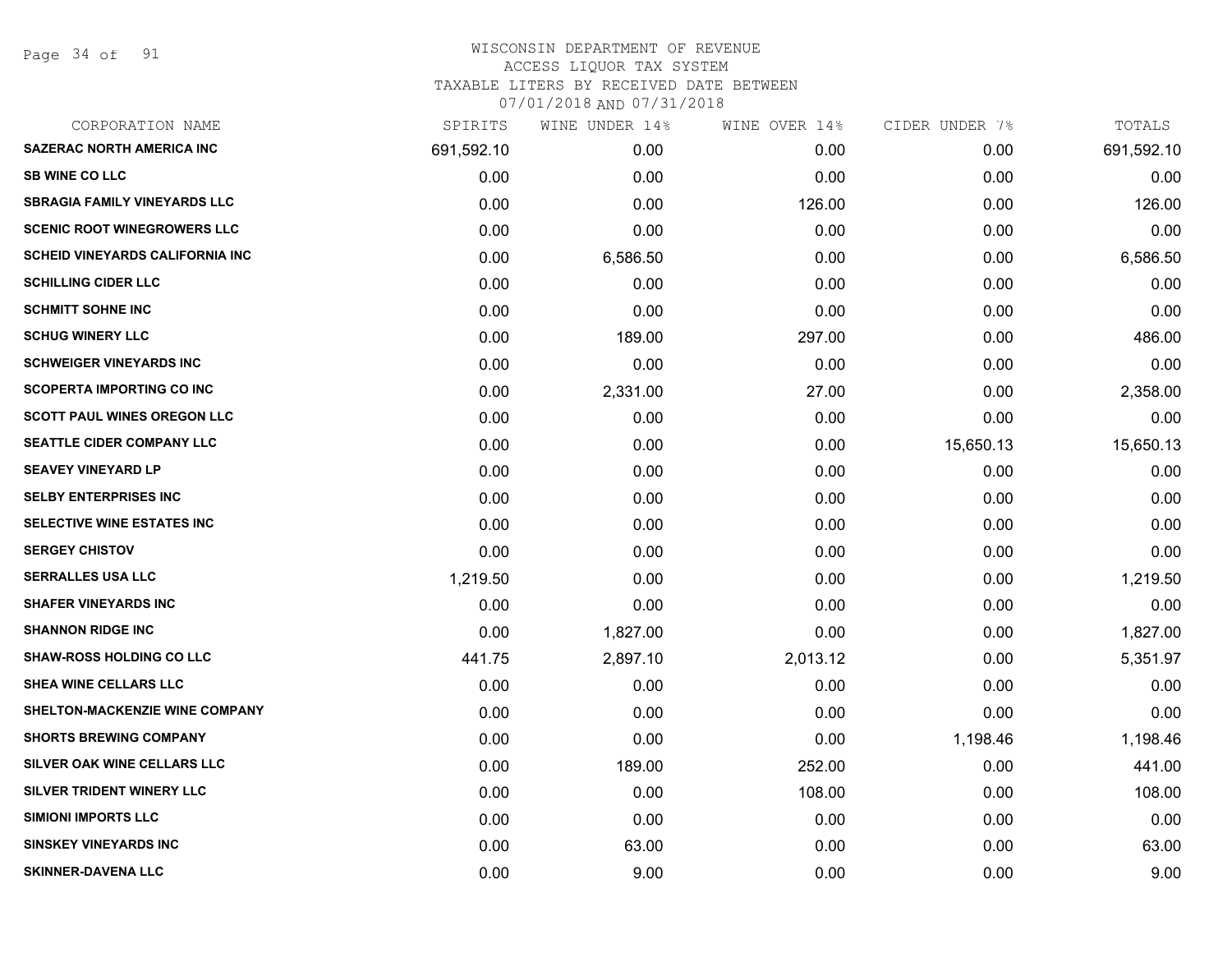Page 35 of 91

# WISCONSIN DEPARTMENT OF REVENUE ACCESS LIQUOR TAX SYSTEM TAXABLE LITERS BY RECEIVED DATE BETWEEN

| CORPORATION NAME                        | SPIRITS  | WINE UNDER 14% | WINE OVER 14% | CIDER UNDER 7% | TOTALS   |
|-----------------------------------------|----------|----------------|---------------|----------------|----------|
| <b>SLO DOWN WINES LLC</b>               | 0.00     | 0.00           | 0.00          | 0.00           | 0.00     |
| <b>SMALL LOT IMPORTS INC</b>            | 0.00     | 0.00           | 0.00          | 0.00           | 0.00     |
| <b>SMALL VINES WINES INC</b>            | 0.00     | 0.00           | 0.00          | 0.00           | 0.00     |
| <b>SMART VENDING LLC</b>                | 1,042.50 | 0.00           | 0.00          | 0.00           | 1,042.50 |
| <b>SMT ACQUISITIONS LLC</b>             | 0.00     | 589.42         | 94.50         | 0.00           | 683.92   |
| <b>SOCIAL ENJOYMENTS LLC</b>            | 0.00     | 195.00         | 0.00          | 0.00           | 195.00   |
| <b>SOKOL BLOSSER LTD</b>                | 0.00     | 1,854.00       | 0.00          | 0.00           | 1,854.00 |
| <b>SOLBERG DISTILLING LLC</b>           | 45.00    | 0.00           | 0.00          | 0.00           | 45.00    |
| <b>SOLENA CELLARS LLC</b>               | 0.00     | 1,368.00       | 0.00          | 0.00           | 1,368.00 |
| <b>SOMERSTON WINE COMPANY, LLC</b>      | 0.00     | 0.00           | 252.00        | 0.00           | 252.00   |
| SOURCE CODE BEVERAGE LLC                | 0.00     | 430.63         | 0.00          | 0.00           | 430.63   |
| SOUTH BAY WINE GROUP LLC                | 0.00     | 9,675.00       | 261.00        | 0.00           | 9,936.00 |
| <b>SOUTHERN STARZ INC</b>               | 0.00     | 963.00         | 342.00        | 0.00           | 1,305.00 |
| <b>SOUTHERN WINE GROUP LLC</b>          | 0.00     | 279.00         | 0.00          | 0.00           | 279.00   |
| <b>SOUTHWEST SPIRITS &amp; WINE LLC</b> | 3,087.00 | 0.00           | 0.00          | 0.00           | 3,087.00 |
| <b>SOVEREIGN BRANDS LLC</b>             | 0.00     | 2,596.50       | 0.00          | 0.00           | 2,596.50 |
| <b>SPANN VINEYARDS INC</b>              | 0.00     | 0.00           | 0.00          | 0.00           | 0.00     |
| <b>SPARKLING OREGON LLC</b>             | 0.00     | 0.00           | 0.00          | 0.00           | 0.00     |
| <b>SPEAKEASY SPIRITS LLC</b>            | 165.00   | 0.00           | 0.00          | 0.00           | 165.00   |
| <b>SPENCER HOOPES</b>                   | 0.00     | 0.00           | 0.00          | 0.00           | 0.00     |
| <b>SPIRIT IMPORTS INC</b>               | 0.00     | 0.00           | 0.00          | 0.00           | 0.00     |
| <b>SPLINTER GROUP NAPA LLC</b>          | 45.00    | 0.00           | 0.00          | 0.00           | 45.00    |
| <b>SPOTTSWOODE WINERY INC</b>           | 0.00     | 0.00           | 90.00         | 0.00           | 90.00    |
| <b>SPRING MOUNTAIN VINEYARD INC</b>     | 0.00     | 0.00           | 0.00          | 0.00           | 0.00     |
| <b>SQUARE ONE ORGANIC SPIRITS LLC</b>   | 0.00     | 0.00           | 0.00          | 0.00           | 0.00     |
| <b>SQUARE ONE ORGANIC SPIRITS LLC</b>   | 0.00     | 0.00           | 0.00          | 0.00           | 0.00     |
| <b>SQZ BEVS LLC</b>                     | 0.00     | 0.00           | 0.00          | 0.00           | 0.00     |
| <b>ST GEORGE SPIRITS INC</b>            | 660.90   | 0.00           | 0.00          | 0.00           | 660.90   |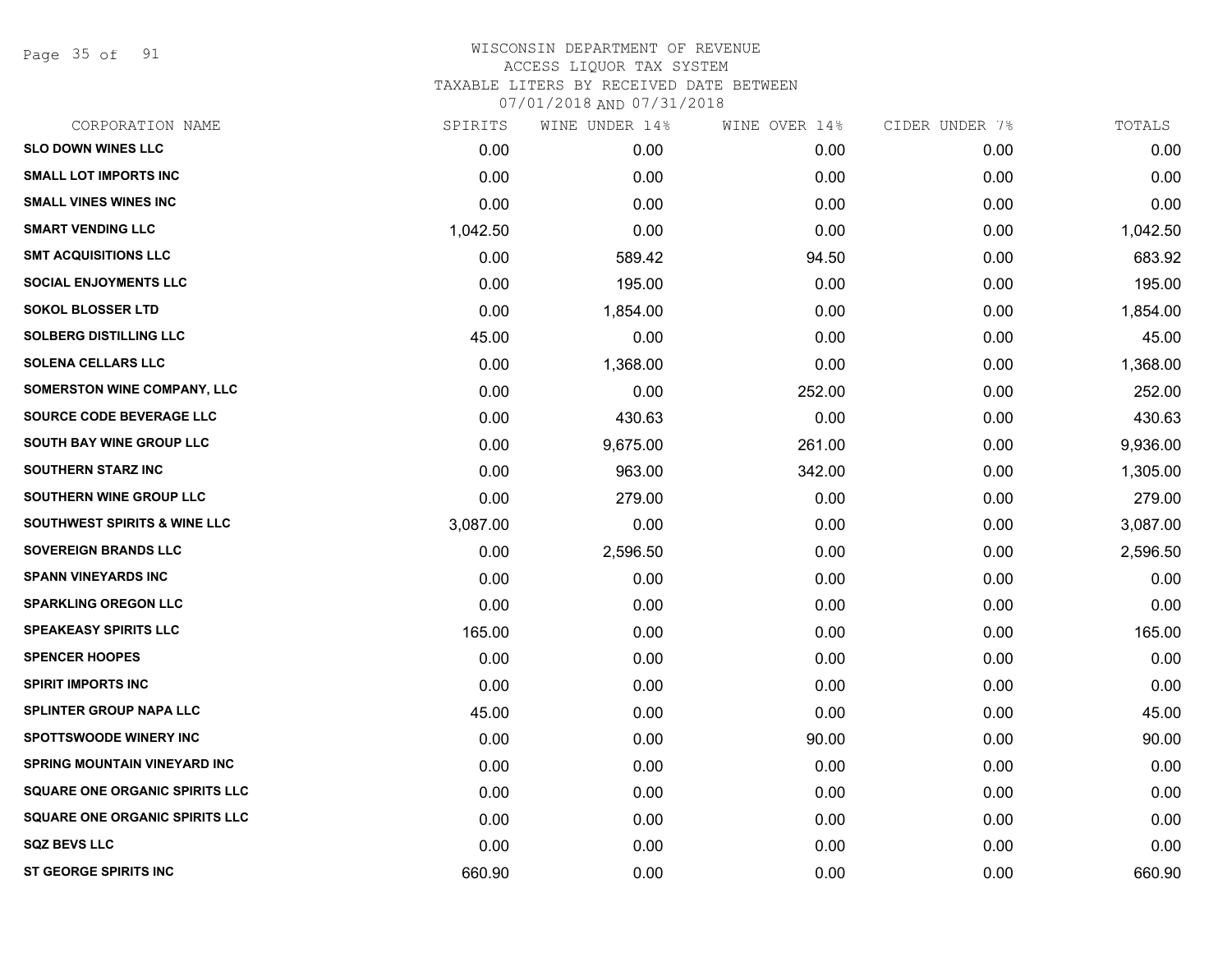Page 36 of 91

| CORPORATION NAME                             | SPIRITS  | WINE UNDER 14% | WINE OVER 14% | CIDER UNDER 7% | TOTALS     |
|----------------------------------------------|----------|----------------|---------------|----------------|------------|
| <b>ST HELENA ESTATE LLC</b>                  | 0.00     | 0.00           | 0.00          | 0.00           | 0.00       |
| <b>ST INNOCENT LTD</b>                       | 0.00     | 0.00           | 0.00          | 0.00           | 0.00       |
| ST JULIAN WINE COMPANY INC                   | 0.00     | 2,400.00       | 0.00          | 0.00           | 2,400.00   |
| ST KILLIAN IMPORTING CO INC                  | 0.00     | 0.00           | 0.00          | 0.00           | 0.00       |
| <b>ST SUPERY INC</b>                         | 0.00     | 567.00         | 247.50        | 0.00           | 814.50     |
| <b>STACKED WINES LLC</b>                     | 0.00     | 0.00           | 0.00          | 0.00           | 0.00       |
| <b>STAGLIN FAMILY VINEYARD LLC</b>           | 0.00     | 0.00           | 0.00          | 0.00           | 0.00       |
| <b>STANLEY STAWSKI DIST CO INC</b>           | 0.00     | 0.00           | 0.00          | 0.00           | 0.00       |
| <b>STAR INDUSTRIES INC</b>                   | 0.00     | 0.00           | 0.00          | 0.00           | 0.00       |
| <b>STARRY NIGHT WINERY LLC</b>               | 0.00     | 0.00           | 0.00          | 0.00           | 0.00       |
| STE MICHELLE WINE ESTATES LTD                | 211.50   | 83,893.50      | 15,097.50     | 0.00           | 99,202.50  |
| <b>STEELE WINES INC</b>                      | 0.00     | 0.00           | 0.00          | 0.00           | 0.00       |
| <b>STELLAR IMPORTING COMPANY LLC</b>         | 0.00     | 0.00           | 0.00          | 0.00           | 0.00       |
| <b>STEM CIDERS LLC</b>                       | 0.00     | 0.00           | 0.00          | 0.00           | 0.00       |
| <b>STEPHAN VINEYARD INC</b>                  | 0.00     | 0.00           | 0.00          | 0.00           | 0.00       |
| STEPHEN DOOLEY WINE CO INC                   | 0.00     | 0.00           | 0.00          | 0.00           | 0.00       |
| <b>STEVE MILES SELECTIONS INC</b>            | 0.00     | 0.00           | 0.00          | 0.00           | 0.00       |
| <b>STEVEN EDMUNDS &amp; CORNELIA ST JOHN</b> | 0.00     | 126.00         | 0.00          | 0.00           | 126.00     |
| <b>STEZ &amp; BOWER</b>                      | 0.00     | 0.00           | 0.00          | 0.00           | 0.00       |
| <b>STOLI GROUP (USA) LLC</b>                 | 7,527.00 | 0.00           | 9.00          | 0.00           | 7,536.00   |
| <b>STOLLER IMPORTS INC</b>                   | 1,983.00 | 0.00           | 108.00        | 0.00           | 2,091.00   |
| <b>STOLLER VINEYARDS INC</b>                 | 0.00     | 504.00         | 0.00          | 0.00           | 504.00     |
| <b>STOLPMAN VINEYARDS LLC</b>                | 0.00     | 0.00           | 0.00          | 0.00           | 0.00       |
| <b>STONEBRAKER-SOLES INC</b>                 | 0.00     | 252.00         | 0.00          | 0.00           | 252.00     |
| SUGARLANDS DISTILLING COMPANY LLC            | 234.18   | 0.00           | 0.00          | 0.00           | 234.18     |
| <b>SUMMERS WINERY LLC</b>                    | 0.00     | 0.00           | 0.00          | 0.00           | 0.00       |
| <b>SURVILLE ENTERPRISES CORP</b>             | 45.00    | 7,147.50       | 0.00          | 0.00           | 7,192.50   |
| <b>SUTTER HOME WINERY INC</b>                | 180.00   | 282,031.27     | 3,127.50      | 227.00         | 285,565.77 |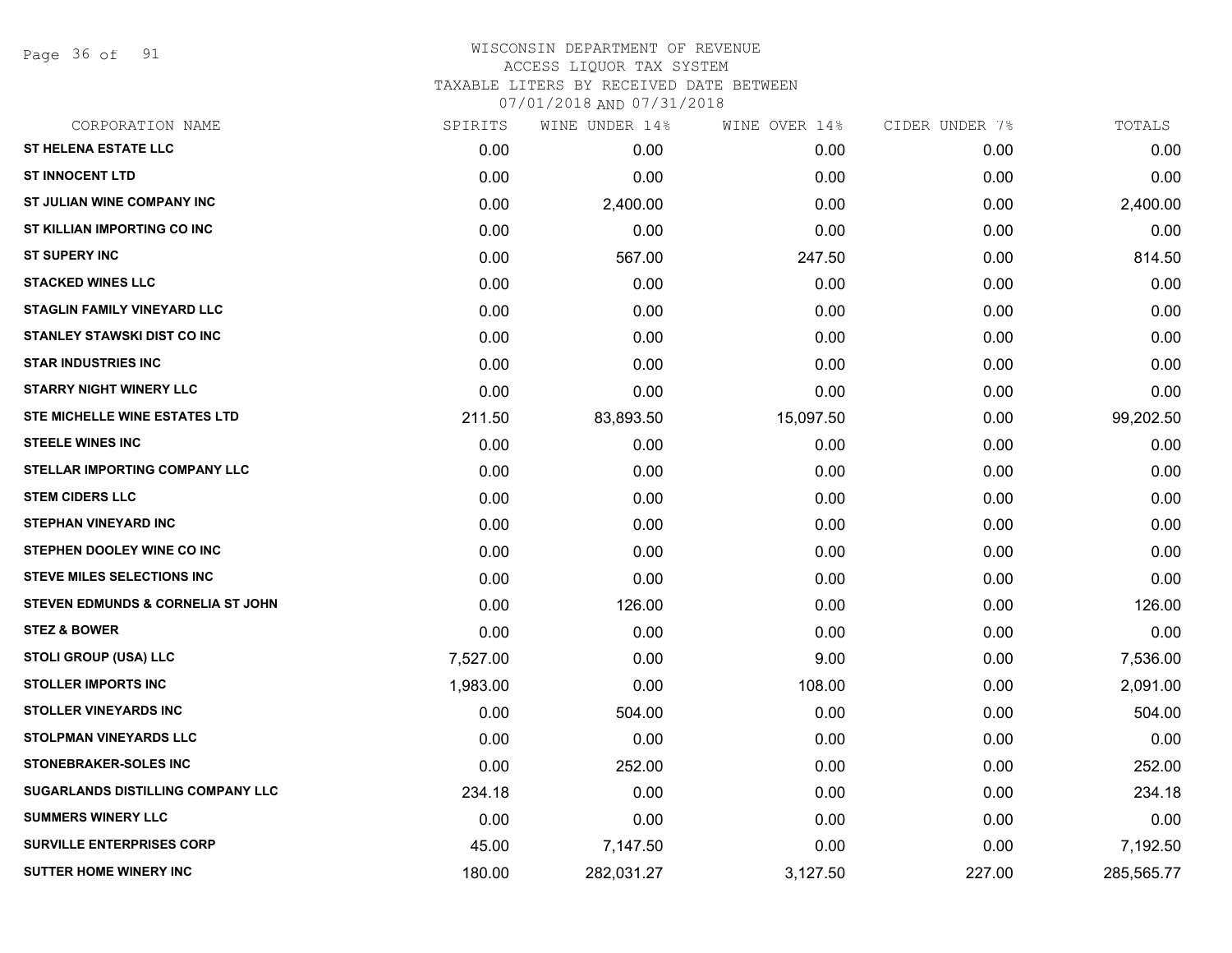Page 37 of 91

## WISCONSIN DEPARTMENT OF REVENUE ACCESS LIQUOR TAX SYSTEM TAXABLE LITERS BY RECEIVED DATE BETWEEN

| CORPORATION NAME                       | SPIRITS  | WINE UNDER 14% | WINE OVER 14% | CIDER UNDER 7% | TOTALS   |
|----------------------------------------|----------|----------------|---------------|----------------|----------|
| <b>SVENSKA FOOD &amp; BEVERAGE LLC</b> | 0.00     | 0.00           | 0.00          | 0.00           | 0.00     |
| <b>SVP WINERY LLC</b>                  | 0.00     | 378.00         | 0.00          | 0.00           | 378.00   |
| <b>T ELENTENY HOLDINGS LLC</b>         | 0.00     | 551.00         | 0.00          | 0.00           | 551.00   |
| <b>T. EDWARD WINES, LTD</b>            | 0.00     | 0.00           | 0.00          | 0.00           | 0.00     |
| <b>TAFT STREET INC</b>                 | 0.00     | 0.00           | 0.00          | 0.00           | 0.00     |
| <b>TAKARA SAKE USA INC</b>             | 0.00     | 1,939.50       | 0.00          | 18.00          | 1,957.50 |
| <b>TALLEY VINEYARDS INC</b>            | 0.00     | 63.00          | 0.00          | 0.00           | 63.00    |
| <b>TAMBER BEY VINEYARDS LLC</b>        | 0.00     | 0.00           | 0.00          | 0.00           | 0.00     |
| <b>TATOMER INC</b>                     | 0.00     | 63.00          | 0.00          | 0.00           | 63.00    |
| <b>TATTERSALL COMPANIES LLC</b>        | 171.00   | 0.00           | 0.00          | 0.00           | 171.00   |
| TERRA SANCTA TRADING COMPANY LLC       | 0.00     | 0.00           | 0.00          | 0.00           | 0.00     |
| <b>TERRA VINUM LLC</b>                 | 0.00     | 0.00           | 0.00          | 0.00           | 0.00     |
| <b>TERRANEO MERCHANTS INC</b>          | 0.00     | 0.00           | 0.00          | 0.00           | 0.00     |
| <b>TERRAVANT WINE COMPANY LLC</b>      | 0.00     | 558.00         | 0.00          | 0.00           | 558.00   |
| <b>TERRESSENTIA CORPORATION</b>        | 0.00     | 0.00           | 0.00          | 0.00           | 0.00     |
| <b>TERRIZZI VINO INC</b>               | 0.00     | 145.50         | 0.00          | 0.00           | 145.50   |
| <b>TGE LLC</b>                         | 0.00     | 2,752.08       | 0.00          | 0.00           | 2,752.08 |
| THE 11 WELLS SPIRITS COMPANY LLC       | 0.00     | 0.00           | 0.00          | 0.00           | 0.00     |
| THE AUSTRALIAN WINE CONNECTION INC     | 0.00     | 0.00           | 0.00          | 0.00           | 0.00     |
| THE BIALE ESTATE                       | 0.00     | 0.00           | 171.00        | 0.00           | 171.00   |
| THE BRANDER VINEYARD                   | 0.00     | 0.00           | 0.00          | 0.00           | 0.00     |
| THE BUSINESS CHAIN INC                 | 0.00     | 0.00           | 0.00          | 0.00           | 0.00     |
| THE EDRINGTON GROUP USA LLC            | 3,783.00 | 0.00           | 0.00          | 0.00           | 3,783.00 |
| THE GIRLS IN THE VINEYARD              | 0.00     | 0.00           | 0.00          | 0.00           | 0.00     |
| THE HARVEST IMPORTING                  | 0.00     | 0.00           | 0.00          | 0.00           | 0.00     |
| THE HESS COLLECTION WINERY             | 0.00     | 7,479.00       | 1,134.00      | 0.00           | 8,613.00 |
| THE INFINITE MONKEY THEOREM INC        | 0.00     | 0.00           | 0.00          | 0.00           | 0.00     |
| THE MEEKER VINEYARD                    | 0.00     | 805.50         | 605.25        | 0.00           | 1,410.75 |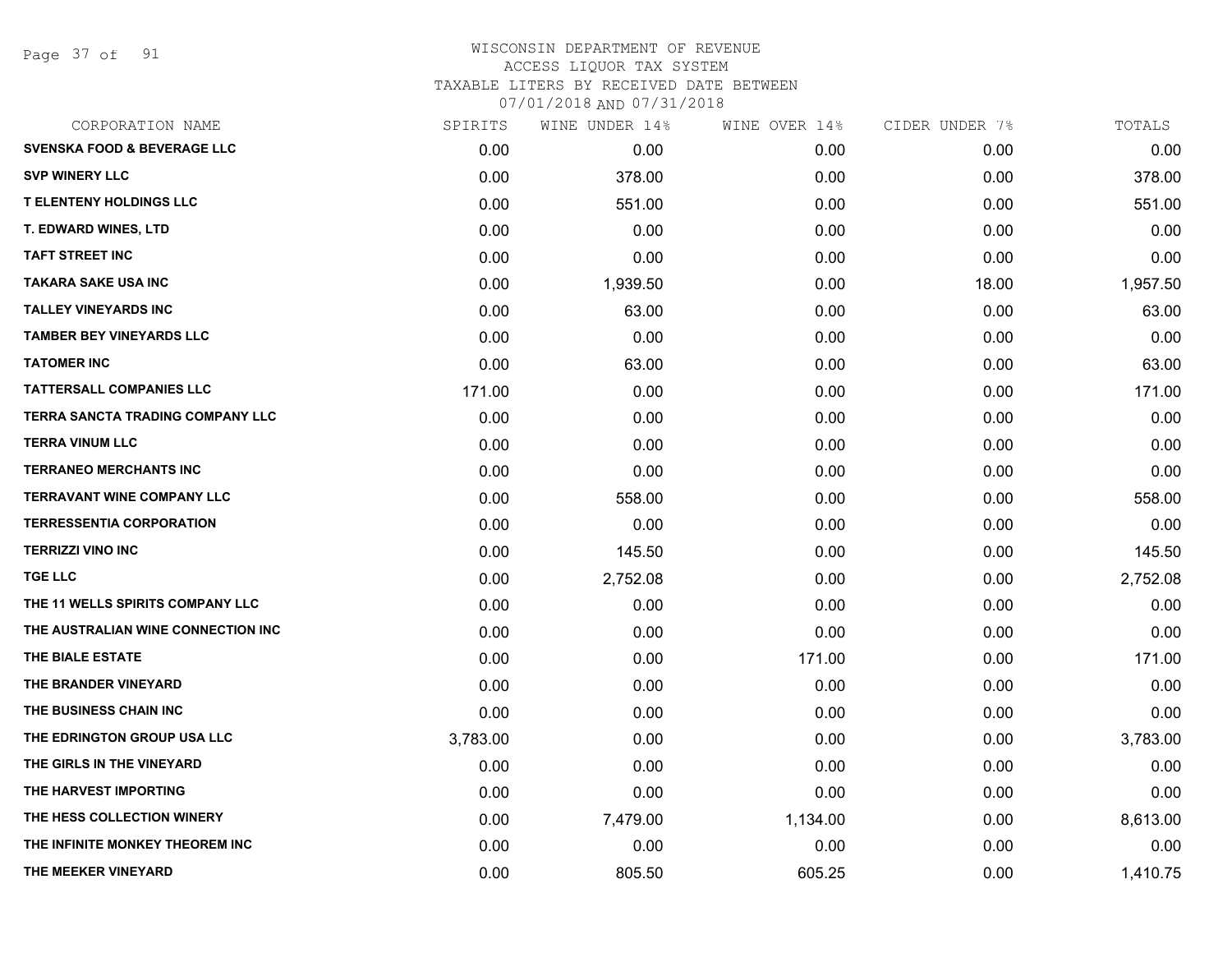Page 38 of 91

| CORPORATION NAME                              | SPIRITS | WINE UNDER 14% | WINE OVER 14% | CIDER UNDER 7% | TOTALS     |
|-----------------------------------------------|---------|----------------|---------------|----------------|------------|
| THE MORLET SELECTION INC                      | 0.00    | 0.00           | 0.00          | 0.00           | 0.00       |
| THE MORNE WINE COMPANY                        | 0.00    | 0.00           | 0.00          | 0.00           | 0.00       |
| THE R.S. LIPMAN COMPANY                       | 0.00    | 0.00           | 0.00          | 0.00           | 0.00       |
| THE SILVERADO VINEYARDS                       | 0.00    | 0.00           | 0.00          | 0.00           | 0.00       |
| THE SORTING TABLE LLC                         | 0.00    | 126.00         | 252.00        | 0.00           | 378.00     |
| THE TRITON COLLECTION INC                     | 0.00    | 513.00         | 0.00          | 0.00           | 513.00     |
| THE WINE GROUP INC                            | 0.00    | 485,810.53     | 9,879.00      | 0.00           | 495,689.53 |
| THE WINE SOURCE INC                           | 0.00    | 0.00           | 0.00          | 0.00           | 0.00       |
| THE WOODMAR GROUP LLC                         | 0.00    | 1,008.00       | 0.00          | 0.00           | 1,008.00   |
| THIENOT USA INC                               | 0.00    | 0.00           | 0.00          | 0.00           | 0.00       |
| <b>THOMAS WILLIAM INC</b>                     | 0.00    | 0.00           | 0.00          | 0.00           | 0.00       |
| THREE RING PRODUCTIONS LLC                    | 0.00    | 0.00           | 0.00          | 0.00           | 0.00       |
| TI BEVERAGE GROUP LTD                         | 0.00    | 0.00           | 0.00          | 0.00           | 0.00       |
| <b>TITUS &amp; TITUS</b>                      | 0.00    | 0.00           | 0.00          | 0.00           | 0.00       |
| TMR WINE COMPANY LLC                          | 0.00    | 0.00           | 0.00          | 0.00           | 0.00       |
| TOAD HOLLOW VINEYARDS INC                     | 0.00    | 126.00         | 297.00        | 0.00           | 423.00     |
| <b>TOBIN JAMES CELLARS</b>                    | 0.00    | 0.00           | 0.00          | 0.00           | 0.00       |
| <b>TOBY BEALL</b>                             | 0.00    | 0.00           | 0.00          | 0.00           | 0.00       |
| <b>TOLLIVER RANCH BRANDS LLC</b>              | 0.00    | 0.00           | 0.00          | 0.00           | 0.00       |
| <b>TOM MEADOWCROFT</b>                        | 0.00    | 0.00           | 0.00          | 0.00           | 0.00       |
| <b>TREANA WINERY LLC</b>                      | 0.00    | 0.00           | 1,381.50      | 0.00           | 1,381.50   |
| <b>TREASURY WINE ESTATES AMERICAS COMPANY</b> | 0.00    | 119,403.81     | 16,443.00     | 0.00           | 135,846.81 |
| <b>TREFETHEN VINEYARDS WINERY INC</b>         | 0.00    | 189.00         | 315.00        | 0.00           | 504.00     |
| <b>TREMAINE ATKINSON</b>                      | 54.00   | 0.00           | 0.00          | 0.00           | 54.00      |
| <b>TRENTADUE WINERY LLC</b>                   | 0.00    | 315.00         | 0.00          | 0.00           | 315.00     |
| TRI VIN IMPORTS INC                           | 0.00    | 10,277.99      | 0.00          | 0.00           | 10,277.99  |
| <b>TRIM WINES LLC</b>                         | 0.00    | 0.00           | 0.00          | 0.00           | 0.00       |
| <b>TRINITAS CELLARS LLC</b>                   | 0.00    | 0.00           | 0.00          | 0.00           | 0.00       |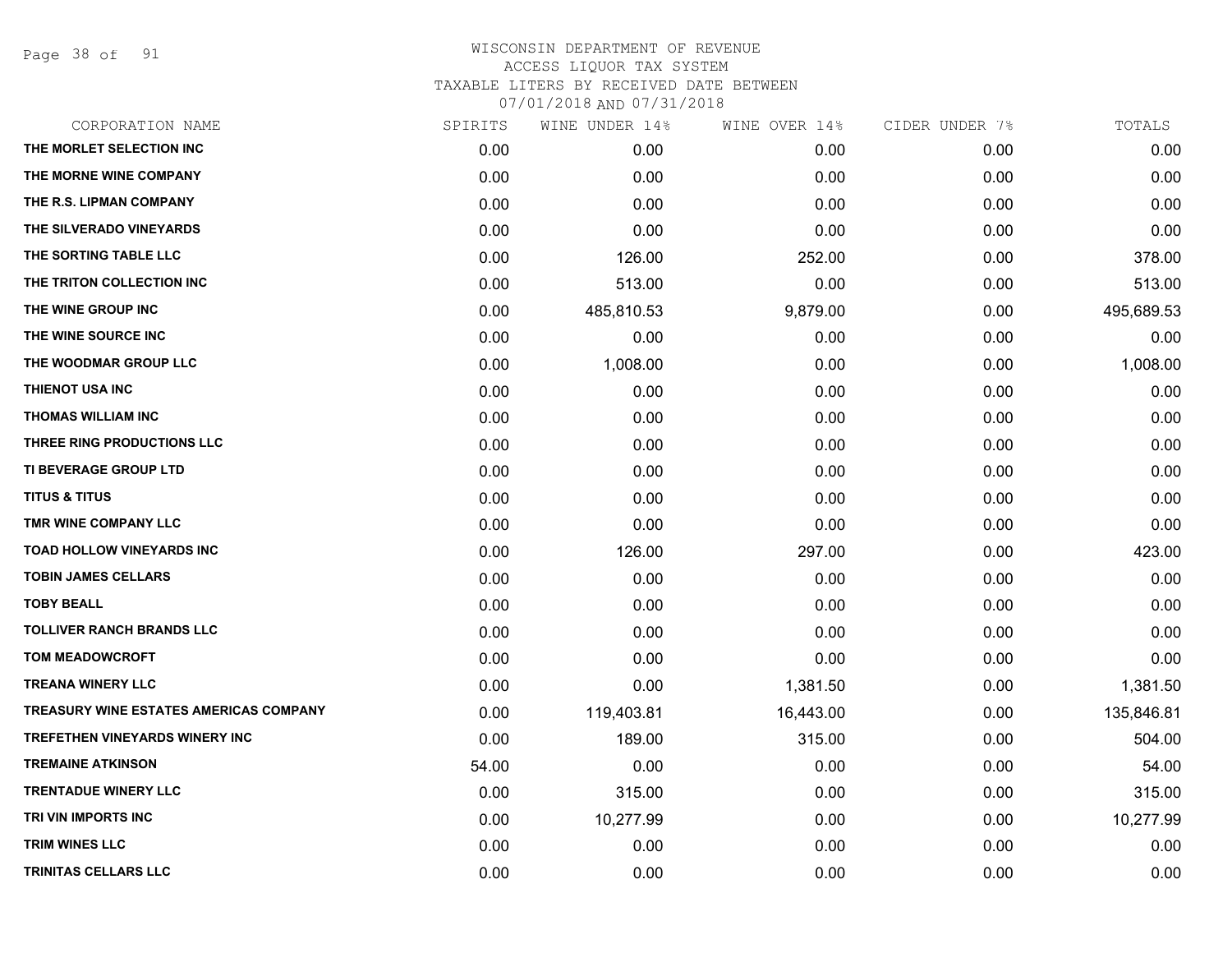Page 39 of 91

#### WISCONSIN DEPARTMENT OF REVENUE ACCESS LIQUOR TAX SYSTEM

TAXABLE LITERS BY RECEIVED DATE BETWEEN

| CORPORATION NAME                      | SPIRITS    | WINE UNDER 14% | WINE OVER 14% | CIDER UNDER 7% | TOTALS     |
|---------------------------------------|------------|----------------|---------------|----------------|------------|
| <b>TRIONE VINEYARDS LLC</b>           | 0.00       | 135.00         | 67.50         | 0.00           | 202.50     |
| <b>TRI-STAR MARKETING INC</b>         | 0.00       | 5,877.00       | 378.00        | 0.00           | 6,255.00   |
| TRUJILLO WINES, LLC                   | 0.00       | 0.00           | 0.00          | 0.00           | 0.00       |
| <b>TRUVINO INC</b>                    | 0.00       | 5,496.50       | 162.00        | 0.00           | 5,658.50   |
| <b>TURLEY WINE CELLARS INC</b>        | 0.00       | 0.00           | 0.00          | 0.00           | 0.00       |
| TURN KEY WINE BRANDS LLC              | 0.00       | 0.00           | 0.00          | 0.00           | 0.00       |
| <b>TURNBULL WINE CELLARS</b>          | 0.00       | 0.00           | 0.00          | 0.00           | 0.00       |
| TWIN PEAKS WINERY INC                 | 0.00       | 0.00           | 81.00         | 0.00           | 81.00      |
| <b>TWO SONS IMPORTS LLC</b>           | 0.00       | 0.00           | 0.00          | 0.00           | 0.00       |
| <b>UMPQUA WINE WORKS LLC</b>          | 0.00       | 0.00           | 0.00          | 0.00           | 0.00       |
| UN SOGNO LLC                          | 0.00       | 0.00           | 0.00          | 0.00           | 0.00       |
| UNCLE JOHN'S FRUIT HOUSE WINERY LLC   | 0.00       | 0.00           | 0.00          | 0.00           | 0.00       |
| <b>UNION WINE COMPANY</b>             | 0.00       | 8,469.00       | 0.00          | 0.00           | 8,469.00   |
| UNITED SPIRITS INC                    | 0.00       | 0.00           | 0.00          | 0.00           | 0.00       |
| UNITED STATES DISTILLED PRODUCTS CO.  | 258,534.60 | 45,602.37      | 954.00        | 0.00           | 305,090.97 |
| UNITED WINE AND SPIRITS LLC           | 0.00       | 0.00           | 0.00          | 0.00           | 0.00       |
| UNTI WINE CO LLC                      | 0.00       | 0.00           | 0.00          | 0.00           | 0.00       |
| <b>UPCHURCH VINEYARD LLC</b>          | 0.00       | 0.00           | 0.00          | 0.00           | 0.00       |
| <b>USA WINE IMPORTS INC</b>           | 45.00      | 802.50         | 0.00          | 0.00           | 847.50     |
| <b>USA WINE WEST LLC</b>              | 99.00      | 5,151.00       | 0.00          | 0.00           | 5,250.00   |
| <b>UVE ENTERPRISES INC</b>            | 0.00       | 153.00         | 11.25         | 0.00           | 164.25     |
| V & C LLC                             | 0.00       | 0.00           | 0.00          | 0.00           | 0.00       |
| <b>V2 WINE GROUP LLC</b>              | 0.00       | 0.00           | 0.00          | 0.00           | 0.00       |
| <b>VALCKENBERG INTERNATIONAL INC.</b> | 0.00       | 0.00           | 0.00          | 0.00           | 0.00       |
| <b>VALIANT VINEYARDS INC</b>          | 0.00       | 0.00           | 0.00          | 0.00           | 0.00       |
| <b>VALOR WINE CO LLC</b>              | 0.00       | 0.00           | 1,944.00      | 0.00           | 1,944.00   |
| VAN RUITEN FAMILY WINERY LLC          | 0.00       | 0.00           | 0.00          | 0.00           | 0.00       |
| <b>VANDER MILL LLC</b>                | 0.00       | 0.00           | 0.00          | 904.08         | 904.08     |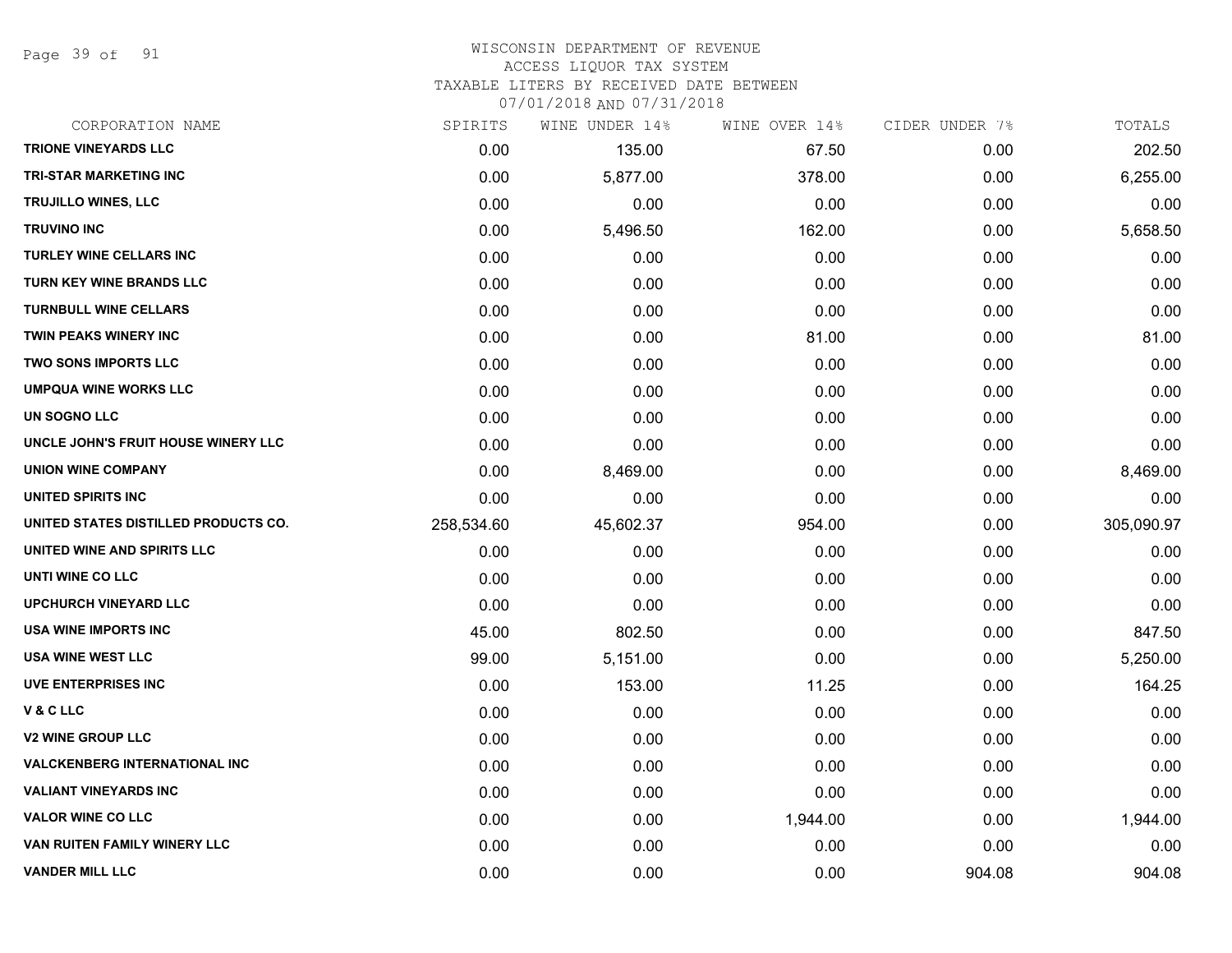Page 40 of 91

# WISCONSIN DEPARTMENT OF REVENUE ACCESS LIQUOR TAX SYSTEM TAXABLE LITERS BY RECEIVED DATE BETWEEN

| CORPORATION NAME                      | SPIRITS | WINE UNDER 14% | WINE OVER 14% | CIDER UNDER 7% | TOTALS   |
|---------------------------------------|---------|----------------|---------------|----------------|----------|
| <b>VEN CAL RANCHES LLC</b>            | 0.00    | 0.00           | 0.00          | 0.00           | 0.00     |
| <b>VENGE VINEYARDS INC</b>            | 0.00    | 0.00           | 0.00          | 0.00           | 0.00     |
| <b>VERITY WINES LLC</b>               | 0.00    | 0.00           | 0.00          | 0.00           | 0.00     |
| <b>VERMEIL WINE GROUP LLC</b>         | 0.00    | 0.00           | 0.00          | 0.00           | 0.00     |
| <b>VERMONT HARD CIDER COMPANY LLC</b> | 0.00    | 0.00           | 0.00          | 0.00           | 0.00     |
| VI. SCO. INC                          | 0.00    | 0.00           | 0.00          | 0.00           | 0.00     |
| <b>VIAS IMPORTS LTD</b>               | 0.00    | 0.00           | 0.00          | 0.00           | 0.00     |
| <b>VICENTE GANDIA USA INC</b>         | 0.00    | 0.00           | 0.00          | 0.00           | 0.00     |
| <b>VIEUX VINS INC</b>                 | 0.00    | 630.00         | 244.50        | 0.00           | 874.50   |
| <b>VIGNAIOLI LTD</b>                  | 0.00    | 0.00           | 0.00          | 0.00           | 0.00     |
| <b>VIKRE DISTILLERY LLC</b>           | 990.00  | 0.00           | 0.00          | 0.00           | 990.00   |
| <b>VILLA CREEK INC</b>                | 0.00    | 45.00          | 90.00         | 0.00           | 135.00   |
| <b>VILLA ENCINAL PARTNERS LP</b>      | 0.00    | 0.00           | 0.00          | 0.00           | 0.00     |
| <b>VILLA SAN JULIETTE INC</b>         | 0.00    | 0.00           | 0.00          | 0.00           | 0.00     |
| VIN DE ZO LLC                         | 0.00    | 4.50           | 67.50         | 0.00           | 72.00    |
| <b>VIN DIVINO LTD</b>                 | 0.00    | 0.00           | 0.00          | 0.00           | 0.00     |
| <b>VINA ROBLES INC</b>                | 0.00    | 225.00         | 126.00        | 0.00           | 351.00   |
| <b>VINAMERICAS INC</b>                | 0.00    | 1,080.00       | 0.00          | 0.00           | 1,080.00 |
| <b>VINCENZO PADULA</b>                | 0.00    | 0.00           | 0.00          | 0.00           | 0.00     |
| <b>VINE CLIFF WINERY INC</b>          | 0.00    | 0.00           | 0.00          | 0.00           | 0.00     |
| <b>VINE CONNECTIONS LLC</b>           | 0.00    | 2,109.00       | 176.76        | 0.00           | 2,285.76 |
| <b>VINEBURG LLC</b>                   | 0.00    | 0.00           | 630.00        | 0.00           | 630.00   |
| <b>VINEYARD 29 LLC</b>                | 0.00    | 0.00           | 0.00          | 0.00           | 0.00     |
| <b>VINEYARD BRANDS LLC</b>            | 0.00    | 8,665.50       | 423.00        | 0.00           | 9,088.50 |
| <b>VINEYARD VARIETIES INC</b>         | 0.00    | 0.00           | 0.00          | 0.00           | 0.00     |
| <b>VINIFERA IMPORTS LTD</b>           | 0.00    | 0.00           | 0.00          | 0.00           | 0.00     |
| VINO DEL SOL INC                      | 0.00    | 756.00         | 0.00          | 0.00           | 756.00   |
| <b>VINO LOGICS CORPORATION</b>        | 0.00    | 126.00         | 0.00          | 0.00           | 126.00   |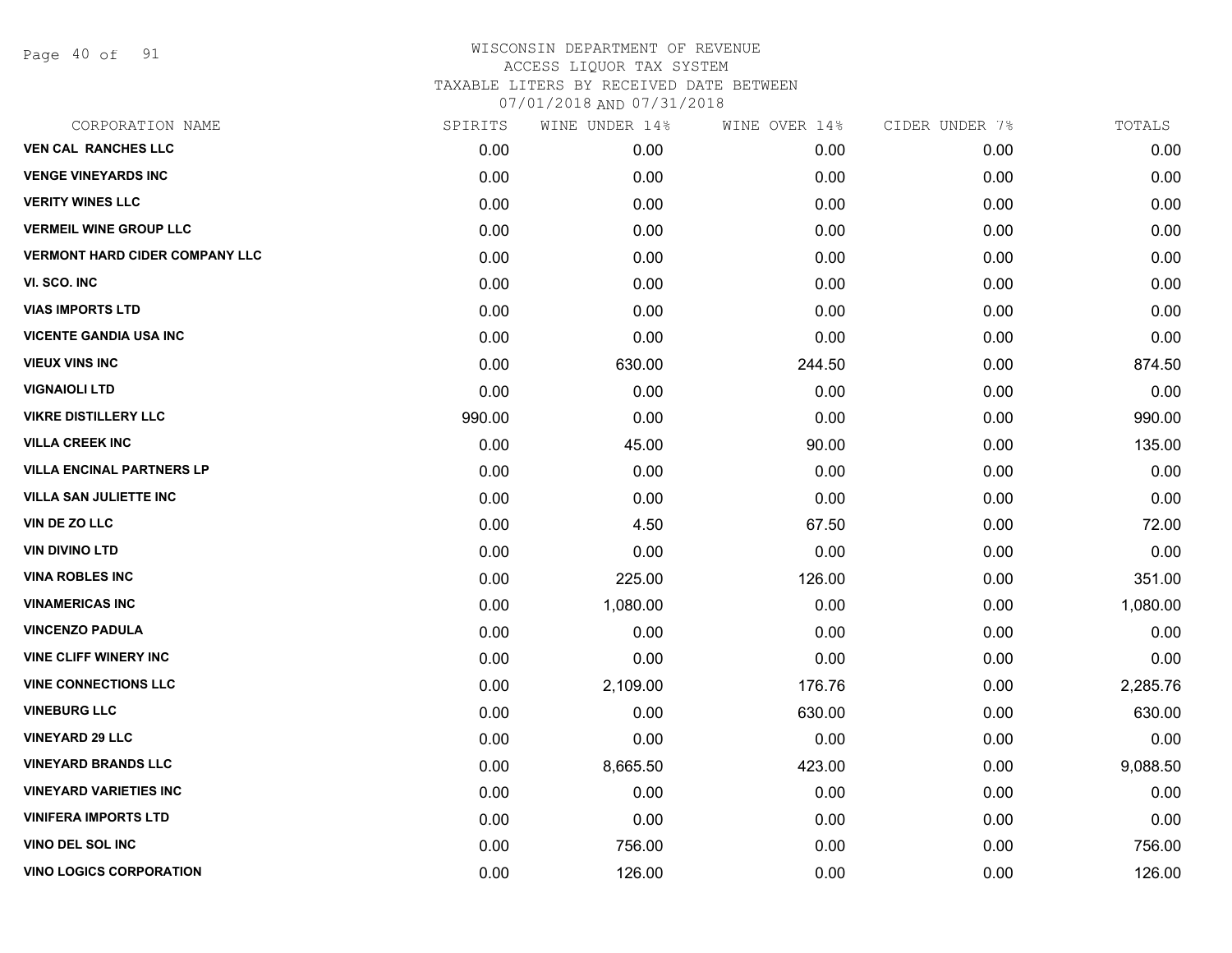Page 41 of 91

#### WISCONSIN DEPARTMENT OF REVENUE ACCESS LIQUOR TAX SYSTEM

TAXABLE LITERS BY RECEIVED DATE BETWEEN

| CORPORATION NAME                        | SPIRITS   | WINE UNDER 14% | WINE OVER 14% | CIDER UNDER 7% | TOTALS    |
|-----------------------------------------|-----------|----------------|---------------|----------------|-----------|
| <b>VINO.COM LLC</b>                     | 508.50    | 378.00         | 252.00        | 5,694.00       | 6,832.50  |
| <b>VINOANDES LLC</b>                    | 0.00      | 504.00         | 0.00          | 0.00           | 504.00    |
| <b>VINOVIA WINE GROUP INC</b>           | 0.00      | 504.00         | 0.00          | 0.00           | 504.00    |
| <b>VINTAGE '59 IMPORTS LLC</b>          | 0.00      | 369.00         | 0.00          | 0.00           | 369.00    |
| <b>VINTAGE POINT LLC</b>                | 0.00      | 0.00           | 126.00        | 0.00           | 126.00    |
| <b>VINTAGE WINE ESTATES, INC.</b>       | 0.00      | 0.00           | 0.00          | 0.00           | 0.00      |
| <b>VINTURE WINE COMPANY LLC</b>         | 0.00      | 0.00           | 126.00        | 0.00           | 126.00    |
| <b>VINTUS LLC</b>                       | 0.00      | 0.00           | 0.00          | 0.00           | 0.00      |
| <b>VISION WINE &amp; SPIRITS LLC</b>    | 445.50    | 58.50          | 27.00         | 0.00           | 531.00    |
| <b>VITANI SPIRITS LLC</b>               | 0.00      | 0.00           | 0.00          | 0.00           | 0.00      |
| <b>VOTTO VINES IMPORTING INC</b>        | 0.00      | 0.00           | 0.00          | 0.00           | 0.00      |
| <b>W J DEUTSCH &amp; SONS LTD</b>       | 0.00      | 0.00           | 0.00          | 0.00           | 0.00      |
| <b>WAGNER WINE COMPANY LLC</b>          | 0.00      | 4,320.00       | 5,688.00      | 0.00           | 10,008.00 |
| <b>WAGNER WINERY LLC</b>                | 0.00      | 0.00           | 0.00          | 0.00           | 0.00      |
| <b>WALTER NOVOSEL</b>                   | 0.00      | 0.00           | 0.00          | 0.00           | 0.00      |
| <b>WARWICK VALLEY WINE CO INC</b>       | 0.00      | 0.00           | 0.00          | 0.00           | 0.00      |
| <b>WEBSTER BARNES LLC</b>               | 0.00      | 0.00           | 0.00          | 0.00           | 0.00      |
| <b>WEIBEL INCORPORATED</b>              | 0.00      | 2,231.83       | 0.00          | 0.00           | 2,231.83  |
| <b>WEIN BAUER INC</b>                   | 72.01     | 6,220.53       | 0.00          | 0.00           | 6,292.54  |
| <b>WELL OILED WINE COMPANY LLC</b>      | 0.00      | 0.00           | 0.00          | 0.00           | 0.00      |
| <b>WEST COAST WINE PARTNERS LLC</b>     | 0.00      | 0.00           | 0.00          | 0.00           | 0.00      |
| <b>WESTERN SPIRITS BEVERAGE CO LLC</b>  | 1,353.00  | 0.00           | 0.00          | 0.00           | 1,353.00  |
| <b>WEYGANDT-METZLER IMPORTING LTD</b>   | 0.00      | 1,187.82       | 0.00          | 0.00           | 1,187.82  |
| WHITE OAK VINEYARDS & WINERY LLC        | 0.00      | 0.00           | 0.00          | 0.00           | 0.00      |
| WHYTE AND MACKAY (AMERICAS) LIMITED LLC | 0.00      | 0.00           | 0.00          | 0.00           | 0.00      |
| <b>WI INC</b>                           | 0.00      | 567.00         | 0.00          | 0.00           | 567.00    |
| <b>WILLAMETTE VALLEY VINEYARDS INC</b>  | 0.00      | 504.00         | 0.00          | 0.00           | 504.00    |
| <b>WILLIAM GRANT &amp; SONS INC</b>     | 43,417.50 | 0.00           | 0.00          | 0.00           | 43,417.50 |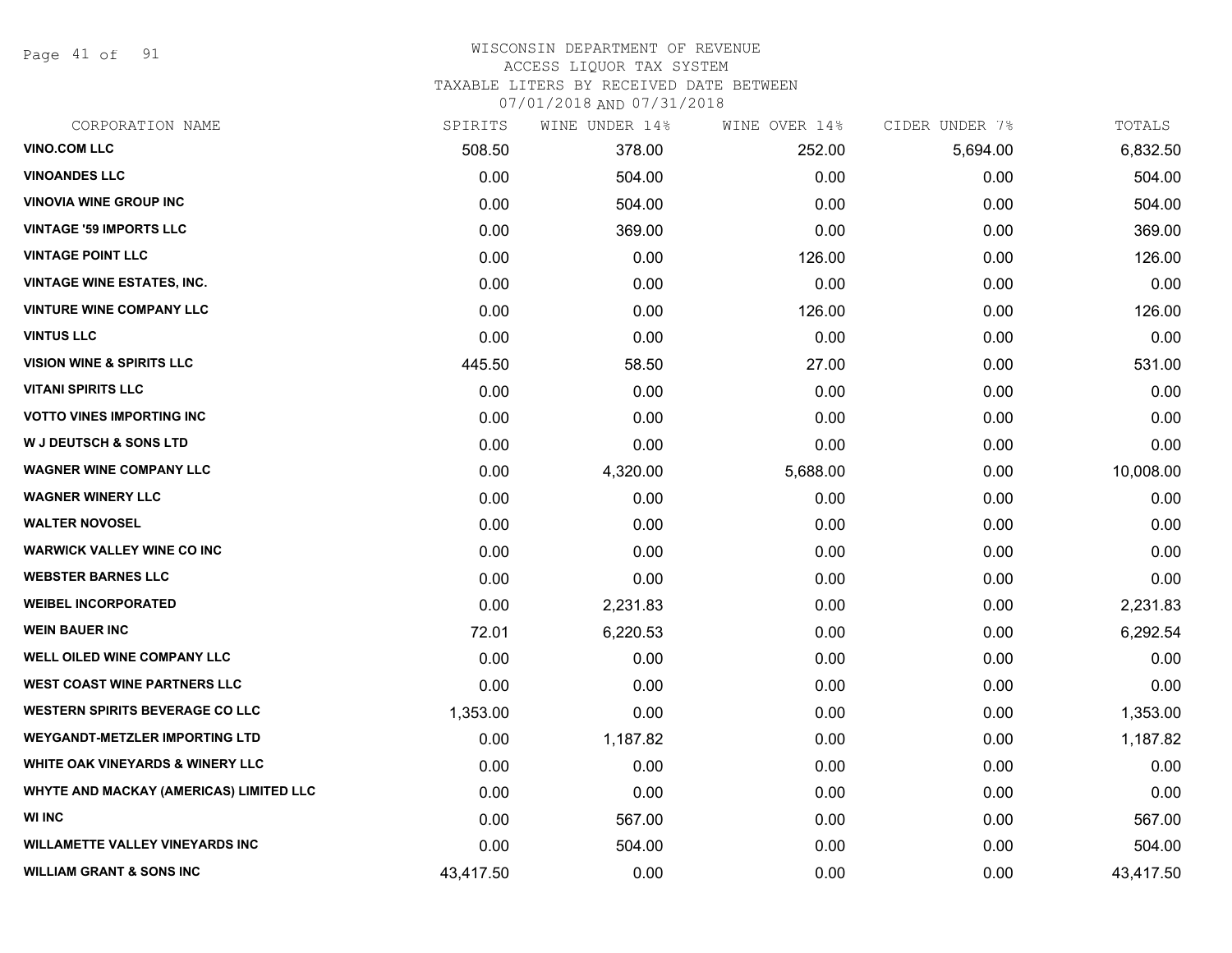Page 42 of 91

| CORPORATION NAME                               | SPIRITS | WINE UNDER 14% | WINE OVER 14% | CIDER UNDER 7% | TOTALS   |
|------------------------------------------------|---------|----------------|---------------|----------------|----------|
| <b>WILLIAM J WOLF</b>                          | 0.00    | 0.00           | 0.00          | 0.00           | 0.00     |
| <b>WILLIAM P KNUTTEL</b>                       | 0.00    | 0.00           | 0.00          | 0.00           | 0.00     |
| <b>WILLIAM PRICE III</b>                       | 0.00    | 0.00           | 0.00          | 0.00           | 0.00     |
| <b>WILLIAM T HOLLORAN</b>                      | 0.00    | 0.00           | 0.00          | 0.00           | 0.00     |
| <b>WILLIAM WOLF BRAND LLC</b>                  | 270.00  | 0.00           | 0.00          | 0.00           | 270.00   |
| <b>WILLIAM WOODRUFF</b>                        | 0.00    | 0.00           | 0.00          | 0.00           | 0.00     |
| <b>WILLIAMS &amp; SELYEM LLC</b>               | 0.00    | 0.00           | 0.00          | 0.00           | 0.00     |
| <b>WILSON CREEK WINERY &amp; VINEYARDS INC</b> | 0.00    | 0.00           | 0.00          | 0.00           | 0.00     |
| <b>WILSON DANIELS LLC</b>                      | 0.00    | 6,288.00       | 61.50         | 0.00           | 6,349.50 |
| <b>WINDY CITY DISTILLING INC</b>               | 0.00    | 0.00           | 0.00          | 0.00           | 0.00     |
| <b>WINE BRIDGE IMPORTS INC</b>                 | 0.00    | 1,570.50       | 2,079.00      | 0.00           | 3,649.50 |
| <b>WINE COUNTRY INTERNATIONAL INC</b>          | 0.00    | 0.00           | 0.00          | 0.00           | 0.00     |
| <b>WINE CREEK LLC</b>                          | 0.00    | 0.00           | 0.00          | 0.00           | 0.00     |
| <b>WINE HOOLIGANS LLC</b>                      | 0.00    | 1,323.00       | 0.00          | 0.00           | 1,323.00 |
| <b>WINE WINE SITUATION LLC</b>                 | 0.00    | 0.00           | 0.00          | 0.00           | 0.00     |
| <b>WINEPLAYGROUND.COM INC</b>                  | 0.00    | 0.00           | 0.00          | 0.00           | 0.00     |
| <b>WINERIES &amp; SELECT PRODUCTS LLC</b>      | 0.00    | 639.00         | 198.00        | 0.00           | 837.00   |
| <b>WINERY EXCHANGE, INC.</b>                   | 0.00    | 9,171.00       | 540.00        | 0.00           | 9,711.00 |
| <b>WINES OF FRANCE INC</b>                     | 0.00    | 531.00         | 0.00          | 0.00           | 531.00   |
| <b>WINES UNLIMITED INC</b>                     | 0.00    | 873.00         | 0.00          | 0.00           | 873.00   |
| <b>WINESELLERS LTD</b>                         | 0.00    | 9,251.20       | 0.00          | 27.00          | 9,278.20 |
| WINNESHIEK WILDBERRY WINERY LLC                | 0.00    | 108.00         | 0.00          | 0.00           | 108.00   |
| <b>WISD LLC</b>                                | 0.00    | 252.00         | 0.00          | 0.00           | 252.00   |
| <b>WOODSON WINES LLC</b>                       | 0.00    | 0.00           | 0.00          | 0.00           | 0.00     |
| <b>WORLD TRAVELER IMPORTS LLC</b>              | 0.00    | 0.00           | 0.00          | 0.00           | 0.00     |
| <b>WORLDWIDE CELLARS INC</b>                   | 0.00    | 1,032.00       | 0.00          | 0.00           | 1,032.00 |
| <b>WYOMING WHISKEY INC</b>                     | 0.00    | 0.00           | 0.00          | 0.00           | 0.00     |
| YAEGAKI CORPORATION OF USA                     | 0.00    | 0.00           | 115.20        | 0.00           | 115.20   |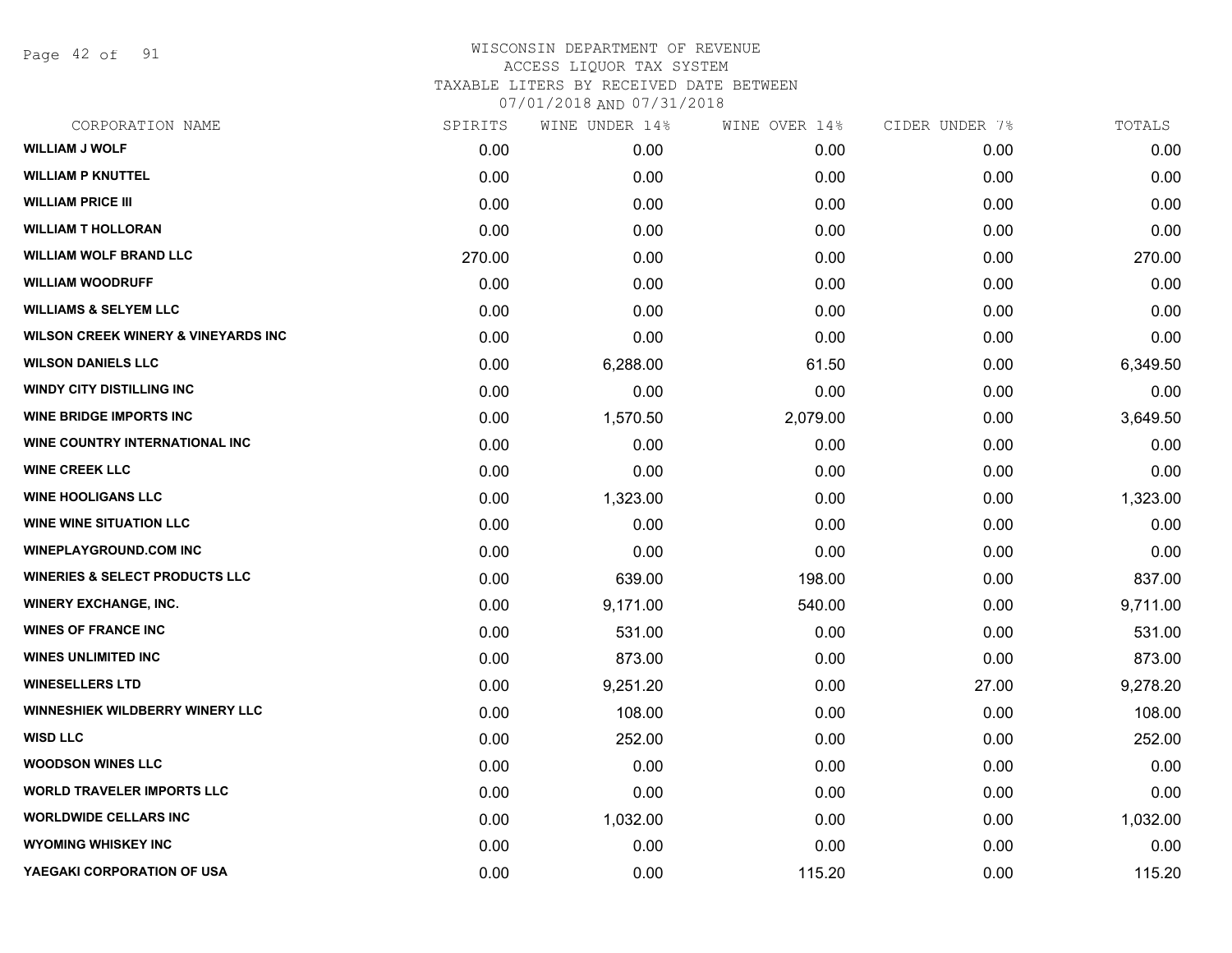Page 43 of 91

| CORPORATION NAME            | SPIRITS      | UNDER 14%<br>WINE | 14%<br>OVER<br>WINE | CIDER UNDER<br>7% | TOTALS       |
|-----------------------------|--------------|-------------------|---------------------|-------------------|--------------|
| YELLOW ROSE DISTILLING LLC  | 0.00         | 0.00              | 0.00                | 0.00              | 0.00         |
| YORKVILLE CELLARS INC       | 0.00         | 0.00              | 0.00                | 0.00              | 0.00         |
| YOUNTVILLE WINE IMPORTS LLC | 0.00         | 0.00              | 0.00                | 0.00              | 0.00         |
| <b>ZACH HOLLINGSWORTH</b>   | 0.00         | 0.00              | 0.00                | 0.00              | 0.00         |
| <b>ZD WINES LLC</b>         | 0.00         | 47.97             | 7.47                | 0.00              | 55.44        |
| <b>ZEILER SPIRITS LLC</b>   | 0.00         | 0.00              | 0.00                | 0.00              | 0.00         |
| <b>ZONIN USA INC</b>        | 0.00         | 832.41            | 45.00               | 0.00              | 877.41       |
| TOTAL LITERS FOR 7/31/2018  | 4,394,930.56 | 3,606,112.17      | 239,766.99          | 320,383.49        | 8,561,193.21 |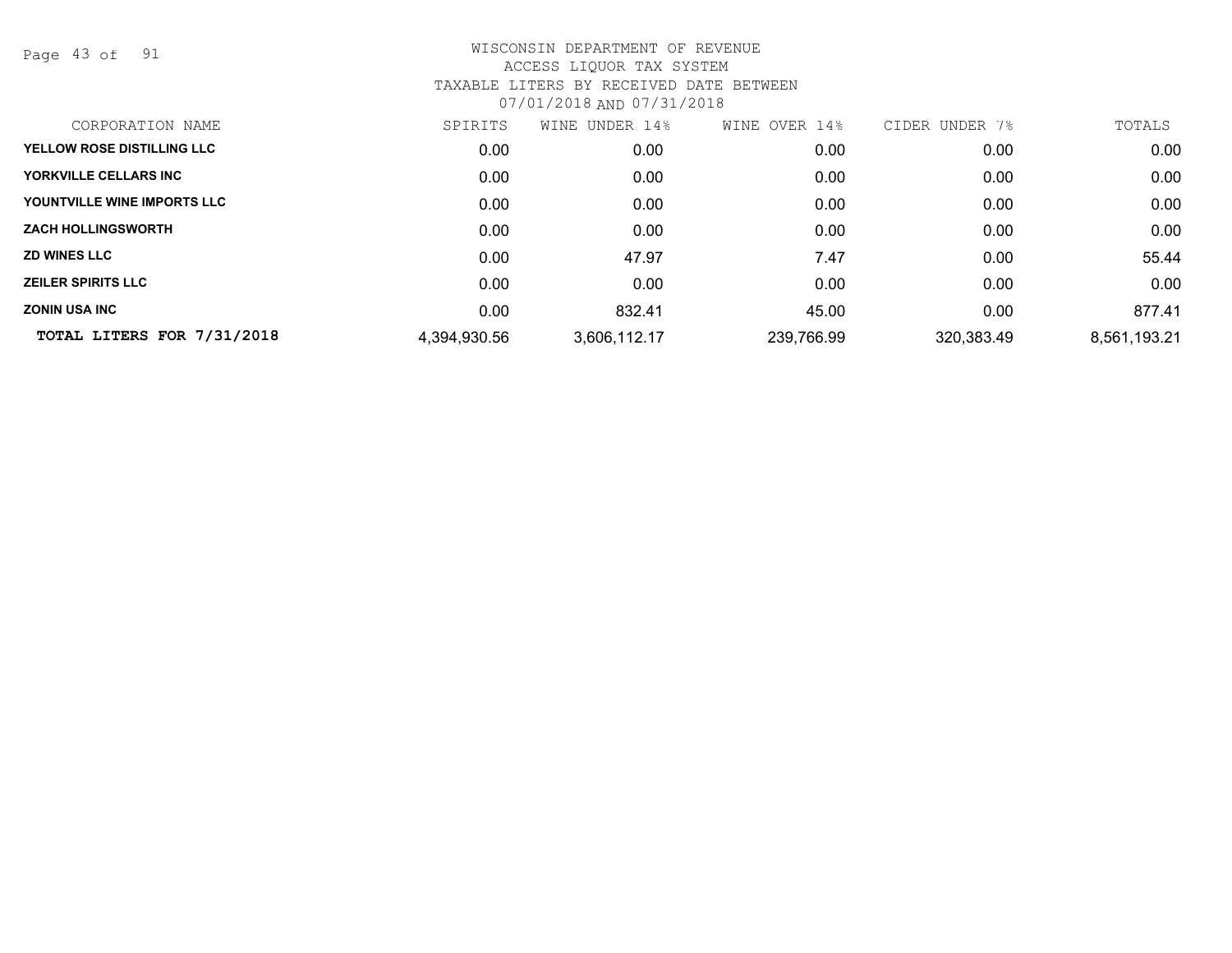Page 44 of 91

## WISCONSIN DEPARTMENT OF REVENUE ACCESS LIQUOR TAX SYSTEM TAXABLE LITERS BY RECEIVED DATE BETWEEN 07/01/2018 AND 07/31/2018

CORPORATION NAME SPIRITS WINE UNDER 14% WINE OVER 14% CIDER UNDER 7% TOTALS

**IN STATE WHOLESALER (W)**

| ALLSTATE LIQUOR & WINE COMPANY, INC.          | 0.00       | 0.00      | 0.00     | 0.00      | 0.00       |
|-----------------------------------------------|------------|-----------|----------|-----------|------------|
| <b>AVA WINE &amp; SPIRITS LLC</b>             | 0.00       | 2,900.25  | 0.00     | 0.00      | 2,900.25   |
| <b>BADGER DISTRIBUTING OF MILWAUKEE LLC</b>   | 0.00       | 0.00      | 0.00     | 0.00      | 0.00       |
| <b>BADGER LIQUOR CO. INC.</b>                 | 250,719.90 | 17,134.20 | 0.00     | 0.00      | 267,854.10 |
| <b>BADGER STATE WINERY COOPERATIVE</b>        | 0.00       | 0.00      | 0.00     | 0.00      | 0.00       |
| <b>BADGER WINE &amp; SPIRITS LLC</b>          | 0.00       | 0.00      | 0.00     | 0.00      | 0.00       |
| BEECHWOOD DISTRIBUTORS, INC.                  | 0.00       | 0.00      | 0.00     | $-187.00$ | $-187.00$  |
| BEER CAPITOL DISTRIBUTING LLC                 | 0.00       | 0.00      | 0.00     | 0.00      | 0.00       |
| BILL'S DISTRIBUTING, LTD.                     | 0.00       | 0.00      | 0.00     | 0.00      | 0.00       |
| <b>BRANT T NEHMER</b>                         | 0.00       | 1,530.00  | 90.00    | 0.00      | 1,620.00   |
| <b>BREAKTHRU BEVERAGE GROUP LLC</b>           | 0.00       | 0.00      | 0.00     | 0.00      | 0.00       |
| <b>BREAKTHRU BEVERAGE GROUP LLC</b>           | 33,889.54  | 43,345.69 | 3,352.53 | 0.00      | 80,587.76  |
| <b>BREAKTHRU BEVERAGE WISCONSIN NORTH LLC</b> | 0.00       | 0.00      | 0.00     | 0.00      | 0.00       |
| <b>C.J.W., INC.</b>                           | 0.00       | 0.00      | 0.00     | 0.00      | 0.00       |
| <b>CAPITOL-HUSTING COMPANY, INC.</b>          | 9,999.00   | 31,077.00 | 0.00     | 0.00      | 41,076.00  |
| <b>CATHRINE BENNETT</b>                       | 0.00       | 0.00      | 0.00     | 0.00      | 0.00       |
| DE PERE LIQUOR CO LLC                         | 0.00       | 0.00      | 0.00     | 0.00      | 0.00       |
| <b>DEAN DISTRIBUTING, INC.</b>                | 0.00       | 0.00      | 0.00     | 0.00      | 0.00       |
| <b>DEAN DISTRIBUTING, INC.</b>                | 0.00       | 0.00      | 0.00     | 0.00      | 0.00       |
| DEWITT CHURCH GOODS, INC.                     | 0.00       | 0.00      | 0.00     | 0.00      | 0.00       |
| <b>FABIANO BROTHERS - WISCONSIN LLC</b>       | 0.00       | 0.00      | 0.00     | 0.00      | 0.00       |
| <b>FAUSTO FIORAVANTI</b>                      | 0.00       | 0.00      | 0.00     | 0.00      | 0.00       |
| FLANIGAN DISTRIBUTING OF DOOR COUNTY, INC.    | 0.00       | 0.00      | 0.00     | 0.00      | 0.00       |
| FOUR SEASONS BEER DISTRIBUTORS INC            | 0.00       | 0.00      | 0.00     | 0.00      | 0.00       |
| FRANK BEER DISTRIBUTORS, INC.                 | 0.00       | 0.00      | 0.00     | 0.00      | 0.00       |
| <b>FRANK J MIRENDA SR</b>                     | 0.00       | 0.00      | 0.00     | 0.00      | 0.00       |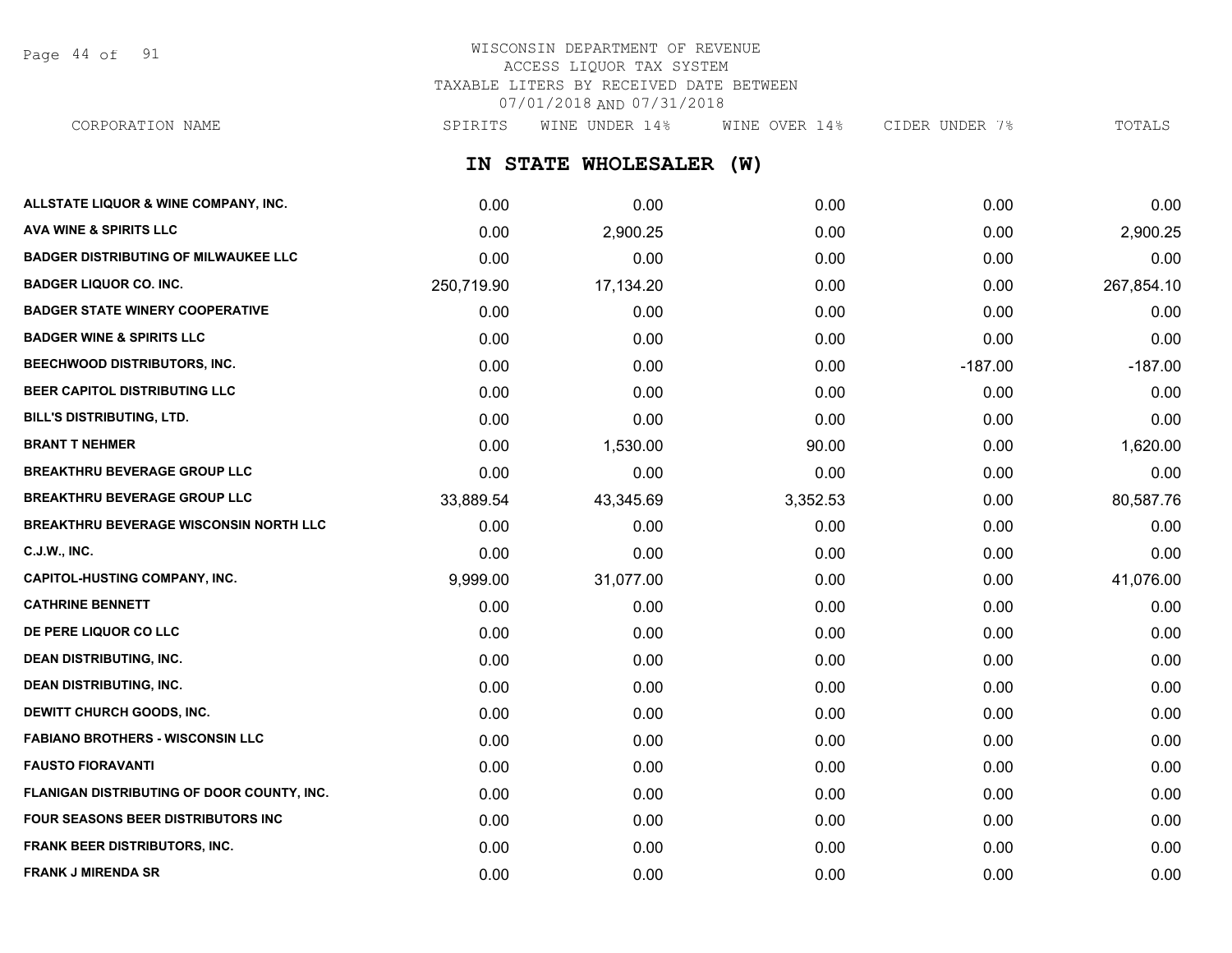## WISCONSIN DEPARTMENT OF REVENUE

#### ACCESS LIQUOR TAX SYSTEM

TAXABLE LITERS BY RECEIVED DATE BETWEEN

| CORPORATION NAME                                 | SPIRITS   | WINE UNDER 14% | WINE OVER 14% | CIDER UNDER 7% | TOTALS      |
|--------------------------------------------------|-----------|----------------|---------------|----------------|-------------|
| FRANK LIQUOR COMPANY, INC.                       | 32,500.06 | 11,240.17      | 0.00          | 0.00           | 43,740.23   |
| FRANK LIQUORS OF LA CROSSE, INC.                 | 0.00      | 0.00           | 0.00          | 0.00           | 0.00        |
| <b>GASPARD INC</b>                               | 0.00      | 0.00           | 0.00          | 0.00           | 0.00        |
| <b>GENERAL BEER DISTRIBUTORS CO.</b>             | 0.00      | 0.00           | 0.00          | 0.00           | 0.00        |
| <b>GENERAL BEER DISTRIBUTORS CO. - MILWAUKEE</b> | 0.00      | 0.00           | 0.00          | 0.00           | 0.00        |
| <b>GENERAL BEER-NORTHEAST INC</b>                | 0.00      | 0.00           | 0.00          | 0.00           | 0.00        |
| <b>GENERAL BEER-NORTHEAST INC</b>                | 0.00      | 0.00           | 0.00          | 0.00           | 0.00        |
| <b>GENERAL BEER-NORTHWEST, INC.</b>              | 0.00      | 0.00           | 0.00          | 0.00           | 0.00        |
| GENERAL BEER-NORTHWEST, INC.                     | 0.00      | 0.00           | 0.00          | 0.00           | 0.00        |
| <b>GENERAL BEVERAGE SALES CO.</b>                | 0.00      | 51,964.61      | 378.00        | 0.00           | 52,342.61   |
| <b>GENERAL BEVERAGE SALES CO. -- OSHKOSH</b>     | 8,628.90  | 39,348.00      | 0.00          | 0.00           | 47,976.90   |
| <b>GENERAL BEVERAGE SALES CO.-MILWAUKEE</b>      | 11,985.00 | 81,814.85      | 207.00        | 0.00           | 94,006.85   |
| <b>GIUSEPPE GAGLIANELLO</b>                      | 0.00      | 0.00           | 0.00          | 0.00           | 0.00        |
| <b>GLORIA R RAGSDALE</b>                         | 0.00      | 0.00           | 0.00          | 0.00           | 0.00        |
| <b>HENDRICKS BEVERAGE, INC.</b>                  | 0.00      | 0.00           | 0.00          | 0.00           | 0.00        |
| <b>IRL, INCORPORATED</b>                         | 0.00      | 0.00           | 0.00          | 0.00           | 0.00        |
| <b>JACQUES VIEAU, INC.</b>                       | 0.00      | 0.00           | 0.00          | 0.00           | 0.00        |
| <b>JANDRAIN RELIGIOUS SUPPLY, INC.</b>           | 0.00      | 0.00           | 0.00          | 0.00           | 0.00        |
| <b>JANSEN INTERNATIONAL LLC</b>                  | 0.00      | 1,215.00       | 0.00          | 0.00           | 1,215.00    |
| <b>JAW PROPERTIES LLC</b>                        | 0.00      | 0.00           | 0.00          | 0.00           | 0.00        |
| <b>JOHN J COLLETTI</b>                           | $-504.00$ | $-1,310.82$    | $-207.00$     | 0.00           | $-2,021.82$ |
| JOHNSON BROTHERS OF WISCONSIN INC                | 15,604.50 | 9,347.36       | $-303.00$     | 0.00           | 24,648.86   |
| <b>JONATHAN H STOLP</b>                          | 0.00      | 0.00           | 0.00          | 0.00           | 0.00        |
| <b>JONATHON LODUCA</b>                           | 0.00      | 0.00           | 0.00          | 0.00           | 0.00        |
| <b>JOSEPH A TRYGAR</b>                           | 0.00      | 0.00           | 0.00          | 0.00           | 0.00        |
| <b>JOYVINE LLC</b>                               | 0.00      | 0.00           | 0.00          | 0.00           | 0.00        |
| <b>KAY BEER DISTRIBUTING, INC.</b>               | 0.00      | 0.00           | 0.00          | 0.00           | 0.00        |
| LA CROSSE BEVERAGE LLC                           | 0.00      | 0.00           | 0.00          | 0.00           | 0.00        |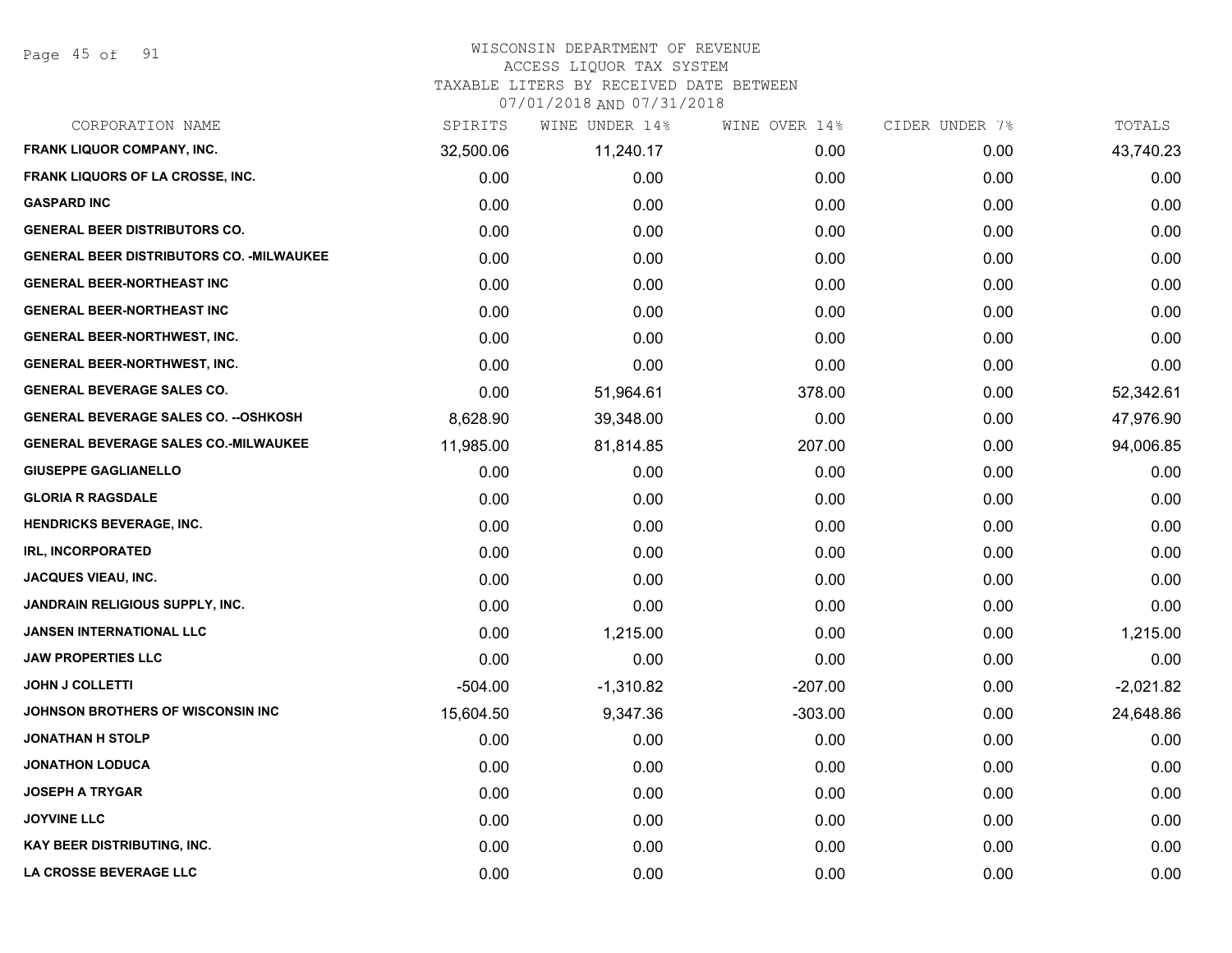Page 46 of 91

#### WISCONSIN DEPARTMENT OF REVENUE ACCESS LIQUOR TAX SYSTEM

TAXABLE LITERS BY RECEIVED DATE BETWEEN

| CORPORATION NAME                        | SPIRITS   | WINE UNDER 14% | WINE OVER 14% | CIDER UNDER 7% | TOTALS    |
|-----------------------------------------|-----------|----------------|---------------|----------------|-----------|
| <b>LARRY'S DISTRIBUTING CO., INC.</b>   | 0.00      | 0.00           | 0.00          | 0.00           | 0.00      |
| LEE BEVERAGE OF WISCONSIN LLC           | 0.00      | 0.00           | 0.00          | 0.00           | 0.00      |
| LEE BEVERAGE OF WISCONSIN LLC           | 0.00      | 0.00           | 0.00          | 0.00           | 0.00      |
| LEE BEVERAGE-CIDERS WINES & SPIRITS LLC | 0.00      | 0.00           | 0.00          | 0.00           | 0.00      |
| <b>L'EFT BANK WINE COMPANY LIMITED</b>  | 0.00      | 22,872.00      | 1,284.00      | 0.00           | 24,156.00 |
| LETRAH INTERNATIONAL CORPORATION        | 0.00      | 0.00           | 0.00          | 0.00           | 0.00      |
| LO DUCA BROS., INC.                     | 0.00      | 20,088.00      | 0.00          | 0.00           | 20,088.00 |
| <b>LORI SCOTT</b>                       | 0.00      | 0.00           | 0.00          | 0.00           | 0.00      |
| LOS ALTOS AGAVE DISTRIBUTOR INC         | 12,540.00 | 0.00           | 0.00          | 0.00           | 12,540.00 |
| <b>LOVINO LLC</b>                       | 0.00      | 0.00           | 0.00          | 0.00           | 0.00      |
| <b>LYNDA MALMBERG</b>                   | 0.00      | 0.00           | 0.00          | 0.00           | 0.00      |
| <b>M SHIRAZ LLC</b>                     | 0.00      | 0.00           | 0.00          | 0.00           | 0.00      |
| <b>MARCO BRUZZI</b>                     | 0.00      | 0.00           | 0.00          | 0.00           | 0.00      |
| <b>MICCA HUTCHINS</b>                   | 0.00      | 0.00           | 0.00          | 0.00           | 0.00      |
| <b>MICHAEL G ANSAY</b>                  | 0.00      | 1,071.00       | 0.00          | 1,640.00       | 2,711.00  |
| MIDWEST SALES & SERVICE, INC.           | 0.00      | 0.00           | 0.00          | 0.00           | 0.00      |
| <b>NOELKE DISTRIBUTORS, INC.</b>        | 0.00      | 6,500.32       | 0.00          | 0.00           | 6,500.32  |
| <b>NORTHWEST BEVERAGES, INC.</b>        | 0.00      | 0.00           | 0.00          | 0.00           | 0.00      |
| <b>NOUVEAU VENTURES LLC</b>             | $-92.25$  | 7,145.25       | 45.00         | 0.00           | 7,098.00  |
| OTT SCHWEITZER DISTRIBUTORSHIP, INC.    | 0.00      | 0.00           | 0.00          | 0.00           | 0.00      |
| <b>PARK RIDGE DISTRIBUTING, INC.</b>    | 0.00      | 0.00           | 0.00          | 0.00           | 0.00      |
| PEHLER DISTRIBUTING, INC.               | 0.00      | 0.00           | 0.00          | 0.00           | 0.00      |
| PHILLIPS DISTRIBUTING CORPORATION       | 10,116.00 | 0.00           | 0.00          | 0.00           | 10,116.00 |
| PHILLIPS WINE COMPANY                   | 0.00      | 0.00           | 0.00          | 0.00           | 0.00      |
| PHILLY'S PREMIUM BEVERAGES LLC          | 0.00      | 0.00           | 0.00          | 0.00           | 0.00      |
| <b>PURE WINE WISCONSIN INC</b>          | 0.00      | 0.00           | 0.00          | 0.00           | 0.00      |
| <b>PURPLE FEET WINES, LLC</b>           | 0.00      | 0.00           | 0.00          | 0.00           | 0.00      |
| <b>PVD ENTERPRISES LLC</b>              | 0.00      | 0.00           | 0.00          | 0.00           | 0.00      |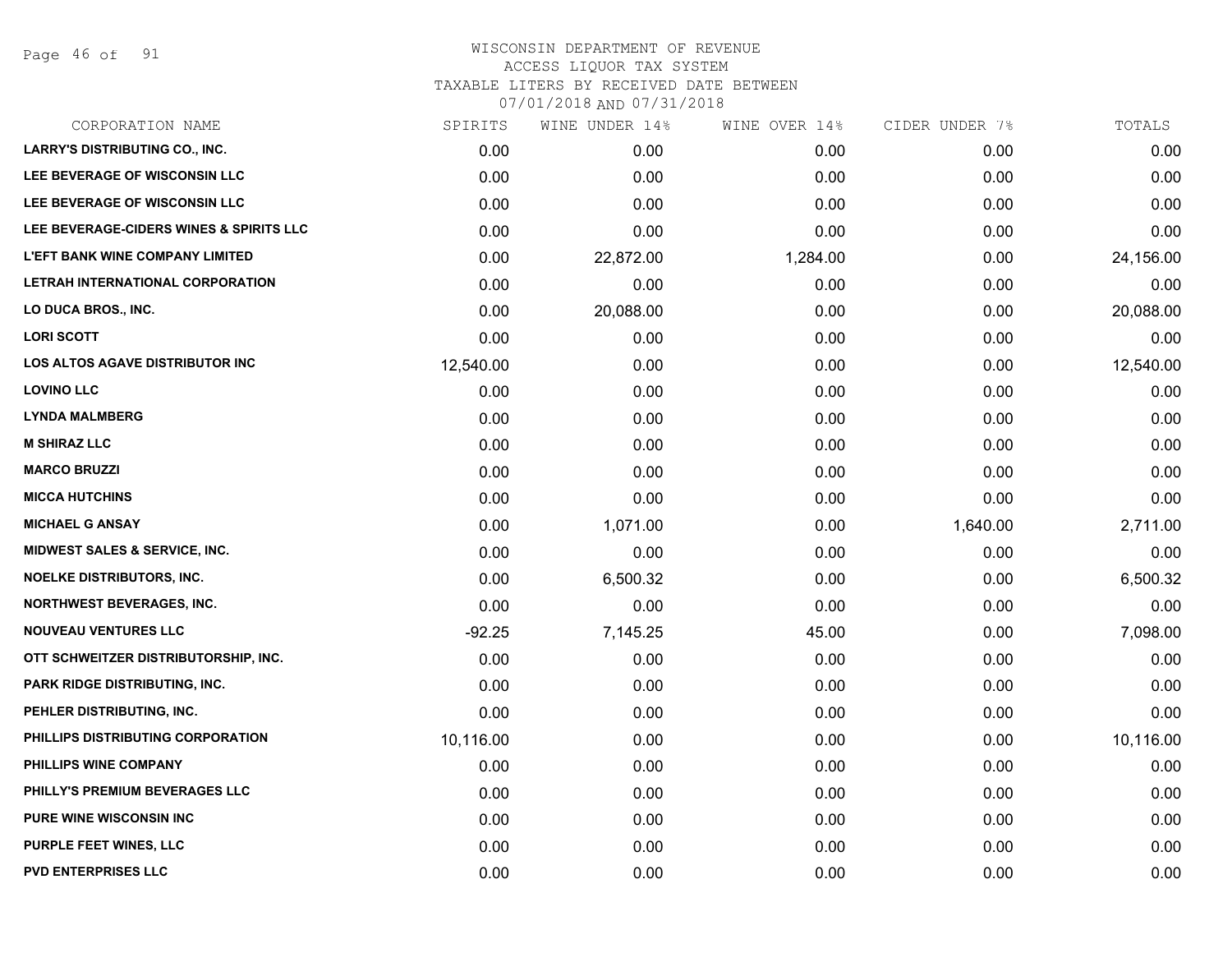Page 47 of 91

| CORPORATION NAME                        | SPIRITS    | WINE UNDER 14% | WINE OVER 14% | CIDER UNDER 7% | TOTALS     |
|-----------------------------------------|------------|----------------|---------------|----------------|------------|
| RATAS WHOLESALE LIQUOR COMPANY          | 0.00       | 0.00           | 0.00          | 0.00           | 0.00       |
| S. & S. DISTRIBUTING, INC.              | 0.00       | 0.00           | 0.00          | 0.00           | 0.00       |
| S. & S. DISTRIBUTING, INC.              | 0.00       | 0.00           | 0.00          | 0.00           | 0.00       |
| <b>SALIM M SHAMMO</b>                   | 0.00       | 0.00           | 0.00          | 0.00           | 0.00       |
| <b>SARATOGA LIQUOR CO., INC.</b>        | 11,805.00  | 0.00           | 0.00          | 0.00           | 11,805.00  |
| <b>SMALL LOT WINE WI, INC.</b>          | 0.00       | 0.00           | 0.00          | 0.00           | 0.00       |
| <b>SP3 LLC</b>                          | 0.00       | 0.00           | 0.00          | 0.00           | 0.00       |
| <b>SQUARE ROOT LLC</b>                  | 0.00       | 0.00           | 0.00          | 0.00           | 0.00       |
| <b>SUPERIOR BEVERAGES LLC</b>           | 0.00       | 0.00           | 0.00          | 0.00           | 0.00       |
| <b>THOMAS PROBST</b>                    | 0.00       | 0.00           | 0.00          | 0.00           | 0.00       |
| <b>TIMOTHY REILLY SR</b>                | 0.00       | 0.00           | 0.00          | 0.00           | 0.00       |
| TJ INTERNATIONAL LTD                    | 0.00       | 0.00           | 0.00          | 0.00           | 0.00       |
| <b>TORI-VERDI GROUP LLC</b>             | 0.00       | 0.00           | 0.00          | 0.00           | 0.00       |
| TRANSNATIONAL ENTERPRISES, INCORPORATED | 0.00       | 900.00         | 3,600.00      | 0.00           | 4,500.00   |
| TRIANGLE DISTRIBUTING COMPANY, INC.     | 0.00       | 0.00           | 0.00          | 0.00           | 0.00       |
| TRI-MART COMPANY LLC                    | 0.00       | 0.00           | 0.00          | 0.00           | 0.00       |
| <b>VINO VERITAS, LTD.</b>               | 0.00       | 2,281.50       | 31.50         | 0.00           | 2,313.00   |
| <b>WDI LLC</b>                          | 0.00       | 0.00           | 0.00          | 0.00           | 0.00       |
| <b>WDI LLC</b>                          | 0.00       | 0.00           | 0.00          | 0.00           | 0.00       |
| <b>WISCONSIN DISTRIBUTORS EAST LLC</b>  | 0.00       | 0.00           | 0.00          | 0.00           | 0.00       |
| <b>WISCONSIN DISTRIBUTORS NORTH LLC</b> | 0.00       | 0.00           | 0.00          | 0.00           | 0.00       |
| <b>WISCONSIN DISTRIBUTORS SOUTH LLC</b> | 0.00       | 0.00           | 0.00          | 0.00           | 0.00       |
| <b>WISCONSIN WINERY CO-OP</b>           | 0.00       | 0.00           | 0.00          | 0.00           | 0.00       |
| <b>WOODFIELD DISTRIBUTION LLC</b>       | 0.00       | 0.00           | 0.00          | 0.00           | 0.00       |
| ZASTROW THE BEER MAN, INC.              | 0.00       | 0.00           | 0.00          | 0.00           | 0.00       |
| TOTAL LITERS FOR 7/31/2018              | 397,191.65 | 350,464.38     | 8,478.03      | 1,453.00       | 757,587.06 |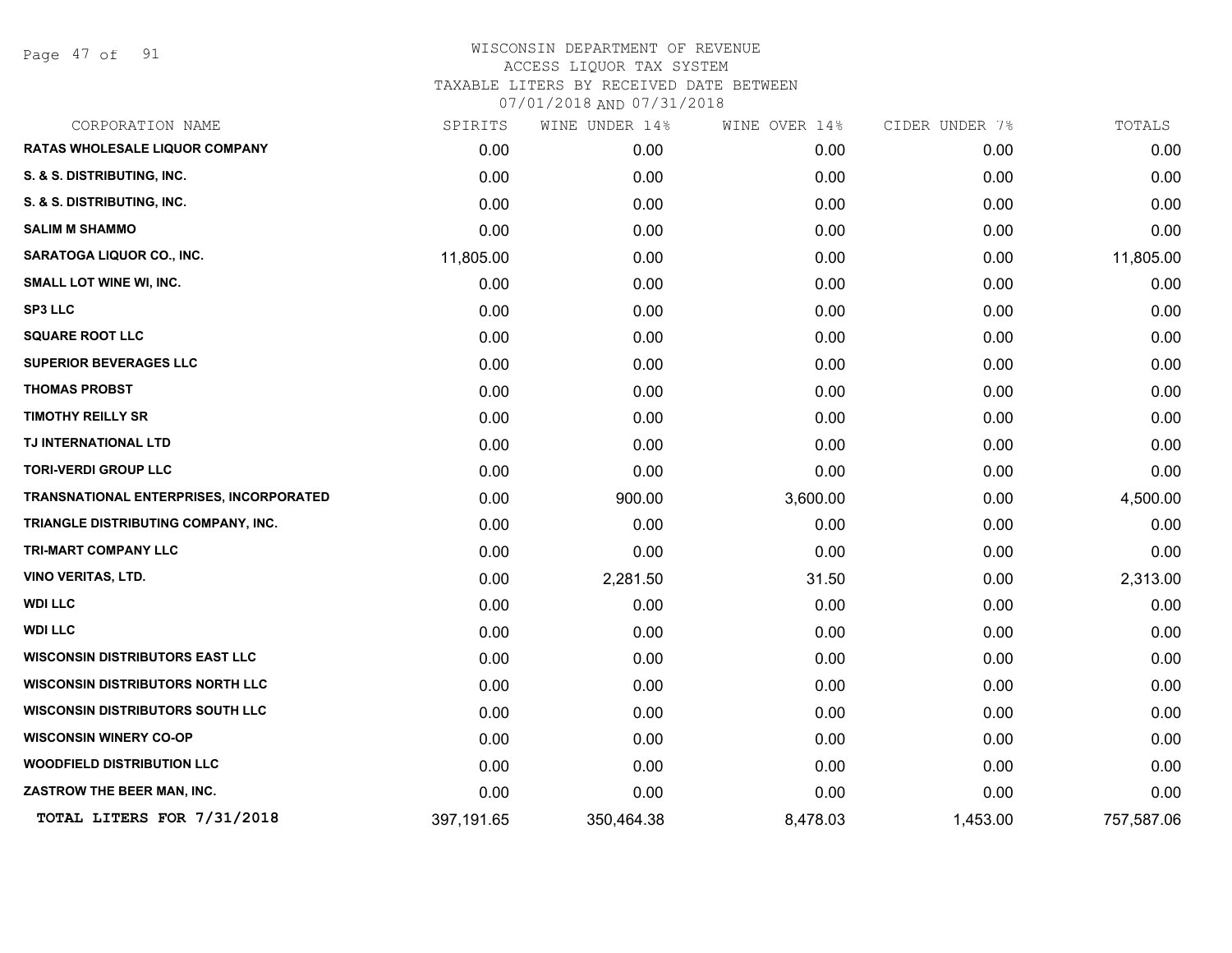Page 48 of 91

## WISCONSIN DEPARTMENT OF REVENUE ACCESS LIQUOR TAX SYSTEM TAXABLE LITERS BY RECEIVED DATE BETWEEN 07/01/2018 AND 07/31/2018

CORPORATION NAME SPIRITS WINE UNDER 14% WINE OVER 14% CIDER UNDER 7% TOTALS

**IN STATE MANUFACTURER (WM)**

| 45TH PARALLEL SPIRITS, LLC                | 0.00     | 0.00   | 0.00 | 0.00      | 0.00      |
|-------------------------------------------|----------|--------|------|-----------|-----------|
| <b>ACE ETHANOL, LLC</b>                   | 0.00     | 0.00   | 0.00 | 0.00      | 0.00      |
| <b>AEPPELTREOW INC</b>                    | 132.75   | 0.00   | 0.00 | 0.00      | 132.75    |
| ANGRY SPIRITS DISTILLING LLC              | 0.00     | 0.00   | 0.00 | 0.00      | 0.00      |
| <b>B &amp; E DISTILLERY INC.</b>          | 59.28    | 0.00   | 0.00 | 0.00      | 59.28     |
| <b>BRIAN SAMMONS</b>                      | 0.00     | 0.00   | 0.00 | 0.00      | 0.00      |
| <b>C &amp; N CORPORATION</b>              | 7,888.39 | 0.00   | 0.00 | 0.00      | 7,888.39  |
| <b>CENTRAL STANDARD LLC</b>               | 0.00     | 0.00   | 0.00 | 0.00      | 0.00      |
| CHIPPEWA RIVER DISTILLERY AND BREWERY LLC | 329.18   | 0.00   | 0.00 | 0.00      | 329.18    |
| <b>CLOVER MEADOW LLC</b>                  | 0.00     | 0.00   | 0.00 | 0.00      | 0.00      |
| <b>COPPER CROW DISTILLERY LLC</b>         | 569.36   | 0.00   | 0.00 | 0.00      | 569.36    |
| <b>DANCING GOAT DISTILLERY, LLC</b>       | 0.00     | 0.00   | 0.00 | 0.00      | 0.00      |
| <b>DEATH'S DOOR DISTILLERY LLC</b>        | 1,339.52 | 0.00   | 0.00 | 0.00      | 1,339.52  |
| <b>DENNIS E ERB</b>                       | 0.00     | 0.00   | 0.00 | 0.00      | 0.00      |
| <b>DISTILLERY PARTNERS, LLC</b>           | 0.00     | 0.00   | 0.00 | 0.00      | 0.00      |
| DRIFTLESS GLEN DISTILLERY LLC             | 2,199.96 | 0.00   | 0.00 | 0.00      | 2,199.96  |
| EMCO CHEMICAL DISTRIBUTORS, INC.          | 0.00     | 0.00   | 0.00 | 0.00      | 0.00      |
| <b>GLOBAL UNIVERSAL SRL</b>               | 6,085.71 | 205.81 | 0.00 | 0.00      | 6,291.52  |
| <b>GRANT J VAN DRIEST</b>                 | 0.00     | 0.00   | 0.00 | 0.00      | 0.00      |
| <b>GREAT LAKES DISTILLERY LLC</b>         | 791.27   | 0.00   | 0.00 | 0.00      | 791.27    |
| HENDRICKS FAMILY DISTILLERY LLC           | 0.00     | 0.00   | 0.00 | 0.00      | 0.00      |
| <b>HICKORY VIEW DISTILLERY LLC</b>        | 0.00     | 0.00   | 0.00 | 0.00      | 0.00      |
| <b>ISAAC SHOWAKI</b>                      | 0.00     | 0.00   | 0.00 | 49,055.91 | 49,055.91 |
| <b>JAMES PLOETZ</b>                       | 0.00     | 0.00   | 0.00 | 0.00      | 0.00      |
| <b>JKLM DISTILLING PARTNERS LLC</b>       | 0.00     | 0.00   | 0.00 | 0.00      | 0.00      |
| <b>JOSEPH RETZER III</b>                  | 204.79   | 0.00   | 0.00 | 0.00      | 204.79    |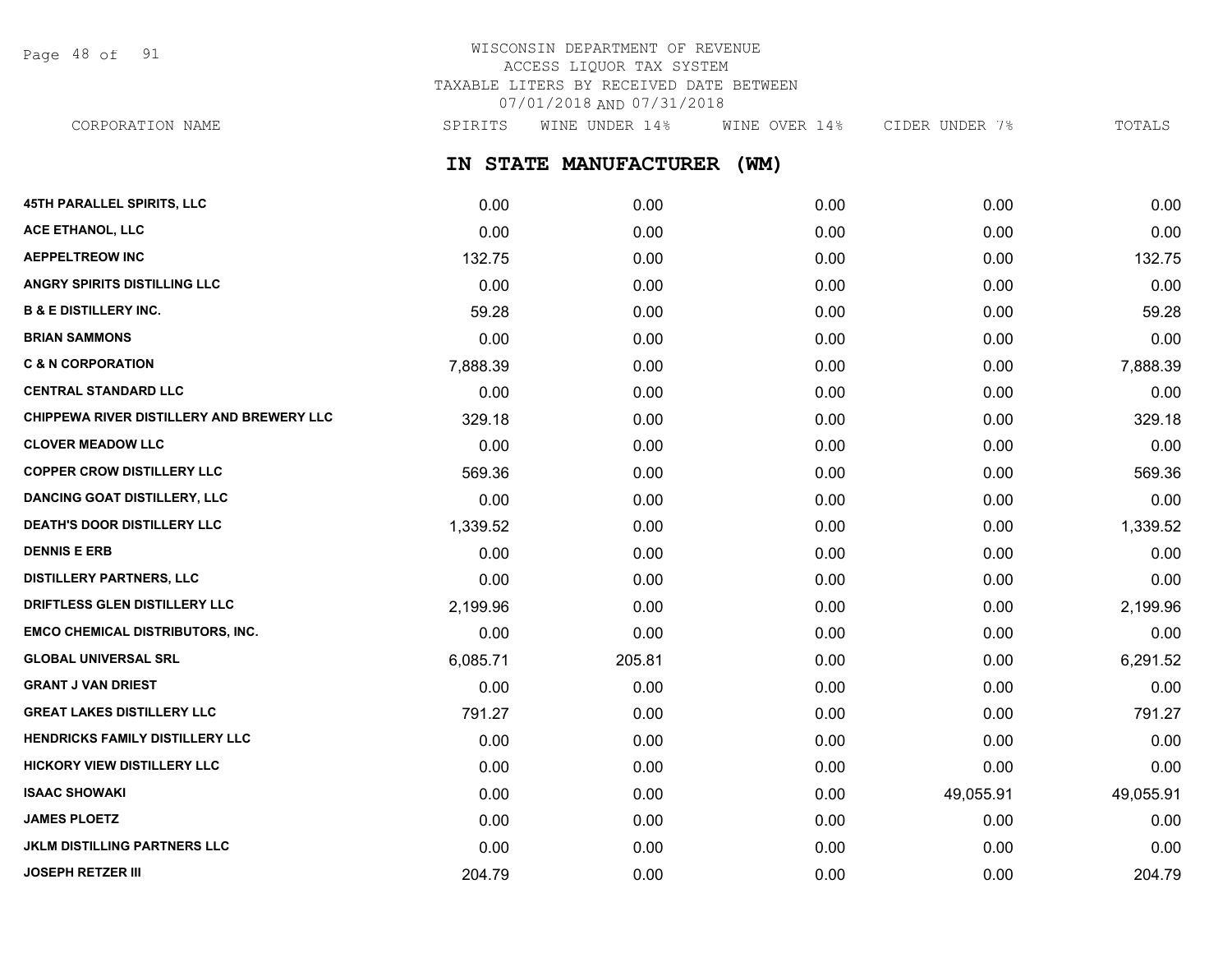Page 49 of 91

| CORPORATION NAME                             | SPIRITS   | WINE UNDER 14% | WINE OVER 14% | CIDER UNDER 7% | TOTALS     |
|----------------------------------------------|-----------|----------------|---------------|----------------|------------|
| LA CROSSE DISTILLING COMPANY, LLC            | 0.00      | 0.00           | 0.00          | 0.00           | 0.00       |
| <b>MATTHEW RICK</b>                          | 0.00      | 0.00           | 0.00          | 0.00           | 0.00       |
| <b>MEISENBURG BREWING AND DISTILLING LLC</b> | 0.00      | 0.00           | 0.00          | 0.00           | 0.00       |
| <b>MILLERCOORS LLC</b>                       | 0.00      | 0.00           | 0.00          | 53,511.10      | 53,511.10  |
| <b>NATHAN G GREENAWALT</b>                   | 1,183.50  | 352.04         | 0.00          | 0.00           | 1,535.54   |
| <b>NORTHERN WATERS DISTILLERY LLC</b>        | 695.98    | 0.00           | 0.00          | 0.00           | 695.98     |
| PERLICK DISTILLERY, LLC                      | 405.04    | 0.00           | 0.00          | 0.00           | 405.04     |
| <b>RIVER BEND VINEYARD &amp; WINERY LLC</b>  | 0.00      | 0.00           | 0.00          | 0.00           | 0.00       |
| <b>SENSIENT FLAVORS LLC</b>                  | 0.00      | 0.00           | 0.00          | 0.00           | 0.00       |
| <b>ST CROIX SPIRITS LLC</b>                  | 0.00      | 0.00           | 0.00          | 0.00           | 0.00       |
| <b>STATE LINE DISTILLERY, LLC</b>            | 402.77    | 0.00           | 0.00          | 0.00           | 402.77     |
| <b>SUGAR RIVER DISTILLERY INC</b>            | 0.00      | 0.00           | 0.00          | 0.00           | 0.00       |
| THE NORTH WOODS DISTILLERY LLC               | 0.00      | 0.00           | 0.00          | 0.00           | 0.00       |
| <b>TWO TALL GUYS LLC</b>                     | 57.77     | 0.00           | 0.00          | 0.00           | 57.77      |
| <b>WHITE WINTER WINERY INC</b>               | 95.39     | 0.00           | 0.00          | 0.00           | 95.39      |
| <b>WOLLERSHEIM WINERY, INC.</b>              | 1,309.48  | 4.50           | 270.01        | 0.00           | 1,583.99   |
| YAHARA BAY DISTILLERS, INC.                  | 875.63    | 0.00           | 0.00          | 0.00           | 875.63     |
| TOTAL LITERS FOR 7/31/2018                   | 24,625.77 | 562.35         | 270.01        | 102,567.01     | 128,025.14 |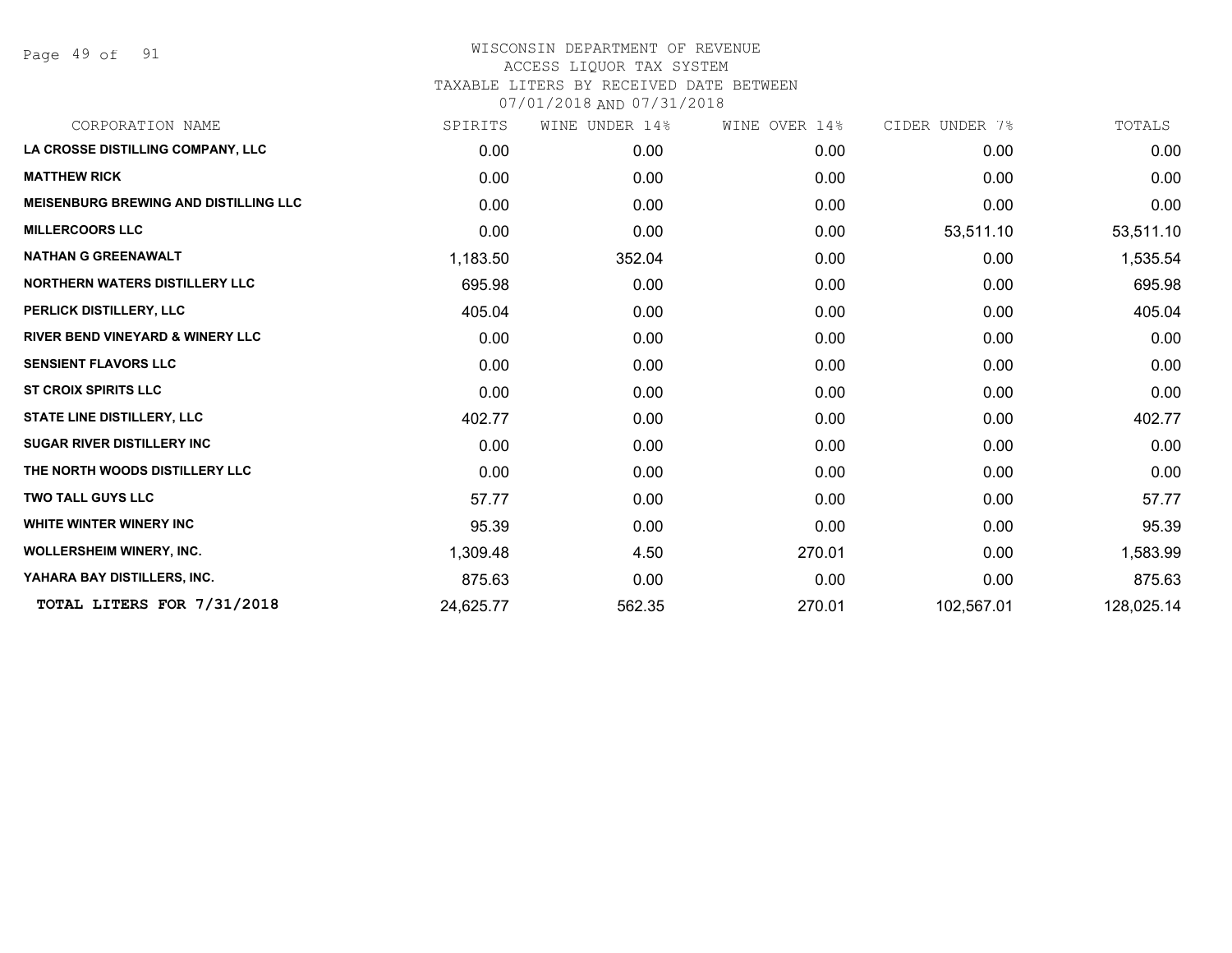Page 50 of 91

# WISCONSIN DEPARTMENT OF REVENUE ACCESS LIQUOR TAX SYSTEM TAXABLE LITERS BY RECEIVED DATE BETWEEN 07/01/2018 AND 07/31/2018

CORPORATION NAME SPIRITS WINE UNDER 14% WINE OVER 14% CIDER UNDER 7% TOTALS

**IN STATE RECTIFIER (WR)**

| <b>45TH PARALLEL SPIRITS, LLC</b>            | 6,760.25      | 0.00      | 0.00 | 0.00 | 6,760.25      |
|----------------------------------------------|---------------|-----------|------|------|---------------|
| <b>ARTYS</b>                                 | 6,910.97      | 0.00      | 0.00 | 0.00 | 6,910.97      |
| CITY BREWING COMPANY, LLC                    | $-213,556.68$ | 0.00      | 0.00 | 0.00 | $-213,556.68$ |
| <b>DANCING GOAT DISTILLERY, LLC</b>          | 0.00          | 0.00      | 0.00 | 0.00 | 0.00          |
| <b>DISTILLERY PARTNERS, LLC</b>              | 0.00          | 0.00      | 0.00 | 0.00 | 0.00          |
| <b>GALLOWAY COMPANY</b>                      | 0.00          | 0.00      | 0.00 | 0.00 | 0.00          |
| <b>GLOBAL UNIVERSAL SRL</b>                  | 0.00          | 0.00      | 0.00 | 0.00 | 0.00          |
| <b>GREAT LAKES DISTILLERY LLC</b>            | 3,387.74      | 0.00      | 0.00 | 0.00 | 3,387.74      |
| HENRY FARMS PRAIRIE SPIRITS LLC              | -540.00       | 0.00      | 0.00 | 0.00 | $-540.00$     |
| <b>KELLY M YOCOM</b>                         | 0.00          | 0.00      | 0.00 | 0.00 | 0.00          |
| <b>MEISENBURG BREWING AND DISTILLING LLC</b> | 0.00          | 0.00      | 0.00 | 0.00 | 0.00          |
| <b>MIDWEST CUSTOM BOTTLING LLC</b>           | 35,343.01     | 29,951.38 | 0.00 | 0.00 | 65,294.39     |
| <b>NATHAN G GREENAWALT</b>                   | 0.00          | 0.00      | 0.00 | 0.00 | 0.00          |
| YAHARA BAY DISTILLERS, INC.                  | 0.00          | 0.00      | 0.00 | 0.00 | 0.00          |
| YAHARA BAY DISTILLERS, INC.                  | 0.00          | 0.00      | 0.00 | 0.00 | 0.00          |
| TOTAL LITERS FOR 7/31/2018                   | $-161,694.71$ | 29,951.38 | 0.00 | 0.00 | $-131,743.33$ |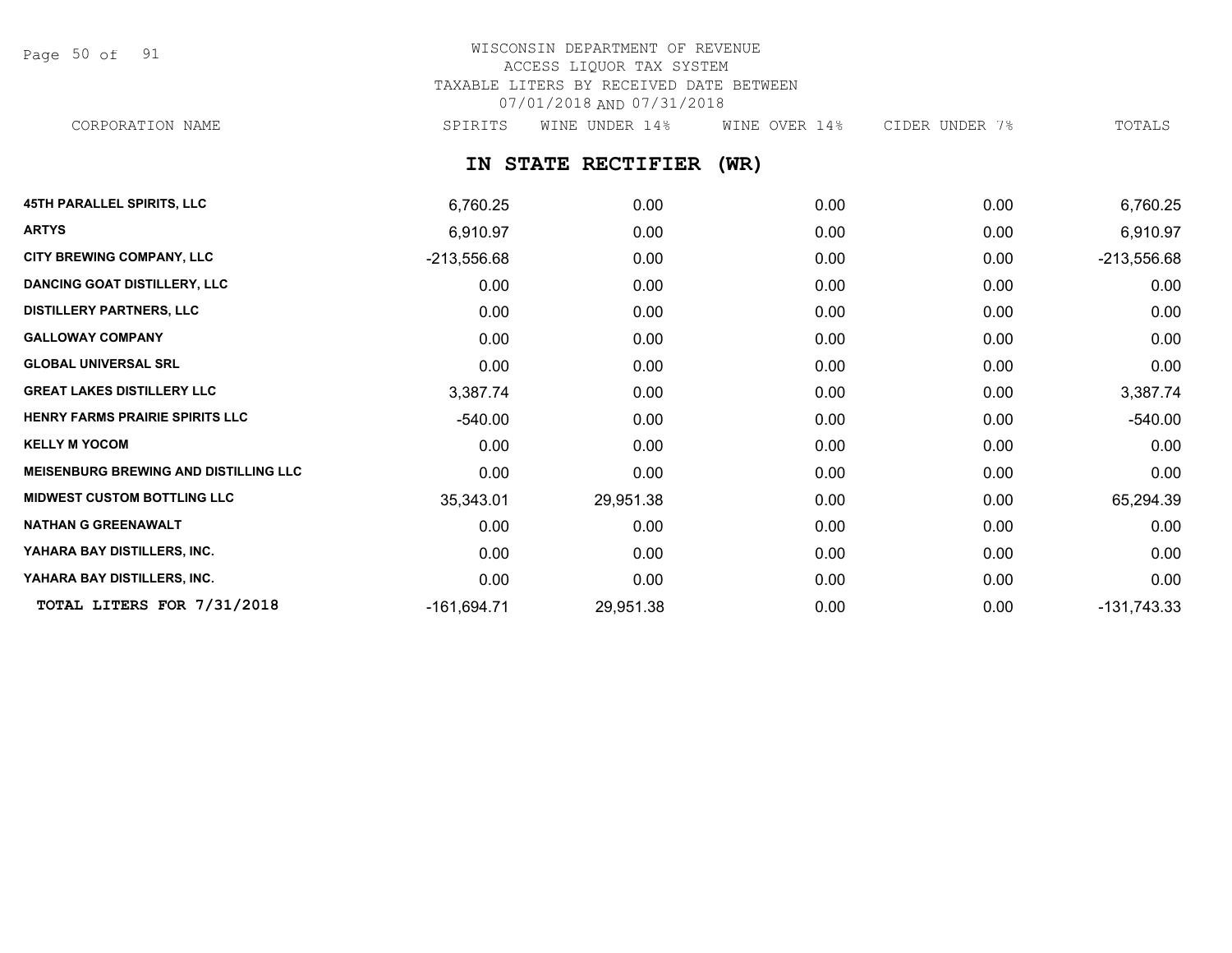Page 51 of 91

# WISCONSIN DEPARTMENT OF REVENUE ACCESS LIQUOR TAX SYSTEM TAXABLE LITERS BY RECEIVED DATE BETWEEN 07/01/2018 AND 07/31/2018

CORPORATION NAME SPIRITS WINE UNDER 14% WINE OVER 14% CIDER UNDER 7% TOTALS

**IN STATE WINERY (WWI)**

| <b>AEPPELTREOW INC</b>                            | 0.00 | 218.04    | 13.63  | 669.68   | 901.35    |
|---------------------------------------------------|------|-----------|--------|----------|-----------|
| <b>AMANDA STEFL</b>                               | 0.00 | 2,369.32  | 0.00   | 0.00     | 2,369.32  |
| <b>BADGER STATE BREWING COMPANY LLC</b>           | 0.00 | 0.00      | 0.00   | 0.00     | 0.00      |
| <b>BARABOO BLUFF WINERY, LLC</b>                  | 0.00 | 2,559.88  | 0.00   | 0.00     | 2,559.88  |
| <b>BAYFIELD WINERY, LTD.</b>                      | 0.00 | 0.00      | 0.00   | 0.00     | 0.00      |
| <b>BELLEVINEZ LLC</b>                             | 0.00 | 1,162.12  | 0.00   | 0.00     | 1,162.12  |
| <b>BLIND HORSE WINERY LLC</b>                     | 0.00 | 0.00      | 0.00   | 0.00     | 0.00      |
| <b>BOTHAM VINEYARDS, INC.</b>                     | 0.00 | 2,070.61  | 0.00   | 0.00     | 2,070.61  |
| <b>BRANCHES WINERY LLC</b>                        | 0.00 | 4,788.53  | 0.00   | 0.00     | 4,788.53  |
| <b>BRIAN C LOKRANTZ</b>                           | 0.00 | 0.00      | 0.00   | 0.00     | 0.00      |
| <b>BRIGADOON FARM &amp; WINERY LLC</b>            | 0.00 | 1,511.21  | 0.00   | 0.00     | 1,511.21  |
| <b>C &amp; N CORPORATION</b>                      | 0.00 | 40,769.31 | 147.79 | 7,865.83 | 48,782.93 |
| <b>CHATEAU ST CROIX WINERY &amp; VINEYARD LLC</b> | 0.00 | 794.25    | 170.61 | 0.00     | 964.86    |
| <b>CHERYL JOHNSON</b>                             | 0.00 | 0.00      | 0.00   | 0.00     | 0.00      |
| <b>CIDER HOUSE OF WISCONSIN LLC</b>               | 0.00 | 0.00      | 0.00   | 0.00     | 0.00      |
| <b>CLAY JAR HOLDINGS LLC</b>                      | 0.00 | 398.30    | 182.00 | 0.00     | 580.30    |
| <b>CLOVER MEADOW LLC</b>                          | 0.00 | 0.00      | 0.00   | 0.00     | 0.00      |
| <b>COLLEEN M BOS</b>                              | 0.00 | 1,236.38  | 0.00   | 0.00     | 1,236.38  |
| <b>CRAIG FLETCHER</b>                             | 0.00 | 0.00      | 0.00   | 0.00     | 0.00      |
| <b>DANIEL J KOEPKE</b>                            | 0.00 | 1,097.77  | 0.00   | 0.00     | 1,097.77  |
| <b>DANZINGER VINEYARDS LLC</b>                    | 0.00 | 0.00      | 0.00   | 0.00     | 0.00      |
| <b>DAVID F MAHER</b>                              | 0.00 | 0.00      | 0.00   | 0.00     | 0.00      |
| <b>DEAN L BAUMGARTEN</b>                          | 0.00 | 1,767.78  | 0.00   | 0.00     | 1,767.78  |
| <b>DIANA HOBSON</b>                               | 0.00 | 1,284.01  | 0.00   | 0.00     | 1,284.01  |
| <b>DRUMLIN RIDGE WINERY LLC</b>                   | 0.00 | 0.00      | 0.00   | 0.00     | 0.00      |
| <b>EDWARD J RINK</b>                              | 0.00 | 38.23     | 1.51   | 0.00     | 39.74     |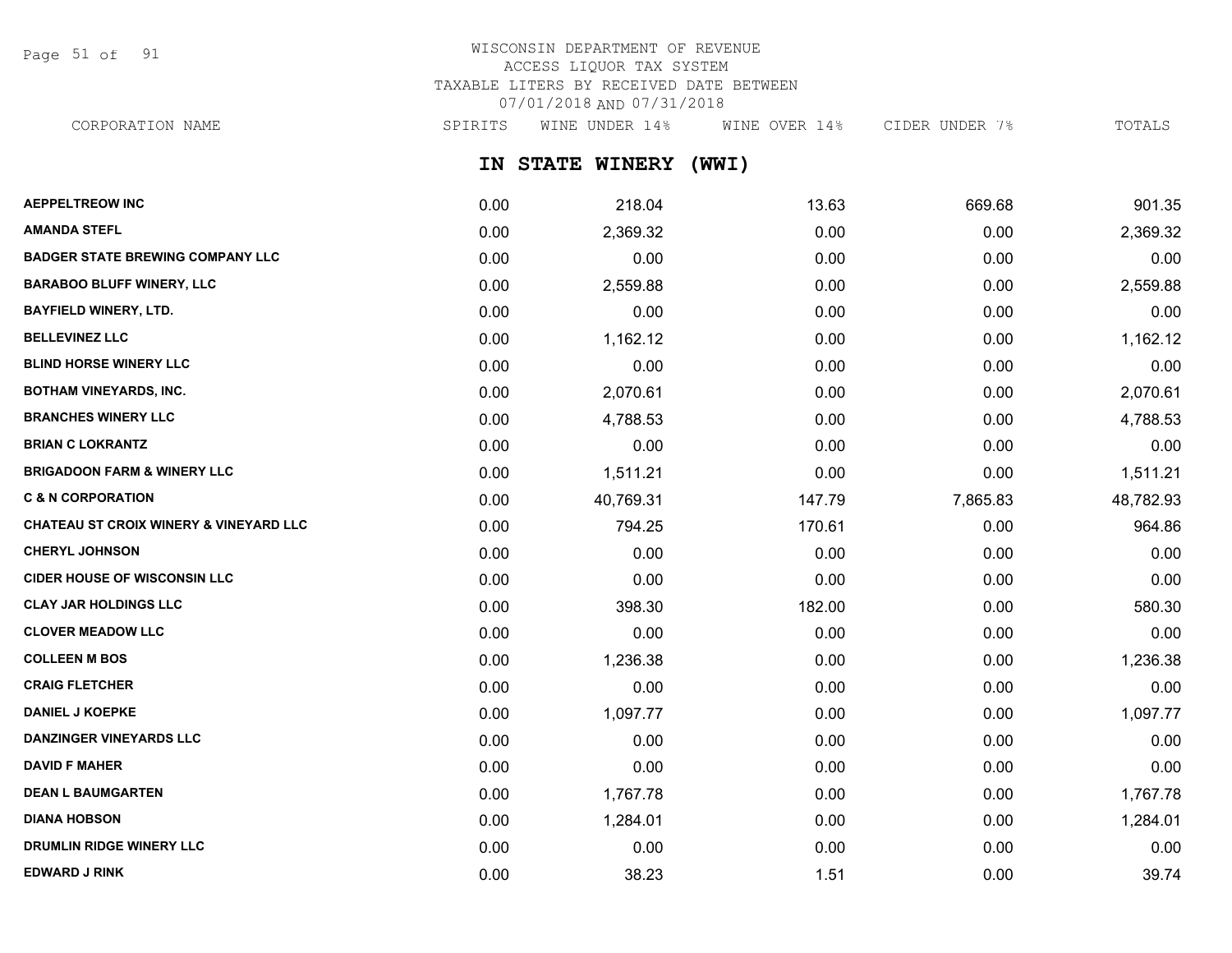Page 52 of 91

#### WISCONSIN DEPARTMENT OF REVENUE ACCESS LIQUOR TAX SYSTEM

TAXABLE LITERS BY RECEIVED DATE BETWEEN

| CORPORATION NAME                     | SPIRITS | WINE UNDER 14% | WINE OVER 14% | CIDER UNDER 7% | TOTALS    |
|--------------------------------------|---------|----------------|---------------|----------------|-----------|
| <b>ELISABETH W KLEIN</b>             | 0.00    | 171.00         | 0.00          | 0.00           | 171.00    |
| <b>FAWN CREEK WINERY LLC</b>         | 0.00    | 0.00           | 0.00          | 0.00           | 0.00      |
| <b>FERMENTING CELLARS LLC</b>        | 0.00    | 325.68         | 0.00          | 0.00           | 325.68    |
| FISHER KING WINERY, LLC              | 0.00    | 0.00           | 0.00          | 0.00           | 0.00      |
| <b>FRESAR INC</b>                    | 0.00    | 49.21          | 0.00          | 0.00           | 49.21     |
| FRUIT OF THE WOODS WINE CELLAR, INC. | 0.00    | 16,801.50      | 81.01         | 0.00           | 16,882.51 |
| <b>HALF KRAKT LLC</b>                | 0.00    | 0.00           | 0.00          | 0.00           | 0.00      |
| <b>HALF MOON HILL LLC</b>            | 0.00    | 53.26          | 0.00          | 29.26          | 82.52     |
| <b>HARALD TOMESCH</b>                | 0.00    | 0.00           | 0.00          | 0.00           | 0.00      |
| <b>HARBOR RIDGE WINERY INC.</b>      | 0.00    | 3,150.59       | 0.00          | 0.00           | 3,150.59  |
| HAYWARD LAKES WINERY, LLC            | 0.00    | 0.00           | 0.00          | 0.00           | 0.00      |
| <b>HERDIE BAISDEN</b>                | 0.00    | 151.42         | 0.00          | 2,368.05       | 2,519.47  |
| <b>ISLAND ORCHARD CIDER LLC</b>      | 0.00    | 0.00           | 0.00          | 8,198.12       | 8,198.12  |
| <b>JACKSON WINE LLC</b>              | 0.00    | 0.00           | 0.00          | 0.00           | 0.00      |
| <b>JAMES F HAUSER JR</b>             | 0.00    | 0.00           | 0.00          | 0.00           | 0.00      |
| <b>JAMES PLOETZ</b>                  | 0.00    | 0.00           | 0.00          | 0.00           | 0.00      |
| <b>JEFFERY BEMIS</b>                 | 0.00    | 1,714.79       | 0.00          | 0.00           | 1,714.79  |
| <b>JEFFREY L STOEGER</b>             | 0.00    | 856.03         | 0.00          | 0.00           | 856.03    |
| <b>JONATHAN DALE</b>                 | 0.00    | 0.00           | 0.00          | 0.00           | 0.00      |
| <b>JORNY'S END LLC</b>               | 0.00    | 2,277.30       | 0.00          | 0.00           | 2,277.30  |
| <b>JORNY'S END LLC</b>               | 0.00    | 454.25         | 0.00          | 0.00           | 454.25    |
| <b>JOSEPH CALLOW</b>                 | 0.00    | 0.00           | 0.00          | 0.00           | 0.00      |
| <b>JOSEPH CALLOW</b>                 | 0.00    | 0.00           | 0.00          | 0.00           | 0.00      |
| <b>JOSEPH STALLER</b>                | 0.00    | 6,482.12       | 0.00          | 0.00           | 6,482.12  |
| <b>JOSEPH WYNIMKO</b>                | 0.00    | 654.91         | 0.00          | 0.00           | 654.91    |
| <b>JULIE A ANDRZEJCZAK</b>           | 0.00    | 964.52         | 1.51          | 0.00           | 966.03    |
| <b>KEVIN BEHNKE</b>                  | 0.00    | 188.89         | 549.64        | 0.00           | 738.53    |
| <b>LAKE NOKOMIS CRANBERRIES INC</b>  | 0.00    | 0.00           | 0.00          | 0.00           | 0.00      |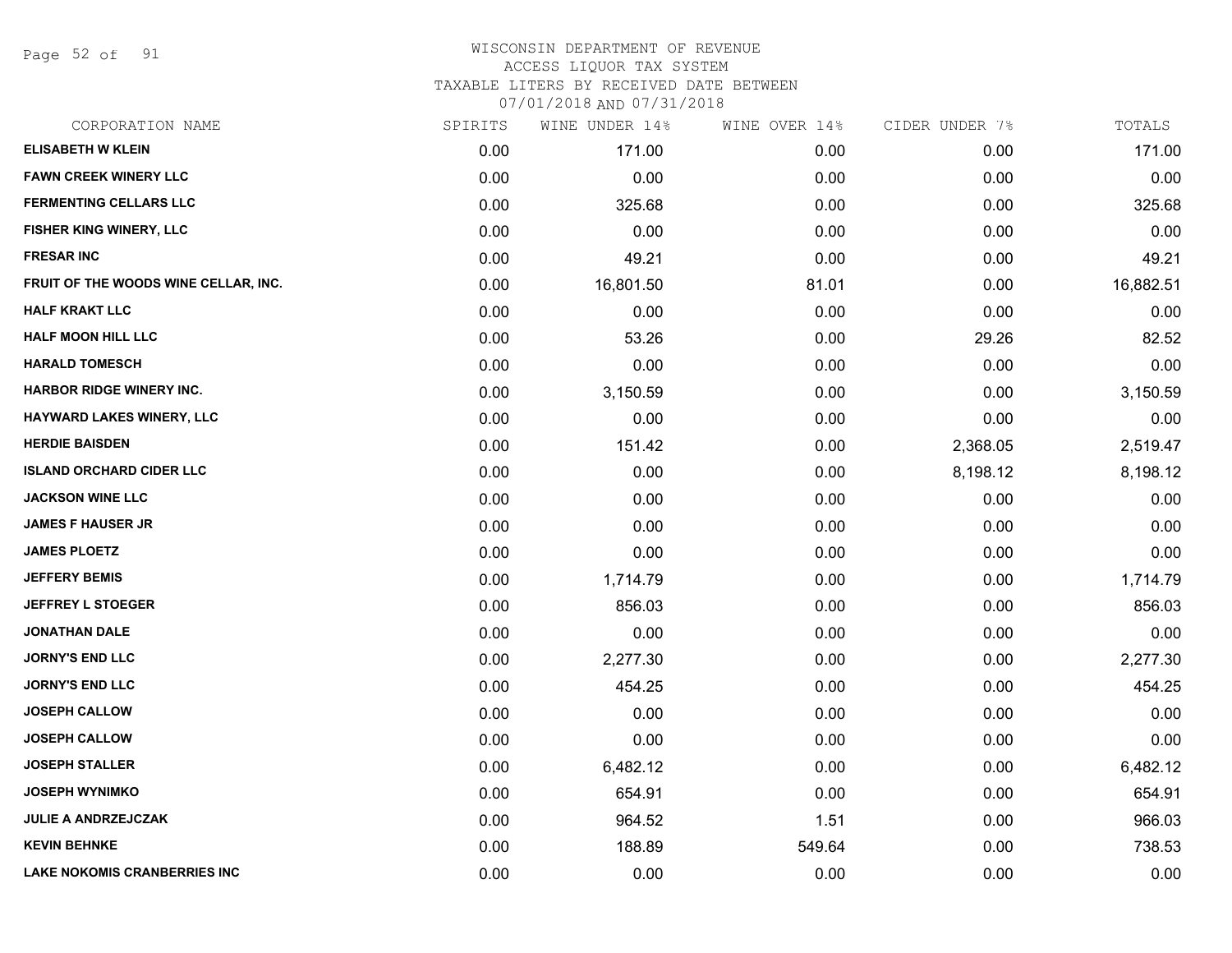Page 53 of 91

# WISCONSIN DEPARTMENT OF REVENUE

## ACCESS LIQUOR TAX SYSTEM

TAXABLE LITERS BY RECEIVED DATE BETWEEN

| CORPORATION NAME                               | SPIRITS | WINE UNDER 14% | WINE OVER 14% | CIDER UNDER 7% | TOTALS    |
|------------------------------------------------|---------|----------------|---------------|----------------|-----------|
| <b>LANDTA WINES LLC</b>                        | 0.00    | 454.25         | 0.00          | 0.00           | 454.25    |
| <b>LARSON &amp; LARSON</b>                     | 0.00    | 853.65         | 0.00          | 0.00           | 853.65    |
| <b>LAUTENBACH'S ORCHARD COUNTRY INC</b>        | 0.00    | 11,042.14      | 0.00          | 3,923.95       | 14,966.09 |
| <b>LEDGESTONE ESTATE LLC</b>                   | 0.00    | 121.50         | 0.00          | 0.00           | 121.50    |
| <b>LOST ISLAND WINE LLC</b>                    | 0.00    | 2,047.49       | 0.00          | 0.00           | 2,047.49  |
| <b>LUCKY DOG WINERY</b>                        | 0.00    | 0.00           | 0.00          | 0.00           | 0.00      |
| <b>LUNCH CREEK VINEYARDS LLC</b>               | 0.00    | 4,269.94       | 0.00          | 0.00           | 4,269.94  |
| <b>MARION J WEGLARZ AND MARLYS A BOCK PTRS</b> | 0.00    | 1,430.16       | 0.00          | 0.00           | 1,430.16  |
| <b>MARTIN E SELL</b>                           | 0.00    | 74.95          | 2.99          | 0.00           | 77.94     |
| <b>MARY BELLAZZINI</b>                         | 0.00    | 0.00           | 0.00          | 0.00           | 0.00      |
| <b>MATENAER CORPORATION</b>                    | 0.00    | 0.00           | 0.00          | 0.00           | 0.00      |
| <b>MATTHEW RICK</b>                            | 0.00    | 0.00           | 0.00          | 0.00           | 0.00      |
| <b>MCILQUHAM LLC</b>                           | 0.00    | 1,035.00       | 0.00          | 0.00           | 1,035.00  |
| <b>MERSHONIAN CIDERY LLC</b>                   | 0.00    | 58.67          | 0.00          | 1,514.16       | 1,572.83  |
| <b>MILLERCOORS LLC</b>                         | 0.00    | 0.00           | 0.00          | 0.00           | 0.00      |
| <b>MILLERCOORS USA LLC</b>                     | 0.00    | 0.00           | 0.00          | 0.00           | 0.00      |
| <b>MOBCRAFT BEER INC</b>                       | 0.00    | 0.00           | 0.00          | 0.00           | 0.00      |
| <b>MUNSON BRIDGE WINERY INC</b>                | 0.00    | 7,994.75       | 0.00          | 0.00           | 7,994.75  |
| <b>MUSETTA WINERY, LLC</b>                     | 0.00    | 1,764.00       | $-4.50$       | 0.00           | 1,759.50  |
| <b>NORTHLEAF WINERY, LLC</b>                   | 0.00    | 1,343.25       | 18.74         | 0.00           | 1,361.99  |
| <b>ODILON FORD WINERY INC</b>                  | 0.00    | 18.45          | 0.00          | 0.00           | 18.45     |
| PARALLEL 44 VINEYARD & WINERY, INC.            | 0.00    | 4,359.35       | $-1.13$       | 0.00           | 4,358.22  |
| PARALLEL 44 VINEYARD & WINERY, INC.            | 0.00    | 743.98         | 0.00          | 0.00           | 743.98    |
| PATRICK ARNDT                                  | 0.00    | 170.34         | 0.00          | 0.00           | 170.34    |
| <b>PAUL D ASPER</b>                            | 0.00    | 0.00           | 0.00          | 6,081.43       | 6,081.43  |
| <b>PAUL G BLOMMEL</b>                          | 0.00    | 0.00           | 0.00          | 1,323.49       | 1,323.49  |
| <b>PAUL J FRANZEN</b>                          | 0.00    | 0.00           | 288.03        | 0.00           | 288.03    |
| <b>PIEPERTK LLC</b>                            | 0.00    | 2,428.49       | 14.23         | 0.00           | 2,442.72  |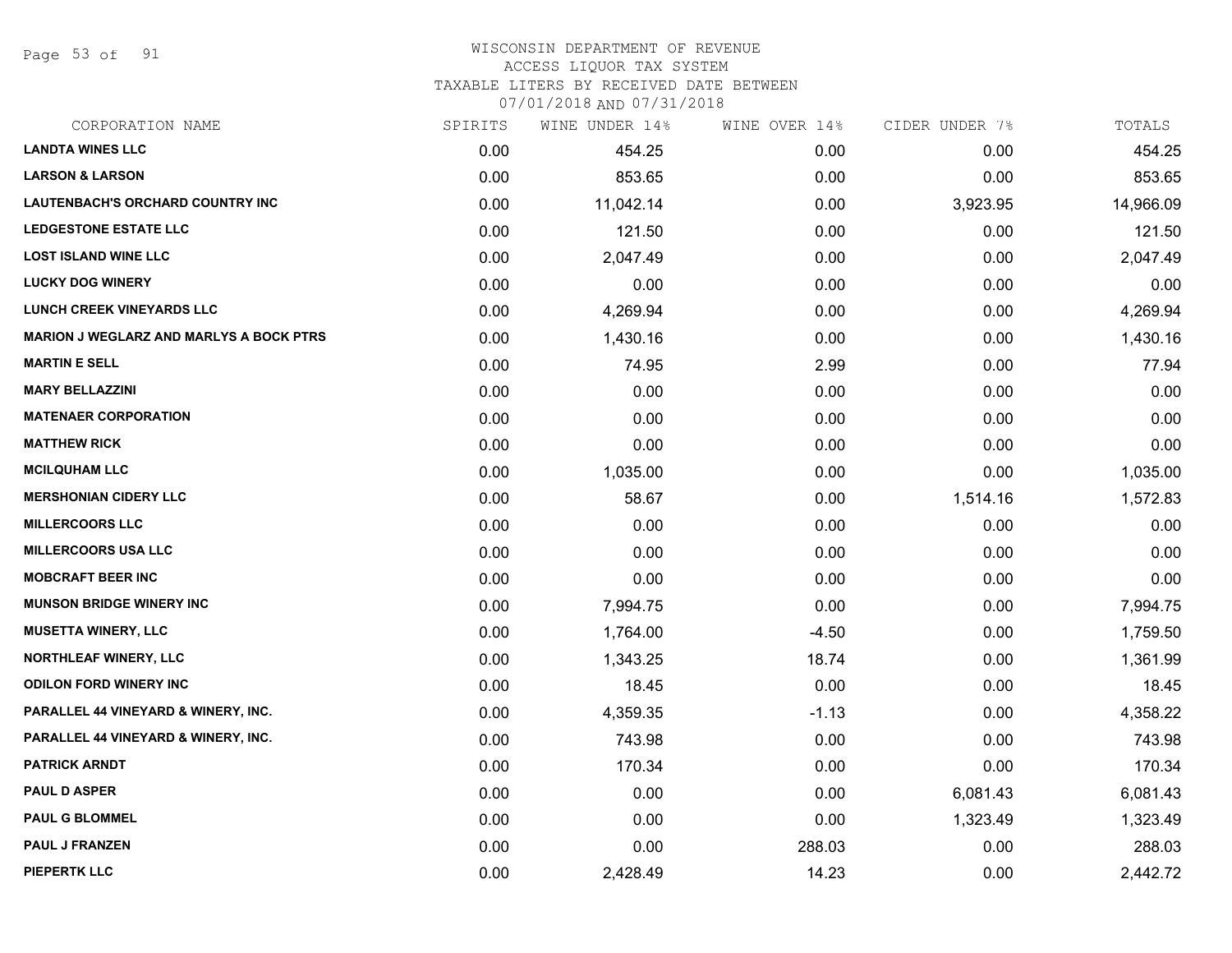Page 54 of 91

| CORPORATION NAME                                 | SPIRITS | WINE UNDER 14% | WINE OVER 14% | CIDER UNDER 7% | TOTALS    |
|--------------------------------------------------|---------|----------------|---------------|----------------|-----------|
| PRAIRIE HAWK WINERY INC                          | 0.00    | 0.00           | 0.00          | 0.00           | 0.00      |
| <b>RED OAK VINEYARD INC</b>                      | 0.00    | 0.00           | 0.00          | 0.00           | 0.00      |
| <b>RIVER BEND VINEYARD &amp; WINERY LLC</b>      | 0.00    | 261.95         | 0.00          | 0.00           | 261.95    |
| <b>ROBERT BORUCKI</b>                            | 0.00    | 0.00           | 0.00          | 0.00           | 0.00      |
| <b>ROCK N WOOL WINERY LLC</b>                    | 0.00    | 3,406.86       | 0.00          | 0.00           | 3,406.86  |
| <b>RUSHFORD MEADERY AND WINERY LLC</b>           | 0.00    | 0.00           | 0.00          | 449.82         | 449.82    |
| <b>RYAN PRELLWITZ</b>                            | 0.00    | 0.00           | 0.00          | 0.00           | 0.00      |
| <b>SANDSTONE RIDGE VINEYARD &amp; WINERY LLC</b> | 0.00    | 0.00           | 0.00          | 0.00           | 0.00      |
| <b>SEVEN HAWKS VINEYARDS LLC</b>                 | 0.00    | 0.00           | 0.00          | 0.00           | 0.00      |
| <b>SEVEN HAWKS VINEYARDS LLC</b>                 | 0.00    | 534.01         | 98.99         | 0.00           | 633.00    |
| <b>SHARON L PINGEL</b>                           | 0.00    | 75.75          | 0.00          | 0.00           | 75.75     |
| <b>SHERRY HARDIE</b>                             | 0.00    | 328.50         | 0.00          | 0.00           | 328.50    |
| SIMON CREEK VINEYARD LLC                         | 0.00    | 3,928.03       | 346.89        | 0.00           | 4,274.92  |
| SINNIPEE VALLEY VINEYARD LLC                     | 0.00    | 0.00           | 0.00          | 0.00           | 0.00      |
| <b>SPB LLC</b>                                   | 0.00    | 0.00           | 0.00          | 72,656.26      | 72,656.26 |
| <b>SPIRITS OF NORWAY VINEYARD LLC</b>            | 0.00    | 418.20         | 0.00          | 0.00           | 418.20    |
| <b>SPRECHER BREWING COMPANY, INC.</b>            | 0.00    | 0.00           | 0.00          | $-170.34$      | $-170.34$ |
| <b>SPURGEON VINEYARDS &amp; WINERY LLC</b>       | 0.00    | 1,931.31       | 15.92         | 0.00           | 1,947.23  |
| <b>STEPHEN M KENNEDY</b>                         | 0.00    | 949.76         | 0.00          | 0.00           | 949.76    |
| <b>STEVEN DEBAKER</b>                            | 0.00    | 180.00         | 40.51         | 0.00           | 220.51    |
| STEVEN M & JUDITH A JACOBSON LLC                 | 0.00    | 441.49         | 0.00          | 0.00           | 441.49    |
| <b>STILLMANK BREWING COMPANY</b>                 | 0.00    | 0.00           | 0.00          | 0.00           | 0.00      |
| <b>STONES THROW WINERY INC</b>                   | 0.00    | 0.00           | 0.00          | 0.00           | 0.00      |
| <b>SUNSET POINT WINERY LLC</b>                   | 0.00    | 1,294.32       | 15.16         | 0.00           | 1,309.48  |
| <b>TENBA RIDGE WINERY LLC</b>                    | 0.00    | 2,023.49       | 0.00          | 0.00           | 2,023.49  |
| THE RUM TREE, INC.                               | 0.00    | 61.89          | 19.12         | 0.00           | 81.01     |
| THE WINE VINEYARD LLC                            | 0.00    | 4,472.98       | 0.00          | 0.00           | 4,472.98  |
| THE WOODLAND TRAIL BEVERAGE COMPANY, INC.        | 0.00    | 124.92         | 0.00          | 0.00           | 124.92    |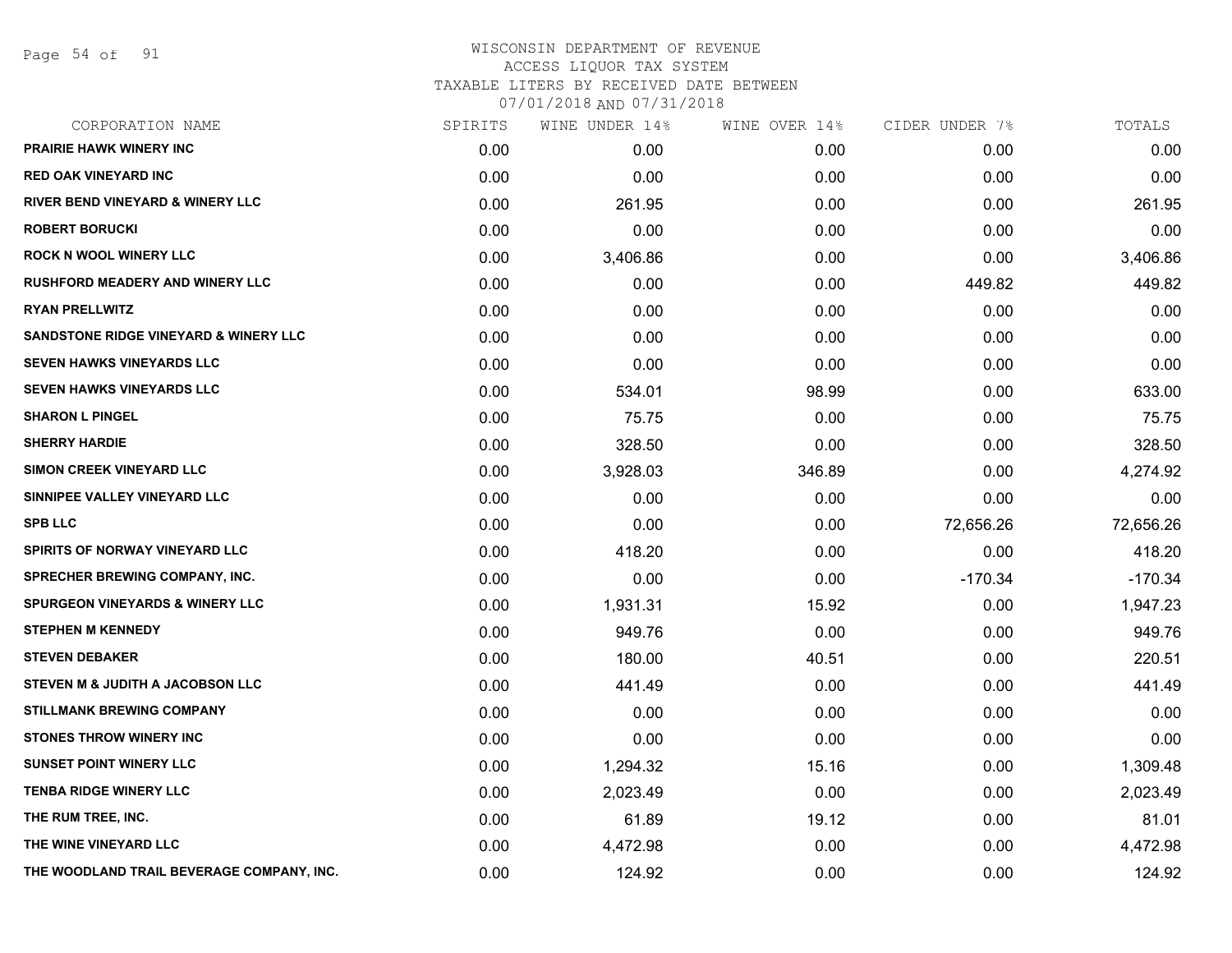Page 55 of 91

| CORPORATION NAME                                   | SPIRITS | WINE UNDER 14% | WINE OVER 14% | CIDER UNDER 7% | TOTALS     |
|----------------------------------------------------|---------|----------------|---------------|----------------|------------|
| <b>TIMOTHY D GUILD</b>                             | 0.00    | 0.00           | 0.00          | 0.00           | 0.00       |
| <b>TODD KUEHL</b>                                  | 0.00    | 0.00           | 0.00          | 0.00           | 0.00       |
| <b>TOMMYS TOO HIGH WINES LLC</b>                   | 0.00    | 1,063.70       | 0.00          | 0.00           | 1,063.70   |
| <b>TROY LANDWEHR</b>                               | 0.00    | 669.75         | 72.00         | 0.00           | 741.75     |
| TWO BROTHERS WINES LLC                             | 0.00    | 925.49         | 0.00          | 0.00           | 925.49     |
| <b>UPSTREAM CIDER LLC</b>                          | 0.00    | 0.00           | 0.00          | 0.00           | 0.00       |
| VAN WYCHEN WINES INC.                              | 0.00    | 0.00           | 0.00          | 0.00           | 0.00       |
| <b>VERNON VINEYARDS LTD</b>                        | 0.00    | 1,040.99       | 0.00          | 0.00           | 1,040.99   |
| <b>VINES TO CELLAR, INC.</b>                       | 0.00    | 1,353.39       | 0.00          | 0.00           | 1,353.39   |
| <b>VON KLAUS WINERY LLC</b>                        | 0.00    | 968.60         | 108.11        | 0.00           | 1,076.71   |
| <b>VON STIEHL WINERY LTD.</b>                      | 0.00    | 0.00           | 0.00          | 0.00           | 0.00       |
| <b>VON STIEHL WINERY LTD.</b>                      | 0.00    | 0.00           | 0.00          | 0.00           | 0.00       |
| <b>VON STIEHL WINERY LTD.</b>                      | 0.00    | 24,288.26      | 7,730.92      | 965.28         | 32,984.46  |
| <b>WEST PRAIRIE WINERY LLC</b>                     | 0.00    | 8,247.25       | 0.00          | 0.00           | 8,247.25   |
| <b>WHISPERING BLUFFS VINEYARD &amp; WINERY LTD</b> | 0.00    | 847.50         | 8.25          | 0.00           | 855.75     |
| <b>WHISPERING WINDS WINERY LLC</b>                 | 0.00    | 503.46         | 0.00          | 0.00           | 503.46     |
| <b>WHITE BEAR SPIRITS LLC</b>                      | 0.00    | 158.25         | 0.00          | 0.00           | 158.25     |
| WHITE WINTER WINERY INC                            | 0.00    | 6,342.06       | 0.00          | 380.43         | 6,722.49   |
| <b>WILLIAM F BLUHM</b>                             | 0.00    | 2,635.45       | 40.47         | 0.00           | 2,675.92   |
| <b>WINEMAKER'S DAUGHTER LLC</b>                    | 0.00    | 0.00           | 0.00          | 0.00           | 0.00       |
| <b>WINESITTER BREWHOUSE LLC</b>                    | 0.00    | 0.00           | 0.00          | 0.00           | 0.00       |
| <b>WOLLERSHEIM WINERY, INC.</b>                    | 0.00    | 64,349.39      | 1,226.62      | 0.00           | 65,576.01  |
| <b>WOLLERSHEIM WINERY, INC.</b>                    | 0.00    | 12,572.89      | 258.76        | 0.00           | 12,831.65  |
| TOTAL LITERS FOR 7/31/2018                         | 0.00    | 282,971.46     | 11,447.78     | 106,255.42     | 400,674.66 |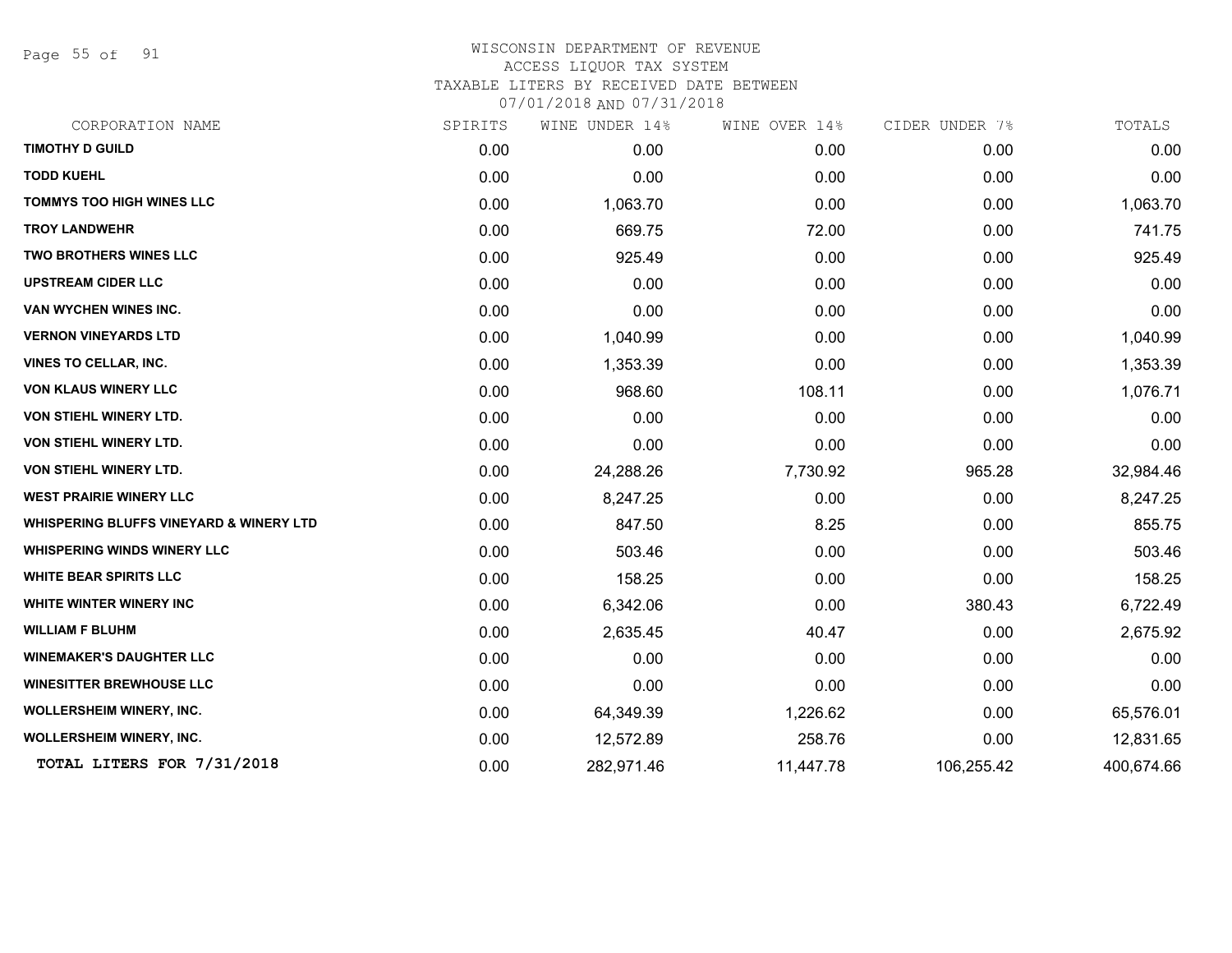Page 56 of 91

# WISCONSIN DEPARTMENT OF REVENUE ACCESS LIQUOR TAX SYSTEM TAXABLE LITERS BY RECEIVED DATE BETWEEN 07/01/2018 AND 07/31/2018

CORPORATION NAME SPIRITS WINE UNDER 14% WINE OVER 14% CIDER UNDER 7% TOTALS

# **WINE DIRECT SHIPPER (WDS)**

| 1-800 WINESHOP.COM INC                    | 0.00 | 1,776.00 | 262.25   | 0.00 | 2,038.25 |
|-------------------------------------------|------|----------|----------|------|----------|
| 2HAWK, LLC                                | 0.00 | 0.00     | 0.00     | 0.00 | 0.00     |
| 7 & 8 LLC                                 | 0.00 | 0.00     | 0.00     | 0.00 | 0.00     |
| A DONKEY AND GOAT LLC                     | 0.00 | 0.00     | 0.00     | 0.00 | 0.00     |
| A TO Z WINEWORKS LLC                      | 0.00 | 5.25     | 4.50     | 0.00 | 9.75     |
| A W DIRECT LLC                            | 0.00 | 682.50   | 5.25     | 0.00 | 687.75   |
| <b>ABACELA VINEYARDS &amp; WINERY INC</b> | 0.00 | 3.00     | 9.00     | 0.00 | 12.00    |
| <b>ABEJA LLC</b>                          | 0.00 | 0.00     | 19.50    | 0.00 | 19.50    |
| <b>ABREU VINEYARDS INC</b>                | 0.00 | 0.00     | 0.00     | 0.00 | 0.00     |
| AC VIN CO LLC                             | 0.00 | 21.00    | 52.50    | 0.00 | 73.50    |
| <b>ACCOLADE WINES NORTH AMERICA INC</b>   | 0.00 | 39.00    | 37.51    | 0.00 | 76.51    |
| <b>ACORN ALEGRIA WINERY</b>               | 0.00 | 18.00    | 12.00    | 0.00 | 30.00    |
| <b>ADAMS WINERY LLC</b>                   | 0.00 | 9.00     | 212.63   | 0.00 | 221.63   |
| <b>ADELAIDA CELLARS INC</b>               | 0.00 | 44.25    | 81.50    | 0.00 | 125.75   |
| <b>ADELSHEIM VINEYARD LLC</b>             | 0.00 | 122.25   | 0.00     | 0.00 | 122.25   |
| ADLER DEUTSCH VINEYARD LLC                | 0.00 | 0.00     | 0.00     | 0.00 | 0.00     |
| <b>AGATE RIDGE VINEYARD LLC</b>           | 0.00 | 0.00     | 0.00     | 0.00 | 0.00     |
| AH WINES INC                              | 0.00 | 0.00     | 0.00     | 0.00 | 0.00     |
| <b>AKA WINES LLC</b>                      | 0.00 | 0.00     | 0.00     | 0.00 | 0.00     |
| ALEJANDRO BULGHERONI ESTATE LLC           | 0.00 | 0.00     | 0.00     | 0.00 | 0.00     |
| <b>ALEXANDER P OXMAN</b>                  | 0.00 | 3,948.74 | 2,466.00 | 0.00 | 6,414.74 |
| ALEXANDRIA NICOLE CELLARS LLC             | 0.00 | 0.00     | 0.00     | 0.00 | 0.00     |
| <b>ALOFT WINES LLC</b>                    | 0.00 | 0.00     | 0.00     | 0.00 | 0.00     |
| <b>ALPHA &amp; OMEGA WINERY LLC</b>       | 0.00 | 9.00     | 192.75   | 0.00 | 201.75   |
| <b>ALTAMURA WINERY INC</b>                | 0.00 | 0.00     | 18.00    | 0.00 | 18.00    |
| ALVAREZ VINEYARDS LLC                     | 0.00 | 0.00     | 0.00     | 0.00 | 0.00     |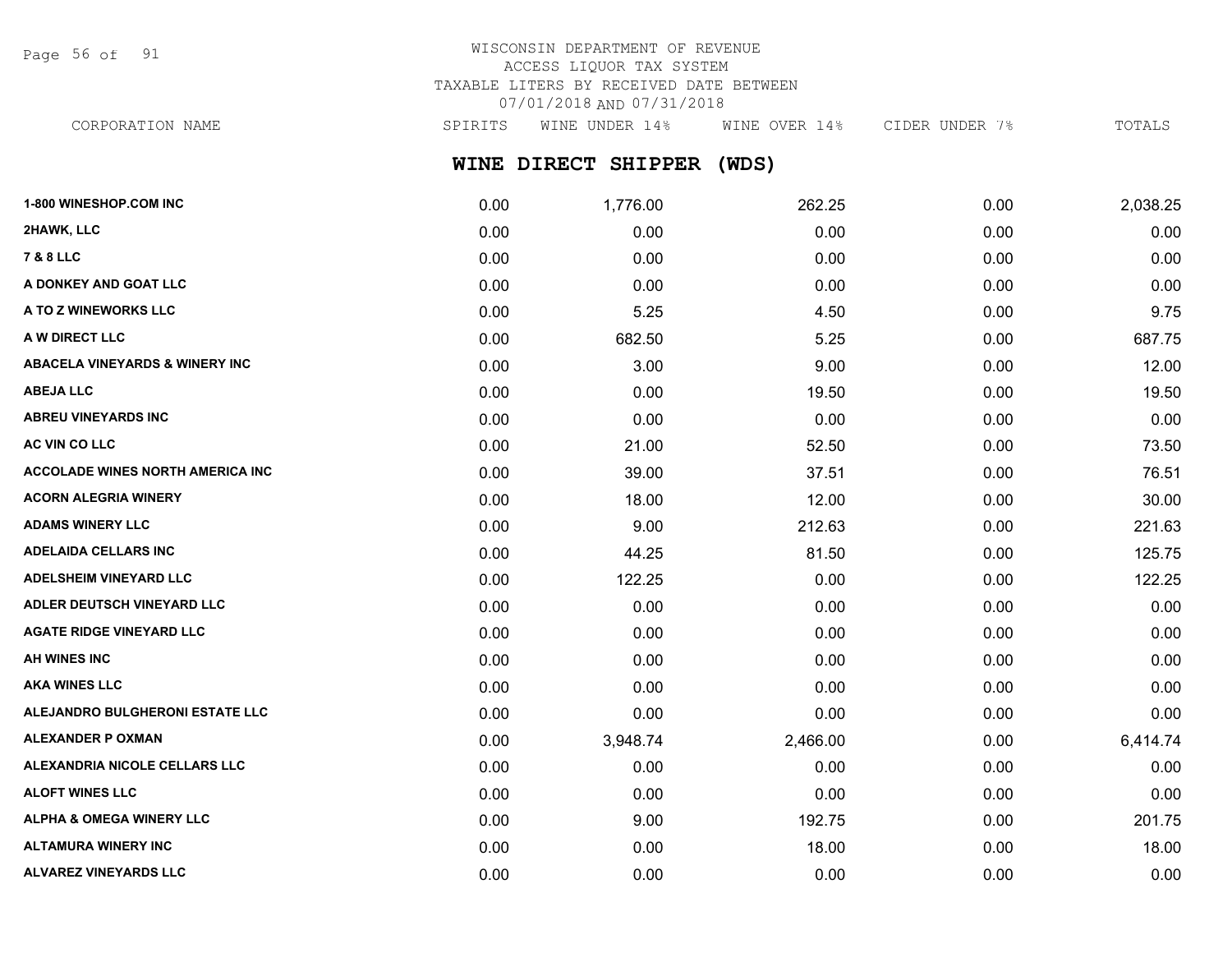Page 57 of 91

| SPIRITS | WINE UNDER 14% | WINE OVER 14% | CIDER UNDER 7% | TOTALS |
|---------|----------------|---------------|----------------|--------|
| 0.00    | 0.00           | 0.00          | 0.00           | 0.00   |
| 0.00    | 2.25           | 2.25          | 0.00           | 4.50   |
| 0.00    | 15.00          | 27.75         | 0.00           | 42.75  |
| 0.00    | 0.00           | 0.00          | 0.00           | 0.00   |
| 0.00    | 6.00           | 0.75          | 0.00           | 6.75   |
| 0.00    | 0.00           | 0.00          | 0.00           | 0.00   |
| 0.00    | 0.00           | 84.75         | 0.00           | 84.75  |
| 0.00    | 1.50           | 9.00          | 0.00           | 10.50  |
| 0.00    | 0.00           | 0.00          | 0.00           | 0.00   |
| 0.00    | 9.00           | 9.00          | 0.00           | 18.00  |
| 0.00    | 0.00           | 0.00          | 0.00           | 0.00   |
| 0.00    | 0.00           | 0.00          | 0.00           | 0.00   |
| 0.00    | 0.00           | 0.00          | 0.00           | 0.00   |
| 0.00    | 0.75           | 12.75         | 0.00           | 13.50  |
| 0.00    | 0.00           | 0.00          | 0.00           | 0.00   |
| 0.00    | 0.00           | 0.00          | 0.00           | 0.00   |
| 0.00    | 0.00           | 183.75        | 0.00           | 183.75 |
| 0.00    | 0.00           | 0.00          | 0.00           | 0.00   |
| 0.00    | 0.00           | 0.00          | 0.00           | 0.00   |
| 0.00    | 3.00           | 3.00          | 0.00           | 6.00   |
| 0.00    | 0.00           | 69.00         | 0.00           | 69.00  |
| 0.00    | 0.00           | 0.00          | 0.00           | 0.00   |
| 0.00    | 4.50           | 6.75          | 0.00           | 11.25  |
| 0.00    | 0.00           | 190.75        | 0.00           | 190.75 |
| 0.00    | 0.00           | 0.00          | 0.00           | 0.00   |
| 0.00    | 0.00           | 0.00          | 0.00           | 0.00   |
| 0.00    | 13.50          | 84.75         | 0.00           | 98.25  |
| 0.00    | 0.00           | 39.00         | 0.00           | 39.00  |
|         |                |               |                |        |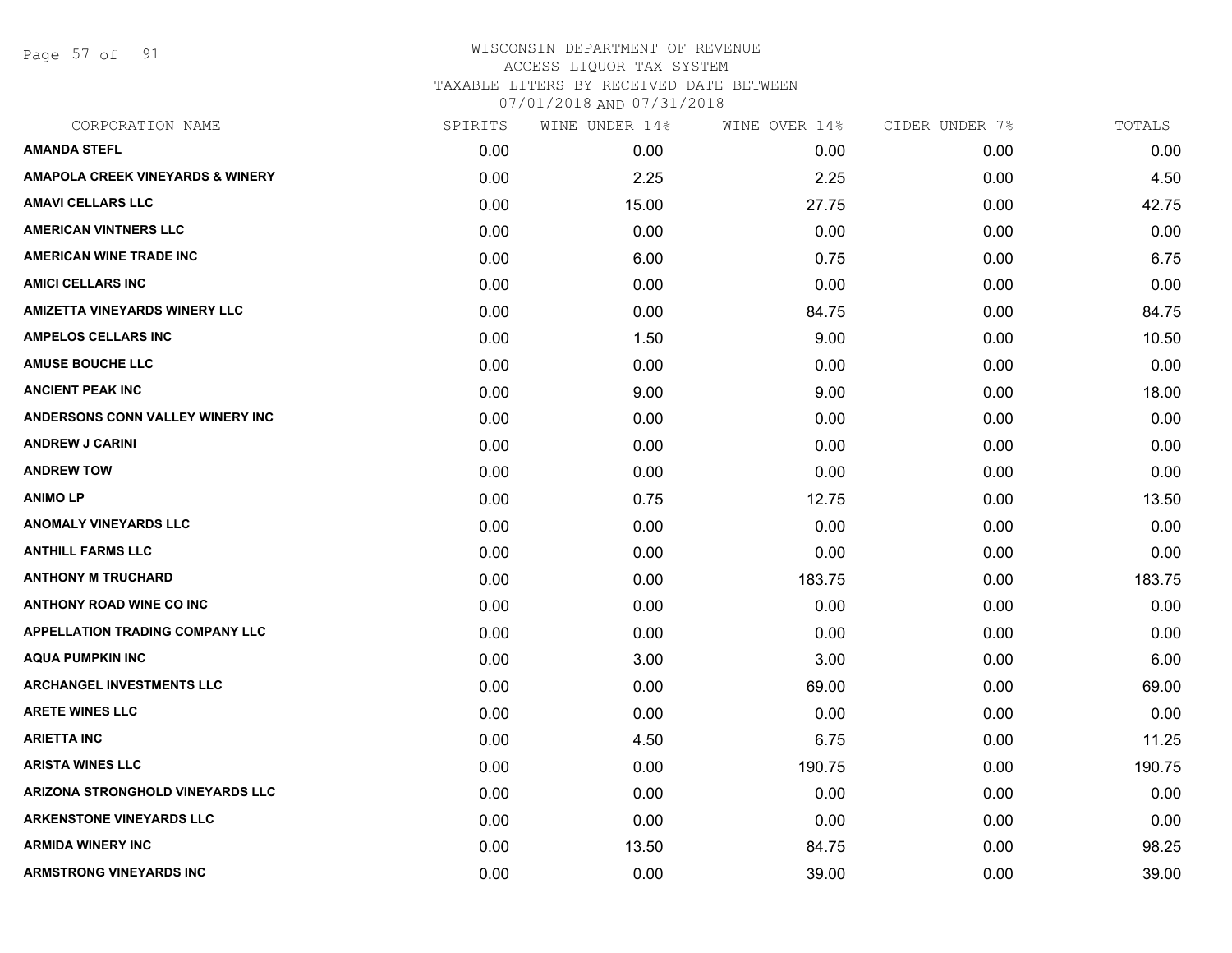Page 58 of 91

## WISCONSIN DEPARTMENT OF REVENUE ACCESS LIQUOR TAX SYSTEM TAXABLE LITERS BY RECEIVED DATE BETWEEN

| CORPORATION NAME                       | SPIRITS | WINE UNDER 14% | WINE OVER 14% | CIDER UNDER 7% | TOTALS   |
|----------------------------------------|---------|----------------|---------------|----------------|----------|
| <b>ARRINGTON VINEYARDS LLC</b>         | 0.00    | 56.27          | 57.75         | 0.00           | 114.02   |
| <b>ARTISTE MANAGEMENT CO LLC</b>       | 0.00    | 0.00           | 4.50          | 0.00           | 4.50     |
| AU BON CLIMAT LLC                      | 0.00    | 15.75          | 0.00          | 0.00           | 15.75    |
| <b>AUBERT WINEGROWING INC</b>          | 0.00    | 0.00           | 125.25        | 0.00           | 125.25   |
| <b>AUGUST BRIGGS JR INC</b>            | 0.00    | 4.50           | 9.00          | 0.00           | 13.50    |
| <b>AUSTIN NICHOLS &amp; CO INC</b>     | 0.00    | 320.25         | 37.50         | 0.00           | 357.75   |
| AVV WINERY CO LLC                      | 0.00    | 15.00          | 81.75         | 0.00           | 96.75    |
| <b>B &amp; B ORGANICS, LLC</b>         | 0.00    | 9.00           | 0.00          | 0.00           | 9.00     |
| <b>B WISE VINEYARDS LLC</b>            | 0.00    | 0.00           | 13.50         | 0.00           | 13.50    |
| <b>BADGER MOUNTAIN INC</b>             | 0.00    | 0.00           | 0.00          | 0.00           | 0.00     |
| <b>BALBOA WINERY LLC</b>               | 0.00    | 0.00           | 0.00          | 0.00           | 0.00     |
| <b>BALLENTINE VINEYARDS INC</b>        | 0.00    | 3.00           | 57.00         | 9.00           | 69.00    |
| <b>BALTIMORE BEND VINEYARD LLC</b>     | 0.00    | 0.00           | 0.00          | 0.00           | 0.00     |
| <b>BANSHEE WINES LLC</b>               | 0.00    | 0.00           | 0.00          | 0.00           | 0.00     |
| <b>BARABOO BLUFF WINERY, LLC</b>       | 0.00    | 0.00           | 0.00          | 0.00           | 0.00     |
| <b>BARGETTOS SANTA CRUZ WINERY INC</b> | 0.00    | 15.75          | 3.75          | 0.00           | 19.50    |
| <b>BARNARD GRIFFIN INC</b>             | 0.00    | 21.00          | 9.00          | 0.00           | 30.00    |
| <b>BARNETT VINEYARDS LP</b>            | 0.00    | 22.50          | 9.00          | 0.00           | 31.50    |
| <b>BATTLE FAMILY VINEYARDS LLC</b>     | 0.00    | 0.00           | 0.00          | 0.00           | 0.00     |
| <b>BAW INC</b>                         | 0.00    | 755.00         | 289.00        | 0.00           | 1,044.00 |
| <b>BAYFIELD WINERY, LTD.</b>           | 0.00    | 0.00           | 0.00          | 0.00           | 0.00     |
| <b>BEAUX FRERES LLC</b>                | 0.00    | 0.75           | 39.00         | 0.00           | 39.75    |
| <b>BECKER FARMS INC</b>                | 0.00    | 0.00           | 0.00          | 0.00           | 0.00     |
| <b>BEDELL NORTH FORK LLC</b>           | 0.00    | 9.00           | 0.00          | 0.00           | 9.00     |
| <b>BEHRENS AND DRINKWARD</b>           | 0.00    | 0.00           | 21.00         | 0.00           | 21.00    |
| <b>BEL VINO LLC</b>                    | 0.00    | 8.25           | 1.50          | 0.00           | 9.75     |
| <b>BELLEVINEZ LLC</b>                  | 0.00    | 0.00           | 0.00          | 0.00           | 0.00     |
| <b>BENESSERE VINEYARDS LTD</b>         | 0.00    | 0.00           | 0.00          | 0.00           | 0.00     |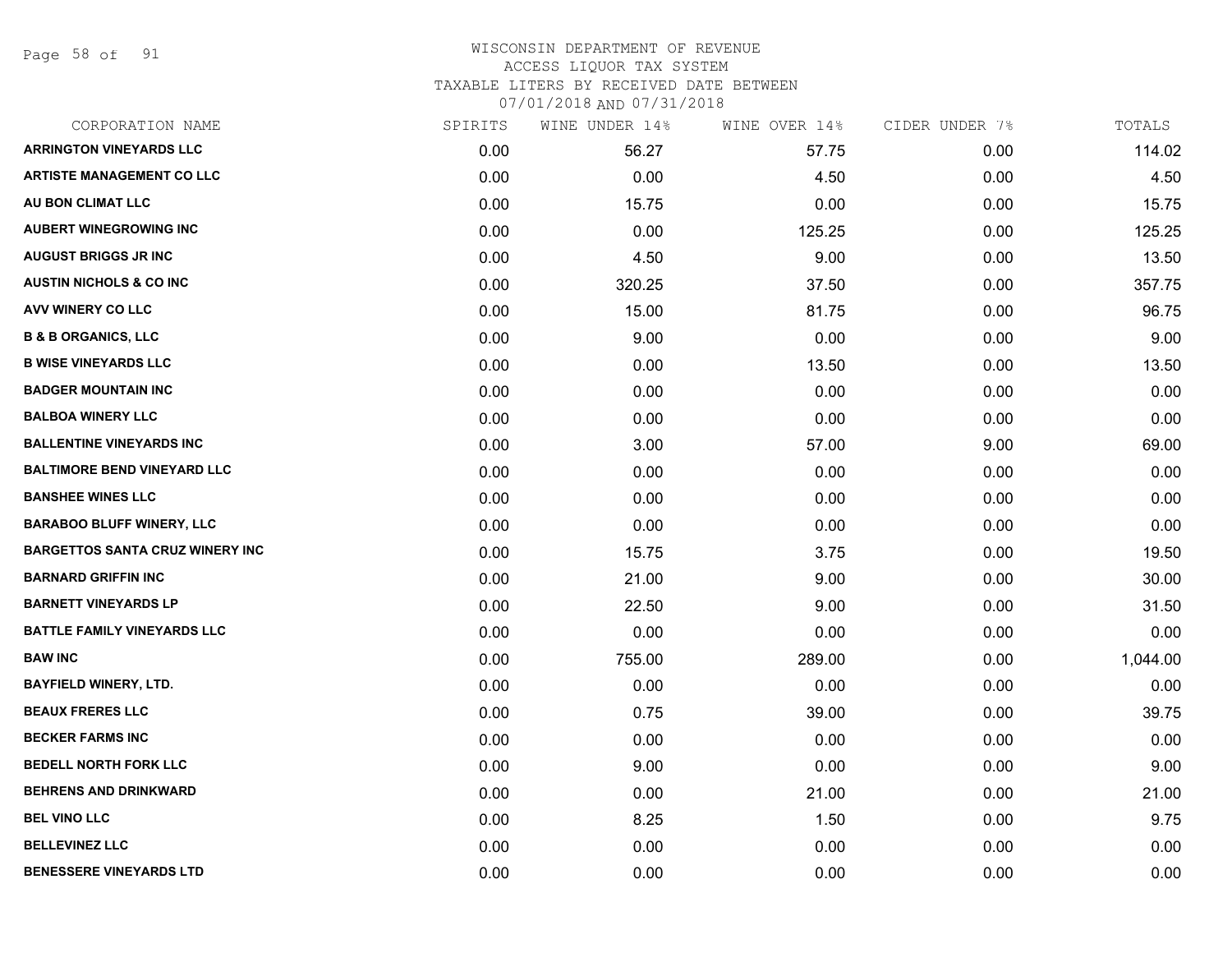Page 59 of 91

| SPIRITS | WINE UNDER 14% | WINE OVER 14% | CIDER UNDER 7% | TOTALS |
|---------|----------------|---------------|----------------|--------|
| 0.00    | 0.00           | 109.50        | 0.00           | 109.50 |
| 0.00    | 10.50          | 43.50         | 0.00           | 54.00  |
| 0.00    | 0.00           | 11.25         | 0.00           | 11.25  |
| 0.00    | 24.00          | 0.00          | 0.00           | 24.00  |
| 0.00    | 0.75           | 110.25        | 0.00           | 111.00 |
| 0.00    | 23.25          | 15.00         | 0.00           | 38.25  |
| 0.00    | 1.50           | 2.25          | 0.00           | 3.75   |
| 0.00    | 6.00           | 15.00         | 0.00           | 21.00  |
| 0.00    | 4.50           | 4.50          | 0.00           | 9.00   |
| 0.00    | 55.50          | 23.25         | 0.00           | 78.75  |
| 0.00    | 243.00         | 129.75        | 0.00           | 372.75 |
| 0.00    | 4.50           | 49.50         | 0.00           | 54.00  |
| 0.00    | 20.25          | 0.00          | 0.00           | 20.25  |
| 0.00    | 41.25          | 16.50         | 0.00           | 57.75  |
| 0.00    | 0.00           | 16.50         | 0.00           | 16.50  |
| 0.00    | 0.00           | 0.00          | 0.00           | 0.00   |
| 0.00    | 0.00           | 0.00          | 0.00           | 0.00   |
| 0.00    | 1.50           | 12.00         | 0.00           | 13.50  |
| 0.00    | 0.00           | 0.00          | 0.00           | 0.00   |
| 0.00    | 0.00           | 0.00          | 0.00           | 0.00   |
| 0.00    | 0.00           | 4.50          | 0.00           | 4.50   |
| 0.00    | 3.00           | 22.50         | 0.00           | 25.50  |
| 0.00    | 89.25          | 17.25         | 0.00           | 106.50 |
| 0.00    | 0.00           | 5.25          | 0.00           | 5.25   |
| 0.00    | 0.00           | 0.00          | 0.00           | 0.00   |
| 0.00    | 45.75          | 38.25         | 0.00           | 84.00  |
| 0.00    | 49.50          | 0.00          | 0.00           | 49.50  |
| 0.00    | 0.00           | 0.00          | 0.00           | 0.00   |
|         |                |               |                |        |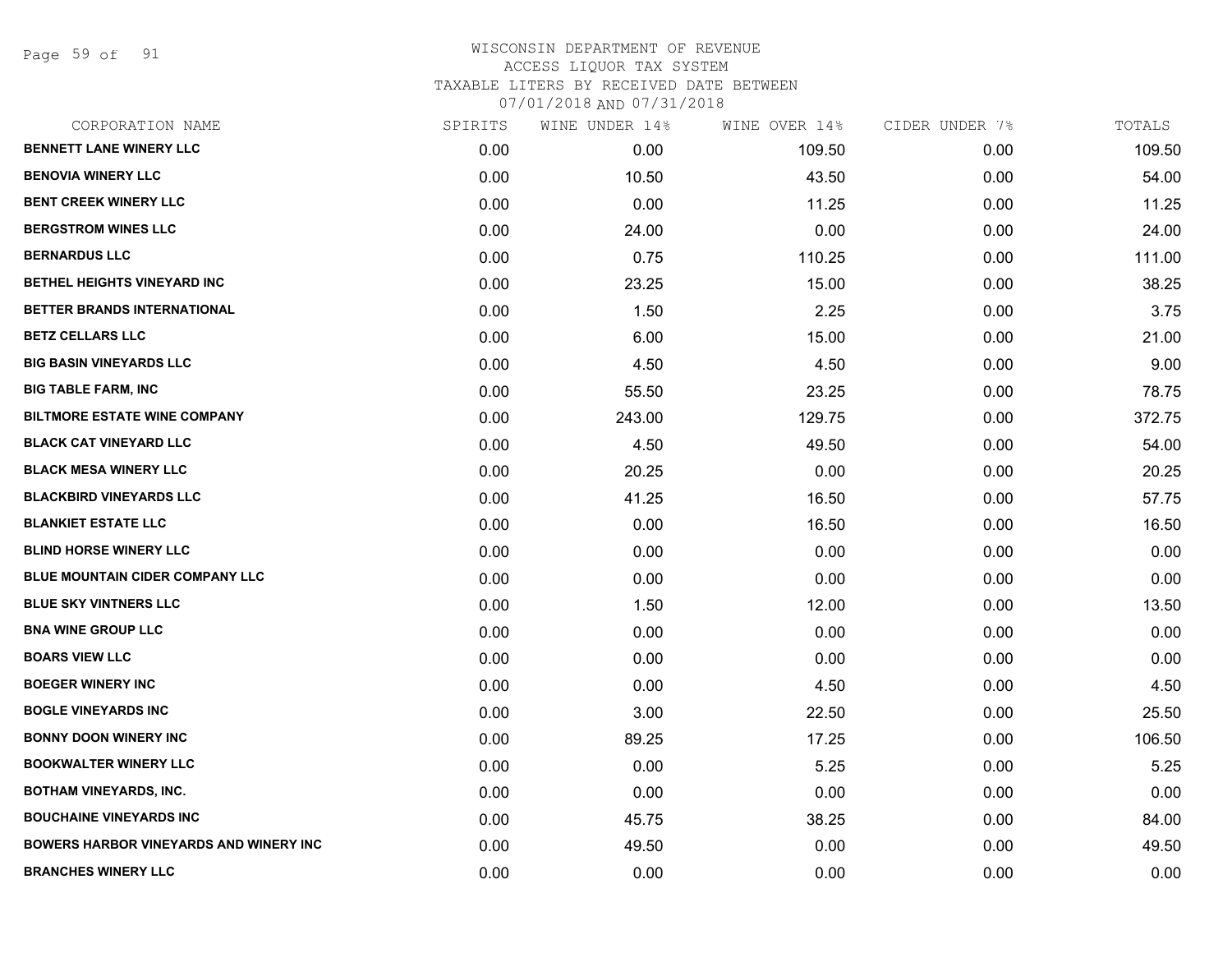Page 60 of 91

#### WISCONSIN DEPARTMENT OF REVENUE ACCESS LIQUOR TAX SYSTEM TAXABLE LITERS BY RECEIVED DATE BETWEEN

| CORPORATION NAME                       | SPIRITS | WINE UNDER 14% | WINE OVER 14% | CIDER UNDER 7% | TOTALS   |
|----------------------------------------|---------|----------------|---------------|----------------|----------|
| <b>BRASSFIELD ESTATE WINERY LLC</b>    | 0.00    | 0.75           | 0.75          | 0.00           | 1.50     |
| <b>BRESSLER VINEYARDS LLC</b>          | 0.00    | 0.00           | 0.00          | 0.00           | 0.00     |
| <b>BRET LOPEZ</b>                      | 0.00    | 0.00           | 15.75         | 0.00           | 15.75    |
| <b>BRIAN CARTER CELLARS LLC</b>        | 0.00    | 15.00          | 12.00         | 0.00           | 27.00    |
| <b>BRIAN M HEATH</b>                   | 0.00    | 171.00         | 27.00         | 0.00           | 198.00   |
| <b>BRIGADOON FARM &amp; WINERY LLC</b> | 0.00    | 0.00           | 0.00          | 0.00           | 0.00     |
| <b>BRIGHT CELLARS INC</b>              | 0.00    | 3,806.25       | 93.00         | 0.00           | 3,899.25 |
| <b>BRONCO WINE COMPANY</b>             | 0.00    | 0.00           | 10.50         | 0.00           | 10.50    |
| BROWN COUNTY WINE COMPANY, INC.        | 0.00    | 1.50           | 3.00          | 0.00           | 4.50     |
| <b>BROWN ESTATE VINEYARDS LLC</b>      | 0.00    | 12.00          | 124.50        | 0.00           | 136.50   |
| <b>BRUTOCAO CELLARS LP</b>             | 0.00    | 93.00          | 24.00         | 0.00           | 117.00   |
| <b>BRYANT VINEYARDS INC</b>            | 0.00    | 0.00           | 15.75         | 0.00           | 15.75    |
| <b>BUCKLER FAMILY VINEYARDS LLC</b>    | 0.00    | 0.00           | 0.00          | 0.00           | 0.00     |
| <b>BULLY HILL VINEYARDS INC</b>        | 0.00    | 0.00           | 0.00          | 0.00           | 0.00     |
| <b>BURGESS CELLARS INC</b>             | 0.00    | 0.00           | 53.25         | 0.00           | 53.25    |
| <b>BURRELL SCHOOL VINEYARDS INC</b>    | 0.00    | 0.00           | 11.25         | 0.00           | 11.25    |
| <b>BUTTONWOOD FARM WINERY INC</b>      | 0.00    | 15.00          | 0.00          | 0.00           | 15.00    |
| <b>C &amp; C WINE SERVICES INC</b>     | 0.00    | 0.00           | 120.75        | 0.00           | 120.75   |
| <b>C &amp; N CORPORATION</b>           | 0.00    | $-4.87$        | 0.00          | 0.00           | $-4.87$  |
| C G DI ARIE VINEYARD & WINERY LLC      | 0.00    | 23.25          | 72.75         | 0.00           | 96.00    |
| <b>C MONDAVI &amp; SONS</b>            | 0.00    | 22.50          | 180.00        | 0.00           | 202.50   |
| <b>CADA LLC</b>                        | 0.00    | 0.00           | 0.00          | 0.00           | 0.00     |
| <b>CAIN CELLARS INC</b>                | 0.00    | 8.25           | 16.50         | 0.00           | 24.75    |
| <b>CAKEBREAD CELLARS</b>               | 0.00    | 314.63         | 779.25        | 0.00           | 1,093.88 |
| <b>CALCAREOUS VINEYARD LLC</b>         | 0.00    | 12.00          | 55.50         | 0.00           | 67.50    |
| <b>CALDWELL WINERY LLC</b>             | 0.00    | 6.00           | 38.25         | 0.00           | 44.25    |
| <b>CALLAWAY TEMECULA LP</b>            | 0.00    | 34.47          | 29.25         | 0.00           | 63.72    |
| <b>CANA'S FEAST WINERY LLC</b>         | 0.00    | 0.00           | 9.00          | 0.00           | 9.00     |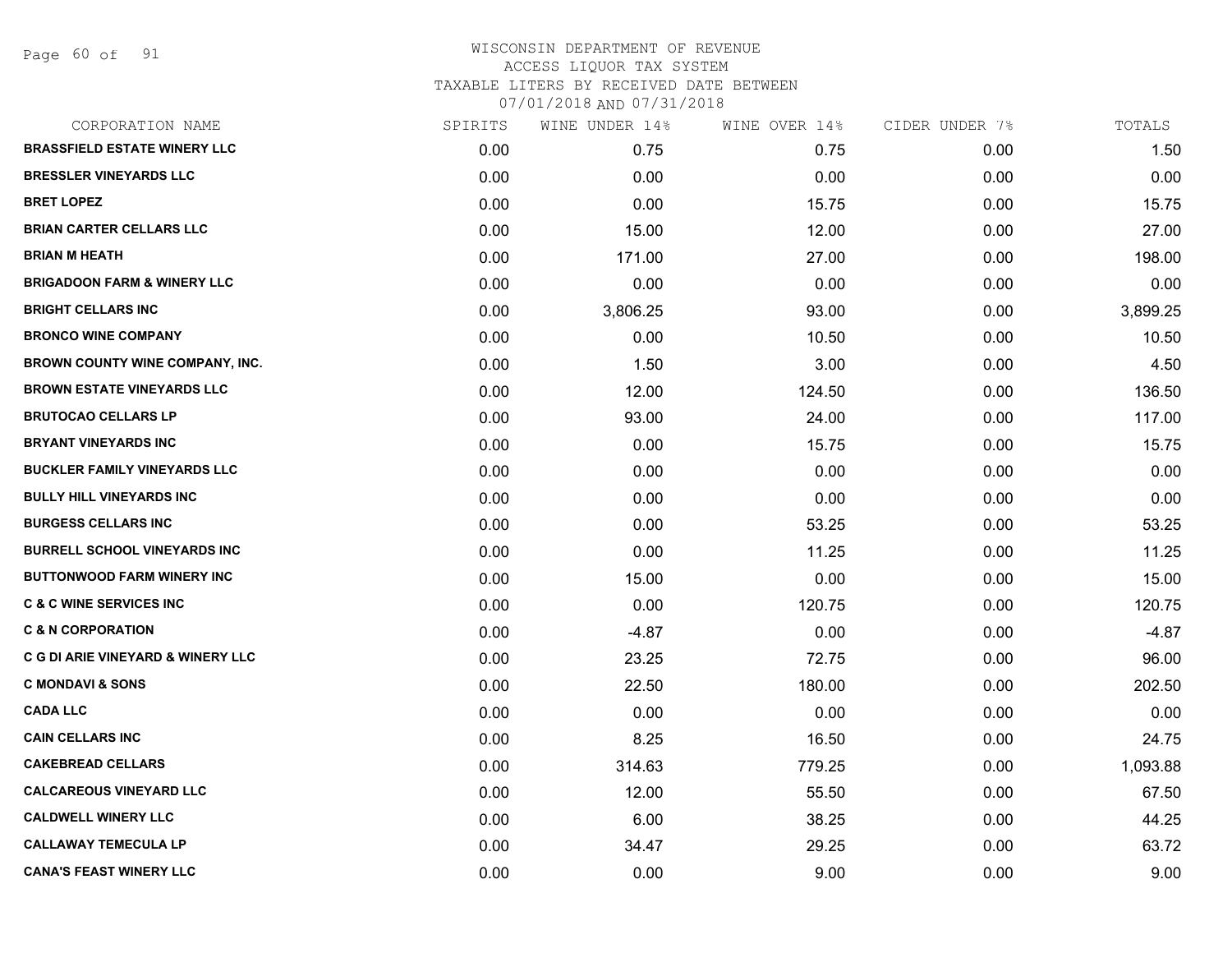Page 61 of 91

| CORPORATION NAME                                  | SPIRITS | WINE UNDER 14% | WINE OVER 14% | CIDER UNDER 7% | TOTALS |
|---------------------------------------------------|---------|----------------|---------------|----------------|--------|
| <b>CARACCIOLI CELLARS INC</b>                     | 0.00    | 0.00           | 0.00          | 0.00           | 0.00   |
| <b>CARL THOMA</b>                                 | 0.00    | 17.25          | 0.00          | 0.00           | 17.25  |
| <b>CARLISLE WINERY &amp; VINEYARDS LLC</b>        | 0.00    | 0.00           | 9.00          | 0.00           | 9.00   |
| <b>CARLOS CREEK WINERY INC</b>                    | 0.00    | 0.00           | 0.00          | 0.00           | 0.00   |
| <b>CARLSON VINEYARDS INC</b>                      | 0.00    | 34.50          | 0.00          | 0.00           | 34.50  |
| <b>CARNEROS WINE COMPANY INC</b>                  | 0.00    | 0.00           | 0.00          | 0.00           | 0.00   |
| <b>CASTORO CELLARS</b>                            | 0.00    | 108.75         | 51.75         | 0.00           | 160.50 |
| <b>CATHERINE ELIZABETH INC</b>                    | 0.00    | 0.00           | 0.00          | 0.00           | 0.00   |
| <b>CAYMUS VINEYARDS INC</b>                       | 0.00    | 0.00           | 104.25        | 0.00           | 104.25 |
| <b>CECIL A ZERBA</b>                              | 0.00    | 0.00           | 29.25         | 0.00           | 29.25  |
| <b>CEDAR KNOLL VINEYARDS INC</b>                  | 0.00    | 0.00           | 152.25        | 0.00           | 152.25 |
| <b>CEJA VINEYARDS INC</b>                         | 0.00    | 0.00           | 8.25          | 0.00           | 8.25   |
| <b>CELLAR RAT CELLARS LLC</b>                     | 0.00    | 54.28          | 5.25          | 0.00           | 59.53  |
| <b>CHACEWATER LLC</b>                             | 0.00    | 0.00           | 0.00          | 0.00           | 0.00   |
| <b>CHAPPELLET WINERY INC</b>                      | 0.00    | 52.50          | 260.25        | 0.00           | 312.75 |
| <b>CHARLES &amp; MARTHA BARRA</b>                 | 0.00    | 20.25          | 14.25         | 0.00           | 34.50  |
| <b>CHARLES REININGER LLC</b>                      | 0.00    | 0.00           | 9.00          | 0.00           | 9.00   |
| <b>CHATEAU BIANCA INC</b>                         | 0.00    | 11.25          | 0.00          | 0.00           | 11.25  |
| <b>CHATEAU DIANA LLC</b>                          | 0.00    | 15.75          | 0.75          | 0.00           | 16.50  |
| <b>CHATEAU GRAND TRAVERSE LTD</b>                 | 0.00    | 0.00           | 0.00          | 0.00           | 0.00   |
| <b>CHATEAU MARGENE INC</b>                        | 0.00    | 0.00           | 0.00          | 0.00           | 0.00   |
| <b>CHATEAU MORRISETTE INC</b>                     | 0.00    | 20.25          | 0.00          | 0.00           | 20.25  |
| <b>CHATEAU OPERATIONS, LTD.</b>                   | 0.00    | 6.00           | 9.00          | 0.00           | 15.00  |
| <b>CHATEAU POTELLE HOLDINGS LLC</b>               | 0.00    | 0.00           | 39.75         | 0.00           | 39.75  |
| <b>CHATEAU ST CROIX WINERY &amp; VINEYARD LLC</b> | 0.00    | 0.00           | 0.00          | 0.00           | 0.00   |
| <b>CHERRY HILL LLC</b>                            | 0.00    | 6.75           | 0.75          | 0.00           | 7.50   |
| <b>CHIARELLO FAMILY VINEYARDS LLC</b>             | 0.00    | 0.00           | 0.00          | 0.00           | 0.00   |
| <b>CHIMNEY ROCK WINERY LLC</b>                    | 0.00    | 0.00           | 264.00        | 0.00           | 264.00 |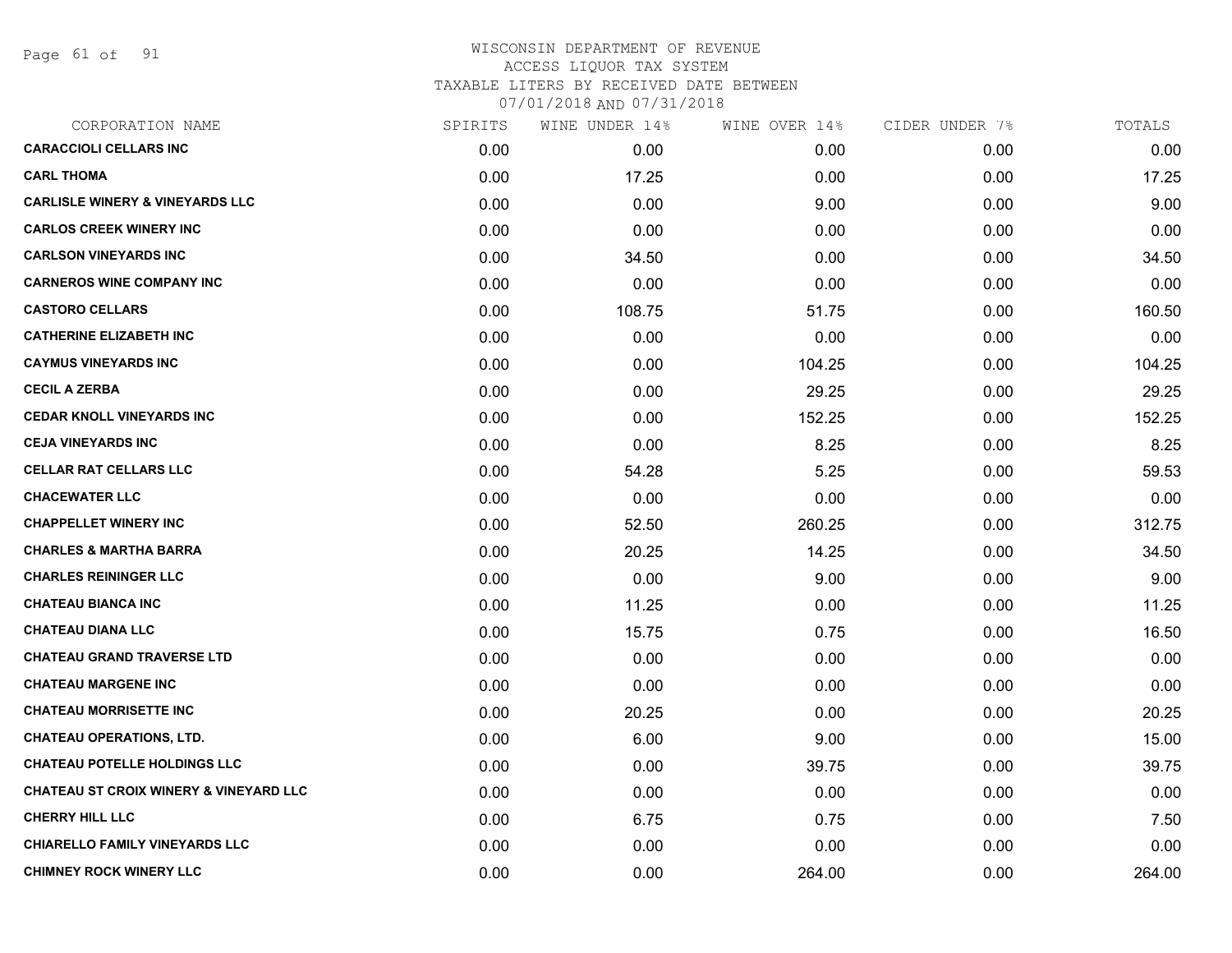Page 62 of 91

#### WISCONSIN DEPARTMENT OF REVENUE ACCESS LIQUOR TAX SYSTEM

TAXABLE LITERS BY RECEIVED DATE BETWEEN

| CORPORATION NAME                                | SPIRITS | WINE UNDER 14% | WINE OVER 14% | CIDER UNDER 7% | TOTALS    |
|-------------------------------------------------|---------|----------------|---------------|----------------|-----------|
| <b>CHRISTOPHE BARON</b>                         | 0.00    | 10,367.50      | 0.00          | 0.00           | 10,367.50 |
| <b>CHRISTOPHER FIGGINS</b>                      | 0.00    | 0.00           | 0.00          | 0.00           | 0.00      |
| <b>CIDER HOUSE OF WISCONSIN LLC</b>             | 0.00    | 0.00           | 0.00          | 0.00           | 0.00      |
| <b>CINNABAR WINERY LLC</b>                      | 0.00    | 3.00           | 30.00         | 0.00           | 33.00     |
| CITY VINTNERS SAN FRANCISCO WINERY LLC          | 0.00    | 0.00           | 0.00          | 0.00           | 0.00      |
| <b>CLAY JAR HOLDINGS LLC</b>                    | 0.00    | 0.00           | 0.00          | 0.00           | 0.00      |
| <b>CLEARWATER CANYON CELLARS LLC</b>            | 0.00    | 0.00           | 0.00          | 0.00           | 0.00      |
| <b>CLIF BAR FAMILY WINERY &amp; FARM LLC</b>    | 0.00    | 36.75          | 108.75        | 0.00           | 145.50    |
| <b>CLINE CELLARS INC</b>                        | 0.00    | 51.00          | 148.50        | 0.00           | 199.50    |
| <b>CLOS DU VAL WINE CO LTD</b>                  | 0.00    | 14.25          | 81.00         | 0.00           | 95.25     |
| <b>CLOS LACHANCE WINES LLC</b>                  | 0.00    | 1.50           | 13.50         | 0.00           | 15.00     |
| <b>COCKERELL WINE CONSULTING LLC</b>            | 0.00    | 3.00           | 0.00          | 0.00           | 3.00      |
| <b>CODORNIU NAPA INC</b>                        | 0.00    | 52.50          | 504.00        | 0.00           | 556.50    |
| <b>COELHO WINERY INC</b>                        | 0.00    | 9.00           | 0.00          | 0.00           | 9.00      |
| <b>COL SOLARE, LLP</b>                          | 0.00    | 1.50           | 62.25         | 0.00           | 63.75     |
| <b>COLGIN PARTNERS LLC</b>                      | 0.00    | 0.00           | 11.25         | 0.00           | 11.25     |
| <b>COLLEEN M BOS</b>                            | 0.00    | 0.00           | 0.00          | 0.00           | 0.00      |
| <b>COLUMBIA RIVER WINERY INC</b>                | 0.00    | 19.50          | 21.00         | 0.00           | 40.50     |
| <b>CONSTELLATION BRANDS U.S. OPERATIONS INC</b> | 0.00    | 140.71         | 715.50        | 0.00           | 856.21    |
| <b>CONUNDRUM WINERY LLC</b>                     | 0.00    | 50.25          | 0.00          | 0.00           | 50.25     |
| <b>CONWAY VINEYARDS INC</b>                     | 0.00    | 0.00           | 0.00          | 0.00           | 0.00      |
| <b>COOL HAND VINEYARDS LLC</b>                  | 0.00    | 8.25           | 27.00         | 0.00           | 35.25     |
| <b>COPPER CANE LLC</b>                          | 0.00    | 0.75           | 29.25         | 0.00           | 30.00     |
| <b>CORISON WINERY INC</b>                       | 0.00    | 8.25           | 0.00          | 0.00           | 8.25      |
| <b>CORNERSTONE CELLARS LLC</b>                  | 0.00    | 0.00           | 8.25          | 0.00           | 8.25      |
| <b>CORY J MICHAL</b>                            | 0.00    | 34.50          | 0.00          | 0.00           | 34.50     |
| <b>COURAGEOUS INC</b>                           | 0.00    | 0.00           | 0.00          | 0.00           | 0.00      |
| <b>CRAIG FLETCHER</b>                           | 0.00    | 0.00           | 0.00          | 0.00           | 0.00      |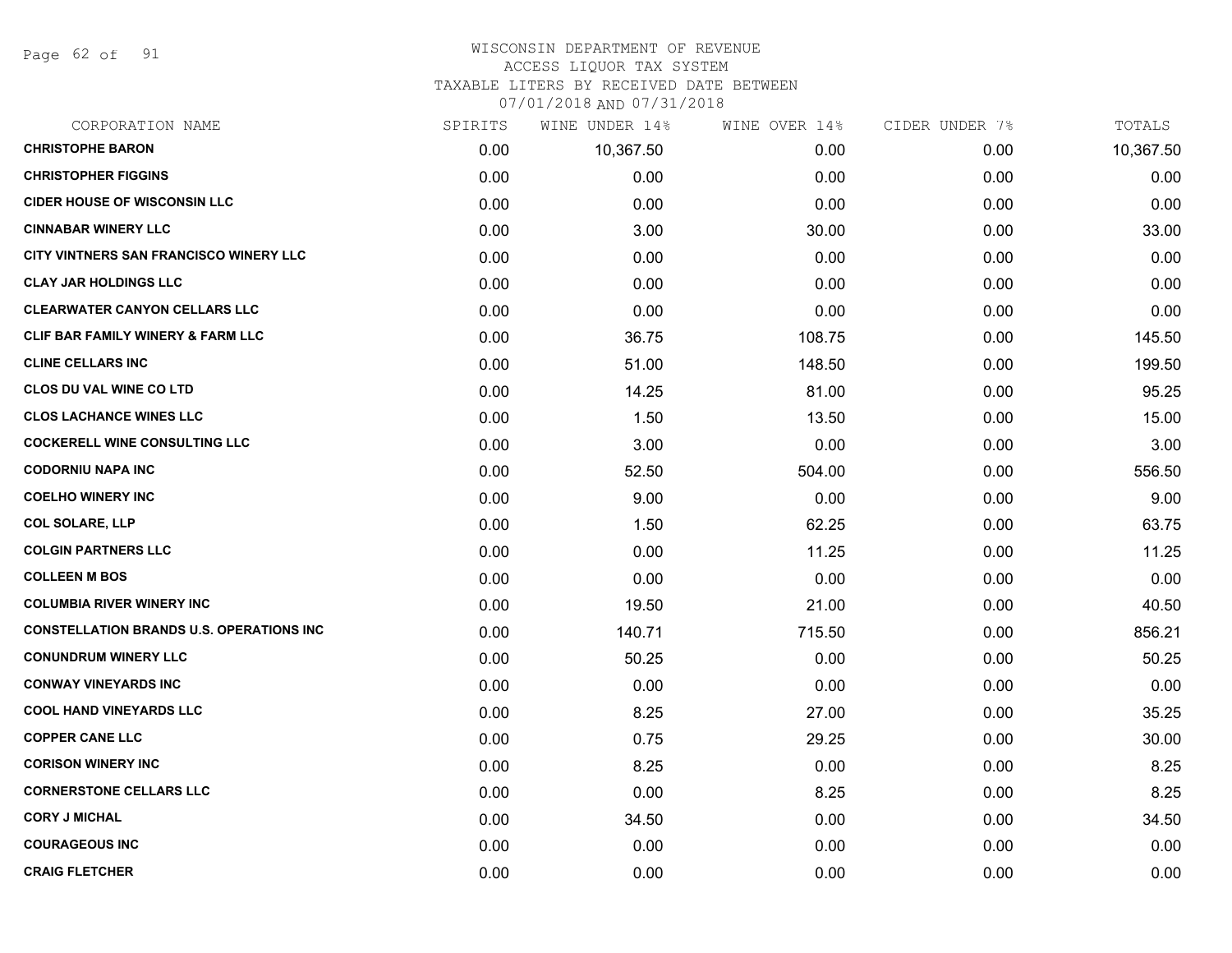Page 63 of 91

| SPIRITS | WINE UNDER 14% | WINE OVER 14% | CIDER UNDER 7% | TOTALS |
|---------|----------------|---------------|----------------|--------|
| 0.00    | 0.00           | 0.00          | 0.00           | 0.00   |
| 0.00    | 9.00           | 22.50         | 0.00           | 31.50  |
| 0.00    | 8.25           | 0.00          | 0.00           | 8.25   |
| 0.00    | 9.00           | 24.00         | 0.00           | 33.00  |
| 0.00    | 57.00          | 0.00          | 0.00           | 57.00  |
| 0.00    | 0.00           | 111.75        | 0.00           | 111.75 |
| 0.00    | 0.00           | 0.00          | 0.00           | 0.00   |
| 0.00    | 0.00           | 0.00          | 0.00           | 0.00   |
| 0.00    | 0.00           | 0.00          | 0.00           | 0.00   |
| 0.00    | 14.25          | 49.50         | 0.00           | 63.75  |
| 0.00    | 65.25          | 146.25        | 0.00           | 211.50 |
| 0.00    | 0.00           | 0.00          | 0.00           | 0.00   |
| 0.00    | 49.50          | 12.00         | 0.00           | 61.50  |
| 0.00    | 0.00           | 0.00          | 0.00           | 0.00   |
| 0.00    | 0.00           | 0.00          | 0.00           | 0.00   |
| 0.00    | 0.00           | 0.00          | 0.00           | 0.00   |
| 0.00    | 0.00           | 0.00          | 0.00           | 0.00   |
| 0.00    | 12.00          | 21.00         | 0.00           | 33.00  |
| 0.00    | 0.00           | 0.00          | 0.00           | 0.00   |
| 0.00    | 6.75           | 56.25         | 0.00           | 63.00  |
| 0.00    | 0.00           | 242.25        | 0.00           | 242.25 |
| 0.00    | 0.00           | 42.00         | 0.00           | 42.00  |
| 0.00    | 0.00           | 27.00         | 0.00           | 27.00  |
| 0.00    | 75.00          | 0.00          | 0.00           | 75.00  |
| 0.00    | 0.00           | 25.50         | 0.00           | 25.50  |
| 0.00    | 0.00           | 0.00          | 0.00           | 0.00   |
| 0.00    | 0.00           | 54.75         | 0.00           | 54.75  |
| 0.00    | 0.00           | 119.25        | 0.00           | 119.25 |
|         |                |               |                |        |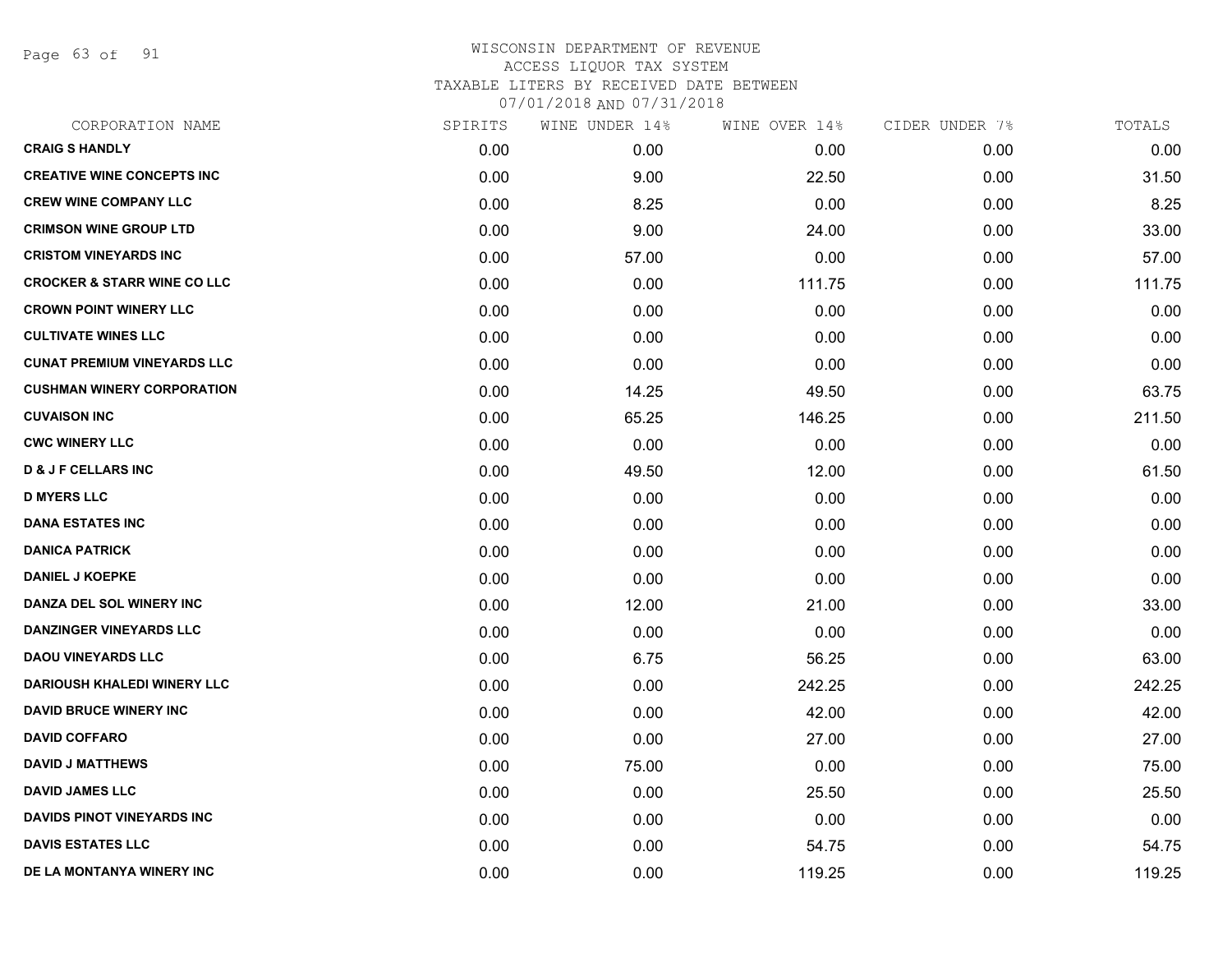Page 64 of 91

| CORPORATION NAME                                              | SPIRITS | WINE UNDER 14% | WINE OVER 14% | CIDER UNDER 7% | TOTALS |
|---------------------------------------------------------------|---------|----------------|---------------|----------------|--------|
| DEERFIELD RANCH WINERY LLC                                    | 0.00    | 0.00           | 0.00          | 0.00           | 0.00   |
| <b>DEL DOTTO VINEYARDS INC</b>                                | 0.00    | 17.00          | 148.13        | 0.00           | 165.13 |
| <b>DELICATO VINEYARDS INC</b>                                 | 0.00    | 69.00          | 96.75         | 0.00           | 165.75 |
| <b>DELILLE CELLARS LLC</b>                                    | 0.00    | 8.25           | 46.50         | 0.00           | 54.75  |
| <b>DENNER WINERY INC</b>                                      | 0.00    | 0.00           | 0.00          | 0.00           | 0.00   |
| <b>DENNIS R ONEIL</b>                                         | 0.00    | 0.00           | 9.00          | 0.00           | 9.00   |
| DH GUSTAFSON FAMILY VINEYARDS LLC                             | 0.00    | 27.75          | 54.25         | 0.00           | 82.00  |
| <b>DIAMOND MOUNTAIN VINEYARD</b>                              | 0.00    | 0.00           | 0.00          | 0.00           | 0.00   |
| <b>DIANA HOBSON</b>                                           | 0.00    | 0.00           | 0.00          | 0.00           | 0.00   |
| <b>DOMAINE CARNEROS LTD</b>                                   | 0.00    | 210.00         | 127.50        | 0.00           | 337.50 |
| <b>DOMAINE CHANDON INC</b>                                    | 0.00    | 524.97         | 0.00          | 0.00           | 524.97 |
| <b>DOMAINE DE MARIA SOTER LLC</b>                             | 0.00    | 15.00          | 0.00          | 0.00           | 15.00  |
| <b>DOMAINE DROUHIN OREGON LLC</b>                             | 0.00    | 18.75          | 62.25         | 0.00           | 81.00  |
| <b>DOMAINE MB LLC</b>                                         | 0.00    | 0.00           | 0.00          | 0.00           | 0.00   |
| <b>DOMAINE SERENE VINEYARDS &amp; WINERY INC</b>              | 0.00    | 49.50          | 49.50         | 0.00           | 99.00  |
| <b>DOMINICK CHIRICHILLO</b>                                   | 0.00    | 0.00           | 3.00          | 0.00           | 3.00   |
| DON SEBASTIANI & SONS INTERNATIONAL WINE<br><b>NEGOCIANTS</b> | 0.00    | 18.00          | 0.00          | 0.00           | 18.00  |
| <b>DONALD PHILLIPS HILL JR</b>                                | 0.00    | 0.00           | 0.00          | 0.00           | 0.00   |
| DONATI FAMILY VINEYARD INC                                    | 0.00    | 9.00           | 0.00          | 0.00           | 9.00   |
| DONELAN FAMILY WINE CELLARS LLC                               | 0.00    | 27.00          | 7.50          | 0.00           | 34.50  |
| <b>DOUBLE CANYON VINEYARDS LLC</b>                            | 0.00    | 9.00           | 9.00          | 0.00           | 18.00  |
| DRAKE MAKES WINE, INC.                                        | 0.00    | 0.00           | 0.00          | 0.00           | 0.00   |
| DRUMLIN RIDGE WINERY LLC                                      | 0.00    | 0.00           | 0.00          | 0.00           | 0.00   |
| DRY CREEK VINEYARD INC                                        | 0.00    | 136.50         | 843.75        | 0.00           | 980.25 |
| <b>DSC INVESTORS INC</b>                                      | 0.00    | 0.00           | 0.00          | 0.00           | 0.00   |
| <b>DUCKHORN WINE COMPANY</b>                                  | 0.00    | 73.50          | 480.00        | 0.00           | 553.50 |
| <b>DUMOL WINERY LLC</b>                                       | 0.00    | 0.00           | 105.00        | 0.00           | 105.00 |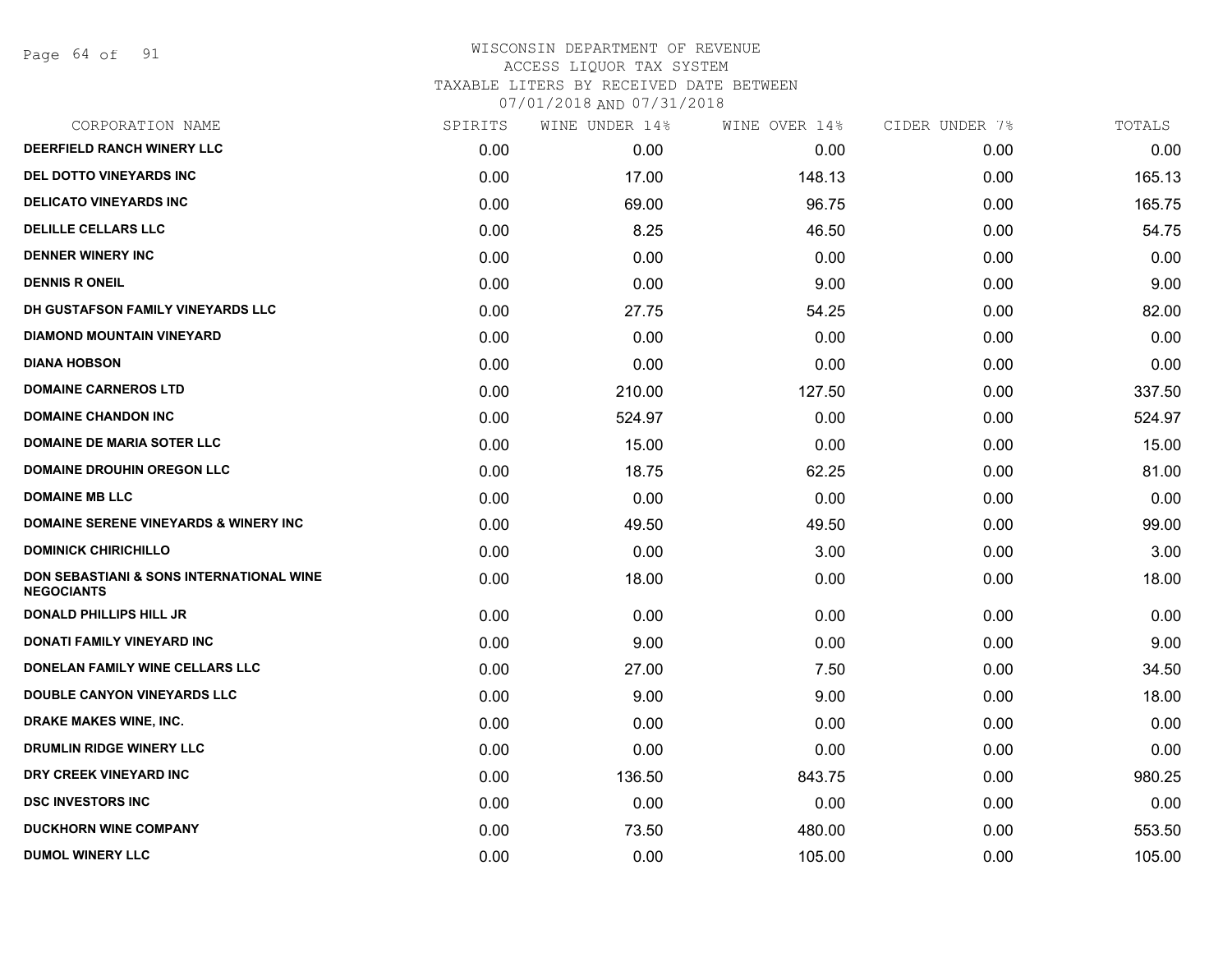Page 65 of 91

# WISCONSIN DEPARTMENT OF REVENUE ACCESS LIQUOR TAX SYSTEM TAXABLE LITERS BY RECEIVED DATE BETWEEN

| CORPORATION NAME                         | SPIRITS | WINE UNDER 14% | WINE OVER 14% | CIDER UNDER 7% | TOTALS   |
|------------------------------------------|---------|----------------|---------------|----------------|----------|
| <b>DUNHAM CELLARS LLC</b>                | 0.00    | 15.75          | 12.75         | 0.00           | 28.50    |
| <b>DUNN VINEYARDS LLC</b>                | 0.00    | 15.75          | 0.00          | 0.00           | 15.75    |
| <b>DUPLIN WINE CELLARS INC</b>           | 0.00    | 171.00         | 0.00          | 0.00           | 171.00   |
| DUTTON GOLDFIELD WINERY LLC              | 0.00    | 74.25          | 0.00          | 0.00           | 74.25    |
| <b>E &amp; J GALLO WINERY</b>            | 0.00    | 269.25         | 779.00        | 0.00           | 1,048.25 |
| <b>E STRING CELLARS LLC</b>              | 0.00    | 18.00          | 6.00          | 0.00           | 24.00    |
| <b>EAGLES LANDING WINERY LLC</b>         | 0.00    | 23.75          | 0.00          | 0.00           | 23.75    |
| <b>EARL E BROWN &amp; SONS INC</b>       | 0.00    | 0.00           | 0.00          | 0.00           | 0.00     |
| <b>EBERLE WINERY LP</b>                  | 0.00    | 7.50           | 44.25         | 0.00           | 51.75    |
| EDEN ICE CIDER COMPANY INC.              | 0.00    | 0.00           | 0.00          | 0.00           | 0.00     |
| <b>EDWARD J RINK</b>                     | 0.00    | 0.00           | 0.00          | 0.00           | 0.00     |
| EHREN JORDAN WINE CELLARS LLC            | 0.00    | 0.00           | 0.00          | 0.00           | 0.00     |
| <b>EILEEN BRYS</b>                       | 0.00    | 62.25          | 0.00          | 0.00           | 62.25    |
| <b>ELEGANCE PROPERTIES LLC</b>           | 0.00    | 0.00           | 12.00         | 0.00           | 12.00    |
| <b>ELISABETH W KLEIN</b>                 | 0.00    | 0.00           | 0.00          | 0.00           | 0.00     |
| ELK COVE VINEYARDS INC                   | 0.00    | 67.50          | 0.00          | 0.00           | 67.50    |
| <b>ELV-OREGON LLC</b>                    | 0.00    | 0.00           | 0.00          | 0.00           | 0.00     |
| <b>ELYSE WINERY LLC</b>                  | 0.00    | 10.50          | 16.13         | 0.00           | 26.63    |
| <b>EMILIO GUGLIELMO WINERY INC</b>       | 0.00    | 0.00           | 0.00          | 0.00           | 0.00     |
| <b>ERIC TRUMP WINE MANUFACTURING LLC</b> | 0.00    | 33.75          | 1.50          | 0.00           | 35.25    |
| <b>ERNEST VINEYARDS LLC</b>              | 0.00    | 0.00           | 0.00          | 0.00           | 0.00     |
| <b>ESCALERA-BOULET LLC</b>               | 0.00    | 2.25           | 11.25         | 0.00           | 13.50    |
| <b>F KORBEL &amp; BROS INC</b>           | 0.00    | 266.15         | 73.50         | 0.00           | 339.65   |
| <b>FANTESCA LLC</b>                      | 0.00    | 0.00           | 36.00         | 0.00           | 36.00    |
| <b>FAT BOYS INC</b>                      | 0.00    | 2.25           | 6.75          | 0.00           | 9.00     |
| <b>FAWN CREEK WINERY LLC</b>             | 0.00    | 0.00           | 0.00          | 0.00           | 0.00     |
| <b>FAZELI VINEYARDS, LLC</b>             | 0.00    | 3.00           | 19.50         | 0.00           | 22.50    |
| <b>FENESTRA WINERY INC</b>               | 0.00    | 0.75           | 0.75          | 0.00           | 1.50     |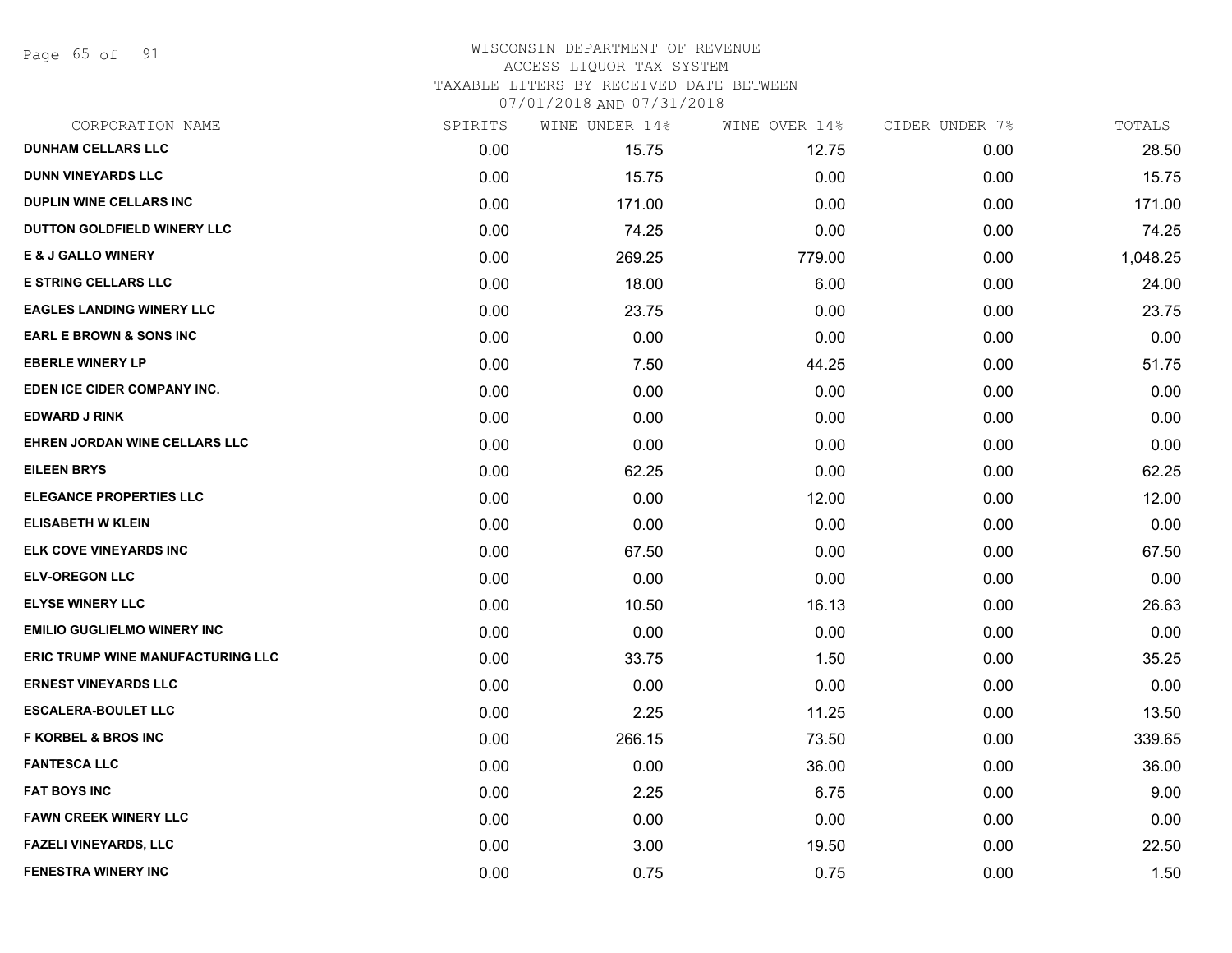Page 66 of 91

| CORPORATION NAME                               | SPIRITS | WINE UNDER 14% | WINE OVER 14% | CIDER UNDER 7% | TOTALS |
|------------------------------------------------|---------|----------------|---------------|----------------|--------|
| FENN VALLEY VINEYARDS, INC.                    | 0.00    | 31.50          | 0.00          | 0.00           | 31.50  |
| <b>FERMENTING CELLARS LLC</b>                  | 0.00    | 0.00           | 0.00          | 0.00           | 0.00   |
| FERRARI CARANO VINEYARDS & WINERY LLC          | 0.00    | 6.00           | 218.63        | 0.00           | 224.63 |
| <b>FETZER VINEYARDS</b>                        | 0.00    | 0.00           | 0.00          | 0.00           | 0.00   |
| <b>FICKLIN VINEYARDS INC</b>                   | 0.00    | 0.00           | 0.00          | 0.00           | 0.00   |
| <b>FIDDLEHEAD CELLARS LP</b>                   | 0.00    | 60.75          | 18.00         | 0.00           | 78.75  |
| <b>FIDELITAS WINES LLC</b>                     | 0.00    | 6.75           | 33.00         | 0.00           | 39.75  |
| <b>FIESTA VINEYARD &amp; WINERY LLC</b>        | 0.00    | 12.75          | 0.00          | 0.00           | 12.75  |
| <b>FINKELSTEIN VINEYARDS INC</b>               | 0.00    | 18.00          | 9.00          | 0.00           | 27.00  |
| <b>FIRESTEED CORPORATION</b>                   | 0.00    | 0.00           | 0.00          | 0.00           | 0.00   |
| <b>FISHER KING WINERY, LLC</b>                 | 0.00    | 0.00           | 0.00          | 0.00           | 0.00   |
| <b>FISHER VINEYARDS</b>                        | 0.00    | 0.00           | 25.50         | 0.00           | 25.50  |
| <b>FITVINE LLC</b>                             | 0.00    | 0.00           | 0.00          | 0.00           | 0.00   |
| <b>FIVE VINES LLC</b>                          | 0.00    | 0.00           | 0.00          | 0.00           | 0.00   |
| <b>FLORA SPRINGS WINE COMPANY</b>              | 0.00    | 4.50           | 154.50        | 0.00           | 159.00 |
| FLOWERS VINEYARD AND WINERY, LLC               | 0.00    | 65.25          | 18.00         | 0.00           | 83.25  |
| <b>FLYING B VINEYARD LP</b>                    | 0.00    | 0.00           | 27.00         | 0.00           | 27.00  |
| <b>FN CELLARS LLC</b>                          | 0.00    | 13.52          | 450.00        | 0.00           | 463.52 |
| <b>FOLEY ESTATES VINEYARD &amp; WINERY LLC</b> | 0.00    | 5.25           | 46.50         | 0.00           | 51.75  |
| <b>FOLEY FAMILY WINES INC</b>                  | 0.00    | 149.25         | 483.00        | 0.00           | 632.25 |
| <b>FOLEY FAMILY WINES INC</b>                  | 0.00    | 0.00           | 0.00          | 0.00           | 0.00   |
| <b>FOLIO WINE COMPANY LLC</b>                  | 0.00    | 0.00           | 0.00          | 0.00           | 0.00   |
| <b>FONTANELLA WINES LLC</b>                    | 0.00    | 0.00           | 0.00          | 0.00           | 0.00   |
| <b>FORT ROSS VINEYARD &amp; WINERY LLC</b>     | 0.00    | 0.00           | 13.50         | 0.00           | 13.50  |
| <b>FOXEN VINEYARD INC</b>                      | 0.00    | 40.50          | 36.00         | 0.00           | 76.50  |
| <b>FRANCIS COPPOLA WINERY LLC</b>              | 0.00    | 422.57         | 276.75        | 0.00           | 699.32 |
| <b>FRANCISCAN VINEYARDS INC</b>                | 0.00    | 200.64         | 695.25        | 0.00           | 895.89 |
| <b>FRANK FAMILY VINEYARDS LLC</b>              | 0.00    | 44.25          | 98.63         | 0.00           | 142.88 |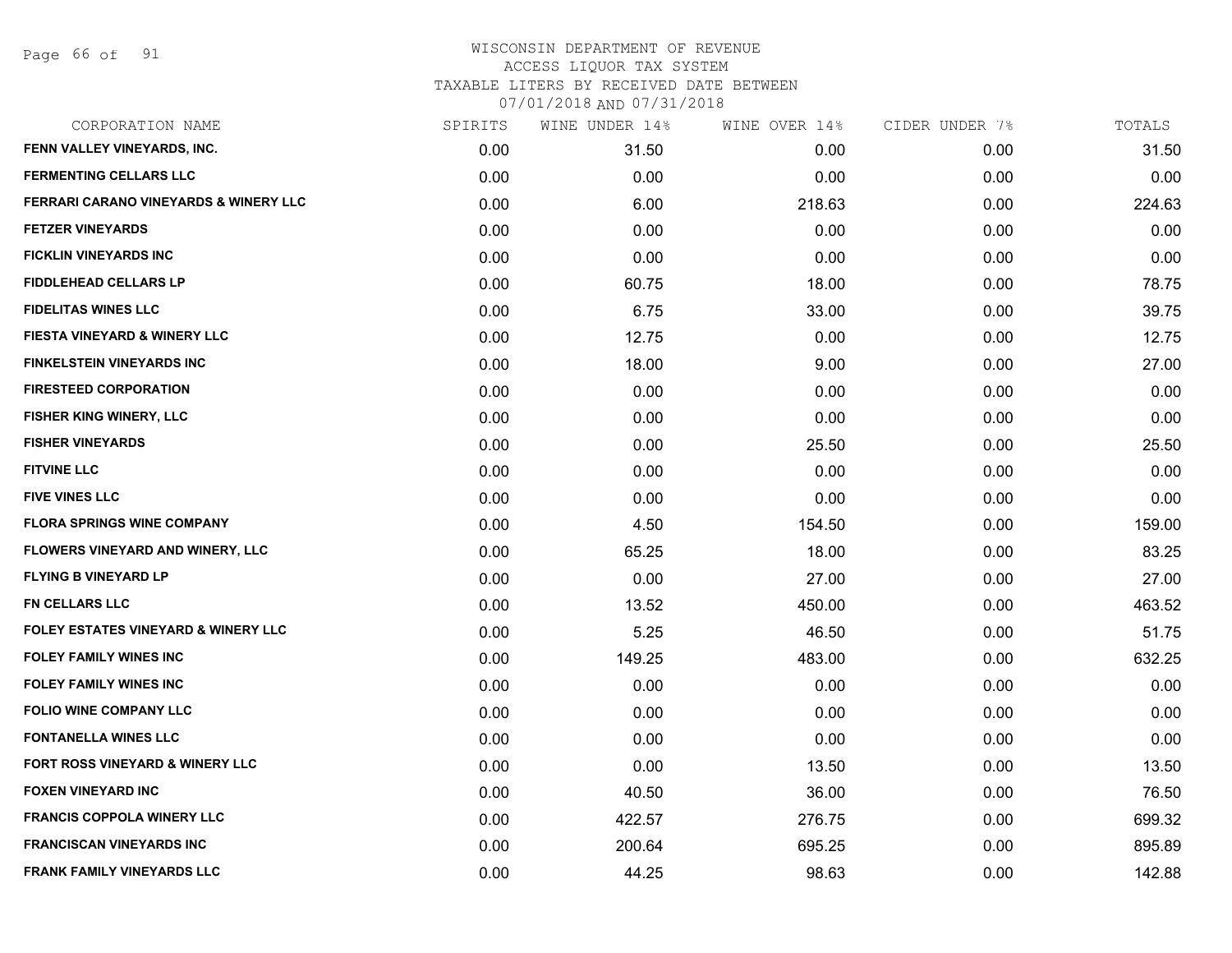Page 67 of 91

## WISCONSIN DEPARTMENT OF REVENUE ACCESS LIQUOR TAX SYSTEM TAXABLE LITERS BY RECEIVED DATE BETWEEN

| CORPORATION NAME                                    | SPIRITS | WINE UNDER 14% | WINE OVER 14% | CIDER UNDER 7% | TOTALS |
|-----------------------------------------------------|---------|----------------|---------------|----------------|--------|
| <b>FRED C SCHERRER</b>                              | 0.00    | 0.00           | 0.00          | 0.00           | 0.00   |
| <b>FREIXENET SONOMA CAVES INC</b>                   | 0.00    | 174.75         | 46.50         | 0.00           | 221.25 |
| <b>FREY VINEYARDS LTD</b>                           | 0.00    | 61.50          | 9.75          | 0.00           | 71.25  |
| <b>FROGS LEAP WINERY</b>                            | 0.00    | 262.50         | 0.00          | 0.00           | 262.50 |
| <b>FROGTOWN CELLARS LLP</b>                         | 0.00    | 0.00           | 0.00          | 0.00           | 0.00   |
| FRUIT OF THE WOODS WINE CELLAR, INC.                | 0.00    | 0.00           | 0.00          | 0.00           | 0.00   |
| <b>FULCRUM WINES LLC</b>                            | 0.00    | 706.50         | 0.00          | 0.00           | 706.50 |
| <b>FULKERSON WINE CELLARS LLC</b>                   | 0.00    | 0.00           | 0.00          | 0.00           | 0.00   |
| <b>FULLERTON WINES, INC.</b>                        | 0.00    | 15.00          | 0.00          | 0.00           | 15.00  |
| <b>FURTHERMORE LLC</b>                              | 0.00    | 0.00           | 0.00          | 0.00           | 0.00   |
| <b>G GRAHAM WINES INC</b>                           | 0.00    | 0.00           | 27.00         | 0.00           | 27.00  |
| <b>GALENA CELLARS INC</b>                           | 0.00    | 28.50          | 0.00          | 0.00           | 28.50  |
| <b>GALLICA WINES LLC</b>                            | 0.00    | 0.00           | 2.25          | 0.00           | 2.25   |
| <b>GAMBLE FAMILY VINEYARDS LLC</b>                  | 0.00    | 471.75         | 166.50        | 0.00           | 638.25 |
| <b>GARGIULO VINEYARD LLC</b>                        | 0.00    | 81.00          | 16.50         | 0.00           | 97.50  |
| <b>GARROD TRUST</b>                                 | 0.00    | 3.00           | 1.50          | 0.00           | 4.50   |
| <b>GARVIN HEIGHTS VINEYARDS, LLC</b>                | 0.00    | 0.00           | 0.00          | 0.00           | 0.00   |
| <b>GEARY MARKET INVESTMENT COMPANY LTD</b>          | 0.00    | 25.50          | 24.00         | 0.00           | 49.50  |
| <b>GEMSTONE VINEYARDS LLC</b>                       | 0.00    | 0.00           | 0.00          | 0.00           | 0.00   |
| <b>GENERATIONS OF SONOMA LLC</b>                    | 0.00    | 14.25          | 75.75         | 0.00           | 90.00  |
| <b>GENESEO PARTNERS LP</b>                          | 0.00    | 0.00           | 36.00         | 0.00           | 36.00  |
| <b>GEORGE O HENDRY</b>                              | 0.00    | 9.35           | 11.29         | 0.00           | 20.64  |
| <b>GERBER, GERBER &amp; GERBER DISCLAIMER TRUST</b> | 0.00    | 33.00          | 0.00          | 0.00           | 33.00  |
| <b>GERHARD REISACHER</b>                            | 0.00    | 0.00           | 0.00          | 0.00           | 0.00   |
| <b>GF WINES LLC</b>                                 | 0.00    | 90.00          | 137.25        | 0.00           | 227.25 |
| <b>GHOST HILL CELLARS LLC</b>                       | 0.00    | 15.00          | 0.75          | 0.00           | 15.75  |
| <b>GIFT SERVICES INC</b>                            | 0.00    | 273.75         | 6.75          | 0.00           | 280.50 |
| <b>GLOBAL UNIVERSAL SRL</b>                         | 0.00    | 0.00           | 0.00          | 0.00           | 0.00   |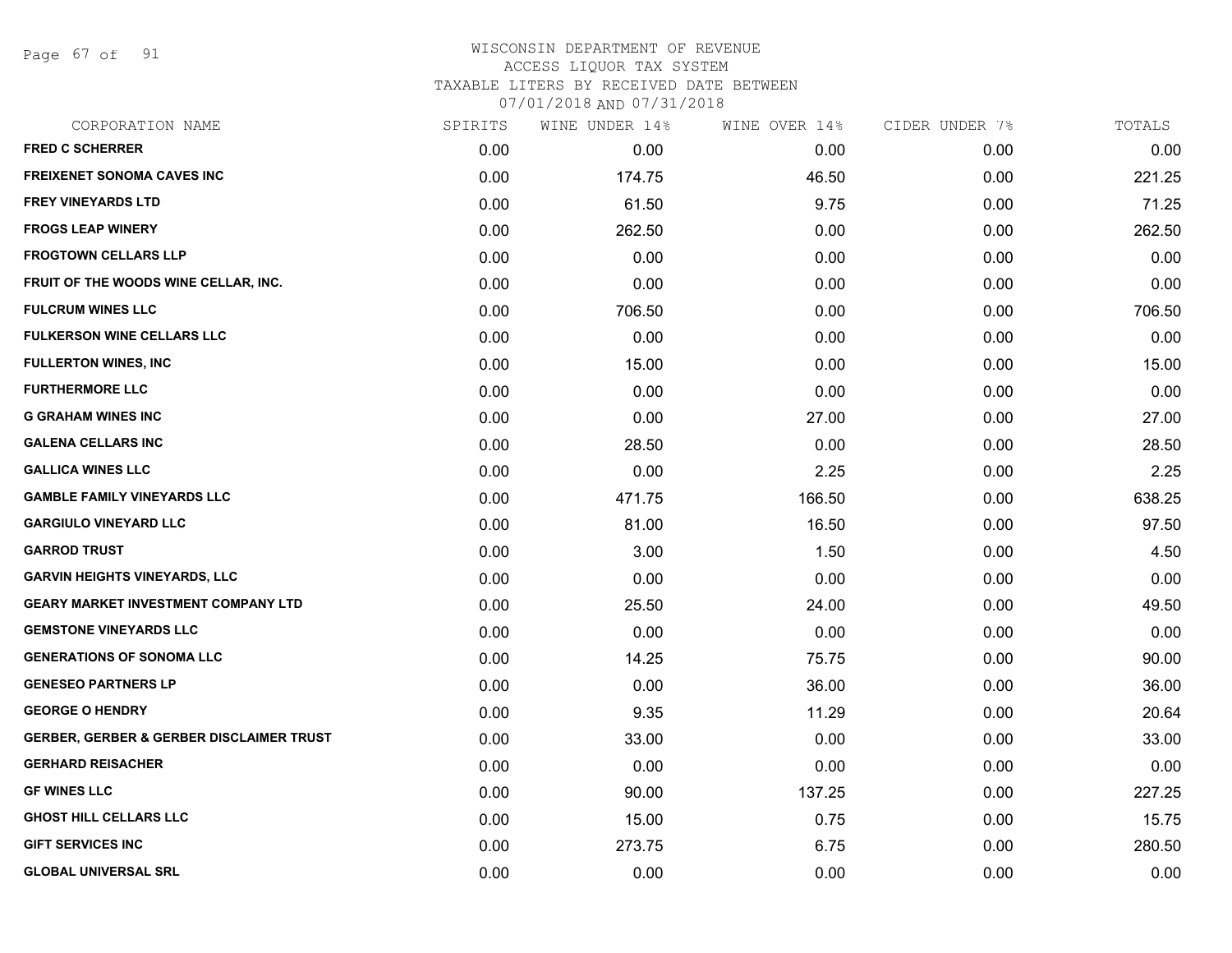Page 68 of 91

| CORPORATION NAME                        | SPIRITS | WINE UNDER 14% | WINE OVER 14% | CIDER UNDER 7% | TOTALS   |
|-----------------------------------------|---------|----------------|---------------|----------------|----------|
| <b>GOLDIN INVESTMENT II INC</b>         | 0.00    | 0.00           | 0.00          | 0.00           | 0.00     |
| <b>GOLDRIDGEPINOT.COM LLC</b>           | 0.00    | 13.50          | 29.25         | 0.00           | 42.75    |
| <b>GOOD FOUNDATIONS INC</b>             | 0.00    | 47.25          | 0.00          | 0.00           | 47.25    |
| <b>GOOSE RIDGE LLC</b>                  | 0.00    | 4.50           | 13.50         | 0.00           | 18.00    |
| <b>GRAPE VISIONS LLC</b>                | 0.00    | 0.00           | 81.75         | 0.00           | 81.75    |
| <b>GRAPESEED WINE FUND LLC</b>          | 0.00    | 3.00           | 6.00          | 0.00           | 9.00     |
| <b>GRASSINI FAMILY VINEYARDS LLC</b>    | 0.00    | 9.00           | 9.00          | 0.00           | 18.00    |
| <b>GREEN FAMILY WINERY LLC</b>          | 0.00    | 0.00           | 0.00          | 0.00           | 0.00     |
| <b>GREG SANDERS</b>                     | 0.00    | 30.00          | 0.00          | 0.00           | 30.00    |
| <b>GRGICH HILLS CELLAR</b>              | 0.00    | 98.63          | 231.75        | 0.00           | 330.38   |
| <b>GRIEB OPTIMAL WINECRAFTING LLC</b>   | 0.00    | 1.50           | 0.00          | 0.00           | 1.50     |
| <b>GROTH VINEYARDS &amp; WINERY LLC</b> | 0.00    | 7.50           | 25.50         | 0.00           | 33.00    |
| <b>GULLETT &amp; GULLETT</b>            | 0.00    | 3.75           | 5.25          | 0.00           | 9.00     |
| H DE V LLC                              | 0.00    | 0.00           | 0.00          | 0.00           | 0.00     |
| <b>HAFNER VINEYARD LLC</b>              | 0.00    | 264.00         | 0.00          | 0.00           | 264.00   |
| <b>HAGAFEN CELLARS INC</b>              | 0.00    | 1,118.85       | 0.00          | 0.00           | 1,118.85 |
| <b>HAHN ESTATE</b>                      | 0.00    | 0.00           | 52.50         | 0.00           | 52.50    |
| <b>HALF KRAKT LLC</b>                   | 0.00    | 0.00           | 0.00          | 0.00           | 0.00     |
| <b>HALF MOON HILL LLC</b>               | 0.00    | 0.00           | 0.00          | 0.00           | 0.00     |
| <b>HALL WINES LLC</b>                   | 0.00    | 16.50          | 574.50        | 0.00           | 591.00   |
| <b>HALTER WINERY LLC</b>                | 0.00    | 19.50          | 76.50         | 0.00           | 96.00    |
| <b>HAMEL FAMILY WINES LLC</b>           | 0.00    | 174.00         | 441.75        | 0.00           | 615.75   |
| <b>HAMMLER WINE CORP</b>                | 0.00    | 0.00           | 2.25          | 0.00           | 2.25     |
| HANDLEY CELLARS LIMITED PARTNERSHIP     | 0.00    | 130.88         | 33.75         | 0.00           | 164.63   |
| HANNA WINERY INC                        | 0.00    | 54.00          | 192.00        | 0.00           | 246.00   |
| <b>HARALD TOMESCH</b>                   | 0.00    | 0.00           | 0.00          | 0.00           | 0.00     |
| <b>HARBOR RIDGE WINERY INC.</b>         | 0.00    | 0.00           | 0.00          | 0.00           | 0.00     |
| HARLAN ESTATE WINERY INC                | 0.00    | 0.00           | 113.25        | 0.00           | 113.25   |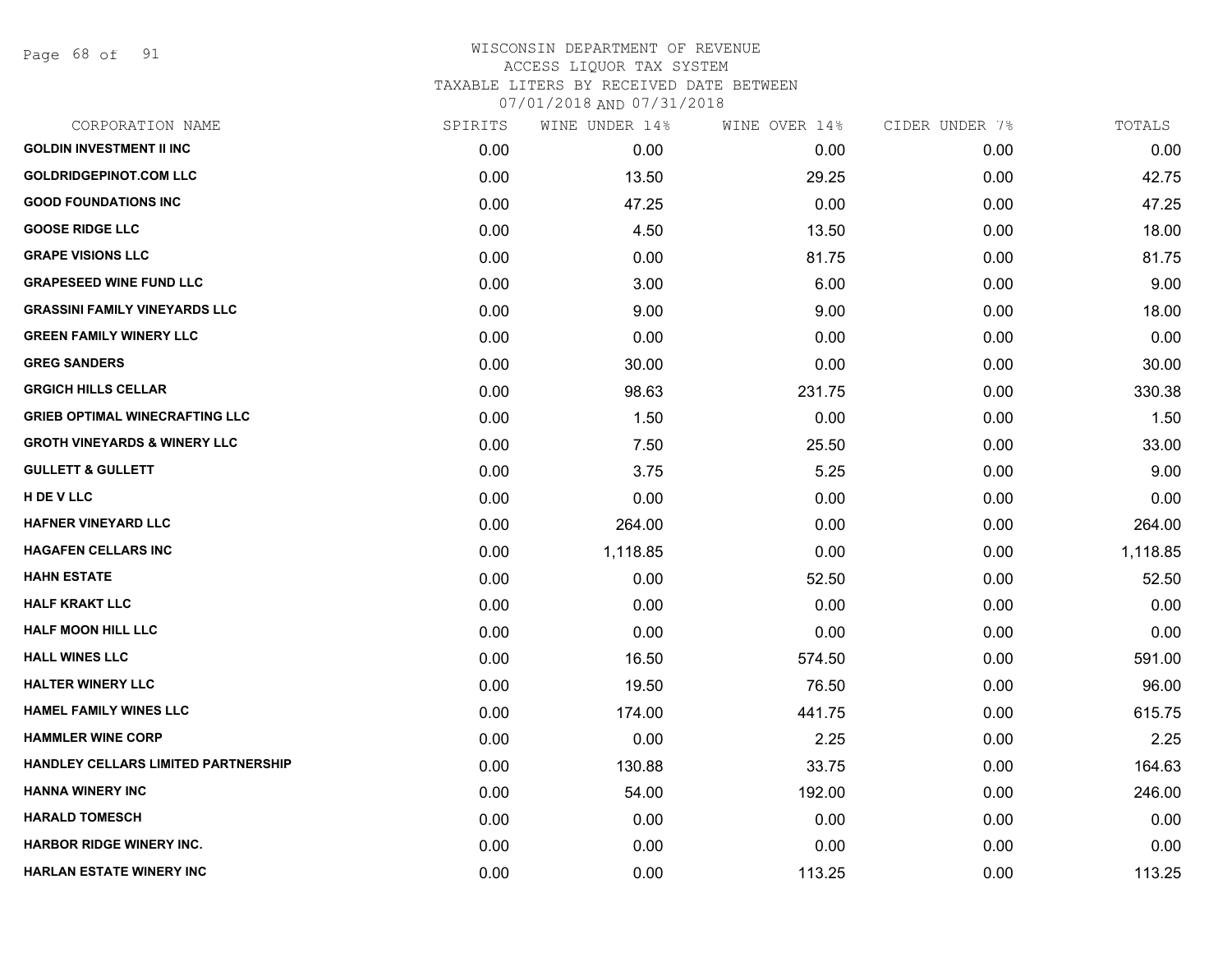Page 69 of 91

#### WISCONSIN DEPARTMENT OF REVENUE ACCESS LIQUOR TAX SYSTEM TAXABLE LITERS BY RECEIVED DATE BETWEEN

| CORPORATION NAME                      | SPIRITS | WINE UNDER 14% | WINE OVER 14% | CIDER UNDER 7% | TOTALS    |
|---------------------------------------|---------|----------------|---------------|----------------|-----------|
| <b>HARMELL CELLARS LLC</b>            | 0.00    | 51.75          | 0.00          | 0.00           | 51.75     |
| <b>HARRIS &amp; HARRIS</b>            | 0.00    | 1.50           | 2.25          | 0.00           | 3.75      |
| <b>HARRY &amp; DAVID HOLDINGS INC</b> | 0.00    | 135.75         | 84.75         | 0.00           | 220.50    |
| <b>HARTWELL VINEYARDS LLC</b>         | 0.00    | 0.00           | 0.00          | 0.00           | 0.00      |
| <b>HAWK AND HORSE VINEYARDS LLC</b>   | 0.00    | 0.00           | 0.00          | 0.00           | 0.00      |
| <b>HAWKES LLC</b>                     | 0.00    | 3.75           | 95.25         | 0.00           | 99.00     |
| <b>HDD LLC</b>                        | 0.00    | 233.25         | 335.25        | 0.00           | 568.50    |
| <b>HEITZ WINE CELLARS</b>             | 0.00    | 8.25           | 37.50         | 0.00           | 45.75     |
| <b>HEMISPHERE WINE COMPANY INC</b>    | 0.00    | 21.00          | 87.75         | 0.00           | 108.75    |
| <b>HEMISPHERES LLC</b>                | 0.00    | 19,665.75      | 1,101.75      | 0.00           | 20,767.50 |
| <b>HERB LAMB VINEYARDS, LLC</b>       | 0.00    | 0.00           | 53.25         | 0.00           | 53.25     |
| <b>HERDIE BAISDEN</b>                 | 0.00    | 0.00           | 0.00          | 0.00           | 0.00      |
| <b>HERON HILL VINEYARDS INC</b>       | 0.00    | 11.25          | 0.00          | 0.00           | 11.25     |
| <b>HERRERA &amp; HERRERA</b>          | 0.00    | 33.75          | 42.75         | 0.00           | 76.50     |
| <b>HESTAN VINEYARDS LLC</b>           | 0.00    | 2.25           | 24.75         | 0.00           | 27.00     |
| <b>HIDDEN RIDGE VINEYARD LLC</b>      | 0.00    | 0.00           | 0.00          | 0.00           | 0.00      |
| HILL ESTATES INC                      | 0.00    | 12.75          | 60.00         | 0.00           | 72.75     |
| <b>HIRSCH WINERY LLC</b>              | 0.00    | 17.25          | 0.00          | 0.00           | 17.25     |
| <b>HOFFMAN AND HOFFMAN</b>            | 0.00    | 1.50           | 0.00          | 0.00           | 1.50      |
| HOLLYS HILL VINEYARDS LLC             | 0.00    | 0.00           | 37.50         | 0.00           | 37.50     |
| HONIG VINEYARD AND WINERY LLC         | 0.00    | 18.05          | 48.00         | 0.00           | 66.05     |
| <b>HOPE WINE LLC</b>                  | 0.00    | 429.00         | 7.75          | 0.00           | 436.75    |
| <b>HOUDINI INC</b>                    | 0.00    | 655.50         | 92.25         | 0.00           | 747.75    |
| <b>HOURGLASS WINE COMPANY INC</b>     | 0.00    | 6.00           | 27.00         | 0.00           | 33.00     |
| <b>HUNEEUS VINTNERS LLC</b>           | 0.00    | 100.50         | 123.00        | 0.00           | 223.50    |
| HUNT COUNTRY VINEYARDS LLC            | 0.00    | 1.50           | 1.00          | 0.00           | 2.50      |
| <b>HUSCH VINEYARDS INC</b>            | 0.00    | 220.88         | 46.50         | 0.00           | 267.38    |
| <b>INCEPTION WINES LLC</b>            | 0.00    | 0.00           | 0.00          | 0.00           | 0.00      |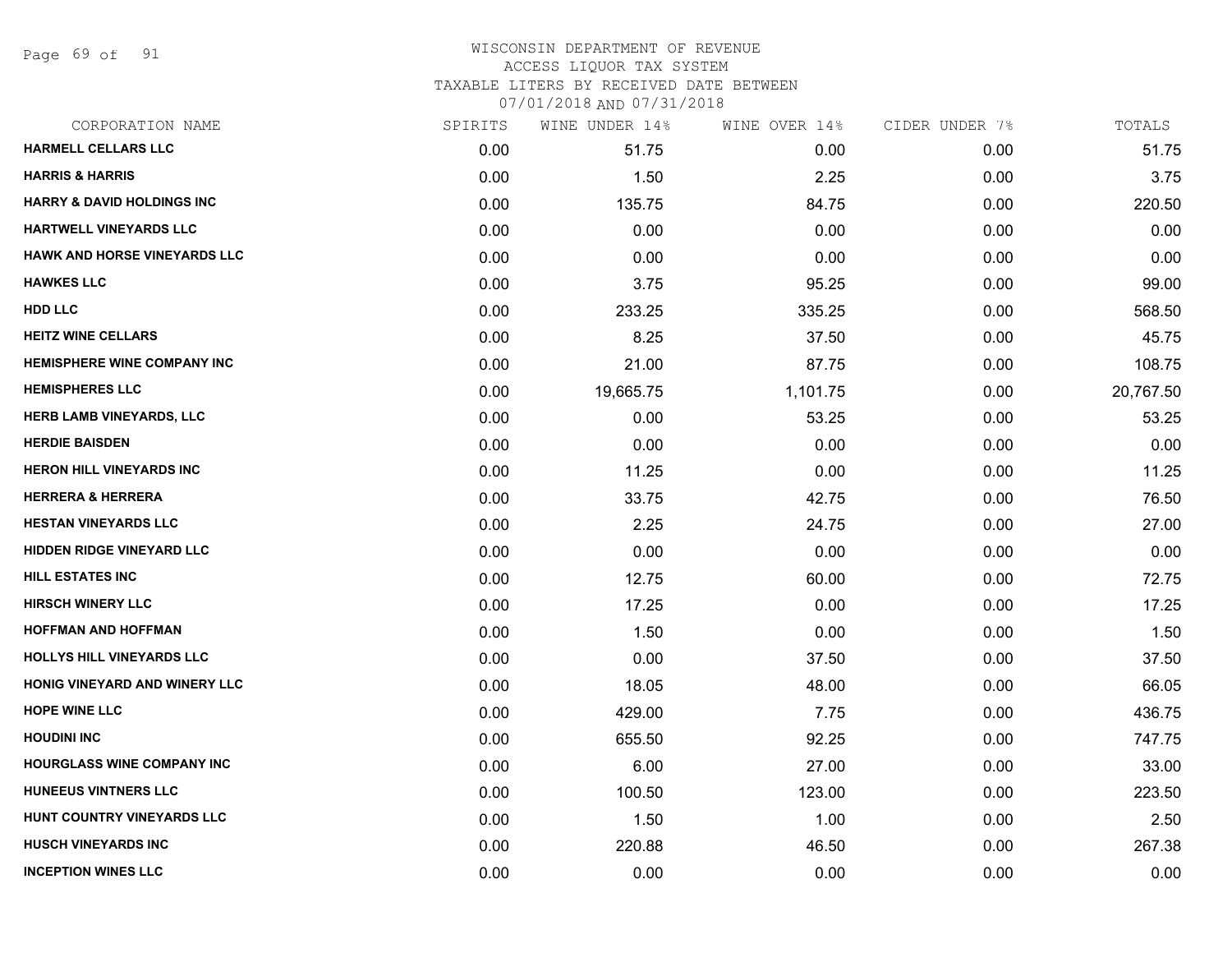Page 70 of 91

#### WISCONSIN DEPARTMENT OF REVENUE ACCESS LIQUOR TAX SYSTEM

TAXABLE LITERS BY RECEIVED DATE BETWEEN

| CORPORATION NAME                      | SPIRITS | WINE UNDER 14% | WINE OVER 14% | CIDER UNDER 7% | TOTALS   |
|---------------------------------------|---------|----------------|---------------|----------------|----------|
| <b>INMAN FAMILY WINES LLC</b>         | 0.00    | 62.25          | 20.25         | 0.00           | 82.50    |
| <b>INVESTOR'S OF AMERICA LP</b>       | 0.00    | 39.00          | 0.00          | 0.00           | 39.00    |
| <b>IRON HORSE VINEYARDS LP</b>        | 0.00    | 167.25         | 6.00          | 0.00           | 173.25   |
| <b>ISENHOWER CELLARS LLC</b>          | 0.00    | 1.50           | 0.00          | 0.00           | 1.50     |
| <b>ISLAND ORCHARD CIDER LLC</b>       | 0.00    | 0.00           | 0.00          | 0.00           | 0.00     |
| <b>ISR VINEYARDS ASSOCIATION</b>      | 0.00    | 0.00           | 0.00          | 0.00           | 0.00     |
| <b>J CELLARS INVESTMENTS LLC</b>      | 0.00    | 49.50          | 0.00          | 0.00           | 49.50    |
| <b>J LOHR WINERY CORP</b>             | 0.00    | 49.50          | 66.00         | 0.00           | 115.50   |
| <b>J PEDRONCELLI WINERY</b>           | 0.00    | 12.00          | 62.25         | 0.00           | 74.25    |
| <b>J RICKARDS WINERY LLC</b>          | 0.00    | 0.00           | 147.00        | 0.00           | 147.00   |
| <b>J WILLETT COMPANIES</b>            | 0.00    | 0.00           | 0.00          | 0.00           | 0.00     |
| <b>J.W. THOMAS LLC</b>                | 0.00    | 0.00           | 10.00         | 0.00           | 10.00    |
| <b>J3 WINE PARTNERS LLC</b>           | 0.00    | 39.75          | 69.75         | 0.00           | 109.50   |
| <b>JACK JOHN INVESTMENTS INC</b>      | 0.00    | 0.00           | 6.75          | 0.00           | 6.75     |
| <b>JACKSON FAMILY WINES INC</b>       | 0.00    | 453.00         | 1,633.51      | 0.00           | 2,086.51 |
| <b>JACKSON WINE LLC</b>               | 0.00    | 0.00           | 0.00          | 0.00           | 0.00     |
| <b>JACKSON WINERY &amp; VINEYARDS</b> | 0.00    | 2.25           | 8.25          | 0.00           | 10.50    |
| JACUZZI FAMILY VINEYARDS LLC          | 0.00    | 51.00          | 123.00        | 0.00           | 174.00   |
| <b>JAM CELLARS INC</b>                | 0.00    | 0.00           | 9.00          | 0.00           | 9.00     |
| <b>JAMES L LAMBERT</b>                | 0.00    | 23.25          | 16.50         | 0.00           | 39.75    |
| <b>JAMES P PROSSER</b>                | 0.00    | 18.00          | 0.00          | 0.00           | 18.00    |
| <b>JASON STEVE RAY</b>                | 0.00    | 0.00           | 0.00          | 0.00           | 0.00     |
| <b>JB GEORGE LLC</b>                  | 0.00    | 0.00           | 0.00          | 0.00           | 0.00     |
| <b>JC CELLARS INC</b>                 | 0.00    | 0.00           | 23.25         | 0.00           | 23.25    |
| <b>JEFFERY M GORDON</b>               | 0.00    | 5.25           | 7.50          | 0.00           | 12.75    |
| <b>JEFFREY L STOEGER</b>              | 0.00    | 0.00           | 0.00          | 0.00           | 0.00     |
| <b>JENNIFER L JACKSON-HARTFORD</b>    | 0.00    | 12.75          | 105.00        | 0.00           | 117.75   |
| <b>JESSUP CELLARS HOLDING CO LLC</b>  | 0.00    | 0.00           | 238.26        | 0.00           | 238.26   |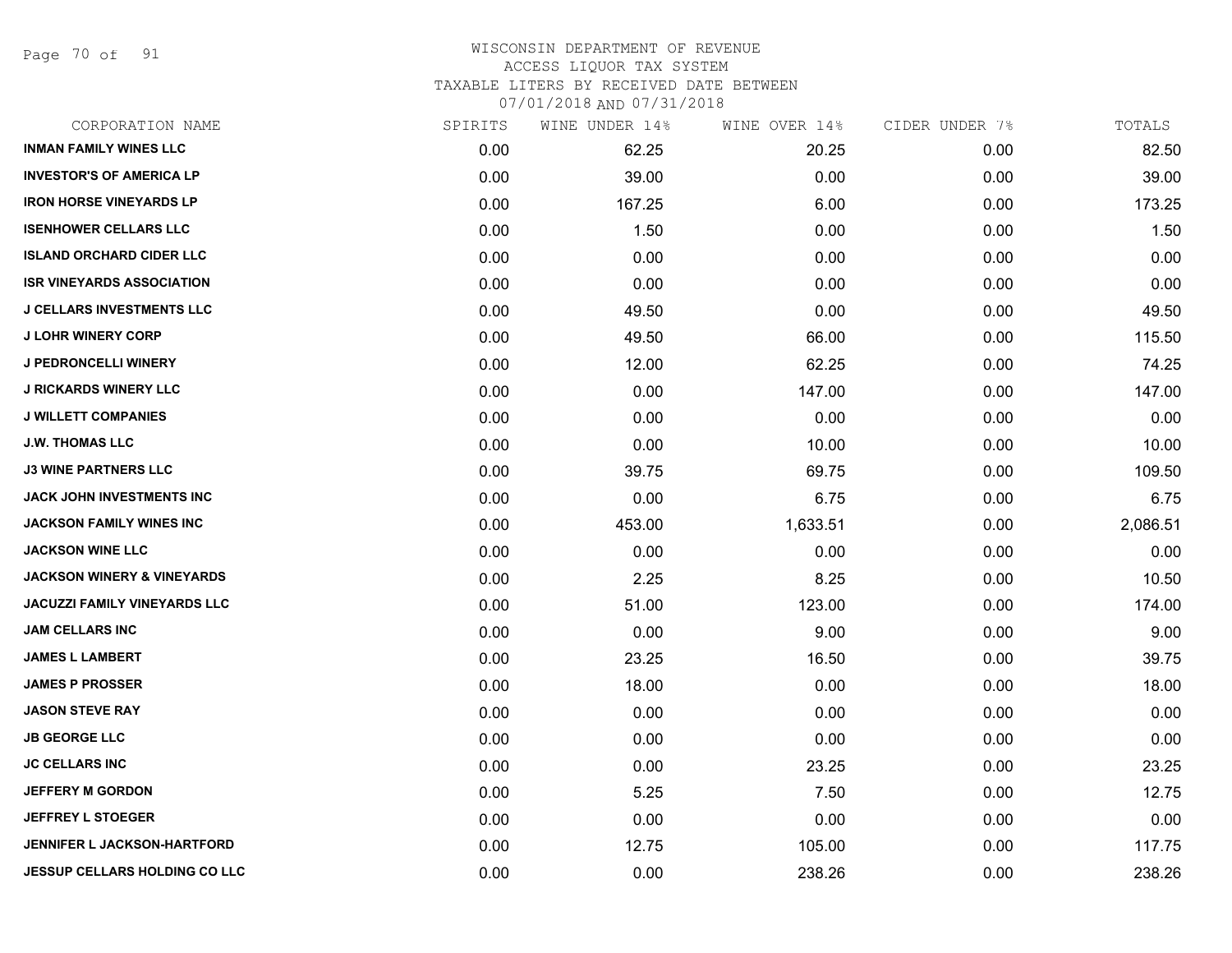Page 71 of 91

|      | WINE UNDER 14% |          |      | TOTALS                          |
|------|----------------|----------|------|---------------------------------|
| 0.00 | 0.00           | 13.50    | 0.00 | 13.50                           |
| 0.00 | 0.00           | 0.00     | 0.00 | 0.00                            |
| 0.00 | 2.25           | 41.25    | 0.00 | 43.50                           |
| 0.00 | 0.00           | 0.00     | 0.00 | 0.00                            |
| 0.00 | 12.75          | 21.75    | 0.00 | 34.50                           |
| 0.00 | 0.00           | 0.00     | 0.00 | 0.00                            |
| 0.00 | 0.00           | 21.38    | 0.00 | 21.38                           |
| 0.00 | 0.00           | 0.00     | 0.00 | 0.00                            |
| 0.00 | 0.00           | 4.50     | 0.00 | 4.50                            |
| 0.00 | 0.00           | 0.00     | 0.00 | 0.00                            |
| 0.00 | 0.00           | 0.00     | 0.00 | 0.00                            |
| 0.00 | 183.38         | 50.25    | 0.00 | 233.63                          |
| 0.00 | 0.00           | 0.00     | 0.00 | 0.00                            |
| 0.00 | 0.00           | 0.00     | 0.00 | 0.00                            |
| 0.00 | 16.50          | 0.00     | 0.00 | 16.50                           |
| 0.00 | 0.00           | 0.00     | 0.00 | 0.00                            |
| 0.00 | 0.00           | 0.00     | 0.00 | 0.00                            |
| 0.00 | 59.25          | 635.25   | 0.00 | 694.50                          |
| 0.00 | 85.50          | 0.00     | 0.00 | 85.50                           |
| 0.00 | 27.75          | 62.25    | 0.00 | 90.00                           |
| 0.00 | 879.75         | 1,142.00 | 0.00 | 2,021.75                        |
| 0.00 | 5.25           | 17.25    | 0.00 | 22.50                           |
| 0.00 | 24.75          | 66.75    | 0.00 | 91.50                           |
| 0.00 | 737.25         | 376.50   | 0.00 | 1,113.75                        |
| 0.00 | 0.00           | 0.00     | 0.00 | 0.00                            |
| 0.00 | 1.50           | 3.00     | 0.00 | 4.50                            |
| 0.00 | 0.00           | 4.50     | 0.00 | 4.50                            |
| 0.00 | 12.00          | 27.00    | 0.00 | 39.00                           |
|      | SPIRITS        |          |      | WINE OVER 14%<br>CIDER UNDER 7% |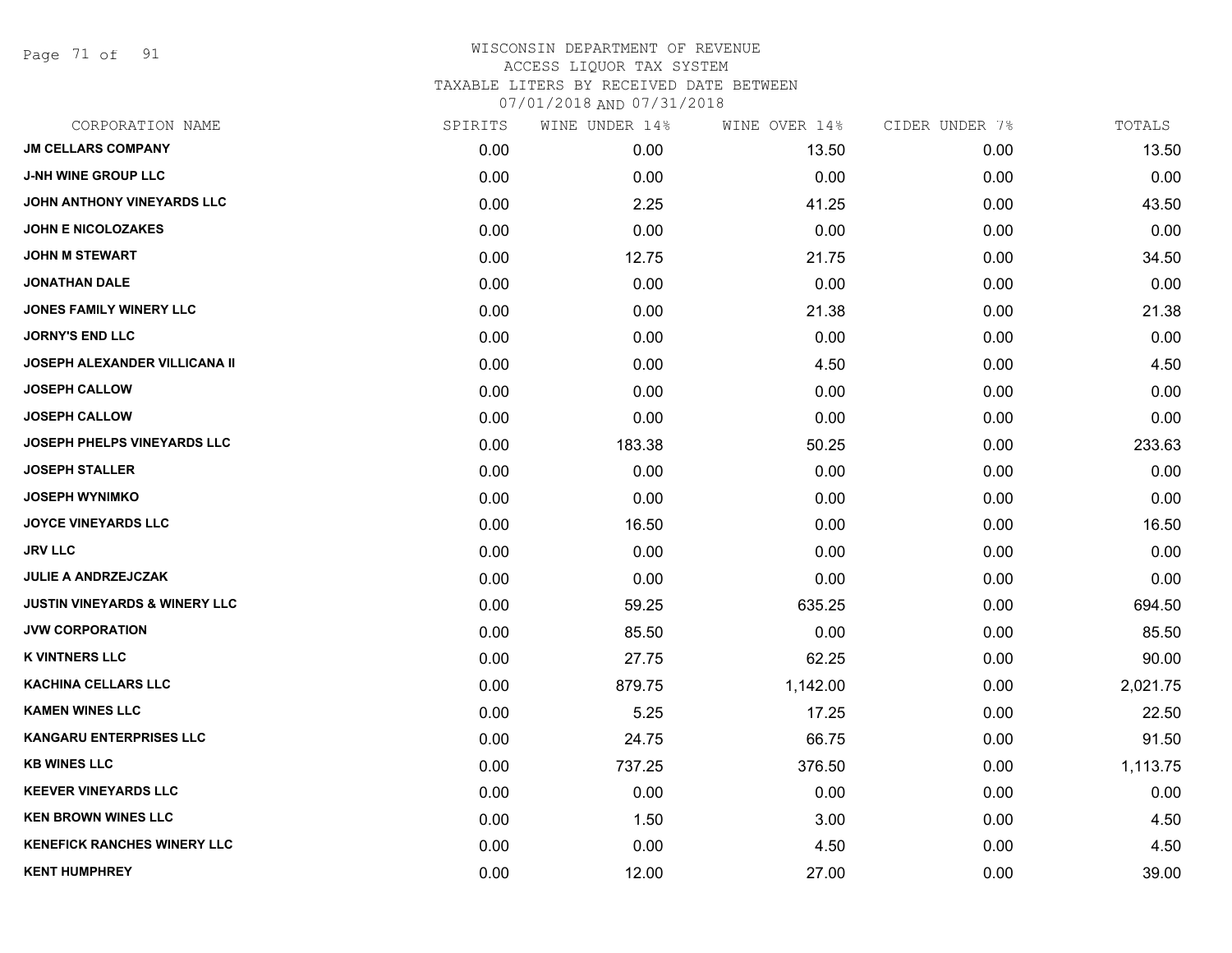Page 72 of 91

| CORPORATION NAME                             | SPIRITS | WINE UNDER 14% | WINE OVER 14% | CIDER UNDER 7% | TOTALS   |
|----------------------------------------------|---------|----------------|---------------|----------------|----------|
| <b>KENWARD FAMILY VINEYARDS, LLC</b>         | 0.00    | 0.00           | 47.25         | 0.00           | 47.25    |
| <b>KENZO ESTATE INC</b>                      | 0.00    | 0.00           | 3.00          | 0.00           | 3.00     |
| <b>KERWIN ESTATE LLC</b>                     | 0.00    | 0.00           | 39.75         | 0.00           | 39.75    |
| <b>KESTREL PROPERTIES LLC</b>                | 0.00    | 75.75          | 6.00          | 0.00           | 81.75    |
| <b>KEVIN BEHNKE</b>                          | 0.00    | 0.00           | 0.00          | 0.00           | 0.00     |
| <b>KING ESTATE WINERY LP</b>                 | 0.00    | 136.50         | 14.25         | 0.00           | 150.75   |
| KISMET WINE, INC.                            | 0.00    | 0.00           | 0.00          | 0.00           | 0.00     |
| KISTLER VINEYARDS, LLC                       | 0.00    | 0.00           | 242.25        | 0.00           | 242.25   |
| <b>KLEIN FOODS INC</b>                       | 0.00    | 15.00          | 340.50        | 0.00           | 355.50   |
| <b>KNIGHTS BRIDGE WINERY LLC</b>             | 0.00    | 0.00           | 21.00         | 0.00           | 21.00    |
| <b>KOEHLER WINERY LLC</b>                    | 0.00    | 5.25           | 8.25          | 0.00           | 13.50    |
| <b>KONSTANTIN D FRANK &amp; SONS</b>         | 0.00    | 74.25          | 0.00          | 0.00           | 74.25    |
| <b>KOPRI INC</b>                             | 0.00    | 9.00           | 0.00          | 0.00           | 9.00     |
| <b>KRUPP BROTHERS LLC</b>                    | 0.00    | 0.00           | 102.00        | 0.00           | 102.00   |
| <b>KSSM LLC</b>                              | 0.00    | 124.50         | 267.25        | 0.00           | 391.75   |
| <b>KT WINECO LLC</b>                         | 0.00    | 0.00           | 0.00          | 0.00           | 0.00     |
| <b>KULETO VILLA LLC</b>                      | 0.00    | 40.50          | 85.50         | 0.00           | 126.00   |
| <b>KUNDE ENTERPRISES INC</b>                 | 0.00    | 108.75         | 561.00        | 0.00           | 669.75   |
| <b>L C WINE</b>                              | 0.00    | 0.00           | 72.00         | 0.00           | 72.00    |
| L FOPPIANO WINE CO INC                       | 0.00    | 0.00           | 20.25         | 0.00           | 20.25    |
| <b>L18 WINES LLC</b>                         | 0.00    | 4,670.10       | 218.25        | 0.00           | 4,888.35 |
| <b>LADERA WINERY LLC</b>                     | 0.00    | 45.00          | 18.00         | 0.00           | 63.00    |
| <b>LAETITIA VINEYARD &amp; WINERY INC</b>    | 0.00    | 33.00          | 22.50         | 0.00           | 55.50    |
| <b>LAGUNA OAKS VINEYARD &amp; WINERY INC</b> | 0.00    | 114.75         | 0.00          | 0.00           | 114.75   |
| <b>LAIL VINEYARDS LLC</b>                    | 0.00    | 0.00           | 4.50          | 0.00           | 4.50     |
| <b>LAIRD FAMILY ESTATE LLC</b>               | 0.00    | 0.00           | 24.00         | 0.00           | 24.00    |
| <b>LAKE NOKOMIS CRANBERRIES INC</b>          | 0.00    | 0.00           | 0.00          | 0.00           | 0.00     |
| <b>LAMBERT BRIDGE WINERY INC</b>             | 0.00    | 0.00           | 174.75        | 0.00           | 174.75   |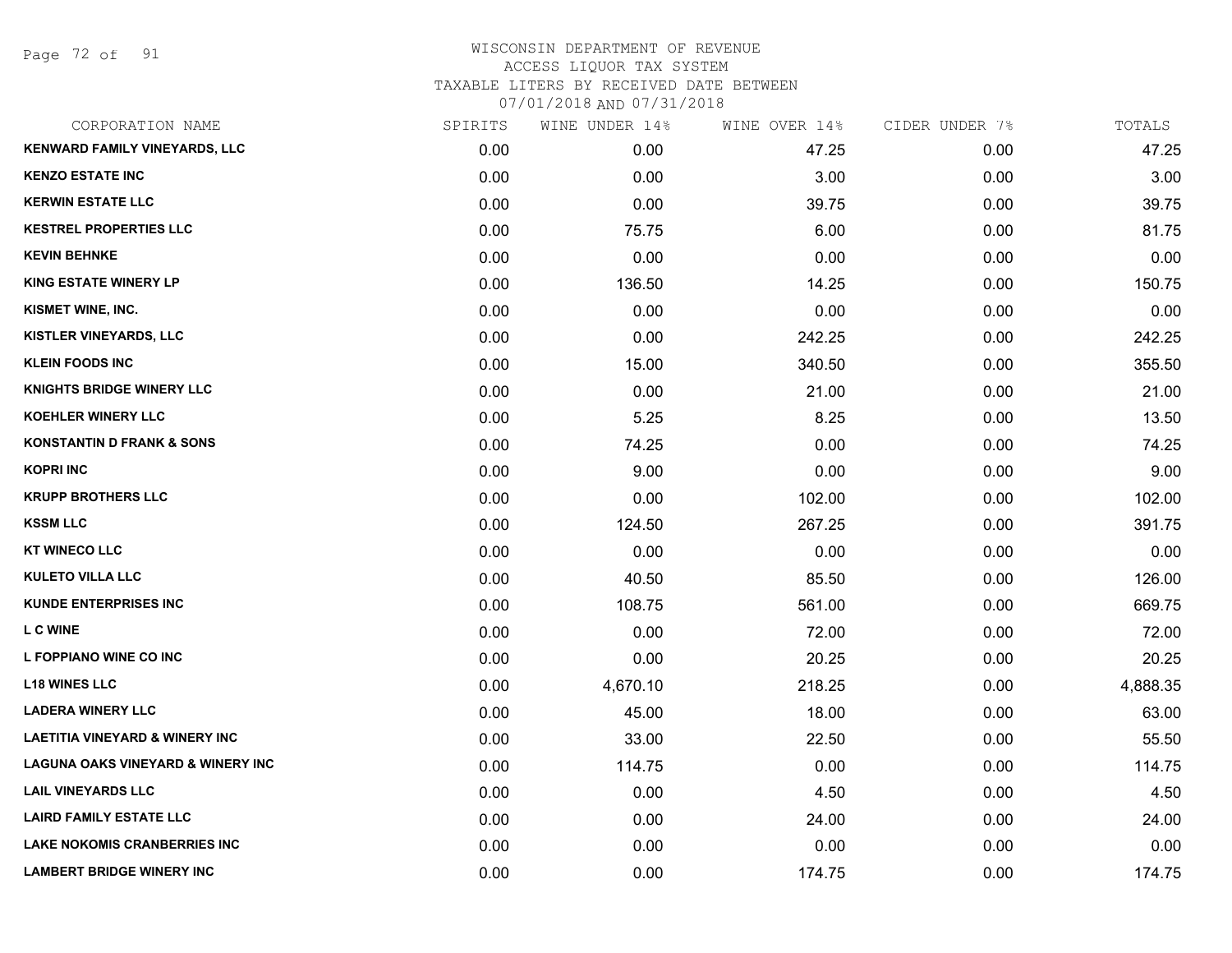Page 73 of 91

## WISCONSIN DEPARTMENT OF REVENUE ACCESS LIQUOR TAX SYSTEM TAXABLE LITERS BY RECEIVED DATE BETWEEN

| CORPORATION NAME                                  | SPIRITS | WINE UNDER 14% | WINE OVER 14% | CIDER UNDER 7% | TOTALS |
|---------------------------------------------------|---------|----------------|---------------|----------------|--------|
| <b>LANCASTER ESTATE VINEYARD &amp; WINERY LLC</b> | 0.00    | 25.50          | 48.75         | 0.00           | 74.25  |
| <b>LANGE WINERY LLC</b>                           | 0.00    | 53.25          | 15.75         | 0.00           | 69.00  |
| <b>LANGETWINS WINE CO INC</b>                     | 0.00    | 17.25          | 15.75         | 0.00           | 33.00  |
| <b>LANGTRY VINEYARD &amp; WINERY, LLC</b>         | 0.00    | 4.50           | 9.75          | 0.00           | 14.25  |
| <b>LARKMEAD VINEYARDS INC</b>                     | 0.00    | 0.00           | 3.00          | 0.00           | 3.00   |
| <b>LARSON &amp; LARSON</b>                        | 0.00    | 0.00           | 0.00          | 0.00           | 0.00   |
| <b>LARSON FAMILY WINERY INC</b>                   | 0.00    | 6.00           | 136.00        | 0.00           | 142.00 |
| <b>LASSETER FAMILY WINERY LLC</b>                 | 0.00    | 10.50          | 75.00         | 0.00           | 85.50  |
| <b>LATITUDE BEVERAGE COMPANY</b>                  | 0.00    | 9.00           | 49.50         | 0.00           | 58.50  |
| LAUTENBACH'S ORCHARD COUNTRY INC                  | 0.00    | 0.00           | 0.00          | 0.00           | 0.00   |
| <b>LAVA SPRINGS INC</b>                           | 0.00    | 0.00           | 55.50         | 0.00           | 55.50  |
| <b>LAW ESTATE WINES</b>                           | 0.00    | 1.50           | 7.50          | 0.00           | 9.00   |
| <b>LAWER FAMILY WINERY INC</b>                    | 0.00    | 0.00           | 0.00          | 0.00           | 0.00   |
| LE CEP II INC                                     | 0.00    | 78.00          | 0.75          | 0.00           | 78.75  |
| <b>LEAL VINEYARDS INC</b>                         | 0.00    | 0.00           | 0.00          | 0.00           | 0.00   |
| LEFT COAST CELLARS LLC                            | 0.00    | 9.00           | 0.00          | 0.00           | 9.00   |
| <b>LEMELSON WINERY LLC</b>                        | 0.00    | 9.75           | 3.00          | 0.00           | 12.75  |
| <b>LEONARDINI FAMILY WINERY LLC</b>               | 0.00    | 5.25           | 114.75        | 0.00           | 120.00 |
| <b>LEONESSE CELLARS LLC</b>                       | 0.00    | 18.00          | 48.75         | 0.00           | 66.75  |
| <b>LEONETTI CELLAR LLC</b>                        | 0.00    | 0.00           | 0.00          | 0.00           | 0.00   |
| LIFE IS SHORT! LLC                                | 0.00    | 0.00           | 0.00          | 0.00           | 0.00   |
| <b>LIMERICK LANE CELLARS INC</b>                  | 0.00    | 1.50           | 12.75         | 0.00           | 14.25  |
| <b>LION NATHAN USA INC</b>                        | 0.00    | 210.75         | 282.00        | 0.00           | 492.75 |
| <b>LIONS PEAK</b>                                 | 0.00    | 0.00           | 9.00          | 0.00           | 9.00   |
| <b>LLOYD W DAVIS</b>                              | 0.00    | 16.50          | 15.00         | 0.00           | 31.50  |
| <b>LOBO WINES LLC</b>                             | 0.00    | 0.00           | 5.25          | 0.00           | 5.25   |
| <b>LONG MEADOW RANCH WINERY INC</b>               | 0.00    | 26.25          | 9.00          | 0.00           | 35.25  |
| <b>LONG SHADOWS VINTNERS LLC</b>                  | 0.00    | 2.25           | 67.50         | 0.00           | 69.75  |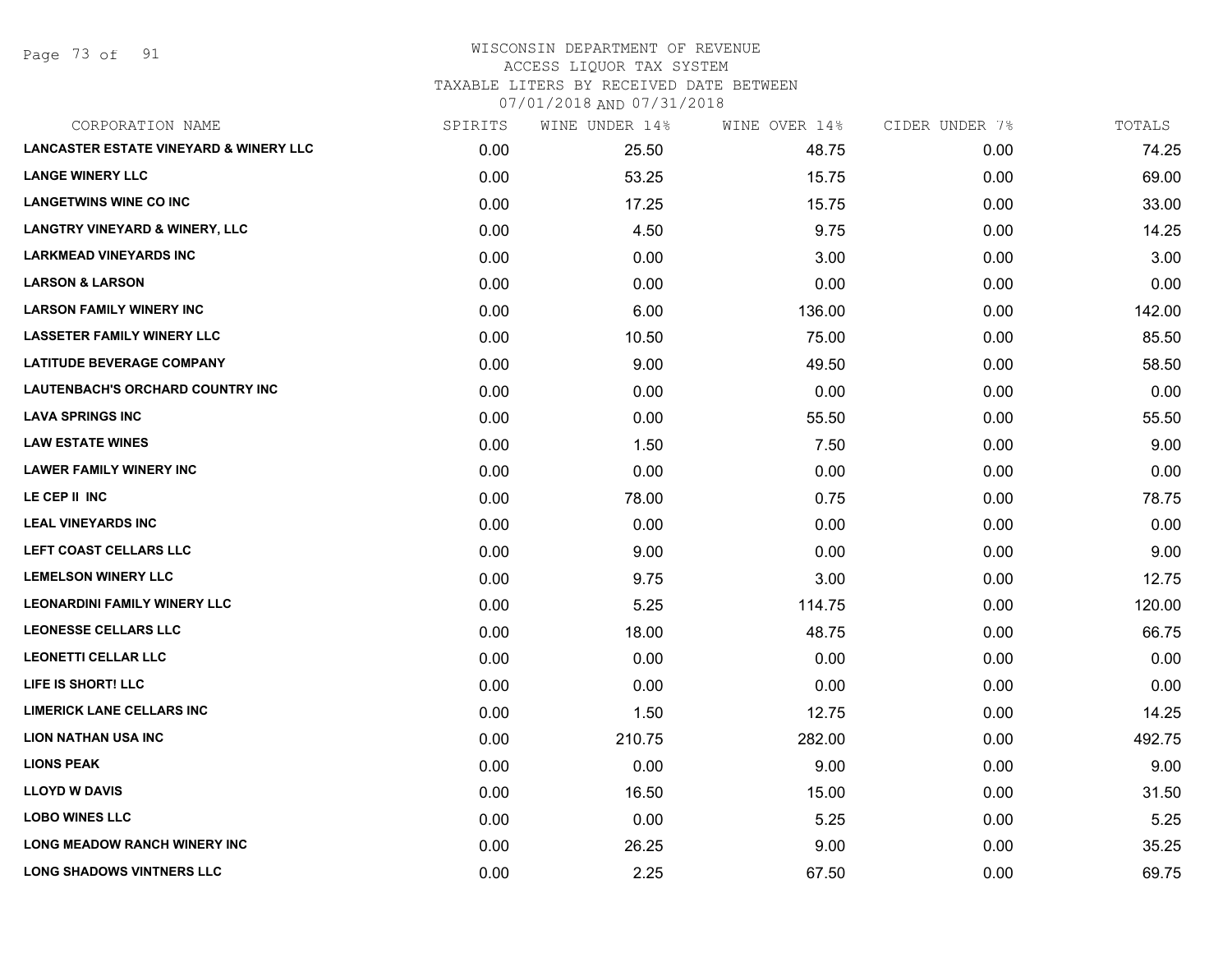Page 74 of 91

| CORPORATION NAME                               | SPIRITS | WINE UNDER 14% | WINE OVER 14% | CIDER UNDER 7% | TOTALS |
|------------------------------------------------|---------|----------------|---------------|----------------|--------|
| <b>LONGBOARD VINEYARDS LLC</b>                 | 0.00    | 0.00           | 0.00          | 0.00           | 0.00   |
| <b>LONGORIA &amp; LONGORIA</b>                 | 0.00    | 24.00          | 3.00          | 0.00           | 27.00  |
| <b>LORIMAR WINERY INC</b>                      | 0.00    | 10.50          | 14.25         | 0.00           | 24.75  |
| <b>LOST ISLAND WINE LLC</b>                    | 0.00    | 0.00           | 0.00          | 0.00           | 0.00   |
| <b>LOUIDAR LLC</b>                             | 0.00    | 2.25           | 2.25          | 0.00           | 4.50   |
| <b>LOWDEN SCHOOLHOUSE CORPORATION</b>          | 0.00    | 2.25           | 35.25         | 0.00           | 37.50  |
| <b>LUCAS &amp; LEWELLEN VINEYARDS INC</b>      | 0.00    | 11.25          | 14.25         | 0.00           | 25.50  |
| <b>LUNA VINEYARDS INC</b>                      | 0.00    | 4.50           | 55.50         | 0.00           | 60.00  |
| <b>LYNFRED WINERY INC</b>                      | 0.00    | 20.90          | 0.00          | 0.00           | 20.90  |
| <b>LYNMAR WINERY LLC</b>                       | 0.00    | 0.00           | 136.50        | 0.00           | 136.50 |
| <b>M &amp; J MONDAVI FAMILY LLC</b>            | 0.00    | 0.00           | 0.00          | 0.00           | 0.00   |
| M.A.C. WINES, LLC                              | 0.00    | 0.00           | 13.50         | 0.00           | 13.50  |
| <b>MADRIGAL FAMILY WINERY LLC</b>              | 0.00    | 25.50          | 39.75         | 0.00           | 65.25  |
| <b>MADRONA VINEYARDS LP</b>                    | 0.00    | 29.25          | 68.00         | 0.00           | 97.25  |
| <b>MAKK WINE LLC</b>                           | 0.00    | 5.25           | 4.50          | 0.00           | 9.75   |
| <b>MANO'S INC</b>                              | 0.00    | 0.00           | 0.00          | 0.00           | 0.00   |
| <b>MARGERUM WINE COMPANY INC</b>               | 0.00    | 6.75           | 11.25         | 0.00           | 18.00  |
| <b>MARIETTA CELLARS INC</b>                    | 0.00    | 0.00           | 0.00          | 0.00           | 0.00   |
| <b>MARION J WEGLARZ AND MARLYS A BOCK PTRS</b> | 0.00    | 0.00           | 0.00          | 0.00           | 0.00   |
| <b>MARK HEROLD</b>                             | 0.00    | 0.00           | 1.50          | 0.00           | 1.50   |
| <b>MARKHAM VINEYARDS</b>                       | 0.00    | 26.25          | 106.50        | 0.00           | 132.75 |
| <b>MARTIN E SELL</b>                           | 0.00    | 0.00           | 0.00          | 0.00           | 0.00   |
| <b>MARTIN RAY WINERY INC</b>                   | 0.00    | 56.25          | 29.25         | 0.00           | 85.50  |
| <b>MARTINELLI WINERY INC</b>                   | 0.00    | 0.38           | 205.50        | 0.00           | 205.88 |
| <b>MATHY WINERY LLC</b>                        | 0.00    | 0.00           | 0.00          | 0.00           | 0.00   |
| <b>MATT PREIS</b>                              | 0.00    | 0.00           | 0.00          | 0.00           | 0.00   |
| <b>MATTHEW RICK</b>                            | 0.00    | 0.00           | 0.00          | 0.00           | 0.00   |
| <b>MATTHIAS A PIPPIG &amp; JAMIE M KINSER</b>  | 0.00    | 2.25           | 17.25         | 0.00           | 19.50  |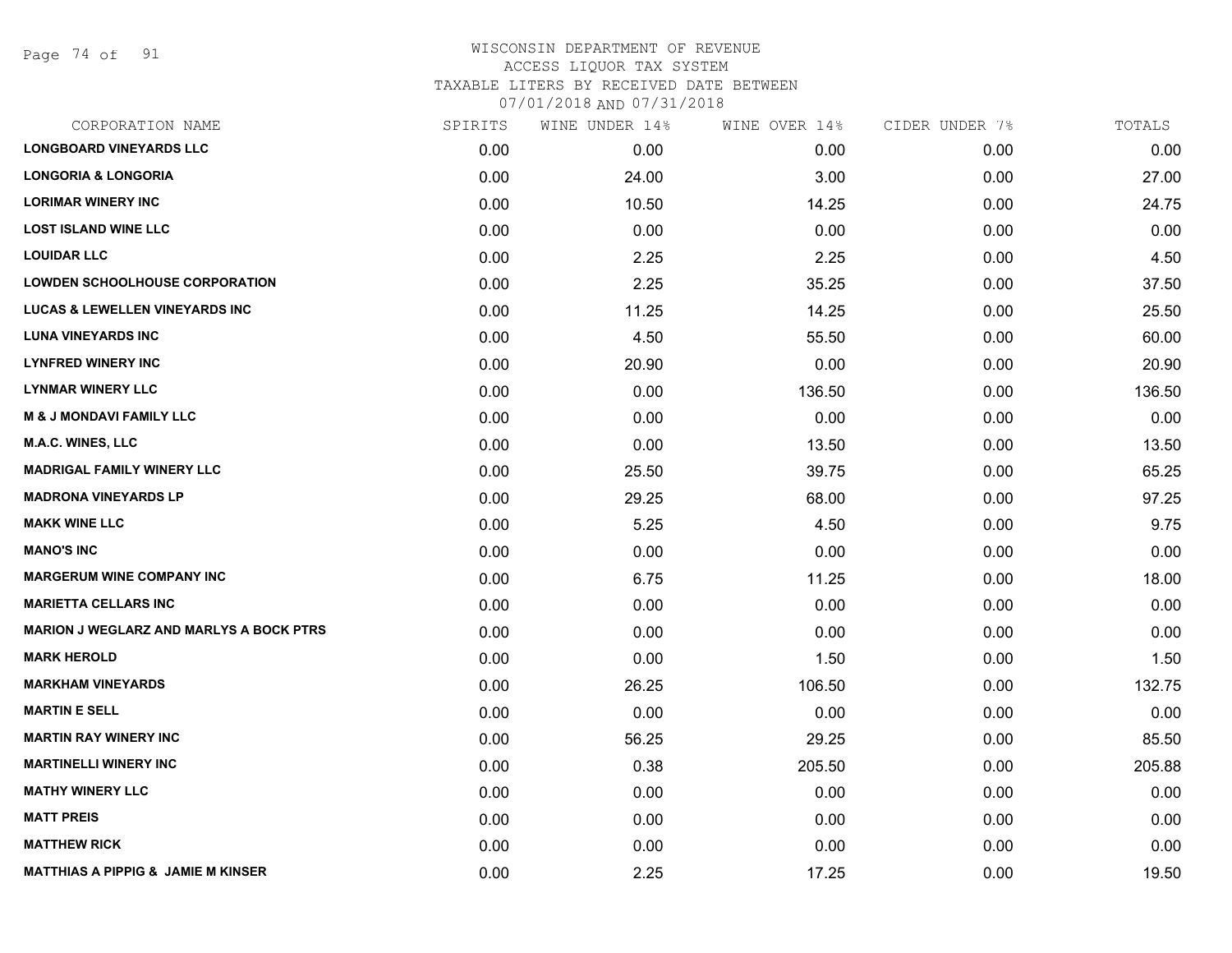Page 75 of 91

## WISCONSIN DEPARTMENT OF REVENUE ACCESS LIQUOR TAX SYSTEM TAXABLE LITERS BY RECEIVED DATE BETWEEN

| CORPORATION NAME                    | SPIRITS | WINE UNDER 14% | WINE OVER 14% | CIDER UNDER 7% | TOTALS   |
|-------------------------------------|---------|----------------|---------------|----------------|----------|
| <b>MAUI WINE LTD</b>                | 0.00    | 192.00         | 3.77          | 0.00           | 195.77   |
| <b>MAURITSON FAMILY WINERY</b>      | 0.00    | 5.25           | 186.75        | 0.00           | 192.00   |
| <b>MAYACAMAS VINEYARDS INC</b>      | 0.00    | 1.50           | 0.00          | 0.00           | 1.50     |
| <b>MAYNARD J KEENAN</b>             | 0.00    | 47.25          | 0.00          | 0.00           | 47.25    |
| <b>MCILQUHAM LLC</b>                | 0.00    | 0.00           | 0.00          | 0.00           | 0.00     |
| <b>MCKAHN FAMILY CELLARS, LLC</b>   | 0.00    | 0.00           | 4.50          | 0.00           | 4.50     |
| <b>MCMENAMINS INC</b>               | 0.00    | 5.25           | 1.50          | 0.00           | 6.75     |
| <b>MCNAB RIDGE WINERY LLC</b>       | 0.00    | 0.00           | 0.00          | 0.00           | 0.00     |
| <b>MELROSE CELLARS LLC</b>          | 0.00    | 0.00           | 0.00          | 0.00           | 0.00     |
| <b>MELVILLE VINEYARDS SOUTH LLC</b> | 0.00    | 48.00          | 15.00         | 0.00           | 63.00    |
| <b>MENDOCINO WINE GROUP LLC</b>     | 0.00    | 10.50          | 42.75         | 0.00           | 53.25    |
| <b>MER ET SOLEIL LLC</b>            | 0.00    | 0.00           | 6.75          | 0.00           | 6.75     |
| <b>MERCER WINE ESTATES LLC</b>      | 0.00    | 1.50           | 0.75          | 0.00           | 2.25     |
| <b>MEREDITH VINEYARD ESTATE INC</b> | 0.00    | 0.00           | 241.12        | 0.00           | 241.12   |
| <b>MERRYVALE VINEYARDS LLC</b>      | 0.00    | 36.00          | 152.00        | 0.00           | 188.00   |
| <b>MERSHONIAN CIDERY LLC</b>        | 0.00    | 0.00           | 0.00          | 0.00           | 0.00     |
| <b>MESSINA HOF WINE CELLARS INC</b> | 0.00    | 5.25           | 0.75          | 0.00           | 6.00     |
| <b>METAMORPHOSIS WINES LLC</b>      | 0.00    | 0.00           | 24.75         | 0.00           | 24.75    |
| <b>METEOR VINEYARD LLC</b>          | 0.00    | 0.00           | 0.00          | 0.00           | 0.00     |
| <b>METROPOLITAN WINES LLC</b>       | 0.00    | 10.50          | 0.00          | 0.00           | 10.50    |
| <b>METTLER WINES LLC</b>            | 0.00    | 3.75           | 32.25         | 0.00           | 36.00    |
| <b>MEV CORPORATION</b>              | 0.00    | 14.25          | 0.00          | 0.00           | 14.25    |
| <b>MEYER CELLARS LLC</b>            | 0.00    | 0.00           | 0.00          | 0.00           | 0.00     |
| <b>MICHEAL DASHE</b>                | 0.00    | 0.00           | 0.00          | 0.00           | 0.00     |
| <b>MIDDLETON FAMILY WINES LLC</b>   | 0.00    | 0.00           | 20.25         | 0.00           | 20.25    |
| <b>MIDNIGHT CELLARS INC</b>         | 0.00    | 0.00           | 0.00          | 0.00           | 0.00     |
| <b>MILDARA BLASS INC</b>            | 0.00    | 4,551.00       | 569.25        | 0.00           | 5,120.25 |
| <b>MILLBROOK WINERY INC</b>         | 0.00    | 1.50           | 0.00          | 0.00           | 1.50     |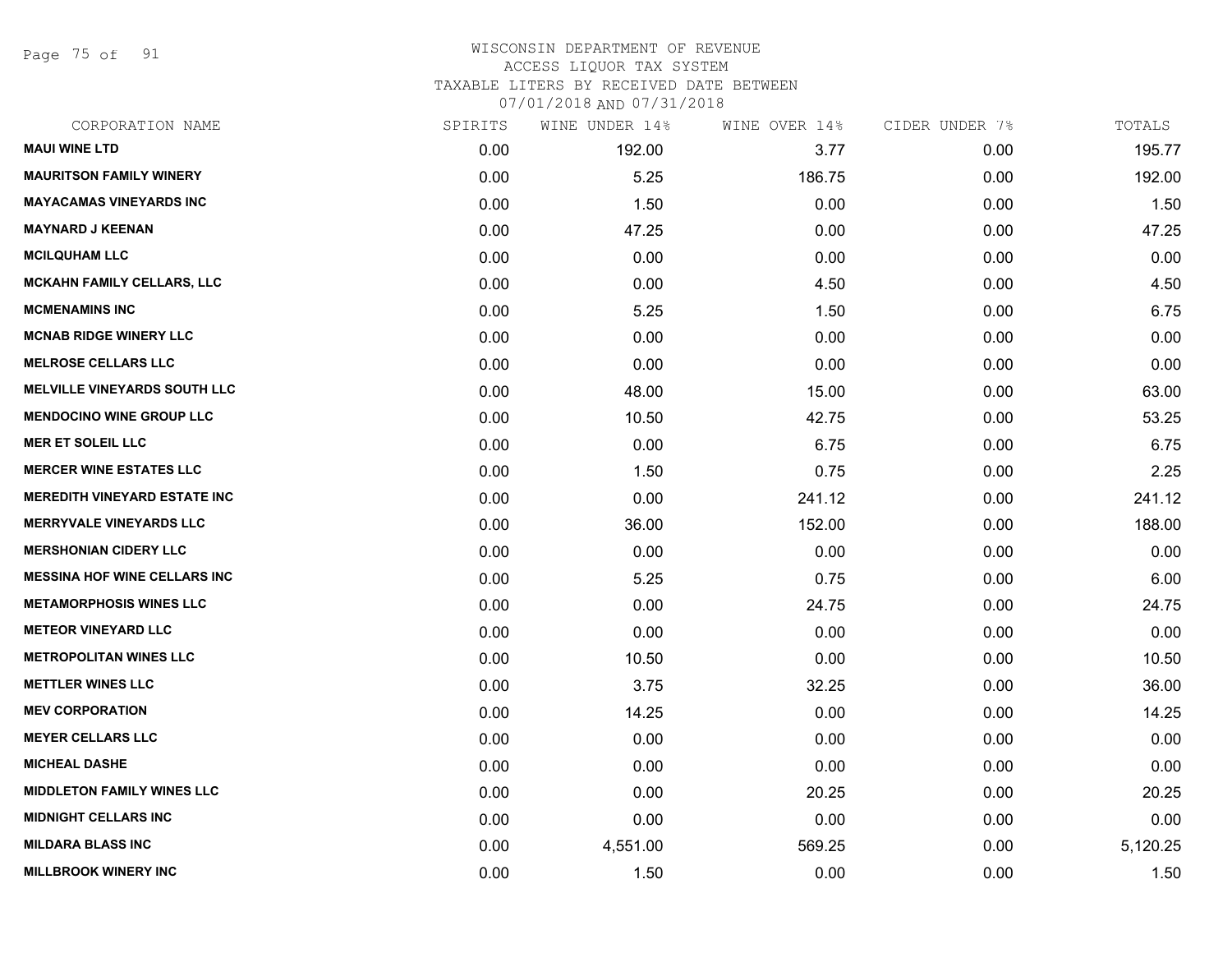Page 76 of 91

#### WISCONSIN DEPARTMENT OF REVENUE ACCESS LIQUOR TAX SYSTEM

TAXABLE LITERS BY RECEIVED DATE BETWEEN

| CORPORATION NAME                                  | SPIRITS | WINE UNDER 14% | WINE OVER 14% | CIDER UNDER 7% | TOTALS   |
|---------------------------------------------------|---------|----------------|---------------|----------------|----------|
| <b>MINER FAMILY WINERY LLC</b>                    | 0.00    | 11.25          | 234.75        | 0.00           | 246.00   |
| <b>MINNESOTAS FINEST FERMENTED PRODUCTS</b>       | 0.00    | 0.00           | 0.00          | 0.00           | 0.00     |
| <b>MIRA WINERY LLC</b>                            | 0.00    | 0.00           | 14.25         | 0.00           | 14.25    |
| <b>MIRAMONT ESTATE VINEYARDS &amp; WINERY INC</b> | 0.00    | 1,620.00       | 0.00          | 0.00           | 1,620.00 |
| <b>MIRASOL WINE LLC</b>                           | 0.00    | 7.50           | 1.50          | 0.00           | 9.00     |
| <b>MODERN DEVELOPMENT COMPANY</b>                 | 0.00    | 0.00           | 9.00          | 0.00           | 9.00     |
| <b>MOLLYDOOKER INTERNATIONAL LLC</b>              | 0.00    | 0.00           | 63.00         | 0.00           | 63.00    |
| <b>MONTICELLO CELLARS INC</b>                     | 0.00    | 0.75           | 64.50         | 0.00           | 65.25    |
| <b>MONTINORE VINEYARDS LIMITED</b>                | 0.00    | 32.25          | 5.25          | 0.00           | 37.50    |
| <b>MORCHELLA WINE CELLARS LLC</b>                 | 0.00    | 17.25          | 6.00          | 0.00           | 23.25    |
| <b>MOSHIN VINEYARDS INC</b>                       | 0.00    | 8.25           | 6.75          | 0.00           | 15.00    |
| <b>MULLIGAN &amp; MULLIGAN</b>                    | 0.00    | 28.50          | 0.00          | 0.00           | 28.50    |
| <b>MUNCH &amp; FOX</b>                            | 0.00    | 0.00           | 4.50          | 0.00           | 4.50     |
| <b>MUNSON BRIDGE WINERY INC</b>                   | 0.00    | 0.00           | 0.00          | 0.00           | 0.00     |
| <b>MUSETTA WINERY, LLC</b>                        | 0.00    | 0.00           | 0.00          | 0.00           | 0.00     |
| <b>NCWGINC</b>                                    | 0.00    | 0.00           | 0.00          | 0.00           | 0.00     |
| <b>NABOR WINES LLC</b>                            | 0.00    | 7.50           | 4.50          | 0.00           | 12.00    |
| <b>NAKED WINES LLC</b>                            | 0.00    | 572.22         | 42.00         | 0.00           | 614.22   |
| <b>NAKEDWINES.COM INC</b>                         | 0.00    | 0.00           | 0.00          | 0.00           | 0.00     |
| <b>NAPA WINE CELLAR, INC.</b>                     | 0.00    | 1,401.75       | 0.00          | 0.00           | 1,401.75 |
| <b>NAPA WINERY GROUP, LLC</b>                     | 0.00    | 6.00           | 0.75          | 0.00           | 6.75     |
| <b>NAVARRE CELLARS LTD</b>                        | 0.00    | 0.00           | 4.50          | 0.00           | 4.50     |
| <b>NAVARRO VINEYARDS, LLC</b>                     | 0.00    | 482.61         | 46.50         | 0.00           | 529.11   |
| <b>NEFF CELLARS LLC</b>                           | 0.00    | 0.00           | 0.00          | 0.00           | 0.00     |
| <b>NEVADA WINE CELLARS INC</b>                    | 0.00    | 130.15         | 13.42         | 0.00           | 143.57   |
| <b>NEW VAVIN INC</b>                              | 0.00    | 28.50          | 57.00         | 0.00           | 85.50    |
| <b>NEWTON VINEYARD LLC</b>                        | 0.00    | 29.25          | 1.50          | 0.00           | 30.75    |
| <b>NICALI, LLC</b>                                | 0.00    | 4.50           | 0.00          | 0.00           | 4.50     |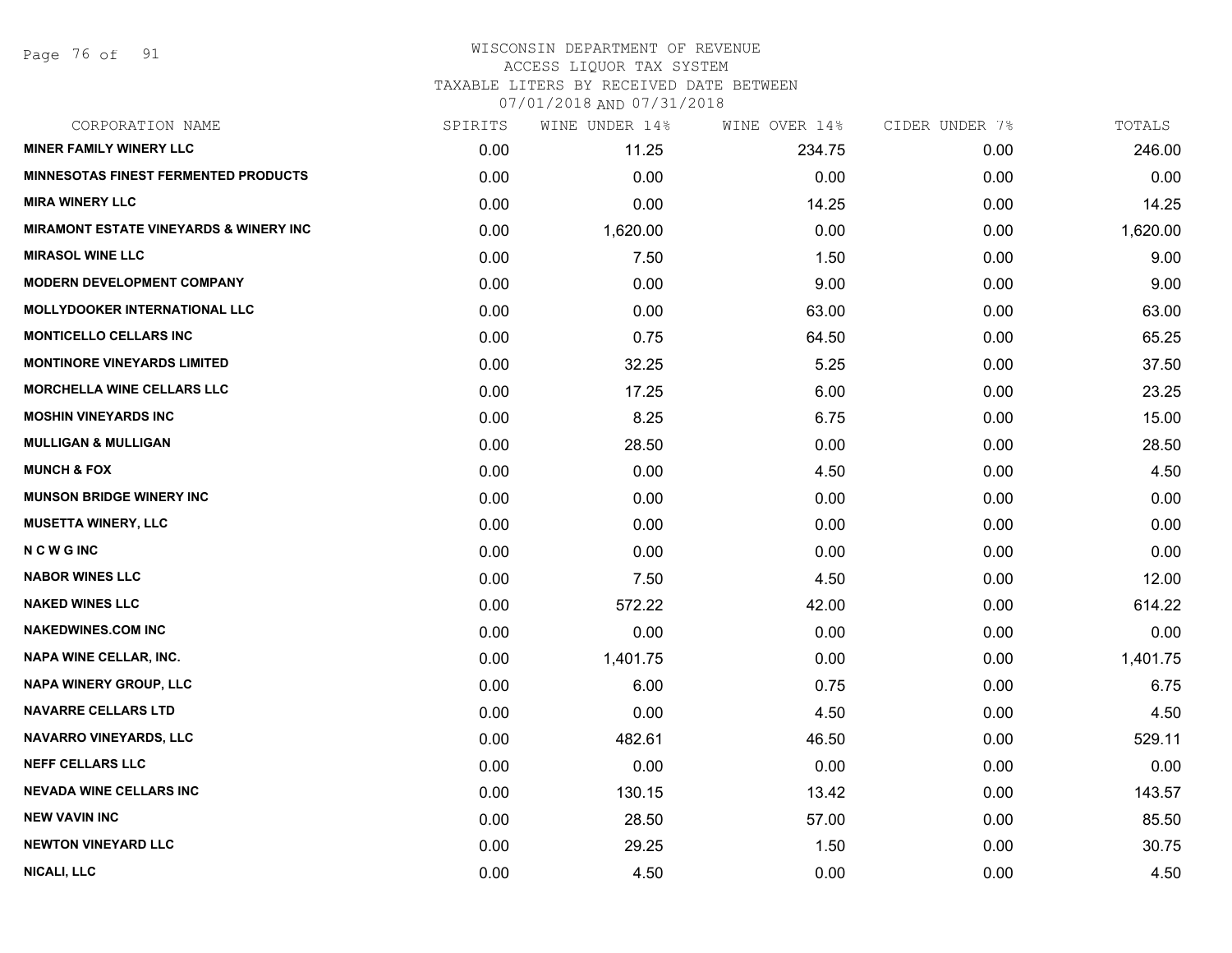Page 77 of 91

| CORPORATION NAME                  | SPIRITS | WINE UNDER 14% | WINE OVER 14% | CIDER UNDER 7% | TOTALS |
|-----------------------------------|---------|----------------|---------------|----------------|--------|
| <b>NICHOLSON RANCH LLC</b>        | 0.00    | 22.00          | 53.00         | 0.00           | 75.00  |
| NIEBAUM-COPPOLA ESTATE WINERY LP  | 0.00    | 64.50          | 271.50        | 0.00           | 336.00 |
| <b>NINER WINE ESTATES LLC</b>     | 0.00    | 0.00           | 0.00          | 0.00           | 0.00   |
| <b>NO. 12 CIDER HOUSE LLC</b>     | 0.00    | 0.00           | 0.00          | 0.00           | 0.00   |
| <b>NORTHLEAF WINERY, LLC</b>      | 0.00    | 0.00           | 0.00          | 0.00           | 0.00   |
| <b>NOVA WINES, INC.</b>           | 0.00    | 18.75          | 2.25          | 0.00           | 21.00  |
| NV AWG LTD                        | 0.00    | 0.00           | 116.63        | 0.00           | 116.63 |
| <b>NW WINE COMPANY LLC</b>        | 0.00    | 15.00          | 13.50         | 0.00           | 28.50  |
| OAK RIDGE WINERY LLC              | 0.00    | 66.00          | 12.75         | 0.00           | 78.75  |
| <b>OAKVILLE HILLS CELLARS INC</b> | 0.00    | 0.00           | 0.00          | 0.00           | 0.00   |
| <b>OAKVILLE RANCH WINERY INC</b>  | 0.00    | 0.00           | 0.00          | 0.00           | 0.00   |
| OAT HILL CORPORATION              | 0.00    | 0.00           | 31.50         | 0.00           | 31.50  |
| OBLOQUY, INC.                     | 0.00    | 0.00           | 0.00          | 0.00           | 0.00   |
| <b>OBRIEN FAMILY VINEYARD LLC</b> | 0.00    | 18.00          | 148.50        | 0.00           | 166.50 |
| <b>ODILON FORD WINERY INC</b>     | 0.00    | 0.00           | 0.00          | 0.00           | 0.00   |
| <b>OGB PARTNERS LLC</b>           | 0.00    | 1.50           | 60.00         | 0.00           | 61.50  |
| OLD VINE WINE PARTNERS LLC        | 0.00    | 0.00           | 102.00        | 0.00           | 102.00 |
| OLIVER WINE COMPANY INC           | 0.00    | 133.89         | 6.00          | 0.00           | 139.89 |
| ON Q WINES, LLC                   | 0.00    | 0.00           | 4.50          | 0.00           | 4.50   |
| O'NEILL BEVERAGES CO LLC          | 0.00    | 1.50           | 16.50         | 0.00           | 18.00  |
| OPAL WEST WINES, LLC              | 0.00    | 0.00           | 1.19          | 0.00           | 1.19   |
| <b>OPOLO WINES LP</b>             | 0.00    | 113.25         | 191.25        | 0.00           | 304.50 |
| <b>OPUS ONE WINERY LLC</b>        | 0.00    | 0.00           | 15.75         | 0.00           | 15.75  |
| <b>ORCA PROPERTIES LLC</b>        | 0.00    | 0.00           | 9.00          | 0.00           | 9.00   |
| <b>ORFILA VINEYARDS INC</b>       | 0.00    | 20.25          | 19.88         | 0.00           | 40.13  |
| <b>O'SHAUGHNESSY DEL OSO LLC</b>  | 0.00    | 0.00           | 34.50         | 0.00           | 34.50  |
| <b>OWEN ROE LLC</b>               | 0.00    | 6.00           | 45.75         | 0.00           | 51.75  |
| <b>PAHLMEYER LLC</b>              | 0.00    | 0.00           | 69.75         | 0.00           | 69.75  |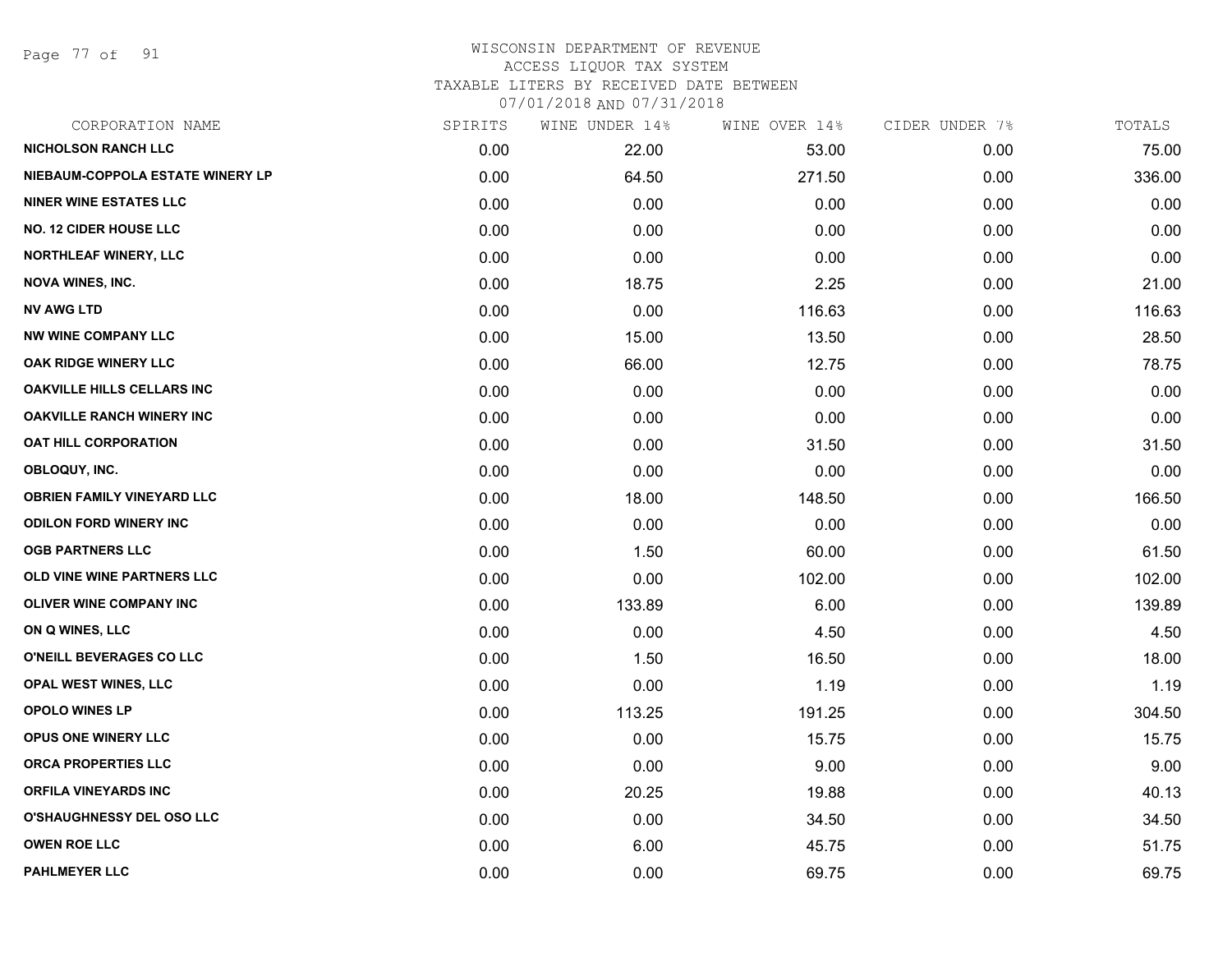Page 78 of 91

| CORPORATION NAME                     | SPIRITS | WINE UNDER 14% | WINE OVER 14% | CIDER UNDER 7% | TOTALS   |
|--------------------------------------|---------|----------------|---------------|----------------|----------|
| PALI WINE COMPANY LP                 | 0.00    | 3.75           | 10.50         | 0.00           | 14.25    |
| PALOMA VINEYARD LLC                  | 0.00    | 0.00           | 54.75         | 0.00           | 54.75    |
| PARAGON VINEYARD CO INC              | 0.00    | 1.50           | 9.75          | 0.00           | 11.25    |
| PARALLEL 44 VINEYARD & WINERY, INC.  | 0.00    | 0.00           | 0.00          | 0.00           | 0.00     |
| <b>PARKER STATION INC</b>            | 0.00    | 12.00          | 159.00        | 0.00           | 171.00   |
| PARSONAGE CELLARS INC                | 0.00    | 0.00           | 6.00          | 0.00           | 6.00     |
| <b>PASSAGGIO WINES LLC</b>           | 0.00    | 0.00           | 0.00          | 0.00           | 0.00     |
| <b>PATEL WINERY LLC</b>              | 0.00    | 0.00           | 0.00          | 0.00           | 0.00     |
| <b>PATRICIA A HOOVER</b>             | 0.00    | 0.75           | 3.75          | 0.00           | 4.50     |
| <b>PATRICK ARNDT</b>                 | 0.00    | 0.00           | 0.00          | 0.00           | 0.00     |
| <b>PAUL D ASPER</b>                  | 0.00    | 0.00           | 0.00          | 0.00           | 0.00     |
| <b>PAUL G BLOMMEL</b>                | 0.00    | 0.00           | 0.00          | 0.00           | 0.00     |
| PAUL HOBBS WINERY LP                 | 0.00    | 9.00           | 13.50         | 0.00           | 22.50    |
| <b>PAUL J FRANZEN</b>                | 0.00    | 0.00           | 0.00          | 0.00           | 0.00     |
| <b>PAVI WINES LLC</b>                | 0.00    | 0.00           | 0.00          | 0.00           | 0.00     |
| PCJ, INC.                            | 0.00    | 0.00           | 0.00          | 0.00           | 0.00     |
| PEACHY CANYON WINERY                 | 0.00    | 0.00           | 55.50         | 0.00           | 55.50    |
| PEAR VALLEY VINEYARD, INC.           | 0.00    | 3.75           | 9.75          | 0.00           | 13.50    |
| <b>PEAY VINEYARDS LLC</b>            | 0.00    | 15.75          | 0.00          | 0.00           | 15.75    |
| PEJU FAMILY OPERATING PARTNERSHIP LP | 0.00    | 0.00           | 0.00          | 0.00           | 0.00     |
| PELLEGRINI RANCHES INC               | 0.00    | 0.00           | 1.50          | 0.00           | 1.50     |
| PENROSE HILL, LIMITED                | 0.00    | 2,973.00       | 1,701.75      | 0.00           | 4,674.75 |
| PEPPER BRIDGE WINERY LLC             | 0.00    | 0.00           | 0.00          | 0.00           | 0.00     |
| PERNOD RICARD KENWOOD HOLDING LLC    | 0.00    | 86.25          | 92.25         | 0.00           | 178.50   |
| PERNOD RICARD USA LLC                | 0.00    | 0.00           | 0.00          | 0.00           | 0.00     |
| <b>PERVINO INC</b>                   | 0.00    | 1.50           | 0.00          | 0.00           | 1.50     |
| PETER FRANUS WINE COMPANY INC        | 0.00    | 0.00           | 0.00          | 0.00           | 0.00     |
| PETER MICHAEL WINERY                 | 0.00    | 0.00           | 289.50        | 0.00           | 289.50   |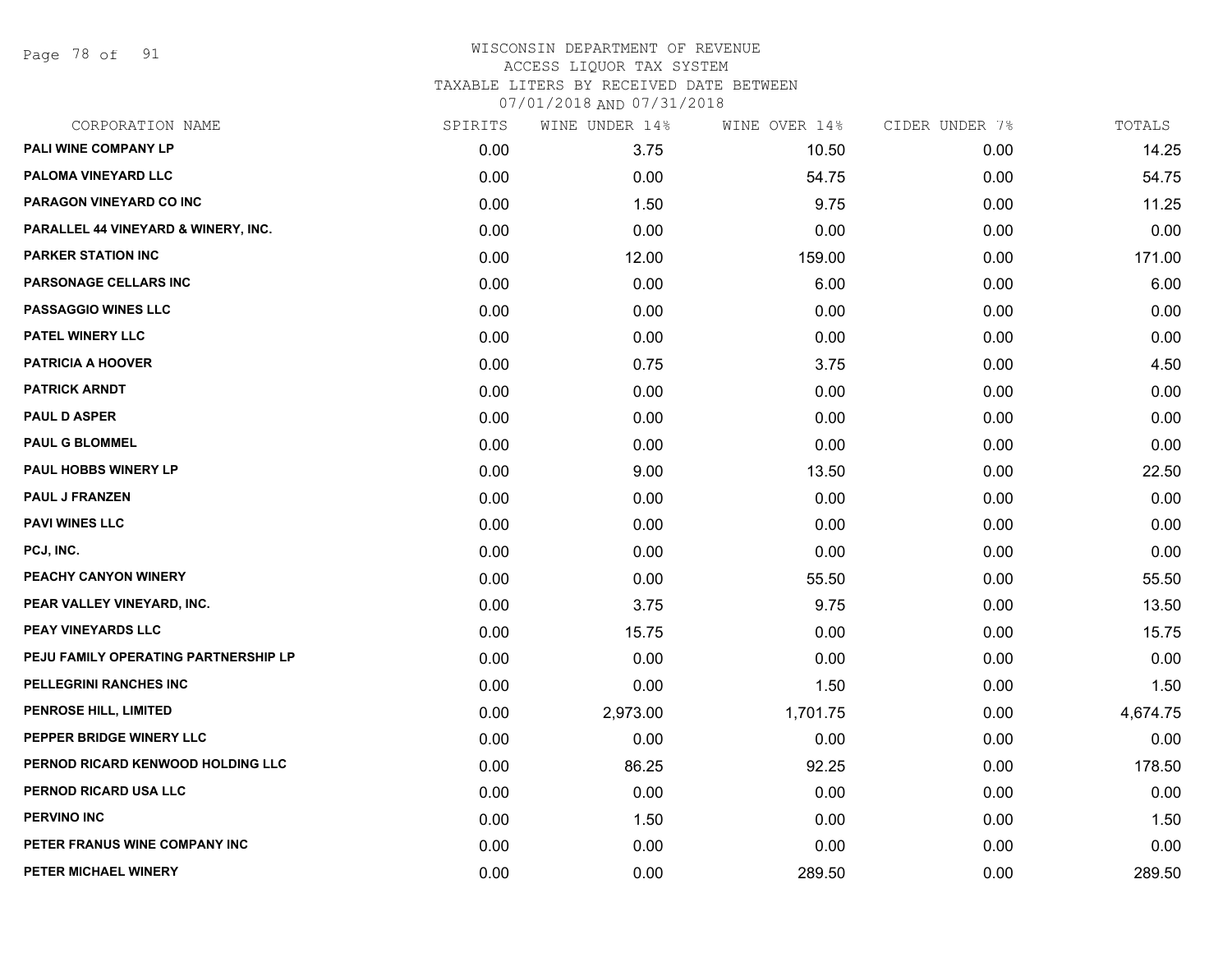Page 79 of 91

| CORPORATION NAME                     | SPIRITS | WINE UNDER 14% | WINE OVER 14% | CIDER UNDER 7% | TOTALS |
|--------------------------------------|---------|----------------|---------------|----------------|--------|
| PETRONI VINEYARDS LLC                | 0.00    | 0.00           | 96.00         | 0.00           | 96.00  |
| PHILIP TOGNI VINEYARD LP             | 0.00    | 13.50          | 0.00          | 0.00           | 13.50  |
| <b>PHILLIPS FARMS LLC</b>            | 0.00    | 22.50          | 113.25        | 0.00           | 135.75 |
| <b>PIEPERTK LLC</b>                  | 0.00    | 0.00           | 0.00          | 0.00           | 0.00   |
| <b>PINA CELLARS LP</b>               | 0.00    | 1.50           | 9.00          | 0.00           | 10.50  |
| PINE RIDGE WINERY LLC                | 0.00    | 45.00          | 781.13        | 0.00           | 826.13 |
| <b>PJK WINERY LLC</b>                | 0.00    | 7.50           | 93.00         | 0.00           | 100.50 |
| <b>PONZI VINEYARDS, LLC</b>          | 0.00    | 0.00           | 0.00          | 0.00           | 0.00   |
| POPE VALLEY WINERY LLC               | 0.00    | 3.75           | 5.25          | 0.00           | 9.00   |
| PORTER FAMILY VINEYARDS LLC          | 0.00    | 8.25           | 51.00         | 0.00           | 59.25  |
| <b>POTT WINE</b>                     | 0.00    | 0.00           | 0.00          | 0.00           | 0.00   |
| PRAGER WINERY & PORT WORKS, INC.     | 0.00    | 0.00           | 0.00          | 0.00           | 0.00   |
| <b>PRAIRIE BERRY LLC</b>             | 0.00    | 761.25         | 4.50          | 0.00           | 765.75 |
| <b>PRAIRIE HAWK WINERY INC</b>       | 0.00    | 0.00           | 0.00          | 0.00           | 0.00   |
| PRECEPT BRANDS LLC                   | 0.00    | 204.38         | 9.00          | 0.00           | 213.38 |
| PREMIUM VINTNERS LLC                 | 0.00    | 0.00           | 0.00          | 0.00           | 0.00   |
| PRESQU'ILE WINERY                    | 0.00    | 16.50          | 0.00          | 0.00           | 16.50  |
| PRIDE MOUNTAIN VINEYARDS LLC         | 0.00    | 0.00           | 263.50        | 0.00           | 263.50 |
| PRINCE MICHEL LLC                    | 0.00    | 0.00           | 0.00          | 0.00           | 0.00   |
| <b>PROMONTORY LLC</b>                | 0.00    | 0.00           | 2.25          | 0.00           | 2.25   |
| <b>PWG LLC</b>                       | 0.00    | 3.00           | 12.75         | 0.00           | 15.75  |
| <b>QUADY SOUTH WINERY LLC</b>        | 0.00    | 9.75           | 7.50          | 0.00           | 17.25  |
| QUILCEDA CREEK VINTNERS INC          | 0.00    | 0.00           | 269.25        | 0.00           | 269.25 |
| <b>QUPE WINE CELLARS LLC</b>         | 0.00    | 0.00           | 0.00          | 0.00           | 0.00   |
| <b>RADIO-COTEAU WINE CELLARS LLC</b> | 0.00    | 56.25          | 3.00          | 0.00           | 59.25  |
| <b>RAMAZZOTTI WINES LLC</b>          | 0.00    | 0.00           | 43.50         | 0.00           | 43.50  |
| <b>RAMEY WINE CELLARS INC</b>        | 0.00    | 0.00           | 47.25         | 0.00           | 47.25  |
| <b>RAPTOR RIDGE WINERY LLC</b>       | 0.00    | 0.75           | 1.50          | 0.00           | 2.25   |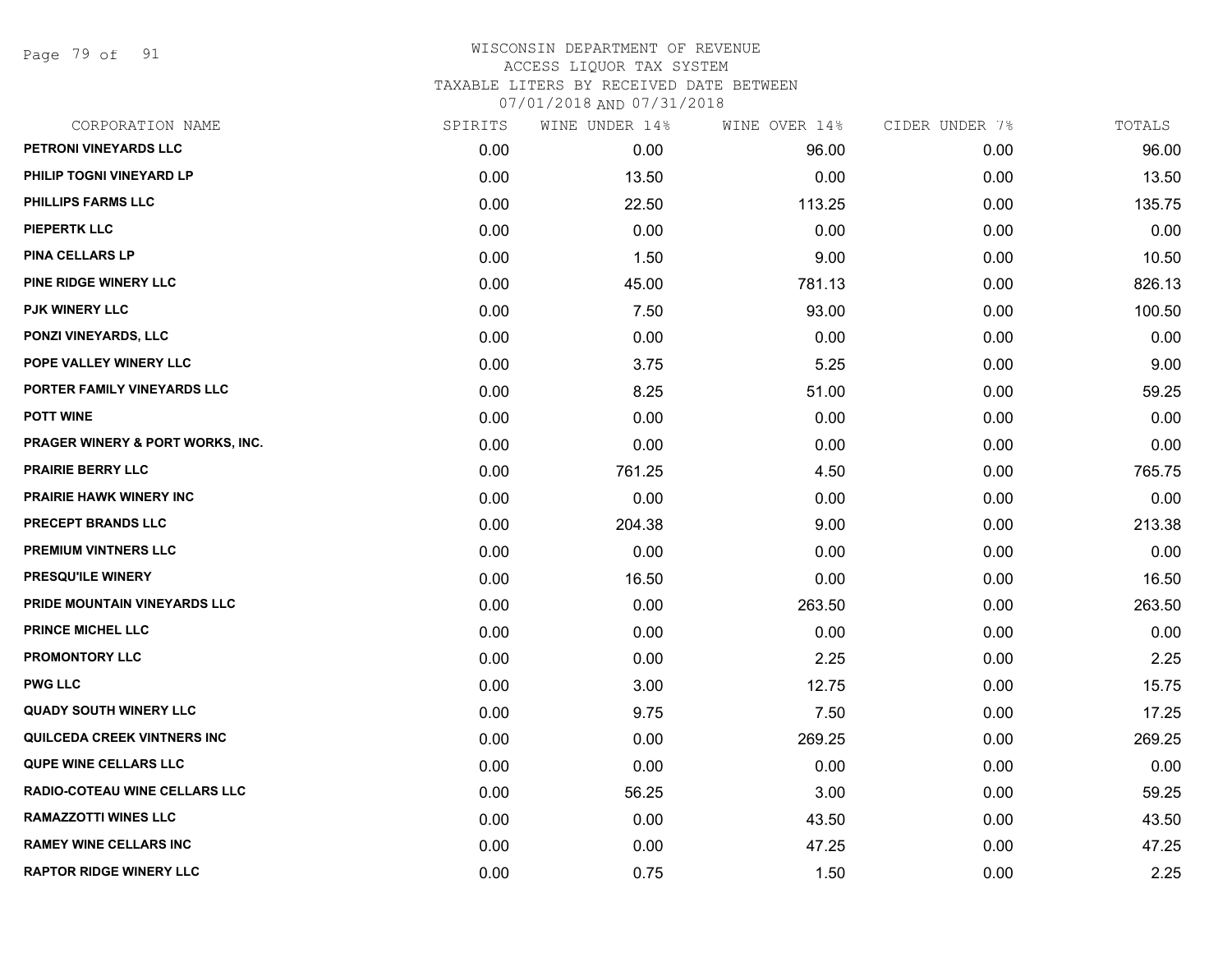Page 80 of 91

| CORPORATION NAME                            | SPIRITS | WINE UNDER 14% | WINE OVER 14% | CIDER UNDER 7% | TOTALS   |
|---------------------------------------------|---------|----------------|---------------|----------------|----------|
| <b>RASA VINEYARDS, LLC</b>                  | 0.00    | 0.00           | 9.00          | 0.00           | 9.00     |
| <b>RAYMOND SIGNORELLO</b>                   | 0.00    | 0.00           | 27.00         | 0.00           | 27.00    |
| <b>RAYMOND VINEYARD &amp; CELLAR INC</b>    | 0.00    | 25.50          | 248.25        | 0.00           | 273.75   |
| <b>RB WINE ASSOCIATES LLC</b>               | 0.00    | 18.00          | 0.00          | 0.00           | 18.00    |
| <b>RBZ VINEYARDS LLC</b>                    | 0.00    | 14.25          | 300.75        | 0.00           | 315.00   |
| <b>RED CAR WINE COMPANY LLC</b>             | 0.00    | 47.25          | 0.00          | 0.00           | 47.25    |
| <b>RED MARE WINES LLC</b>                   | 0.00    | 0.00           | 0.00          | 0.00           | 0.00     |
| <b>RED OAK VINEYARD INC</b>                 | 0.00    | 0.00           | 0.00          | 0.00           | 0.00     |
| <b>REGUSCI WINERY INC</b>                   | 0.00    | 2.00           | 136.75        | 0.00           | 138.75   |
| <b>REN ACQUISITION INC</b>                  | 0.00    | 85.50          | 0.00          | 0.00           | 85.50    |
| <b>REVANA FAMILY PARTNERS LP</b>            | 0.00    | 49.50          | 53.25         | 0.00           | 102.75   |
| <b>REVANA FAMILY PARTNERS LP</b>            | 0.00    | 11.25          | 5.25          | 0.00           | 16.50    |
| <b>REVELRY VINTNERS LLC</b>                 | 0.00    | 0.00           | 0.00          | 0.00           | 0.00     |
| <b>REYNOLDS CREATIVE PRODUCTS INC.</b>      | 0.00    | 0.00           | 0.00          | 0.00           | 0.00     |
| <b>RHYS VINEYARDS LLC</b>                   | 0.00    | 0.00           | 0.00          | 0.00           | 0.00     |
| <b>RICHARD E LIBBY</b>                      | 0.00    | 5,160.75       | 498.75        | 0.00           | 5,659.50 |
| <b>RICHARD FORTUNE</b>                      | 0.00    | 0.00           | 0.00          | 0.00           | 0.00     |
| <b>RIDGE VINEYARDS INC</b>                  | 0.00    | 78.75          | 210.75        | 0.00           | 289.50   |
| <b>RIGHT BEE LLC</b>                        | 0.00    | 0.00           | 0.00          | 0.00           | 0.00     |
| <b>RIGHT SIDE LLC</b>                       | 0.00    | 81.00          | 107.25        | 0.00           | 188.25   |
| <b>RIVER BEND VINEYARD &amp; WINERY LLC</b> | 0.00    | 0.00           | 0.00          | 0.00           | 0.00     |
| <b>RIVER VALLEY VINEYARD INC</b>            | 0.00    | 7.50           | 0.00          | 0.00           | 7.50     |
| <b>RIVER VIEW WINERY LLC</b>                | 0.00    | 0.00           | 0.00          | 0.00           | 0.00     |
| <b>RIVERBENCH LLC</b>                       | 0.00    | 15.00          | 12.00         | 0.00           | 27.00    |
| <b>ROBERT CRAIG WINERY LP</b>               | 0.00    | 0.00           | 53.25         | 0.00           | 53.25    |
| <b>ROBERT FOLEY LLC</b>                     | 0.00    | 1.50           | 13.88         | 0.00           | 15.38    |
| <b>ROBERT J BRAKESMAN</b>                   | 0.00    | 0.00           | 36.00         | 0.00           | 36.00    |
| <b>ROBERT MUELLER CELLARS</b>               | 0.00    | 0.00           | 0.00          | 0.00           | 0.00     |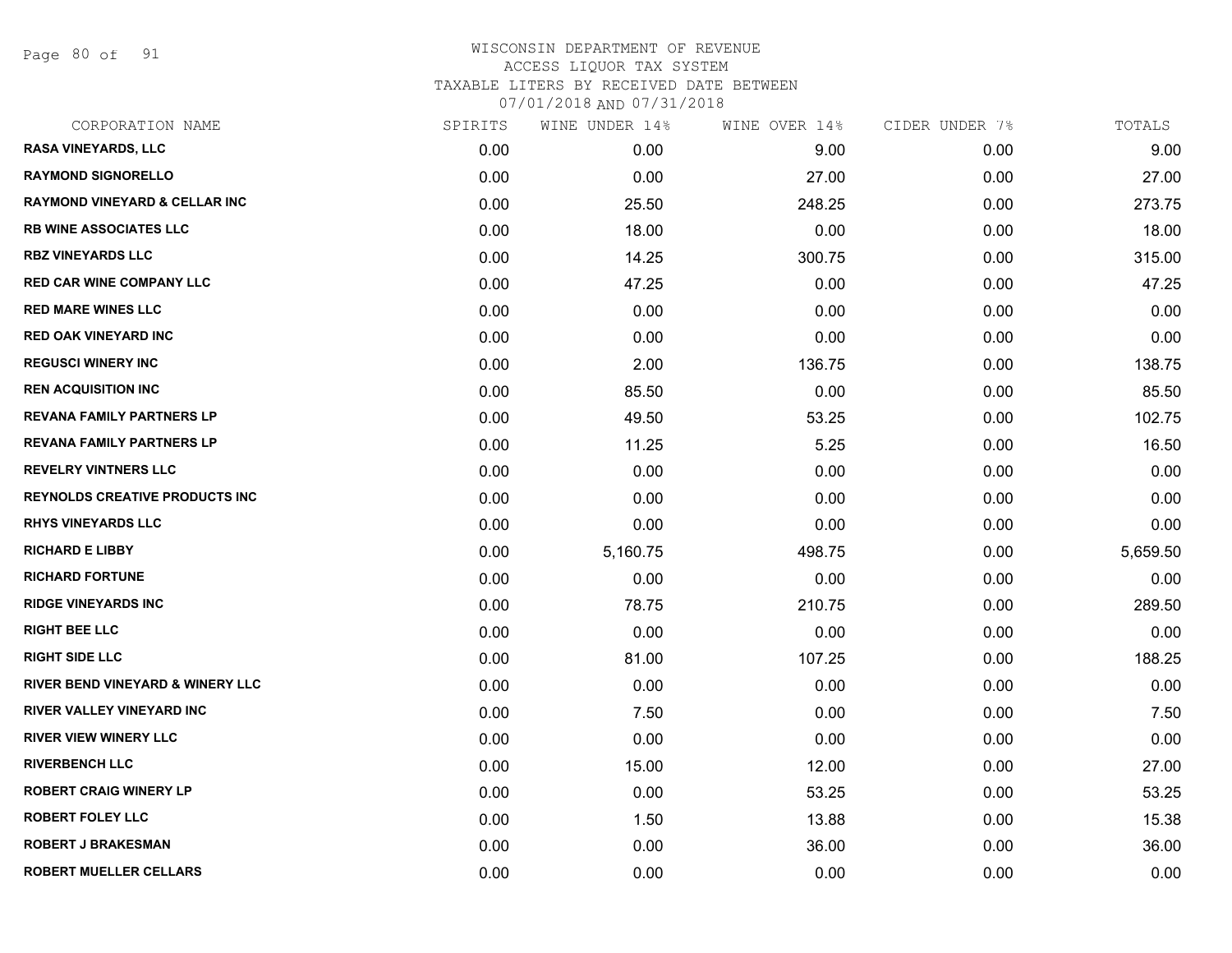Page 81 of 91

| CORPORATION NAME                       | SPIRITS | WINE UNDER 14% | WINE OVER 14% | CIDER UNDER 7% | TOTALS |
|----------------------------------------|---------|----------------|---------------|----------------|--------|
| <b>ROBERT YOUNG ESTATE WINERY LLC</b>  | 0.00    | 13.50          | 154.50        | 0.00           | 168.00 |
| <b>ROCCA FAMILY VINEYARDS INC</b>      | 0.00    | 0.00           | 0.00          | 0.00           | 0.00   |
| <b>ROCHE WINERY LLC</b>                | 0.00    | 19.51          | 20.75         | 0.00           | 40.26  |
| <b>ROCK N WOOL WINERY LLC</b>          | 0.00    | 0.00           | 0.00          | 0.00           | 0.00   |
| <b>ROCK WALL WINE COMPANY INC</b>      | 0.00    | 1.50           | 10.50         | 0.00           | 12.00  |
| <b>ROEDERER ESTATE INC</b>             | 0.00    | 0.00           | 0.00          | 0.00           | 0.00   |
| <b>ROMBAUER VINEYARDS INC</b>          | 0.00    | 0.00           | 643.19        | 0.00           | 643.19 |
| <b>RONALD L FENOLIO</b>                | 0.00    | 0.00           | 0.00          | 0.00           | 0.00   |
| <b>RONALD T RUBIN</b>                  | 0.00    | 0.00           | 0.00          | 0.00           | 0.00   |
| <b>ROUND POND ESTATE LLC</b>           | 0.00    | 0.00           | 146.25        | 0.00           | 146.25 |
| <b>ROWLEY ESTATES LLC</b>              | 0.00    | 45.00          | 0.00          | 0.00           | 45.00  |
| <b>RRJ REAL PROPERTIES LLC</b>         | 0.00    | 0.00           | 0.00          | 0.00           | 0.00   |
| <b>RSB VINEYARDS LLC</b>               | 0.00    | 108.00         | 108.00        | 0.00           | 216.00 |
| <b>RUDD WINES INC</b>                  | 0.00    | 0.00           | 27.00         | 0.00           | 27.00  |
| <b>RUDIUS WINES, LLC</b>               | 0.00    | 0.00           | 351.00        | 0.00           | 351.00 |
| <b>RUSHFORD MEADERY AND WINERY LLC</b> | 0.00    | 0.00           | 0.00          | 0.00           | 0.00   |
| <b>RUTHERFORD HILL WINERY LLC</b>      | 0.00    | 201.00         | 202.88        | 0.00           | 403.88 |
| <b>RYAN PRELLWITZ</b>                  | 0.00    | 0.00           | 0.00          | 0.00           | 0.00   |
| <b>SAINTSBURY LLC</b>                  | 0.00    | 29.25          | 20.25         | 0.00           | 49.50  |
| <b>SAMUEL P BAXTER</b>                 | 0.00    | 0.00           | 36.00         | 0.00           | 36.00  |
| <b>SANDHI VINTNERS LLC</b>             | 0.00    | 0.00           | 0.00          | 0.00           | 0.00   |
| <b>SANFORD WINERY COMPANY LP</b>       | 0.00    | 51.75          | 39.00         | 0.00           | 90.75  |
| <b>SANTA CROCE LLC</b>                 | 0.00    | 0.00           | 4.50          | 0.00           | 4.50   |
| <b>SARACINA VINEYARDS LLC</b>          | 0.00    | 0.00           | 18.00         | 0.00           | 18.00  |
| <b>SAUCELITO CANYON LP</b>             | 0.00    | 9.00           | 0.00          | 0.00           | 9.00   |
| SAVANNAH CHANELLE VINEYARDS INC        | 0.00    | 0.00           | 0.00          | 0.00           | 0.00   |
| <b>SAVIAH ROSE WINERY LLC</b>          | 0.00    | 12.75          | 12.75         | 0.00           | 25.50  |
| <b>SAXUM VINEYARDS INC</b>             | 0.00    | 0.00           | 0.00          | 0.00           | 0.00   |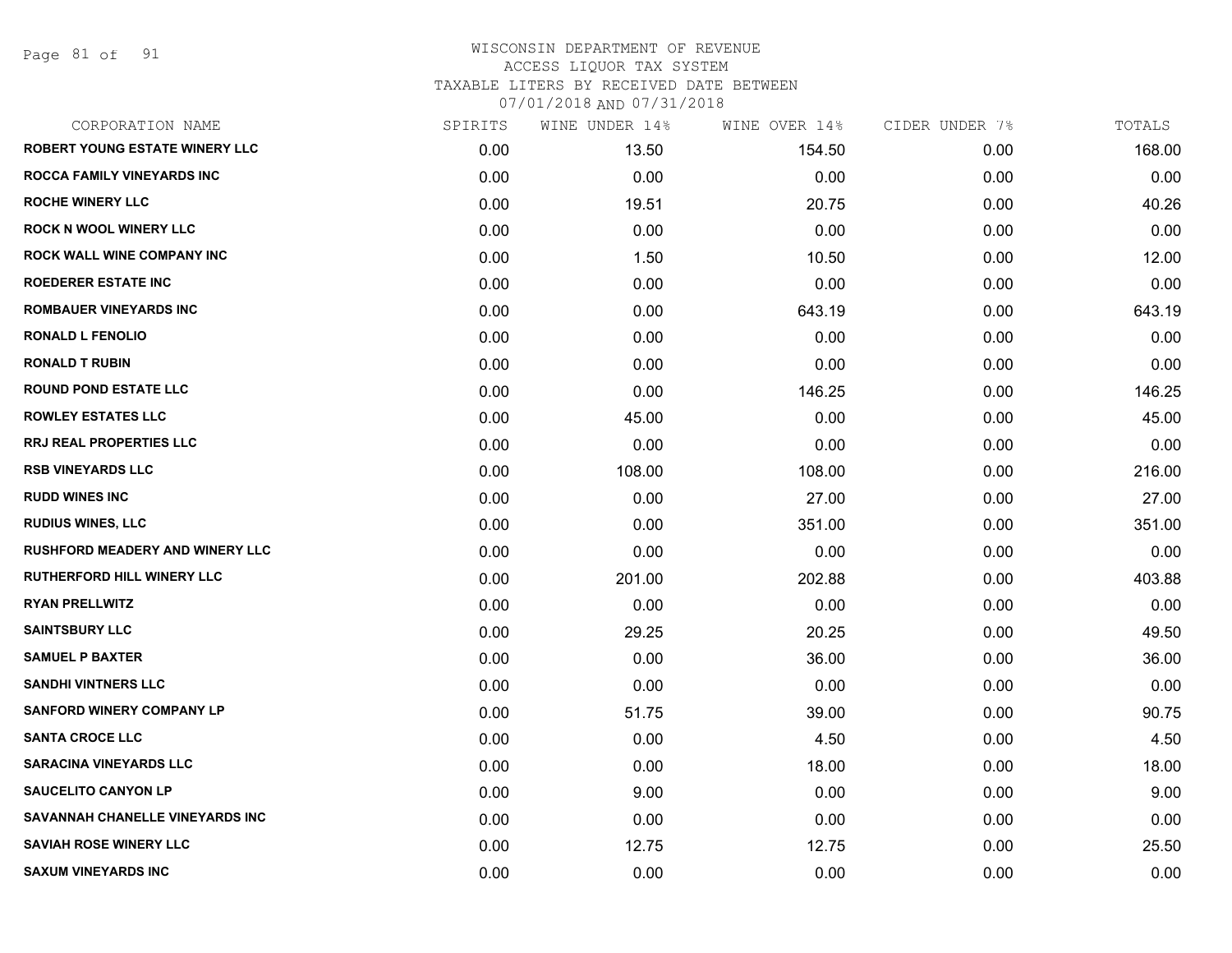### WISCONSIN DEPARTMENT OF REVENUE ACCESS LIQUOR TAX SYSTEM TAXABLE LITERS BY RECEIVED DATE BETWEEN

| CORPORATION NAME                              | SPIRITS | WINE UNDER 14% | WINE OVER 14% | CIDER UNDER 7% | TOTALS   |
|-----------------------------------------------|---------|----------------|---------------|----------------|----------|
| <b>SBRAGIA FAMILY VINEYARDS LLC</b>           | 0.00    | 0.00           | 64.50         | 0.00           | 64.50    |
| <b>SCHEID VINEYARDS CALIFORNIA INC</b>        | 0.00    | 12.38          | 6.75          | 0.00           | 19.13    |
| <b>SCHRADER CELLARS LLC</b>                   | 0.00    | 0.00           | 0.00          | 0.00           | 0.00     |
| <b>SCHRAMSBERG VINEYARDS CO INC</b>           | 0.00    | 366.00         | 147.75        | 0.00           | 513.75   |
| <b>SCHUG WINERY LLC</b>                       | 0.00    | 33.00          | 23.25         | 0.00           | 56.25    |
| <b>SCHWEIGER VINEYARDS INC</b>                | 0.00    | 6.00           | 13.50         | 0.00           | 19.50    |
| <b>SCREAMING EAGLE LLC</b>                    | 0.00    | 0.00           | 12.75         | 0.00           | 12.75    |
| <b>SEAVER VINEYARDS LLC</b>                   | 0.00    | 0.00           | 0.00          | 0.00           | 0.00     |
| <b>SEAVEY VINEYARD LP</b>                     | 0.00    | 0.75           | 12.00         | 0.00           | 12.75    |
| <b>SEBASTOPOL VINEYARDS &amp; WINERY CORP</b> | 0.00    | 0.00           | 0.00          | 0.00           | 0.00     |
| <b>SELBY ENTERPRISES INC</b>                  | 0.00    | 0.00           | 24.75         | 0.00           | 24.75    |
| <b>SEQUOIA GROVE VINEYARDS LP</b>             | 0.00    | 0.00           | 147.00        | 0.00           | 147.00   |
| <b>SEVEN STONES WINERY LLC</b>                | 0.00    | 0.00           | 0.00          | 0.00           | 0.00     |
| <b>SHADY LADIES LLC</b>                       | 0.00    | 0.00           | 0.00          | 0.00           | 0.00     |
| <b>SHAFER VINEYARDS INC</b>                   | 0.00    | 0.00           | 141.75        | 0.00           | 141.75   |
| <b>SHANNON RIDGE INC</b>                      | 0.00    | 12.75          | 0.75          | 0.00           | 13.50    |
| <b>SHARON L PINGEL</b>                        | 0.00    | 0.00           | 0.00          | 0.00           | 0.00     |
| <b>SHELTON-MACKENZIE WINE COMPANY</b>         | 0.00    | 5.25           | 6.75          | 0.00           | 12.00    |
| <b>SHERRY HARDIE</b>                          | 0.00    | 0.00           | 0.00          | 0.00           | 0.00     |
| <b>SHERWIN FAMILY VINEYARDS LLC</b>           | 0.00    | 0.00           | 2,979.00      | 0.00           | 2,979.00 |
| <b>SIERRA SUNRISE VINEYARDS</b>               | 0.00    | 3.00           | 8.25          | 0.00           | 11.25    |
| SILVER OAK WINE CELLARS LLC                   | 0.00    | 171.75         | 201.00        | 0.00           | 372.75   |
| SILVER TRIDENT WINERY LLC                     | 0.00    | 0.00           | 74.25         | 0.00           | 74.25    |
| <b>SINE QUA NON INC</b>                       | 0.00    | 0.00           | 179.25        | 0.00           | 179.25   |
| SINNIPEE VALLEY VINEYARD LLC                  | 0.00    | 0.00           | 0.00          | 0.00           | 0.00     |
| <b>SINSKEY VINEYARDS INC</b>                  | 0.00    | 177.75         | 7.50          | 0.00           | 185.25   |
| <b>SISYPHUS LLC</b>                           | 0.00    | 0.00           | 0.00          | 0.00           | 0.00     |
| <b>SIX SIGMA WINERY LLC</b>                   | 0.00    | 2.25           | 3.00          | 0.00           | 5.25     |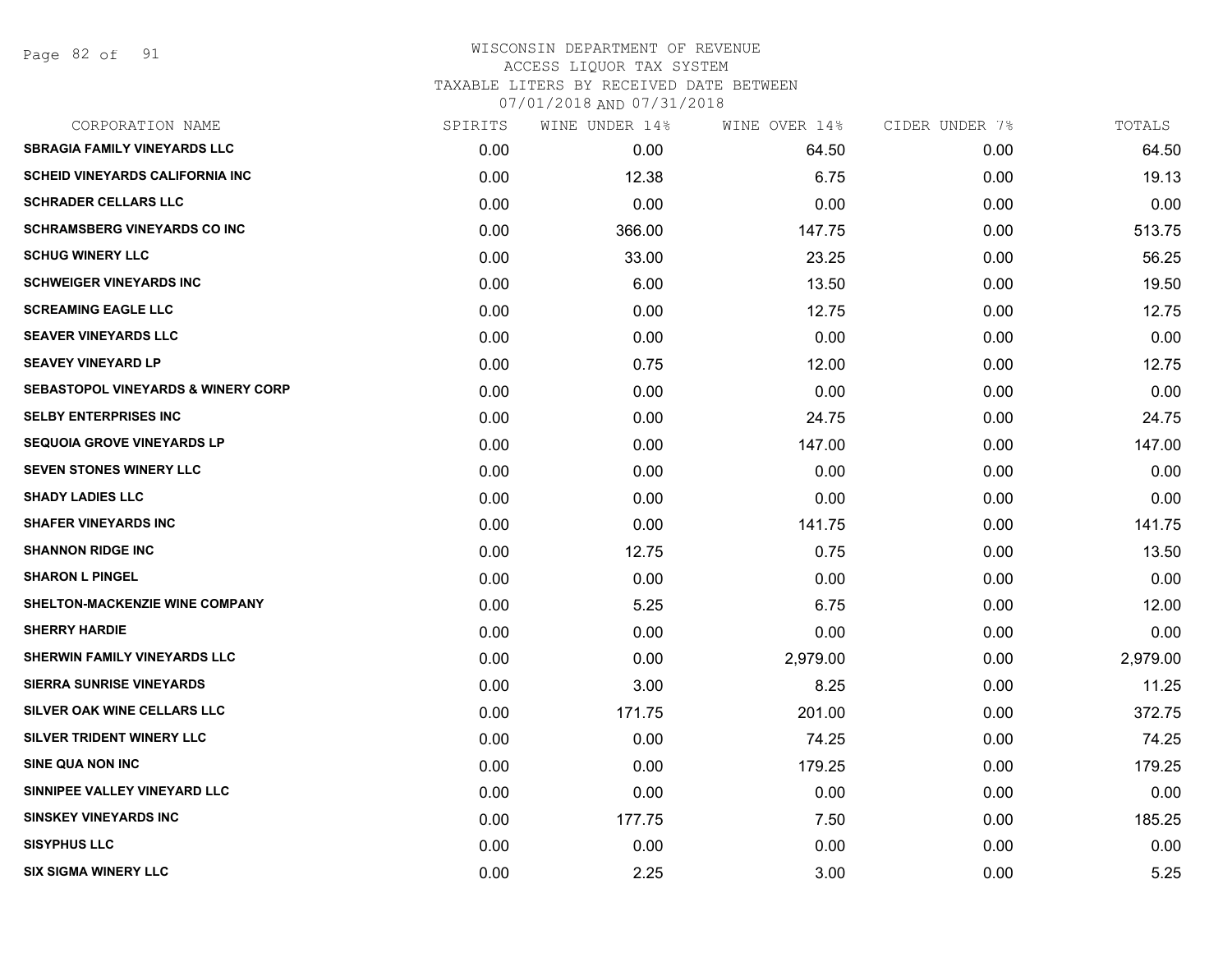| CORPORATION NAME                           | SPIRITS | WINE UNDER 14% | WINE OVER 14% | CIDER UNDER 7% | TOTALS   |
|--------------------------------------------|---------|----------------|---------------|----------------|----------|
| <b>SKYWALKER VINEYARDS, LLC</b>            | 0.00    | 0.00           | 9.75          | 0.00           | 9.75     |
| <b>SMALL VINES WINES INC</b>               | 0.00    | 0.00           | 0.00          | 0.00           | 0.00     |
| <b>SMITH &amp; SMITH</b>                   | 0.00    | 3.75           | 0.75          | 0.00           | 4.50     |
| SMITH ANDERSON ENTERPRISES INC             | 0.00    | 0.00           | 0.00          | 0.00           | 0.00     |
| <b>SOKOL BLOSSER LTD</b>                   | 0.00    | 102.75         | 19.50         | 0.00           | 122.25   |
| SOMERSTON WINE COMPANY, LLC                | 0.00    | 0.00           | 21.00         | 0.00           | 21.00    |
| SONOMA-CUTRER VINEYARDS INC                | 0.00    | 60.75          | 168.75        | 0.00           | 229.50   |
| <b>SOUTH COAST WINERY INC</b>              | 0.00    | 40.50          | 42.00         | 0.00           | 82.50    |
| <b>SP GROSSNICKLE LLC</b>                  | 0.00    | 0.00           | 0.00          | 0.00           | 0.00     |
| <b>SPANOS BERBERIAN WINERY LLC</b>         | 0.00    | 15.75          | 213.75        | 0.00           | 229.50   |
| <b>SPARKLING OREGON LLC</b>                | 0.00    | 15.75          | 3.75          | 0.00           | 19.50    |
| SPIRITS OF NORWAY VINEYARD LLC             | 0.00    | 0.00           | 0.00          | 0.00           | 0.00     |
| <b>SPOTTSWOODE WINERY INC</b>              | 0.00    | 0.00           | 129.75        | 0.00           | 129.75   |
| <b>SPRECHER BREWING COMPANY, INC.</b>      | 0.00    | 0.00           | 0.00          | 0.00           | 0.00     |
| <b>SPRING MOUNTAIN VINEYARD INC</b>        | 0.00    | 36.00          | 81.75         | 0.00           | 117.75   |
| <b>SPURGEON VINEYARDS &amp; WINERY LLC</b> | 0.00    | 0.00           | 0.00          | 0.00           | 0.00     |
| <b>SQUIX LLC</b>                           | 0.00    | 39.00          | 12.75         | 0.00           | 51.75    |
| <b>ST HELENA ESTATE LLC</b>                | 0.00    | 4.50           | 39.00         | 0.00           | 43.50    |
| <b>ST JAMES WINERY INC</b>                 | 0.00    | 177.75         | 0.00          | 0.00           | 177.75   |
| ST JULIAN WINE COMPANY INC                 | 0.00    | 286.95         | 8.50          | 0.00           | 295.45   |
| <b>ST SUPERY INC</b>                       | 0.00    | 66.75          | 146.25        | 0.00           | 213.00   |
| ST. FRANCIS WINERY & VINEYARD L.P.         | 0.00    | 70.50          | 597.75        | 0.00           | 668.25   |
| <b>STAGLIN FAMILY VINEYARD LLC</b>         | 0.00    | 0.00           | 105.75        | 0.00           | 105.75   |
| <b>STAG'S LEAP WINE CELLARS LLC</b>        | 0.00    | 111.75         | 363.75        | 0.00           | 475.50   |
| <b>STANDING JOURNEY LLC</b>                | 0.00    | 77.25          | 201.00        | 0.00           | 278.25   |
| STE MICHELLE WINE ESTATES LTD              | 0.00    | 569.77         | 693.00        | 0.00           | 1,262.77 |
| <b>STEPHAN VINEYARD INC</b>                | 0.00    | 0.00           | 119.25        | 0.00           | 119.25   |
| <b>STEPHEN M KENNEDY</b>                   | 0.00    | 0.00           | 0.00          | 0.00           | 0.00     |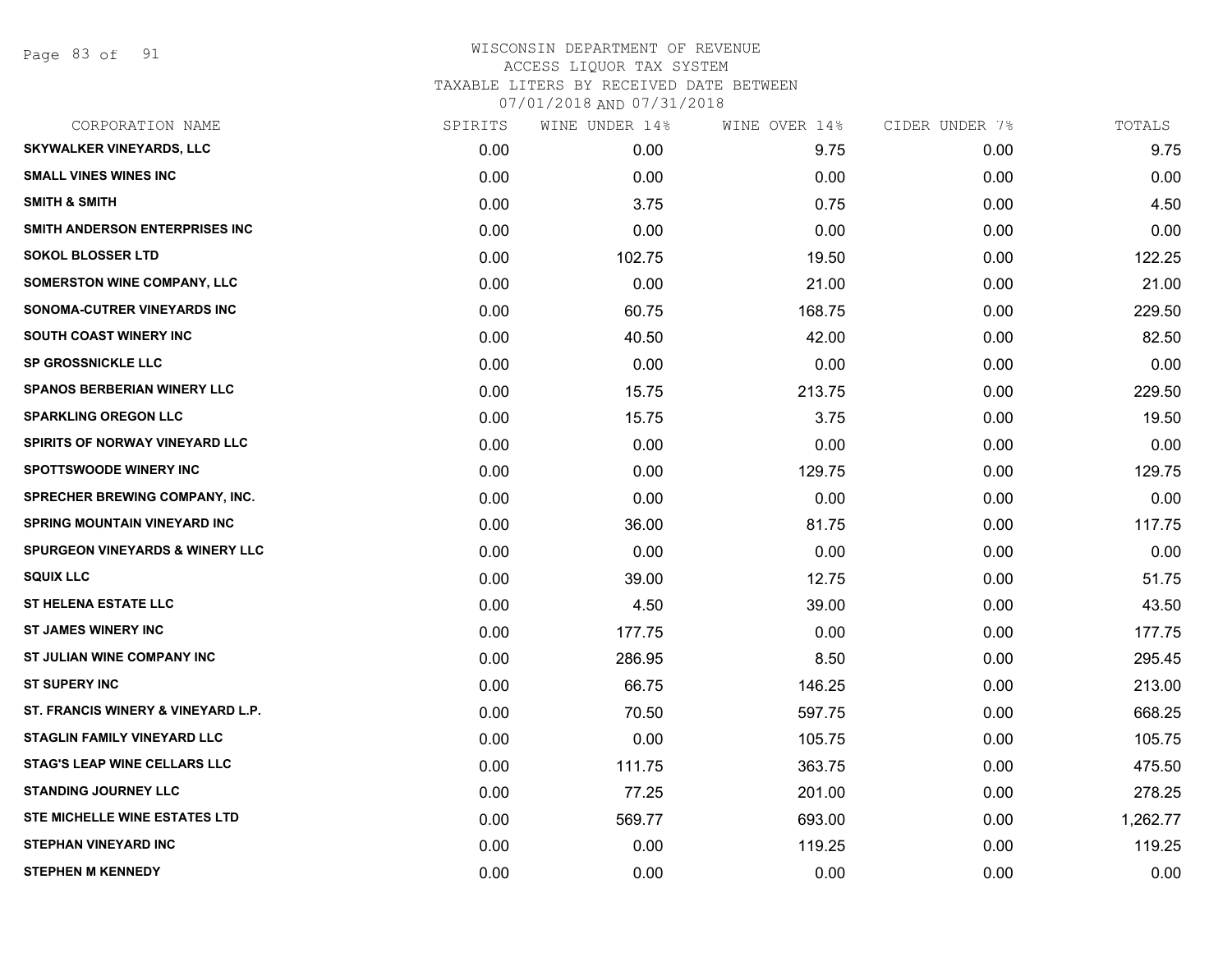Page 84 of 91

# WISCONSIN DEPARTMENT OF REVENUE ACCESS LIQUOR TAX SYSTEM TAXABLE LITERS BY RECEIVED DATE BETWEEN

| 07/01/2018 AND 07/31/2018 |  |
|---------------------------|--|
|---------------------------|--|

| CORPORATION NAME                            | SPIRITS | WINE UNDER 14% | WINE OVER 14% | CIDER UNDER 7% | TOTALS |
|---------------------------------------------|---------|----------------|---------------|----------------|--------|
| <b>STEPHEN M REUSTLE</b>                    | 0.00    | 27.00          | 3.00          | 0.00           | 30.00  |
| STEPHEN W. PARRY AND SUSAN F. PARRY         | 0.00    | 0.00           | 6.00          | 0.00           | 6.00   |
| <b>STEVEN DEBAKER</b>                       | 0.00    | 0.00           | 0.00          | 0.00           | 0.00   |
| <b>STEVEN KENT LLC</b>                      | 0.00    | 12.00          | 736.95        | 0.00           | 748.95 |
| STEVEN M & JUDITH A JACOBSON LLC            | 0.00    | 0.00           | 0.00          | 0.00           | 0.00   |
| <b>STEVEN N LEDSON</b>                      | 0.00    | 459.00         | 131.25        | 0.00           | 590.25 |
| <b>STOLLER VINEYARDS INC</b>                | 0.00    | 126.00         | 2.25          | 0.00           | 128.25 |
| <b>STOLPMAN VINEYARDS LLC</b>               | 0.00    | 69.00          | 79.50         | 0.00           | 148.50 |
| <b>STONE EDGE WINERY LLC</b>                | 0.00    | 4.50           | 51.75         | 0.00           | 56.25  |
| <b>STONE HILL WINE CO INC</b>               | 0.00    | 229.50         | 8.50          | 0.00           | 238.00 |
| <b>STONECUSHION INC</b>                     | 0.00    | 0.00           | 260.25        | 0.00           | 260.25 |
| STONEHAUS WINERY, INC.                      | 0.00    | 9.00           | 0.00          | 0.00           | 9.00   |
| <b>STONES THROW WINERY INC</b>              | 0.00    | 0.00           | 0.00          | 0.00           | 0.00   |
| <b>STONY HILL VINEYARD INC</b>              | 0.00    | 100.88         | 0.00          | 0.00           | 100.88 |
| STORYBOOK MOUNTAIN WINERY INC               | 0.00    | 9.00           | 38.25         | 0.00           | 47.25  |
| <b>SULLIVAN VINEYARDS CORPORATION</b>       | 0.00    | 0.00           | 15.00         | 0.00           | 15.00  |
| <b>SULPHUR SPRINGS WINERY LLC</b>           | 0.00    | 15.75          | 27.00         | 0.00           | 42.75  |
| <b>SUMMERS WINERY LLC</b>                   | 0.00    | 10.54          | 6.00          | 0.00           | 16.54  |
| <b>SUMMERWOOD WINERY &amp; INN INC</b>      | 0.00    | 0.00           | 19.50         | 0.00           | 19.50  |
| <b>SUNSET POINT WINERY LLC</b>              | 0.00    | 0.00           | 0.00          | 0.00           | 0.00   |
| <b>SUNSTONE VINEYARDS &amp; WINERY INC.</b> | 0.00    | 1.50           | 30.75         | 0.00           | 32.25  |
| <b>SUSAN M BOSWELL</b>                      | 0.00    | 0.00           | 0.00          | 0.00           | 0.00   |
| <b>SUTTER HOME WINERY INC.</b>              | 0.00    | 133.03         | 131.25        | 0.00           | 264.28 |
| <b>SWEAZEY WINERY INVESTMENT LLC</b>        | 0.00    | 27.00          | 31.50         | 0.00           | 58.50  |
| <b>SWEET CHEEKS VINEYARDS INC</b>           | 0.00    | 14.25          | 0.00          | 0.00           | 14.25  |
| <b>TABLAS CREEK VINEYARD LP</b>             | 0.00    | 132.75         | 58.50         | 0.00           | 191.25 |
| <b>TAFT STREET INC</b>                      | 0.00    | 4.50           | 22.50         | 0.00           | 27.00  |
| <b>TAKARA SAKE USA INC</b>                  | 0.00    | 0.00           | 0.00          | 0.00           | 0.00   |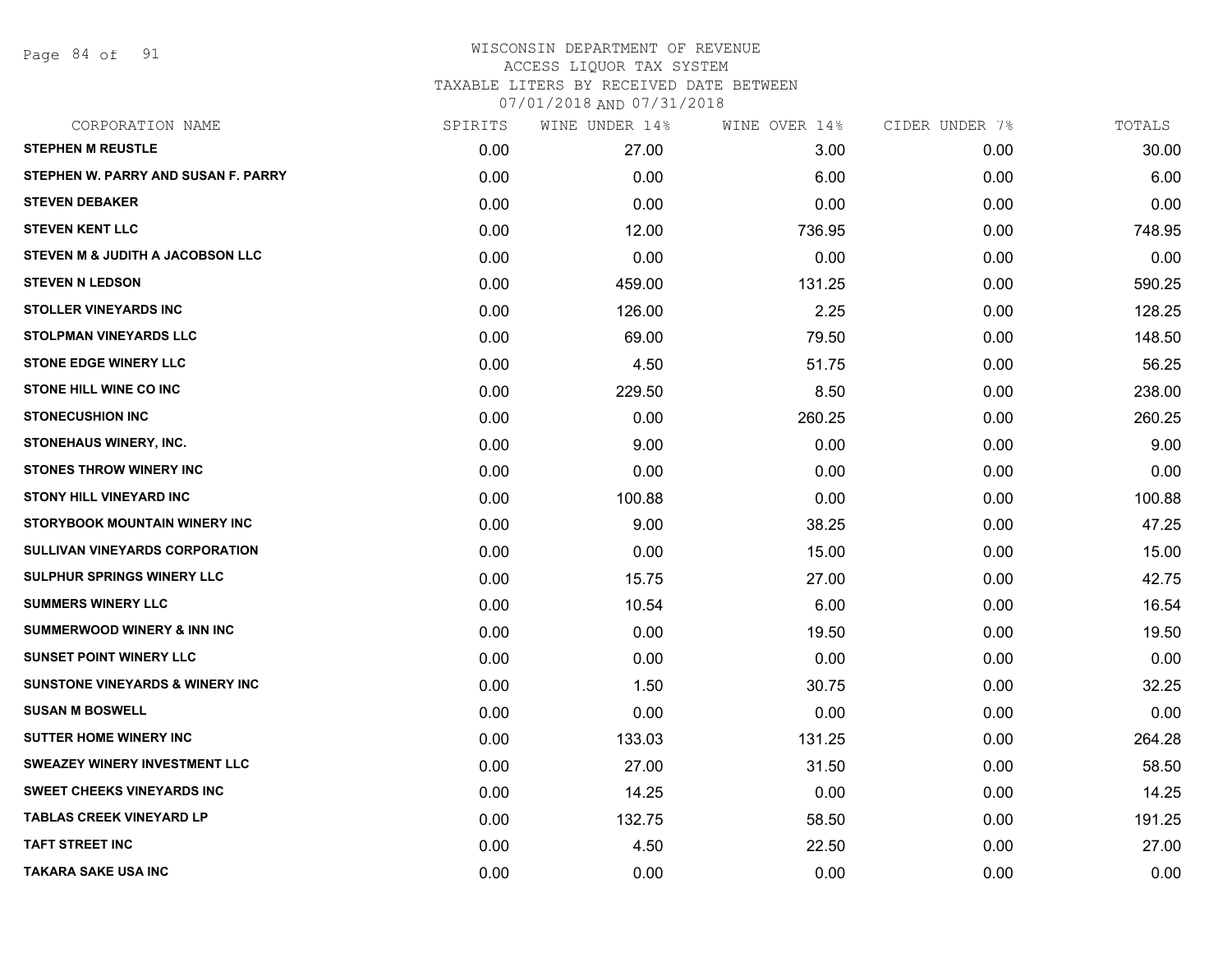Page 85 of 91

#### WISCONSIN DEPARTMENT OF REVENUE ACCESS LIQUOR TAX SYSTEM TAXABLE LITERS BY RECEIVED DATE BETWEEN

| CORPORATION NAME                  | SPIRITS | WINE UNDER 14% | WINE OVER 14% | CIDER UNDER 7% | TOTALS   |
|-----------------------------------|---------|----------------|---------------|----------------|----------|
| <b>TALLEY VINEYARDS INC</b>       | 0.00    | 32.25          | 21.00         | 0.00           | 53.25    |
| <b>TAMBER BEY VINEYARDS LLC</b>   | 0.00    | 39.75          | 85.50         | 0.00           | 125.25   |
| <b>TANDEM WINES LLC</b>           | 0.00    | 2.25           | 2.25          | 0.00           | 4.50     |
| <b>TARA BELLA WINERY LLC</b>      | 0.00    | 16.50          | 0.00          | 0.00           | 16.50    |
| <b>TEALE CREEK ASSOCIATES</b>     | 0.00    | 6.00           | 9.75          | 0.00           | 15.75    |
| <b>TENBA RIDGE WINERY LLC</b>     | 0.00    | 0.00           | 0.00          | 0.00           | 0.00     |
| <b>TERRA VINUM LLC</b>            | 0.00    | 0.00           | 0.00          | 0.00           | 0.00     |
| <b>TERRAVANT WINE COMPANY LLC</b> | 0.00    | 0.00           | 0.00          | 0.00           | 0.00     |
| <b>TESTAROSSA VINEYARDS LLC</b>   | 0.00    | 0.75           | 57.00         | 0.00           | 57.75    |
| THE BIALE ESTATE                  | 0.00    | 18.00          | 150.00        | 0.00           | 168.00   |
| THE BRANDER VINEYARD              | 0.00    | 10.50          | 2.25          | 0.00           | 12.75    |
| THE CELLAR LLC                    | 0.00    | 0.00           | 0.00          | 0.00           | 0.00     |
| THE HESS COLLECTION WINERY        | 0.00    | 6.75           | 186.75        | 0.00           | 193.50   |
| THE HOGUE CELLARS LTD             | 0.00    | 0.00           | 0.00          | 0.00           | 0.00     |
| THE INFINITE MONKEY THEOREM INC   | 0.00    | 1.75           | 6.00          | 0.00           | 7.75     |
| THE LITTORAI WINES                | 0.00    | 0.00           | 0.00          | 0.00           | 0.00     |
| THE MASCOT WINE, LLC              | 0.00    | 0.00           | 0.00          | 0.00           | 0.00     |
| THE MEEKER VINEYARD               | 0.00    | 1.50           | 69.00         | 0.00           | 70.50    |
| THE MORLET SELECTION INC          | 0.00    | 9.00           | 99.00         | 0.00           | 108.00   |
| THE MORNE WINE COMPANY            | 0.00    | 78.75          | 5.25          | 0.00           | 84.00    |
| THE RUM TREE, INC.                | 0.00    | 0.00           | 0.00          | 0.00           | 0.00     |
| THE SHORES OF FAIRHAVEN INC       | 0.00    | 7.50           | 0.00          | 0.00           | 7.50     |
| THE SILVERADO VINEYARDS           | 0.00    | 15.75          | 194.25        | 0.00           | 210.00   |
| THE VINEYARD LLC                  | 0.00    | 11.75          | 0.00          | 0.00           | 11.75    |
| THE WILLIAMSBURG WINERY LTD       | 0.00    | 19.50          | 0.00          | 0.00           | 19.50    |
| THE WINE GROUP INC                | 0.00    | 278.25         | 1,145.63      | 0.00           | 1,423.88 |
| THE WINE VINEYARD LLC             | 0.00    | 0.00           | 0.00          | 0.00           | 0.00     |
| THE WITHERS WINERY HOLDINGS LLC   | 0.00    | 0.00           | 0.00          | 0.00           | 0.00     |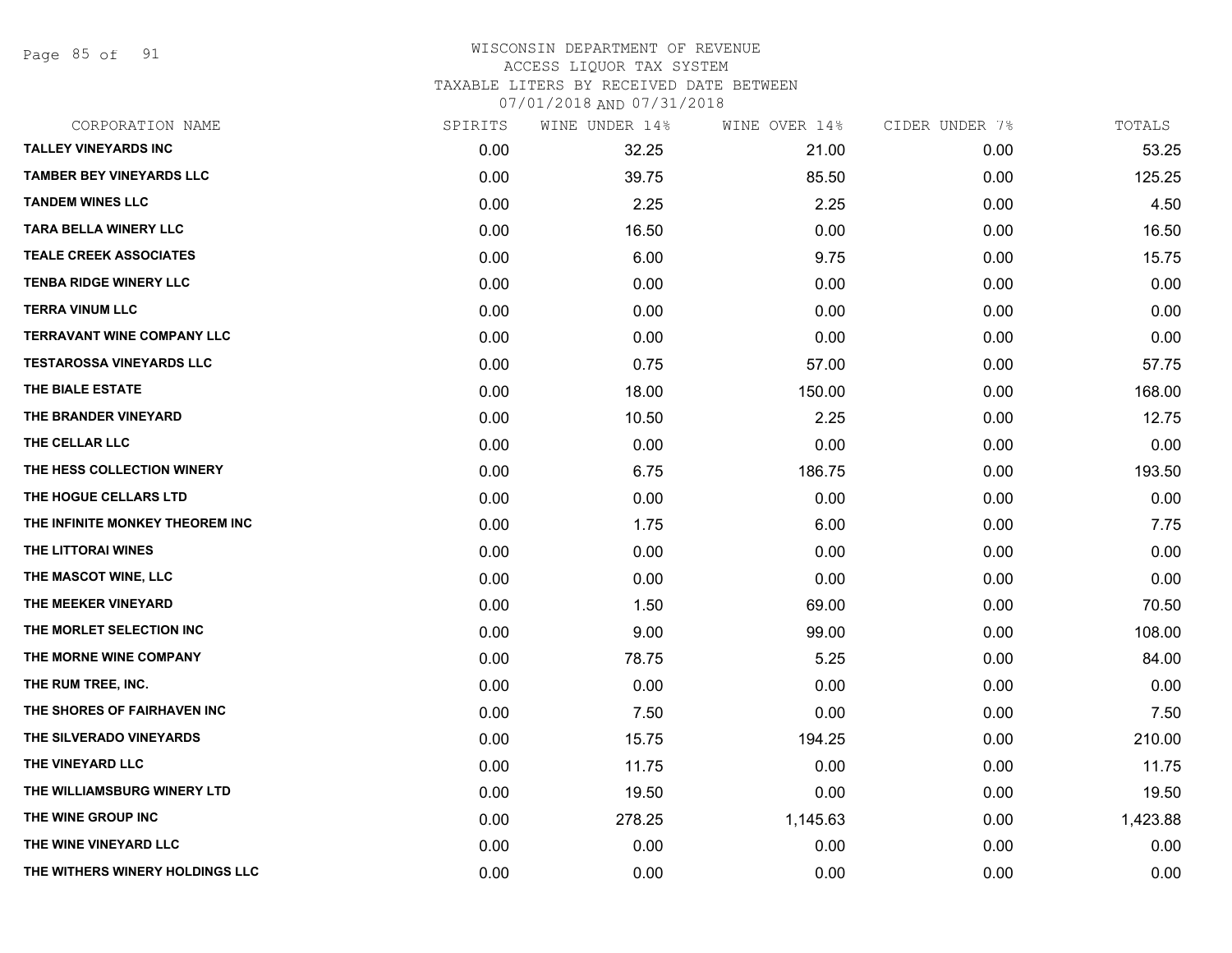Page 86 of 91

| CORPORATION NAME                              | SPIRITS | WINE UNDER 14% | WINE OVER 14% | CIDER UNDER 7% | TOTALS   |
|-----------------------------------------------|---------|----------------|---------------|----------------|----------|
| THE WOODLAND TRAIL BEVERAGE COMPANY, INC.     | 0.00    | 0.00           | 0.00          | 0.00           | 0.00     |
| THIS REALM LLC                                | 0.00    | 0.00           | 35.25         | 0.00           | 35.25    |
| <b>THOMAS C HOFFMAN</b>                       | 0.00    | 0.00           | 45.75         | 0.00           | 45.75    |
| <b>THOMAS FOGARTY WINERY LLC</b>              | 0.00    | 40.50          | 13.50         | 0.00           | 54.00    |
| THOMAS L BECKMEN & JUDITH F BECKMEN           | 0.00    | 0.00           | 21.75         | 0.00           | 21.75    |
| <b>THURMAN J RODGERS</b>                      | 0.00    | 9.00           | 0.00          | 0.00           | 9.00     |
| <b>THVS CORP</b>                              | 0.00    | 0.00           | 0.00          | 0.00           | 0.00     |
| TI BEVERAGE GROUP LTD                         | 0.00    | 0.00           | 0.00          | 0.00           | 0.00     |
| TIM BLUE WINES LLC                            | 0.00    | 0.00           | 15.00         | 0.00           | 15.00    |
| TMR WINE COMPANY LLC                          | 0.00    | 0.00           | 39.75         | 0.00           | 39.75    |
| TOAD HOLLOW VINEYARDS INC                     | 0.00    | 2.25           | 2.25          | 0.00           | 4.50     |
| <b>TOBIN JAMES CELLARS</b>                    | 0.00    | 117.75         | 792.31        | 0.00           | 910.06   |
| <b>TOLLIVER RANCH BRANDS LLC</b>              | 0.00    | 1.50           | 9.00          | 0.00           | 10.50    |
| <b>TOM MEADOWCROFT</b>                        | 0.00    | 9.75           | 13.25         | 0.00           | 23.00    |
| <b>TOMMYS TOO HIGH WINES LLC</b>              | 0.00    | 0.00           | 0.00          | 0.00           | 0.00     |
| TOUR DE FORCE WINE COMPANY LLC                | 0.00    | 0.00           | 0.00          | 0.00           | 0.00     |
| <b>TREANA WINERY LLC</b>                      | 0.00    | 13.50          | 68.25         | 0.00           | 81.75    |
| <b>TREASURY WINE ESTATES AMERICAS COMPANY</b> | 0.00    | 2,159.37       | 1,556.55      | 0.00           | 3,715.92 |
| <b>TREFETHEN VINEYARDS WINERY INC</b>         | 0.00    | 137.63         | 160.50        | 0.00           | 298.13   |
| <b>TRENTADUE WINERY LLC</b>                   | 0.00    | 16.50          | 30.75         | 0.00           | 47.25    |
| <b>TRESPASS VINEYARDS INC.</b>                | 0.00    | 0.00           | 0.00          | 0.00           | 0.00     |
| <b>TRINITAS CELLARS LLC</b>                   | 0.00    | 0.00           | 127.50        | 0.00           | 127.50   |
| TRINITY VALLEY VINEYARDS LLC                  | 0.00    | 0.00           | 0.00          | 0.00           | 0.00     |
| <b>TRIONE VINEYARDS LLC</b>                   | 0.00    | 6.00           | 51.75         | 0.00           | 57.75    |
| <b>TROY LANDWEHR</b>                          | 0.00    | 0.00           | 0.00          | 0.00           | 0.00     |
| <b>TSG LLC</b>                                | 0.00    | 67.50          | 21.75         | 0.00           | 89.25    |
| <b>TURKOVICH FAMILY WINES LLC</b>             | 0.00    | 3.75           | 6.00          | 0.00           | 9.75     |
| <b>TURLEY WINE CELLARS INC</b>                | 0.00    | 34.50          | 1,627.50      | 0.00           | 1,662.00 |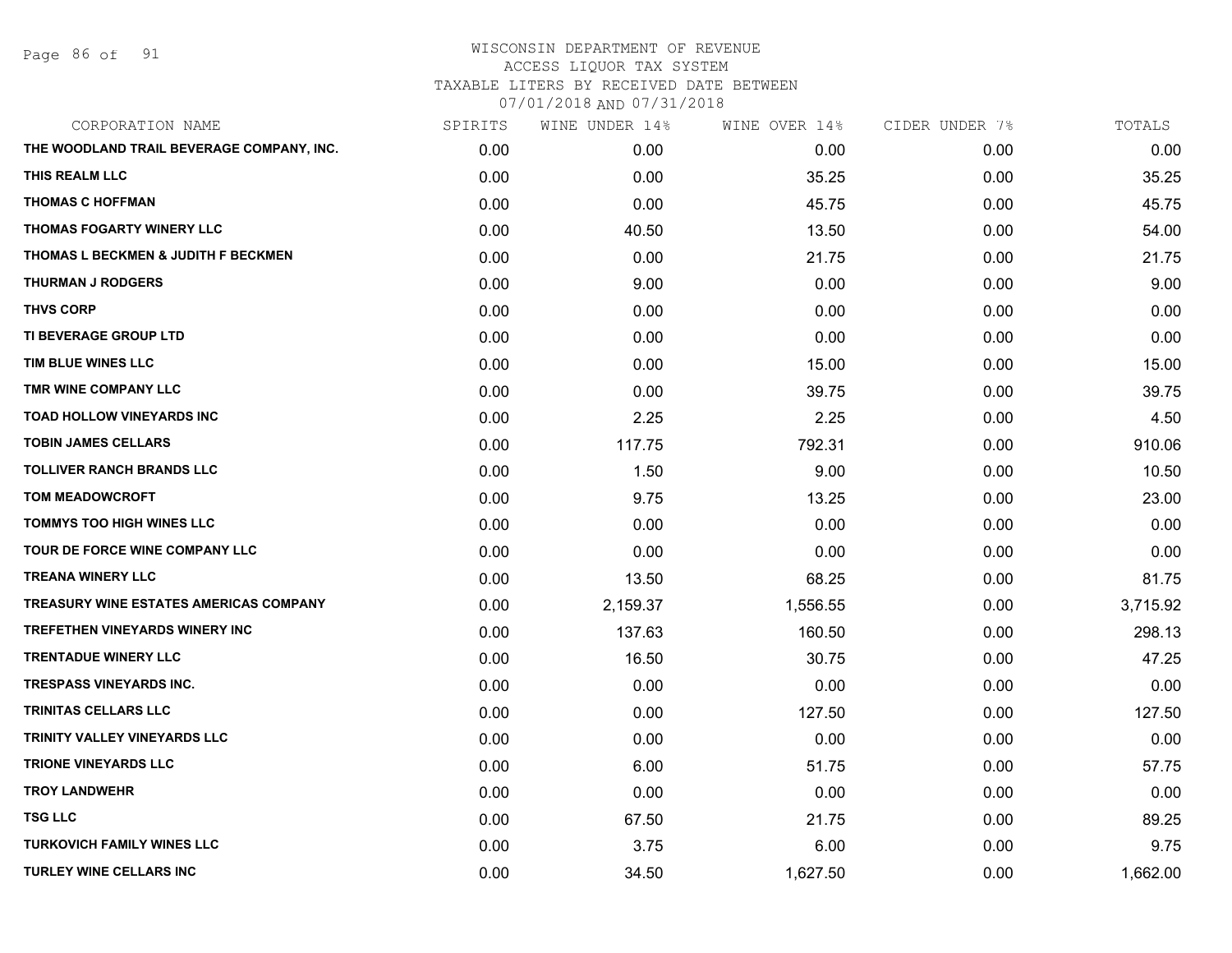Page 87 of 91

| CORPORATION NAME                 | SPIRITS | WINE UNDER 14% | WINE OVER 14% | CIDER UNDER 7% | TOTALS |
|----------------------------------|---------|----------------|---------------|----------------|--------|
| <b>TURNBULL WINE CELLARS</b>     | 0.00    | 13.50          | 12.00         | 0.00           | 25.50  |
| <b>TWIN PEAKS WINERY INC</b>     | 0.00    | 0.00           | 144.00        | 0.00           | 144.00 |
| <b>TWIN RIDGE ESTATES LLC</b>    | 0.00    | 0.00           | 3.75          | 0.00           | 3.75   |
| <b>TWISTED OAK WINERY LLC</b>    | 0.00    | 0.00           | 0.00          | 0.00           | 0.00   |
| <b>TWO LADS LLC</b>              | 0.00    | 85.50          | 0.00          | 0.00           | 85.50  |
| TY R CATON                       | 0.00    | 2.25           | 34.50         | 0.00           | 36.75  |
| UNTI WINE CO LLC                 | 0.00    | 33.00          | 6.75          | 0.00           | 39.75  |
| <b>UPSTREAM CIDER LLC</b>        | 0.00    | 0.00           | 0.00          | 0.00           | 0.00   |
| <b>URBAN CELLARS LLC</b>         | 0.00    | 0.00           | 0.00          | 0.00           | 0.00   |
| <b>V&amp;CLLC</b>                | 0.00    | 30.00          | 129.00        | 0.00           | 159.00 |
| <b>V SATTUI WINERY INC</b>       | 0.00    | 240.75         | 565.50        | 0.00           | 806.25 |
| <b>V2 WINE GROUP LLC</b>         | 0.00    | 0.00           | 0.00          | 0.00           | 0.00   |
| VAN RUITEN FAMILY WINERY LLC     | 0.00    | 0.75           | 0.75          | 0.00           | 1.50   |
| VAN WYCHEN WINES INC.            | 0.00    | 0.00           | 0.00          | 0.00           | 0.00   |
| <b>VERMEIL WINE GROUP LLC</b>    | 0.00    | 0.00           | 3.75          | 0.00           | 3.75   |
| <b>VERNON VINEYARDS LTD</b>      | 0.00    | 0.00           | 0.00          | 0.00           | 0.00   |
| <b>VICINI ENTERPRISES LLC</b>    | 0.00    | 0.00           | 0.00          | 0.00           | 0.00   |
| <b>VIGNETTE WINERY LLC</b>       | 0.00    | 13.50          | 9.00          | 0.00           | 22.50  |
| <b>VILLA AMOROSA INC</b>         | 0.00    | 210.75         | 688.50        | 0.00           | 899.25 |
| <b>VILLA ENCINAL PARTNERS LP</b> | 0.00    | 9.75           | 164.25        | 0.00           | 174.00 |
| <b>VILLA SAN JULIETTE INC</b>    | 0.00    | 0.00           | 0.00          | 0.00           | 0.00   |
| <b>VILLA TOSCANO INC</b>         | 0.00    | 13.50          | 25.50         | 0.00           | 39.00  |
| VIN DE ZO LLC                    | 0.00    | 13.50          | 13.50         | 0.00           | 27.00  |
| <b>VINA ROBLES INC</b>           | 0.00    | 24.75          | 75.00         | 0.00           | 99.75  |
| <b>VINCENT ARROYO WINERY INC</b> | 0.00    | 19.50          | 0.00          | 0.00           | 19.50  |
| <b>VINE &amp; SUN LLC</b>        | 0.00    | 0.00           | 0.00          | 0.00           | 0.00   |
| <b>VINE CLIFF WINERY INC</b>     | 0.00    | 18.00          | 18.00         | 0.00           | 36.00  |
| <b>VINEBURG LLC</b>              | 0.00    | 42.00          | 543.75        | 0.00           | 585.75 |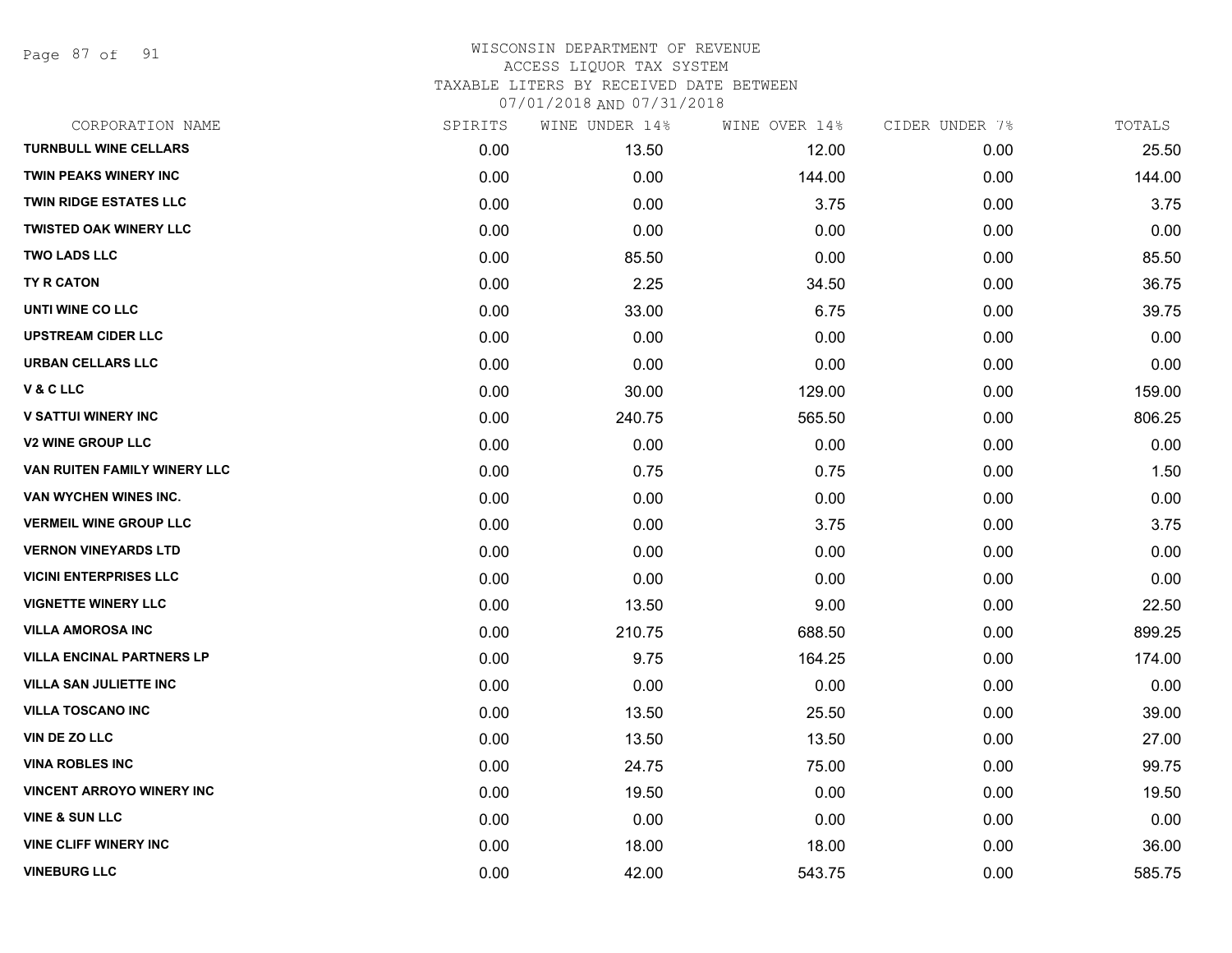Page 88 of 91

| CORPORATION NAME                                   | SPIRITS | WINE UNDER 14% | WINE OVER 14% | CIDER UNDER 7% | TOTALS   |
|----------------------------------------------------|---------|----------------|---------------|----------------|----------|
| <b>VINES TO CELLAR, INC.</b>                       | 0.00    | 0.00           | 0.00          | 0.00           | 0.00     |
| <b>VINESSE LLC</b>                                 | 0.00    | 0.00           | 0.00          | 0.00           | 0.00     |
| <b>VINEYARD 29 LLC</b>                             | 0.00    | 0.00           | 0.00          | 0.00           | 0.00     |
| <b>VIN-GO, LLC</b>                                 | 0.00    | 0.00           | 0.00          | 0.00           | 0.00     |
| <b>VINTAGE WINE ESTATES, INC.</b>                  | 0.00    | 45.38          | 155.26        | 0.00           | 200.64   |
| <b>VINTAGE WINE ESTATES, INC.</b>                  | 0.00    | 99.00          | 264.00        | 0.00           | 363.00   |
| <b>VINTAGE WINE ESTATES, INC.</b>                  | 0.00    | 89.25          | 200.25        | 0.00           | 289.50   |
| <b>VINTAGE WINE ESTATES, INC.</b>                  | 0.00    | 13.50          | 39.75         | 0.00           | 53.25    |
| <b>VINTAGE WINE ESTATES, INC.</b>                  | 0.00    | 194.25         | 166.50        | 0.00           | 360.75   |
| <b>VINTAGE WINE ESTATES, INC.</b>                  | 0.00    | 9.00           | 69.75         | 0.00           | 78.75    |
| <b>VINTAGE WINE ESTATES, INC.</b>                  | 0.00    | 851.25         | 939.00        | 0.00           | 1,790.25 |
| <b>VINTAGE WINE ESTATES, INC.</b>                  | 0.00    | 12.75          | 165.75        | 0.00           | 178.50   |
| <b>VINUM CELLARS INC</b>                           | 0.00    | 13.50          | 0.00          | 0.00           | 13.50    |
| VON STIEHL WINERY LTD.                             | 0.00    | 0.00           | 0.00          | 0.00           | 0.00     |
| W G BEST WEINKELLEREI INC                          | 0.00    | 0.00           | 0.00          | 0.00           | 0.00     |
| <b>W J DEUTSCH &amp; SONS LTD</b>                  | 0.00    | 0.00           | 0.00          | 0.00           | 0.00     |
| <b>WAGNER WINERY LLC</b>                           | 0.00    | 0.00           | 0.00          | 0.00           | 0.00     |
| <b>WAITS-MAST FAMILY CELLARS LLC</b>               | 0.00    | 0.00           | 0.00          | 0.00           | 0.00     |
| <b>WASHINGTON VINTNERS LLC</b>                     | 0.00    | 0.00           | 0.00          | 0.00           | 0.00     |
| <b>WEIBEL INCORPORATED</b>                         | 0.00    | 18.00          | 0.00          | 0.00           | 18.00    |
| <b>WENTE BROS</b>                                  | 0.00    | 37.50          | 73.88         | 0.00           | 111.38   |
| WEST COAST WINE PARTNERS LLC                       | 0.00    | 0.00           | 24.75         | 0.00           | 24.75    |
| <b>WEST PRAIRIE WINERY LLC</b>                     | 0.00    | 0.00           | 0.00          | 0.00           | 0.00     |
| <b>WESTFALL WINERY LLC</b>                         | 0.00    | 0.00           | 0.00          | 0.00           | 0.00     |
| <b>WESTPORT WINERY LLC</b>                         | 0.00    | 4.50           | 0.00          | 0.00           | 4.50     |
| <b>WHEELER WINERY INC</b>                          | 0.00    | 203.75         | 533.88        | 0.00           | 737.63   |
| <b>WHETSTONE WINE CELLARS LLC</b>                  | 0.00    | 0.00           | 13.50         | 0.00           | 13.50    |
| <b>WHISPERING BLUFFS VINEYARD &amp; WINERY LTD</b> | 0.00    | 0.00           | 0.00          | 0.00           | 0.00     |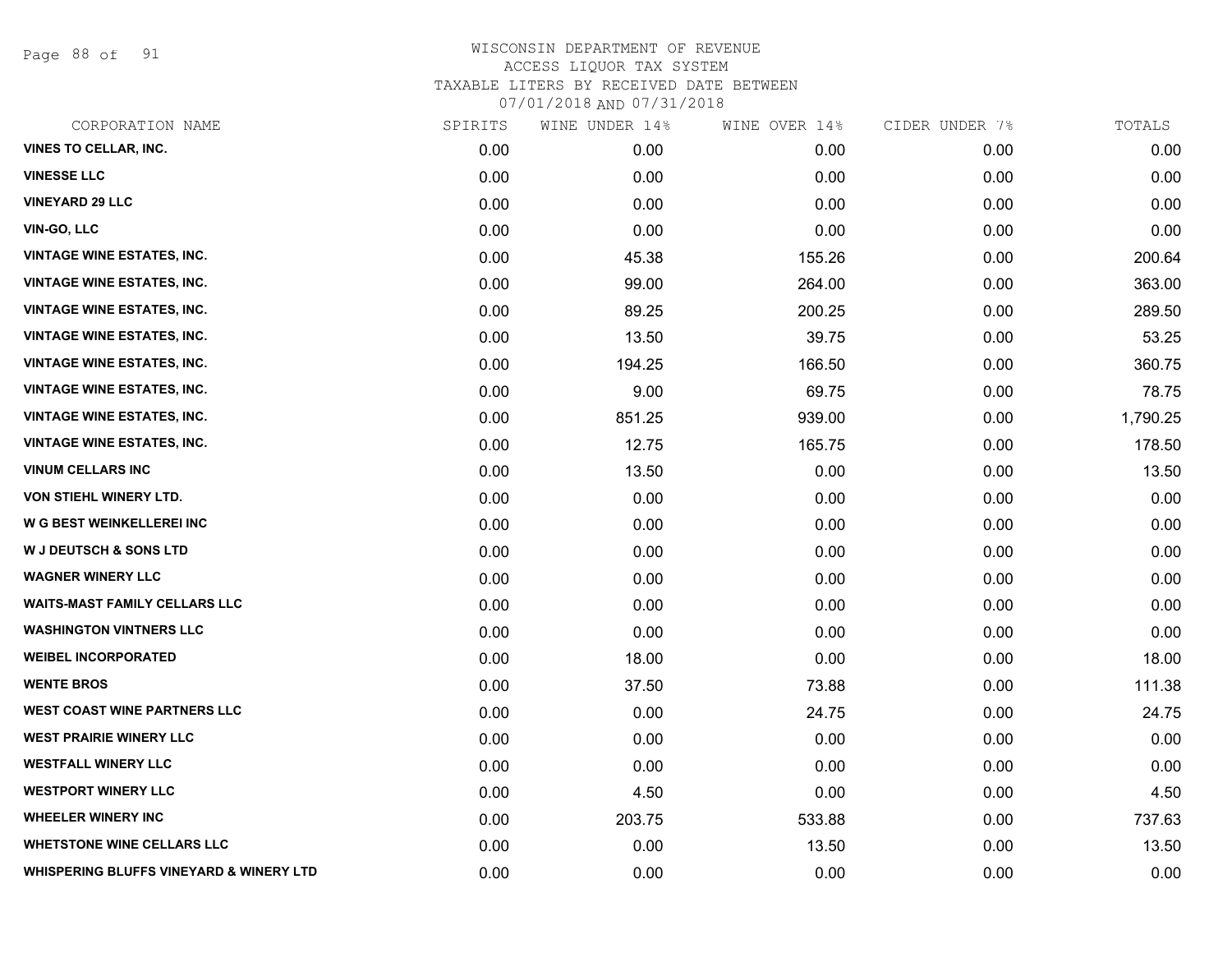Page 89 of 91

| CORPORATION NAME                               | SPIRITS | WINE UNDER 14% | WINE OVER 14% | CIDER UNDER 7% | TOTALS   |
|------------------------------------------------|---------|----------------|---------------|----------------|----------|
| <b>WHISPERING WINDS WINERY LLC</b>             | 0.00    | 0.00           | 0.00          | 0.00           | 0.00     |
| <b>WHITE BEAR SPIRITS LLC</b>                  | 0.00    | 0.00           | 0.00          | 0.00           | 0.00     |
| <b>WHITE OAK VINEYARDS &amp; WINERY LLC</b>    | 0.00    | 36.75          | 23.25         | 0.00           | 60.00    |
| <b>WHITE WINTER WINERY INC</b>                 | 0.00    | 0.00           | 0.00          | 0.00           | 0.00     |
| <b>WIENS CELLARS LLC</b>                       | 0.00    | 53.25          | 147.00        | 0.00           | 200.25   |
| <b>WILDEROTTER WINERY LLC</b>                  | 0.00    | 0.00           | 0.00          | 0.00           | 0.00     |
| <b>WILLAMETTE VALLEY VINEYARDS INC</b>         | 0.00    | 39.38          | 43.25         | 0.00           | 82.63    |
| <b>WILLIAM F BLUHM</b>                         | 0.00    | 0.00           | 0.00          | 0.00           | 0.00     |
| <b>WILLIAM MOSBY</b>                           | 0.00    | 4.50           | 2.25          | 0.00           | 6.75     |
| <b>WILLIAMS &amp; SELYEM LLC</b>               | 0.00    | 104.25         | 15.75         | 0.00           | 120.00   |
| <b>WILRONA LLC</b>                             | 0.00    | 38.25          | 0.00          | 0.00           | 38.25    |
| <b>WILSON CREEK WINERY &amp; VINEYARDS INC</b> | 0.00    | 265.69         | 44.63         | 0.00           | 310.32   |
| <b>WIND GAP WINES LLC</b>                      | 0.00    | 6.00           | 0.00          | 0.00           | 6.00     |
| <b>WINDERLEA WINE COMPANY LLC</b>              | 0.00    | 33.75          | 15.00         | 0.00           | 48.75    |
| <b>WINDWARD VINEYARD LLC</b>                   | 0.00    | 16.50          | 7.50          | 0.00           | 24.00    |
| <b>WINE BY JOE LLC</b>                         | 0.00    | 25.50          | 19.50         | 0.00           | 45.00    |
| WINE OF THE MONTH CLUB, INC.                   | 0.00    | 1,677.00       | 129.75        | 0.00           | 1,806.75 |
| <b>WINE ROAD VINTNERS LLC</b>                  | 0.00    | 105.00         | 90.00         | 0.00           | 195.00   |
| <b>WINE.COM OF TEXAS LLC</b>                   | 0.00    | 6,496.00       | 0.00          | 0.00           | 6,496.00 |
| <b>WINEGREETING.COM INC</b>                    | 0.00    | 0.00           | 0.00          | 0.00           | 0.00     |
| <b>WINERY AT BLACK STAR FARMS LLC</b>          | 0.00    | 35.25          | 0.00          | 0.00           | 35.25    |
| <b>WINERY EXCHANGE, INC.</b>                   | 0.00    | 6.75           | 15.00         | 0.00           | 21.75    |
| <b>WINERY FULFILLMENT SERVICES LLC</b>         | 0.00    | 191.25         | 54.75         | 0.00           | 246.00   |
| <b>WINESITTER BREWHOUSE LLC</b>                | 0.00    | 0.00           | 0.00          | 0.00           | 0.00     |
| WINNESHIEK WILDBERRY WINERY LLC                | 0.00    | 0.00           | 0.00          | 0.00           | 0.00     |
| <b>WINSIDE USA INC</b>                         | 0.00    | 9.00           | 37.50         | 0.00           | 46.50    |
| <b>WOLFF VINEYARD LLC</b>                      | 0.00    | 19.50          | 4.50          | 0.00           | 24.00    |
| WOLLERSHEIM WINERY, INC.                       | 0.00    | 0.00           | 0.00          | 0.00           | 0.00     |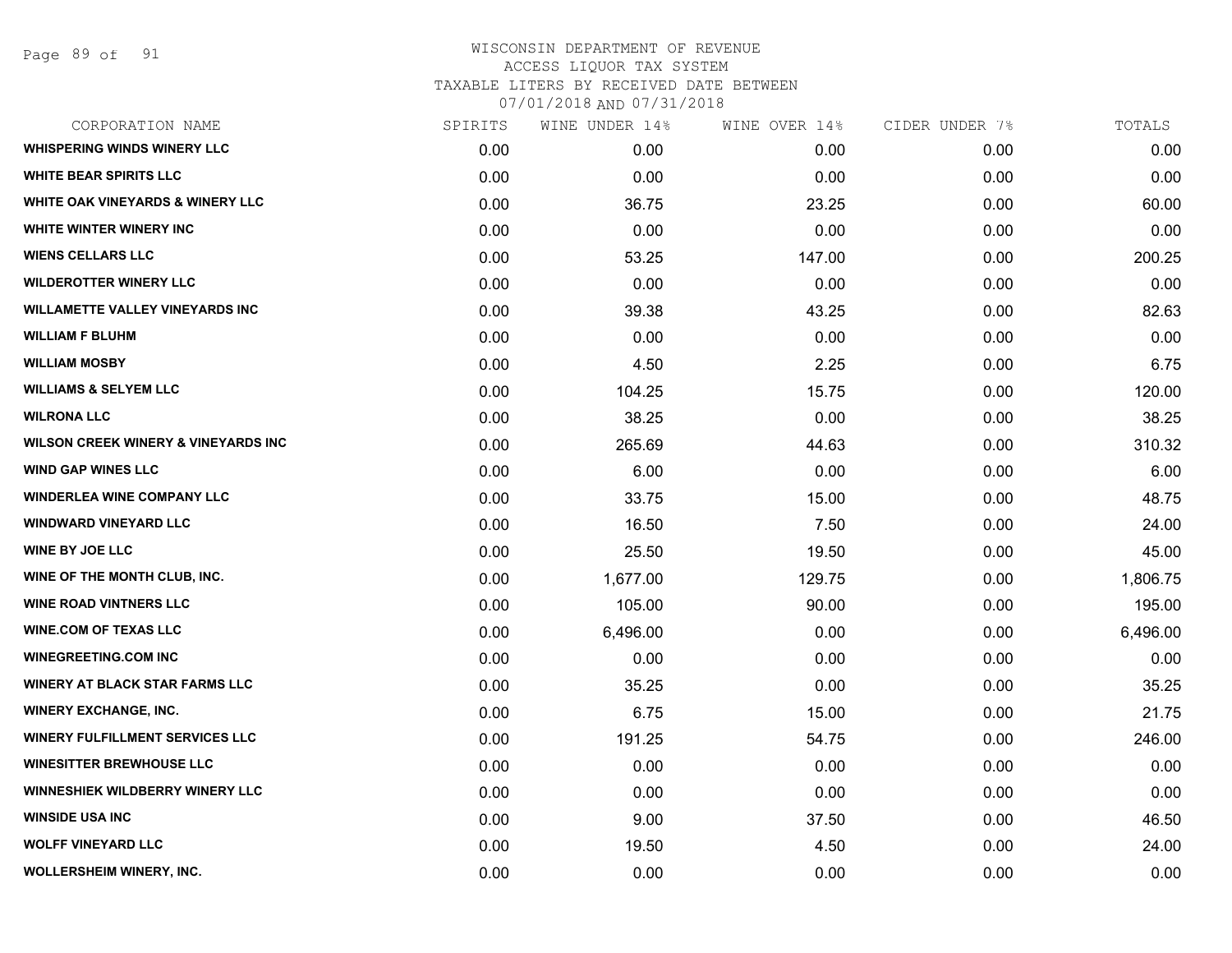Page 90 of 91

| SPIRITS | WINE UNDER 14% | WINE OVER 14% | CIDER UNDER<br>7% | TOTALS     |
|---------|----------------|---------------|-------------------|------------|
| 0.00    | 0.00           | 0.00          | 0.00              | 0.00       |
| 0.00    | 0.00           | 0.00          | 0.00              | 0.00       |
| 0.00    | 0.00           | 0.75          | 0.00              | 0.75       |
| 0.00    | 0.00           | 0.00          | 0.00              | 0.00       |
| 0.00    | 32.25          | 0.00          | 0.00              | 32.25      |
| 0.00    | 72.63          | 26.01         | 0.00              | 98.64      |
| 0.00    | 0.00           | 0.00          | 0.00              | 0.00       |
| 0.00    | 101,865.12     | 62,320.54     | 9.00              | 164,194.66 |
|         |                |               |                   |            |